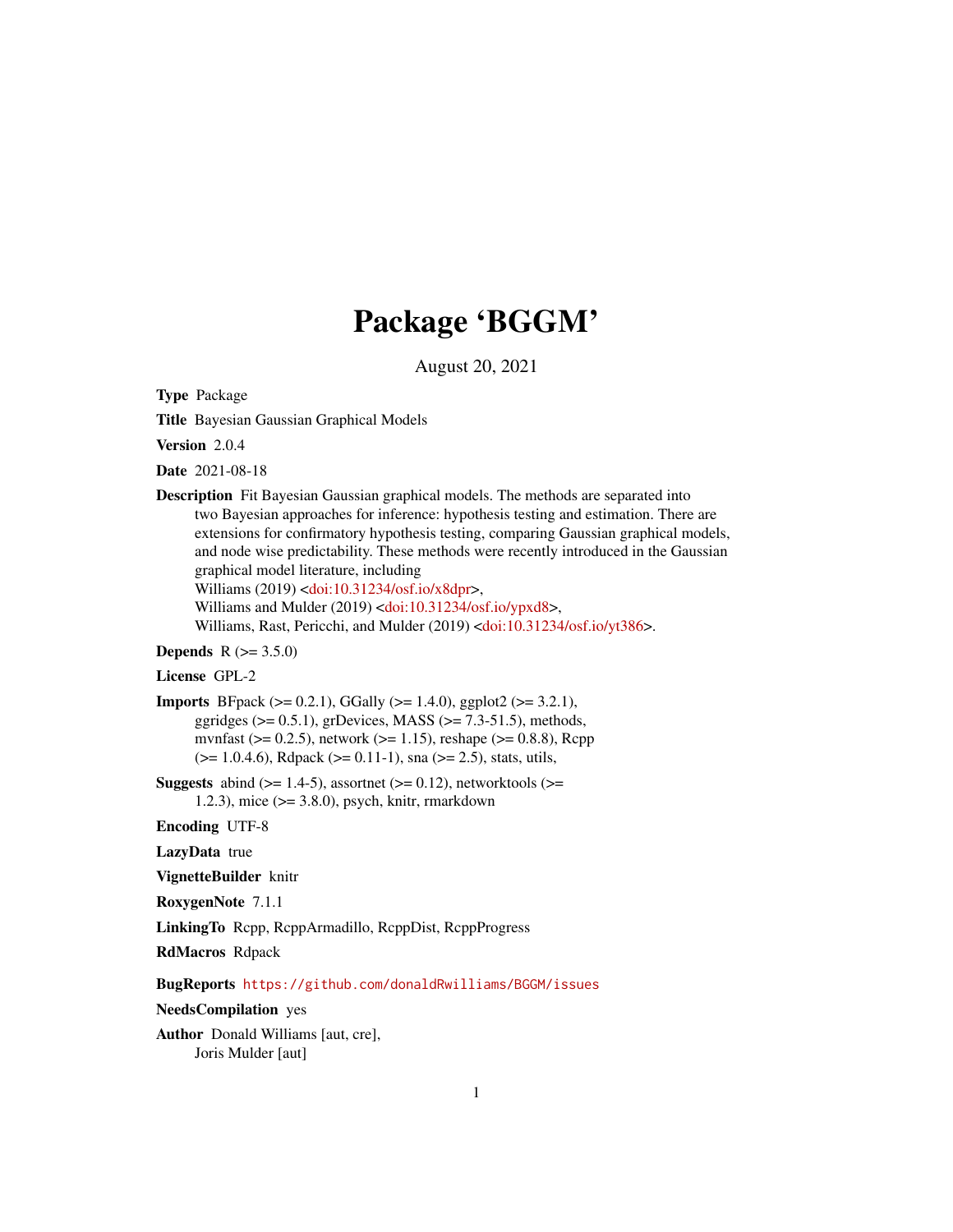Maintainer Donald Williams <drwwilliams@ucdavis.edu> **Repository CRAN** Date/Publication 2021-08-20 15:50:06 UTC

# R topics documented:

|                                                                                                                       | 4  |
|-----------------------------------------------------------------------------------------------------------------------|----|
|                                                                                                                       | 6  |
|                                                                                                                       | 8  |
|                                                                                                                       | 9  |
|                                                                                                                       | 11 |
|                                                                                                                       | 12 |
|                                                                                                                       | 13 |
|                                                                                                                       | 17 |
|                                                                                                                       | 18 |
|                                                                                                                       | 20 |
|                                                                                                                       | 22 |
|                                                                                                                       | 23 |
|                                                                                                                       | 25 |
| explore                                                                                                               | 29 |
|                                                                                                                       | 32 |
|                                                                                                                       | 33 |
|                                                                                                                       | 33 |
| $ggm\_compare\_confirm \ldots \ldots \ldots \ldots \ldots \ldots \ldots \ldots \ldots \ldots \ldots \ldots$           | 35 |
|                                                                                                                       | 41 |
|                                                                                                                       | 45 |
|                                                                                                                       | 48 |
|                                                                                                                       | 53 |
|                                                                                                                       | 54 |
| $\text{impute\_data} \dots \dots \dots \dots \dots \dots \dots \dots \dots \dots \dots \dots \dots \dots \dots \dots$ | 55 |
|                                                                                                                       | 57 |
|                                                                                                                       | 58 |
|                                                                                                                       | 59 |
|                                                                                                                       | 60 |
|                                                                                                                       | 62 |
|                                                                                                                       | 63 |
|                                                                                                                       | 64 |
|                                                                                                                       | 66 |
|                                                                                                                       | 67 |
|                                                                                                                       | 68 |
|                                                                                                                       | 69 |
|                                                                                                                       | 71 |
|                                                                                                                       | 72 |
|                                                                                                                       | 73 |
|                                                                                                                       | 74 |
|                                                                                                                       | 75 |
|                                                                                                                       | 76 |
|                                                                                                                       |    |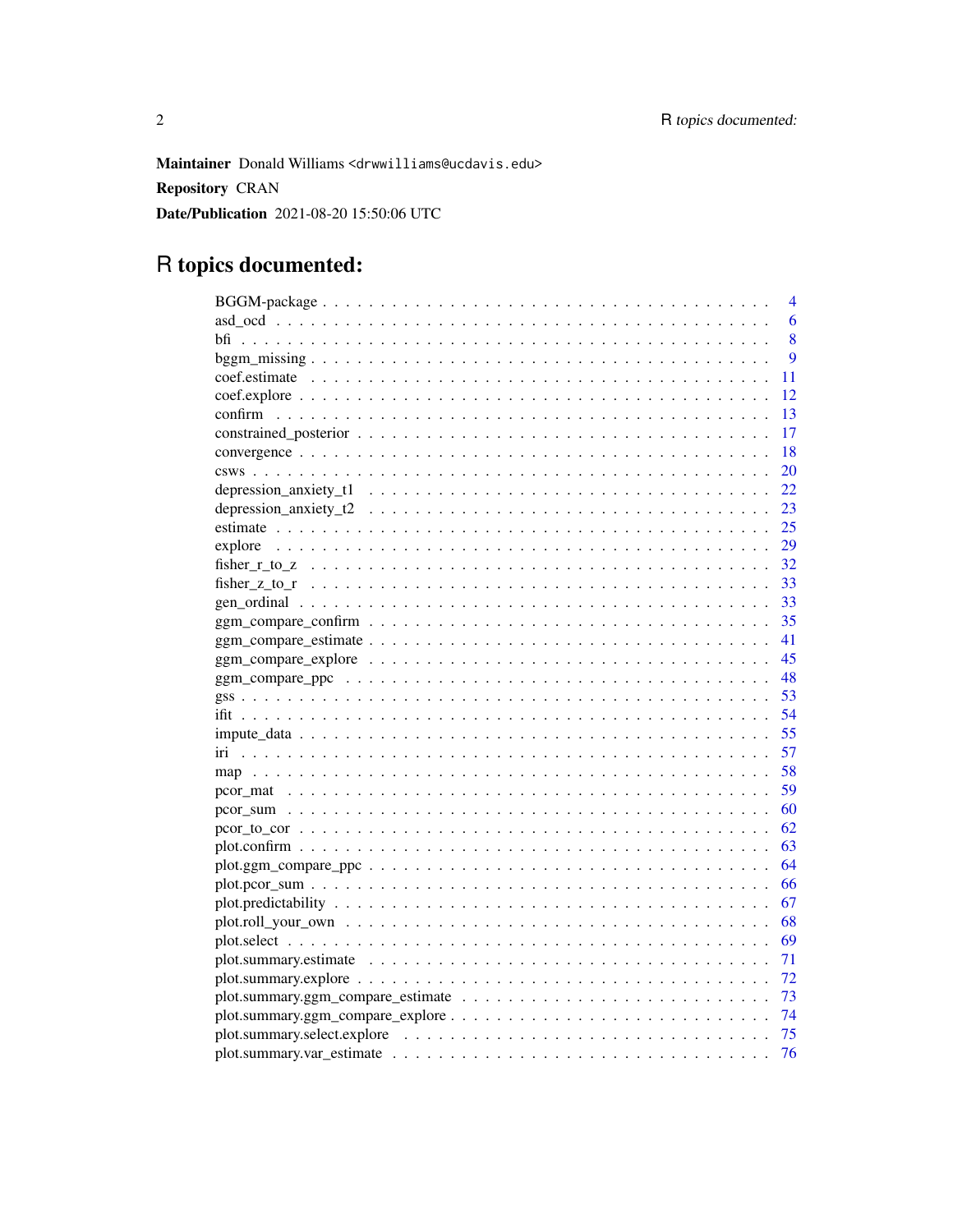| 79 |
|----|
| 80 |
| 81 |
| 82 |
| 83 |
| 84 |
| 85 |
| 86 |
| 87 |
| 88 |
| 89 |
| 90 |
| 91 |
| 92 |
| 93 |
| 95 |
|    |
|    |
|    |
|    |
|    |
|    |
|    |
|    |
|    |
|    |
|    |
|    |
|    |
|    |
|    |
|    |
|    |
|    |
|    |
|    |

# **Index**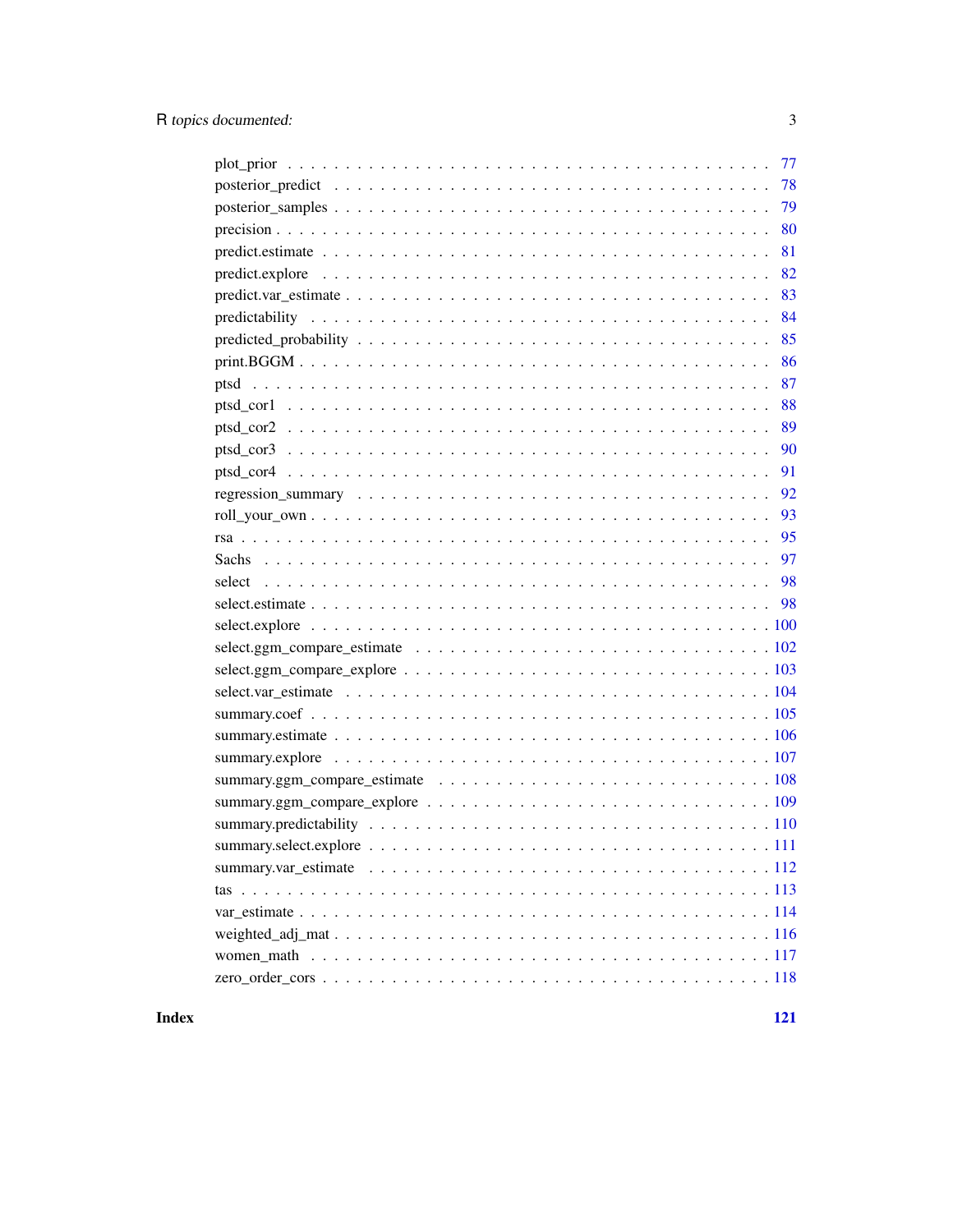#### Description

The R package BGGM provides tools for making Bayesian inference in Gaussian graphical models (GGM). The methods are organized around two general approaches for Bayesian inference: (1) estimation (Williams 2018) and (2) hypothesis testing (Williams and Mulder 2019). The key distinction is that the former focuses on either the posterior or posterior predictive distribution, whereas the latter focuses on model comparison with the Bayes factor.

The methods in BGGM build upon existing algorithms that are well-known in the literature. The central contribution of BGGM is to extend those approaches:

- 1. Bayesian estimation with the novel matrix-F prior distribution (Mulder and Pericchi 2018).
	- Estimation [estimate](#page-24-1).
- 2. Bayesian hypothesis testing with the novel matrix-F prior distribution (Mulder and Pericchi 2018).
	- Exploratory hypothesis testing [explore](#page-28-1).
	- Confirmatory hypothesis testing [confirm](#page-12-1).
- 3. Comparing GGMs (Williams et al. 2020)
	- Partial correlation differences [ggm\\_compare\\_estimate](#page-40-1).
	- Posterior predictive check [ggm\\_compare\\_ppc](#page-47-1).
	- Exploratory hypothesis testing [ggm\\_compare\\_explore](#page-44-1).
	- Confirmatory hypothesis testing [ggm\\_compare\\_confirm](#page-34-1).
- 4. Extending inference beyond the conditional (in)dependence structure
	- Predictability with Bayesian variance explained (Gelman et al. 2019) [predictability](#page-83-1).
	- Posterior uncertainty in the partial correlations [estimate](#page-24-1).
	- Custom Network Statistics [roll\\_your\\_own](#page-92-1).

Furthermore, the computationally intensive tasks are written in  $c++$  via the R package **Rcpp** (Eddelbuettel et al. 2011) and the c++ library **Armadillo** (Sanderson and Curtin 2016), there are plotting functions for each method, control variables can be included in the model, and there is support for missing values [bggm\\_missing](#page-8-1).

#### Supported Data Types:

- Continuous: The continuous method was described in Williams and Mulder (2019).
- Binary: The binary method builds directly upon in Talhouk et al. (2012), that, in turn, built upon the approaches of Lawrence et al. (2008) and Webb and Forster (2008) (to name a few).
- Ordinal: Ordinal data requires sampling thresholds. There are two approach included in BGGM: (1) the customary approach described in in Albert and Chib (1993) (the default) and the 'Cowles' algorithm described in in Cowles (1996).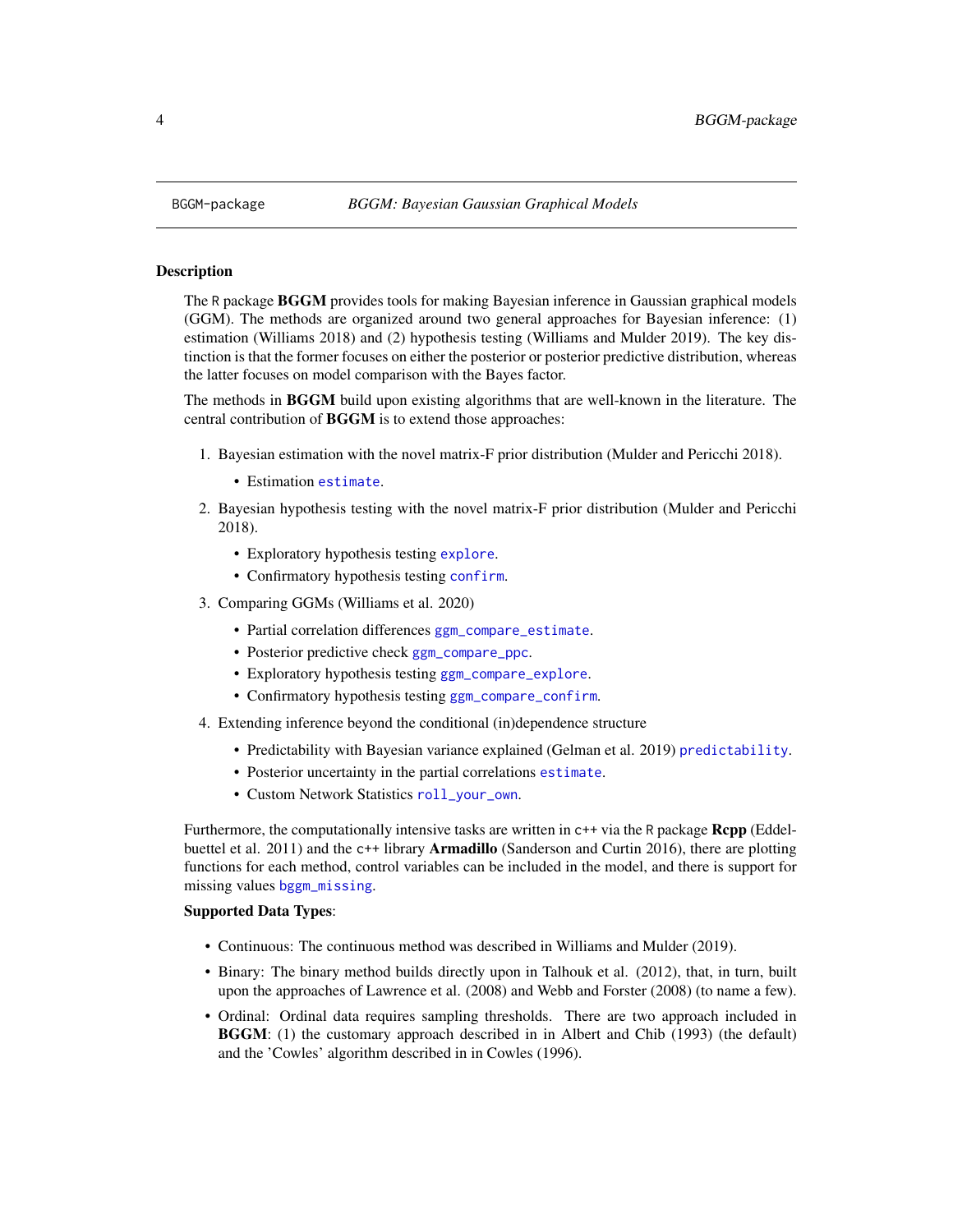• Mixed: The mixed data (a combination of discrete and continuous) method was introduced in Hoff (2007). This is a semi-parametric copula model (i.e., a copula GGM) based on the ranked likelihood. Note that this can be used for data consisting entirely of ordinal data.

#### Additional Features:

The primary focus of BGGM is Gaussian graphical modeling (the inverse covariance matrix). The residue is a suite of useful methods not explicitly for GGMs:

- 1. Bivariate correlations for binary (tetrachoric), ordinal (polychoric), mixed (rank based), and continous (Pearson's) data [zero\\_order\\_cors](#page-117-1).
- 2. Multivariate regression for binary (probit), ordinal (probit), mixed (rank likelihood), and continous data ([estimate](#page-24-1)).
- 3. Multiple regression for binary (probit), ordinal (probit), mixed (rank likelihood), and continous data (e.g., [coef.estimate](#page-10-1)).

#### Note on Conditional (In)dependence Models for Latent Data:

All of the data types (besides continuous) model latent data. That is, unoboserved data that is assumed to be Gaussian distributed. For example, a tetrachoric correlation (binary data) is a special case of a polychoric correlation (ordinal data). Both relations are between "theorized normally distributed continuous latent variables" [\(Wikipedia\)](https://en.wikipedia.org/wiki/Polychoric_correlation). In both instances, the correpsonding partial correlation between observed variables is conditioned on the remaining variables in the *latent* space. This implies that interpration is similar to continuous data, but with respect to latent variables. We refer interested users to page 2364, section 2.2, in Webb and Forster (2008).

#### High Dimensional Data?

BGGM was builit specificially for social-behvarioal scientists. Of course, the methods can be used by all researchers. However, there is *not* support for high-dimensonal data (i.e., more variables than observations) that are common place in the genetics literature. These data are rare in the socialbehavioral sciences. In the future, support for high-dimensional data may be added to BGGM.

#### References

Albert JH, Chib S (1993). "Bayesian analysis of binary and polychotomous response data." *Journal of the American statistical Association*, 88(422), 669–679. doi: [10.1080/01621459.1993.10476321.](https://doi.org/10.1080/01621459.1993.10476321)

Cowles MK (1996). "Accelerating Monte Carlo Markov chain convergence for cumulative-link generalized linear models." *Statistics and Computing*, 6(2), 101–111. doi: [10.1007/bf00162520.](https://doi.org/10.1007/bf00162520)

Eddelbuettel D, FranA§ois R, Allaire J, Ushey K, Kou Q, Russel N, Chambers J, Bates D (2011). "Rcpp: Seamless R and C++ integration." *Journal of Statistical Software*, 40(8), 1–18.

Gelman A, Goodrich B, Gabry J, Vehtari A (2019). "R-squared for Bayesian Regression Models." *American Statistician*, 73(3), 307–309. ISSN 15372731, doi: [10.1080/00031305.2018.1549100.](https://doi.org/10.1080/00031305.2018.1549100)

Hoff PD (2007). "Extending the rank likelihood for semiparametric copula estimation." *The Annals of Applied Statistics*, 1(1), 265–283. doi: [10.1214/07AOAS107.](https://doi.org/10.1214/07-AOAS107)

Lawrence E, Bingham D, Liu C, Nair VN (2008). "Bayesian inference for multivariate ordinal data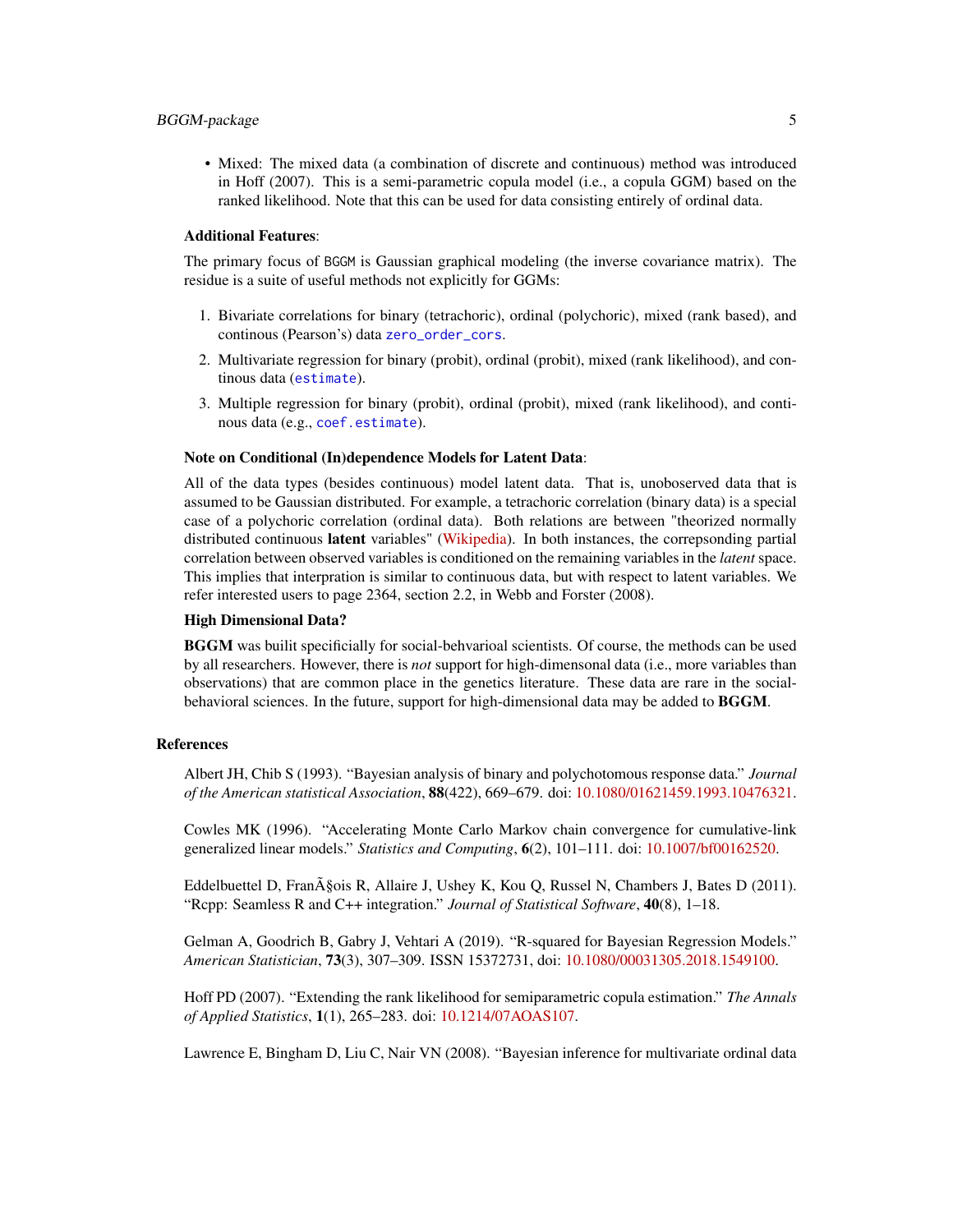<span id="page-5-0"></span>using parameter expansion." *Technometrics*, 50(2), 182–191. doi: [10.1198/004017008000000064.](https://doi.org/10.1198/004017008000000064)

Mulder J, Pericchi L (2018). "The Matrix-F Prior for Estimating and Testing Covariance Matrices." *Bayesian Analysis*, 1–22. ISSN 19316690, doi: [10.1214/17BA1092.](https://doi.org/10.1214/17-BA1092)

Sanderson C, Curtin R (2016). "Armadillo: a template-based C++ library for linear algebra." *Journal of Open Source Software*, 1(2), 26. doi: [10.21105/joss.00026.](https://doi.org/10.21105/joss.00026)

Talhouk A, Doucet A, Murphy K (2012). "Efficient Bayesian inference for multivariate probit models with sparse inverse correlation matrices." *Journal of Computational and Graphical Statistics*, 21(3), 739–757. doi: [10.1080/10618600.2012.679239.](https://doi.org/10.1080/10618600.2012.679239)

Webb EL, Forster JJ (2008). "Bayesian model determination for multivariate ordinal and binary data." *Computational statistics \& data analysis*, 52(5), 2632–2649. doi: [10.1016/j.csda.2007.09.008.](https://doi.org/10.1016/j.csda.2007.09.008)

Williams DR (2018). "Bayesian Estimation for Gaussian Graphical Models: Structure Learning, Predictability, and Network Comparisons." *arXiv*. doi: [10.31234/OSF.IO/X8DPR.](https://doi.org/10.31234/OSF.IO/X8DPR)

Williams DR, Mulder J (2019). "Bayesian Hypothesis Testing for Gaussian Graphical Models: Conditional Independence and Order Constraints." *PsyArXiv*. doi: [10.31234/osf.io/ypxd8.](https://doi.org/10.31234/osf.io/ypxd8)

Williams DR, Rast P, Pericchi LR, Mulder J (2020). "Comparing Gaussian graphical models with the posterior predictive distribution and Bayesian model selection." *Psychological Methods*. doi: [10.1037/met0000254.](https://doi.org/10.1037/met0000254)

asd\_ocd *Data: Autism and Obssesive Compulsive Disorder*

# Description

A correlation matrix with 17 variables in total (autsim: 9; OCD: 8). The sample size was 213.

#### Usage

```
data("asd_ocd")
```
#### Format

A correlation matrix including 17 variables. These data were measured on a 4 level likert scale.

#### Details

Autism:

- CI Circumscribed interests
- UP Unusual preoccupations
- RO Repetitive use of objects or interests in parts of objects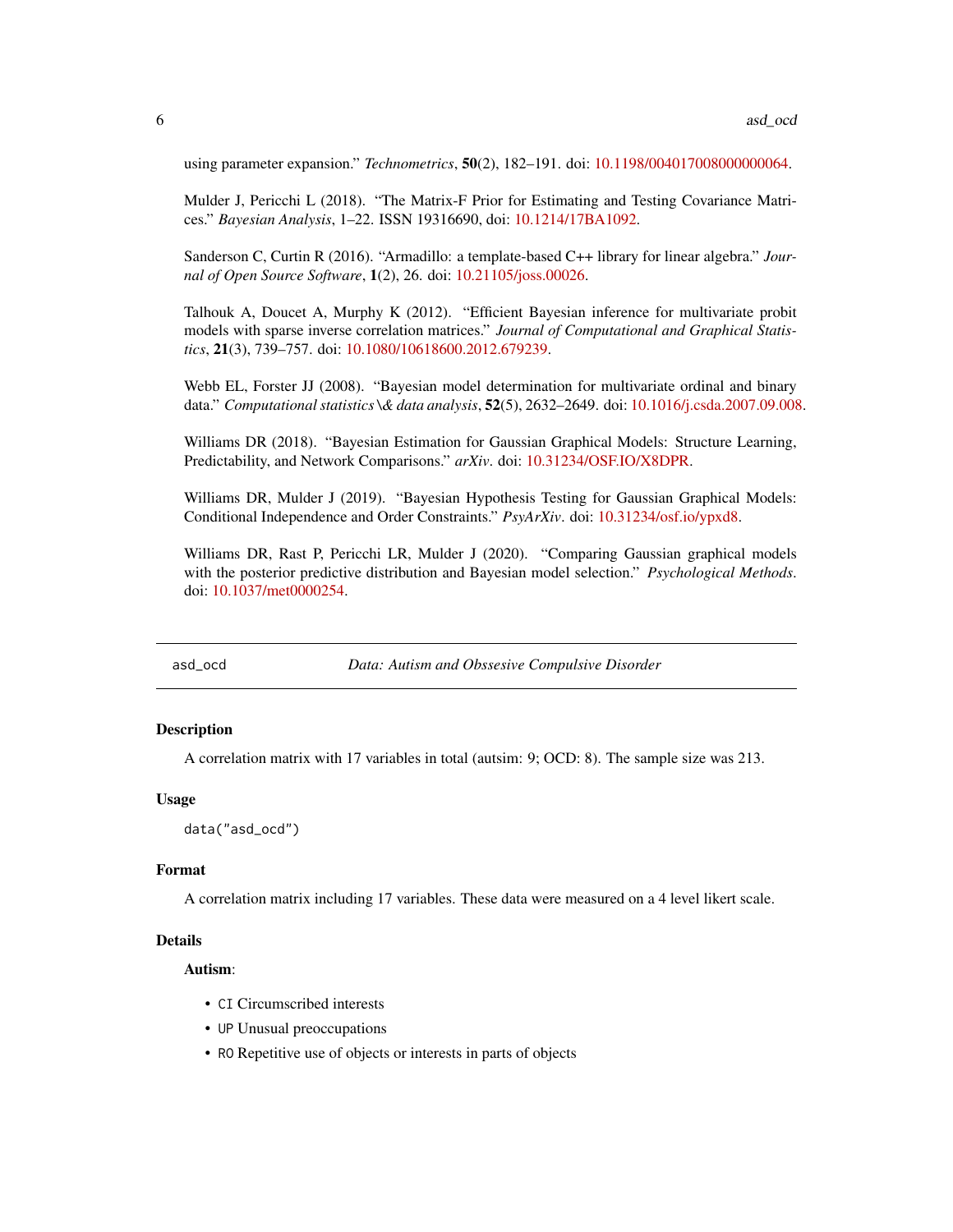#### asd\_ocd 7

- CR Compulsions and/or rituals
- CI Unusual sensory interests
- SM Complex mannerisms or stereotyped body movements
- SU Stereotyped utterances/delayed echolalia
- NIL Neologisms and/or idiosyncratic language
- VR Verbal rituals

# **OCD**

- CD Concern with things touched due to dirt/bacteria
- TB Thoughts of doing something bad around others
- CT Continual thoughts that do not go away
- HP Belief that someone/higher power put reoccurring thoughts in their head
- CW Continual washing
- CCh Continual checking CntCheck
- CC Continual counting/repeating
- RD Repeatedly do things until it feels good or just right

#### References

Jones, P. J., Ma, R., & McNally, R. J. (2019). Bridge centrality: A network approach to understanding comorbidity. Multivariate behavioral research, 1-15.

Ruzzano, L., Borsboom, D., & Geurts, H. M. (2015). Repetitive behaviors in autism and obsessivecompulsive disorder: New perspectives from a network analysis. Journal of Autism and Developmental Disorders, 45(1), 192-202. doi:10.1007/s10803-014-2204-9

# **Examples**

```
data("asd_ocd")
# generate continuous
Y \leq - MASS::mvrnorm(n = 213,
                   mu = rep(0, 17),Sigma = asd_ocd,
                   empirical = TRUE)
```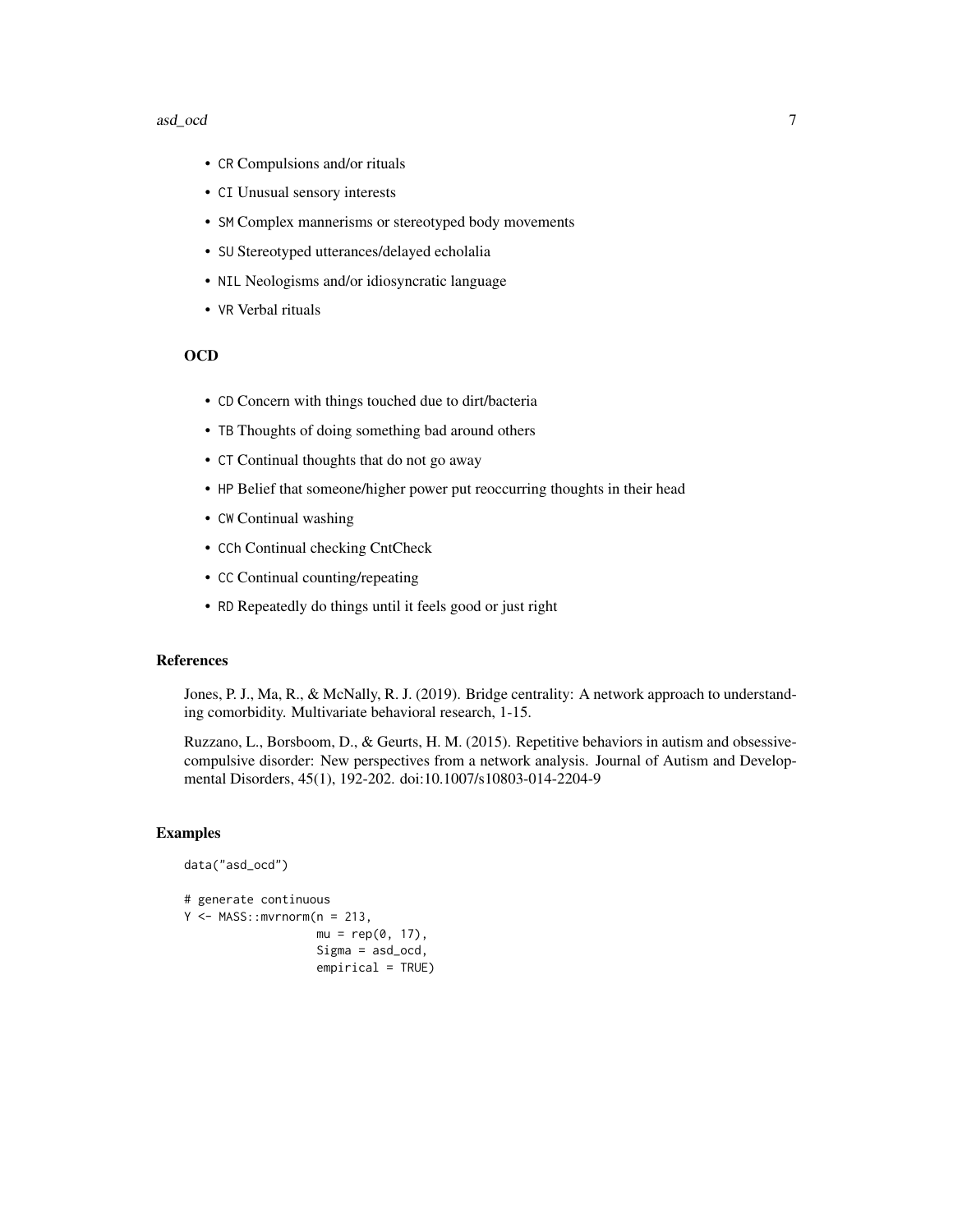## <span id="page-7-0"></span>Description

This dataset and the corresponding documentation was taken from the psych package. We refer users to that package for further details (Revelle 2019).

# Usage

data("bfi")

# Format

A data frame with 25 variables and 2800 observations (including missing values)

# Details

- A1 Am indifferent to the feelings of others. (q\_146)
- A2 Inquire about others' well-being. (q\_1162)
- A3 Know how to comfort others.  $(q_1206)$
- A4 Love children. (q\_1364)
- A5 Make people feel at ease. (q\_1419)
- C1 Am exacting in my work.  $(q_124)$
- C2 Continue until everything is perfect. (q\_530)
- C3 Do things according to a plan. (q\_619)
- C4 Do things in a half-way manner. (q\_626)
- C5 Waste my time. (q\_1949)
- E1 Don't talk a lot. (q\_712)
- E2 Find it difficult to approach others. (q\_901)
- E3 Know how to captivate people.  $(q_1205)$
- E4 Make friends easily.  $(q_1410)$
- E5 Take charge. (q\_1768)
- N1 Get angry easily. (q\_952)
- N2 Get irritated easily. (q\_974)
- N3 Have frequent mood swings. (q\_1099)
- N4 Often feel blue. (q\_1479)
- N5 Panic easily. (q\_1505)
- o1 Am full of ideas. (q\_128)
- o2 Avoid difficult reading material.(q\_316)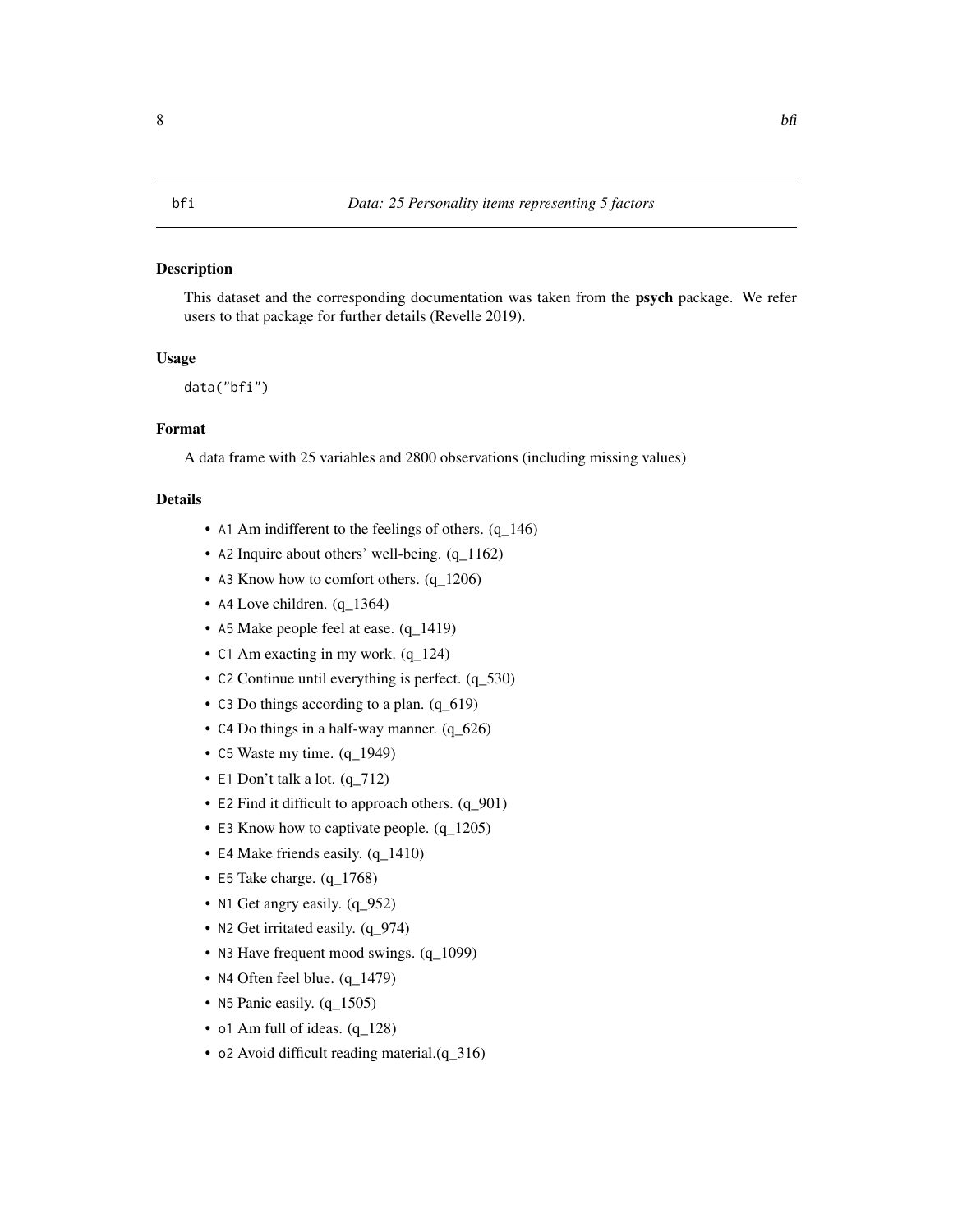- <span id="page-8-0"></span>• o3 Carry the conversation to a higher level. (q\_492)
- o4 Spend time reflecting on things. (q\_1738)
- o5 Will not probe deeply into a subject. (q\_1964)
- gender Males =  $1$ , Females =  $2$
- education  $1 = HS$ ,  $2 =$  finished HS,  $3 =$  some college,  $4 =$  college graduate  $5 =$  graduate degree

#### References

Revelle W (2019). *psych: Procedures for Psychological, Psychometric, and Personality Research*. Northwestern University, Evanston, Illinois. R package version 1.9.12, [https://CRAN.R-project.](https://CRAN.R-project.org/package=psych) [org/package=psych](https://CRAN.R-project.org/package=psych).

<span id="page-8-1"></span>

| bggm_missing | GGM: Missing Data |  |
|--------------|-------------------|--|
|--------------|-------------------|--|

#### Description

Estimation and exploratory hypothesis testing with missing data.

#### Usage

```
bggm_missing(x, iter = 2000, method = "estimate", \ldots)
```
#### Arguments

| $\mathsf{x}$            | An object of class mid mice.                                                                                                  |
|-------------------------|-------------------------------------------------------------------------------------------------------------------------------|
| iter                    | Number of iterations for each imputed dataset (posterior samples; defaults to<br><b>2000</b> ).                               |
| method                  | Character string. Which method should be used (default set to estimate)? The<br>current options are "estimate" and "explore". |
| $\cdot$ $\cdot$ $\cdot$ | Additional arguments passed to either estimate or explore.                                                                    |

#### Value

An object of class estimate or explore.

#### Note

Currently, BGGM is compatible with the package [mice](#page-0-0) for handling the missing data. This is accomplished by fitting a model for each imputed dataset (i.e., more than one to account for uncertainty in the imputation step) and then pooling the estimates.

In a future version, an additional option will be added that allows for imputing the missing values during model fitting. This option will be incorporated directly into the [estimate](#page-24-1) or [explore](#page-28-1) functions, such that bggm\_missing will always support missing data with [mice](#page-0-0).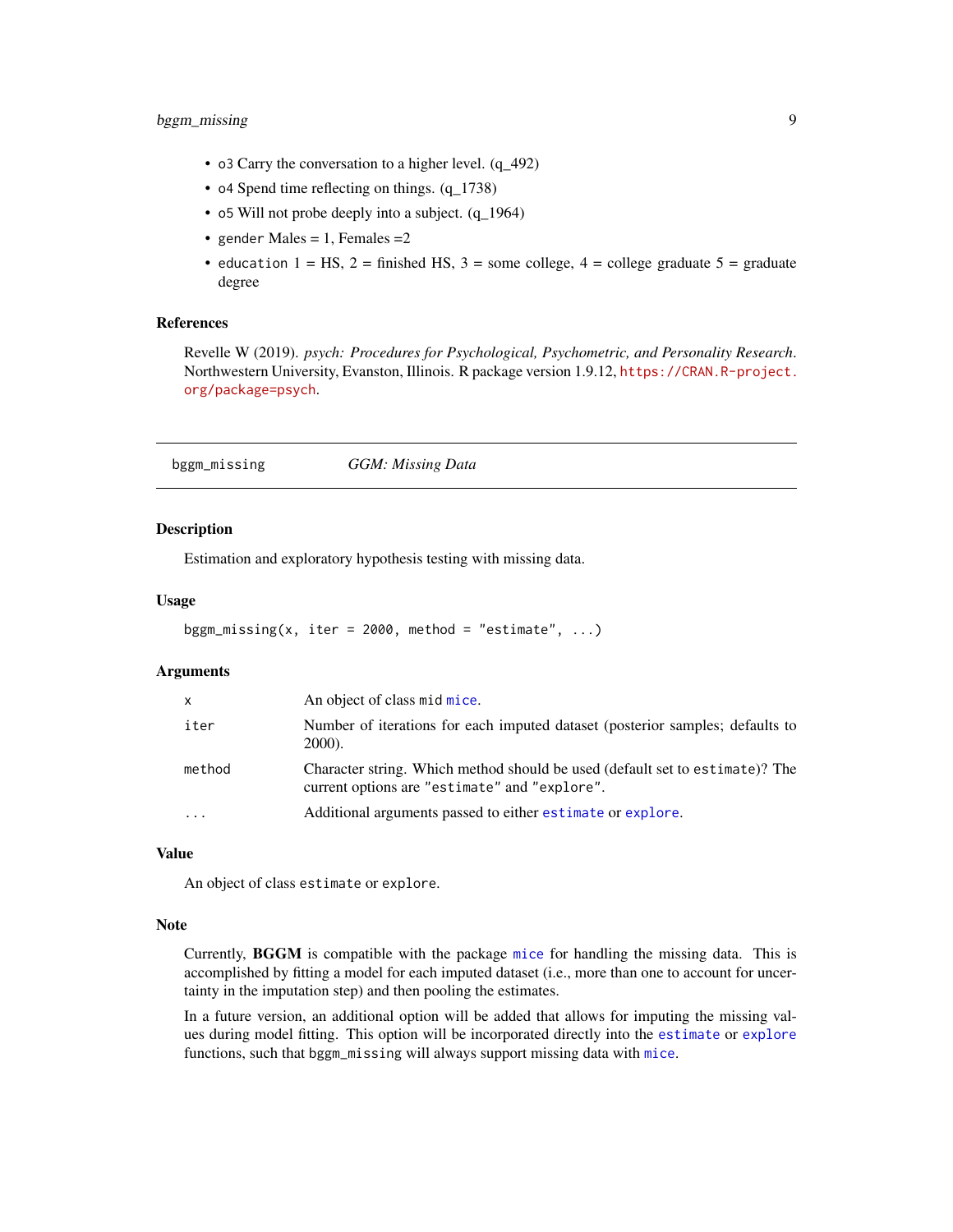### Support:

There is limited support for missing data. As of version 2.0.0, it is possible to determine the graphical structure with either [estimate](#page-24-1) or [explore](#page-28-1), in addition to plotting the graph with [plot.select](#page-68-1). All data types *are* currently supported.

Memory Warning: A model is fitted for each imputed dataset. This results in a potentially large object.

#### Examples

```
# note: iter = 250 for demonstrative purposes
# need this package
library(mice, warn.conflicts = FALSE)
# data
Y \leftarrow \text{ptsd[, 1:5}# matrix for indices
mat \leq matrix(0, nrow = 221, ncol = 5)
# indices
indices \leq which(mat == 0, arr.ind = TRUE)
# 50 NAs
Y[indices[sample(1:nrow(indices), 50),]] <- NA
# impute
x \le - mice(Y, m = 5, print = FALSE)
#########################
####### copula #####
#########################
# rank based parital correlations
# estimate the model
fit_est <- bggm_missing(x,
                         method = "estimate",
                         type = "mixed",
                         iter = 250,
                         progress = FALSE)
# select edge set
E <- select(fit_est)
# plot E
plt_E <- plot(E)$plt
plt_E
```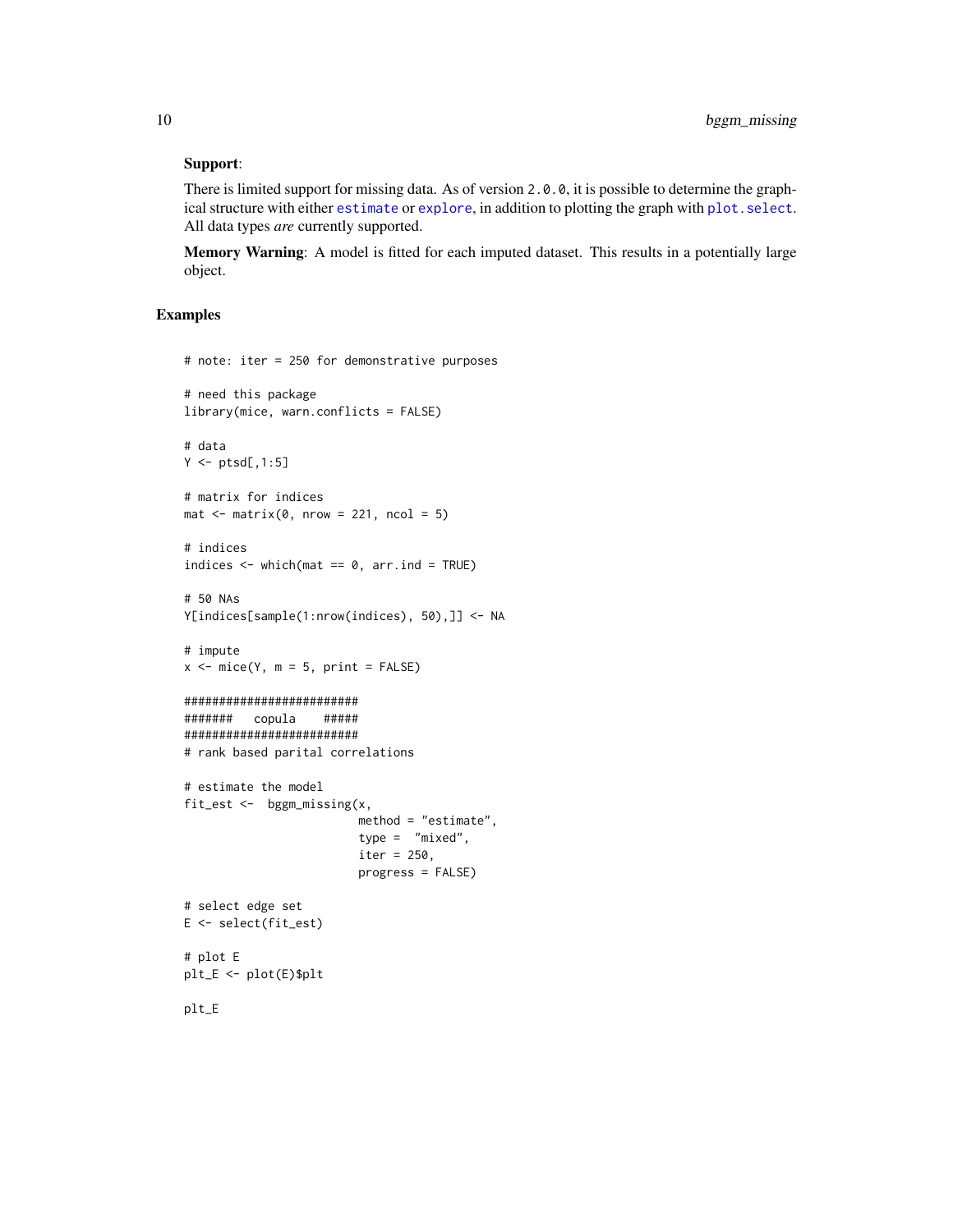<span id="page-10-1"></span><span id="page-10-0"></span>

#### Description

There is a direct correspondence between the inverse covariance matrix and multiple regression (Kwan 2014; Stephens 1998). This readily allows for converting the GGM paramters to regression coefficients. All data types are supported.

# Usage

```
## S3 method for class 'estimate'
coef(object, iter = NULL, progress = TRUE, ...)
```
#### Arguments

| object    | An Object of class estimate                                                     |
|-----------|---------------------------------------------------------------------------------|
| iter      | Number of iterations (posterior samples; defaults to the number in the object). |
| progress  | Logical. Should a progress bar be included (defaults to TRUE)?                  |
| $\ddotsc$ | Currently ignored.                                                              |

#### Value

An object of class coef, containting two lists.

- betas A list of length *p*, each containing a *p* 1 by iter matrix of posterior samples
- object An object of class estimate (the fitted model).

# References

Kwan CC (2014). "A regression-based interpretation of the inverse of the sample covariance matrix." *Spreadsheets in Education*, 7(1), 4613.

Stephens G (1998). "On the Inverse of the Covariance Matrix in Portfolio Analysis." *The Journal of Finance*, 53(5), 1821–1827.

## Examples

# note: iter = 250 for demonstrative purposes ######################### ### example 1: binary ###

```
#########################
# data
Y <- women_math[1:500, ]
```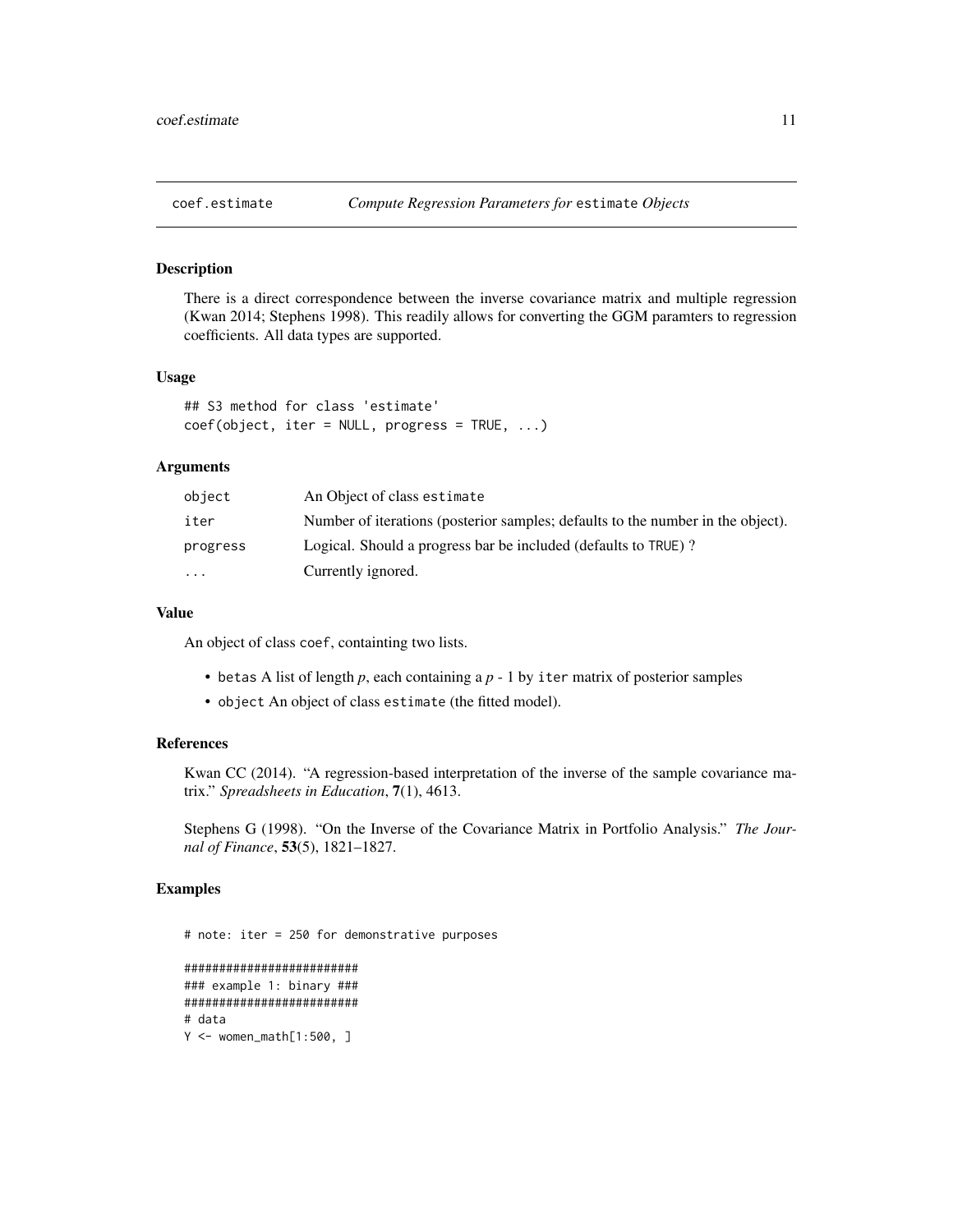```
# fit model
fit <- estimate(Y, type = "binary",
                iter = 250,
                progress = FALSE)
# summarize the partial correlations
reg <- coef(fit, progress = FALSE)
# summary
summ <- summary(reg)
summ
```
coef.explore *Compute Regression Parameters for* explore *Objects*

#### Description

There is a direct correspondence between the inverse covariance matrix and multiple regression (Kwan 2014; Stephens 1998). This readily allows for converting the GGM paramters to regression coefficients. All data types are supported.

#### Usage

## S3 method for class 'explore' coef(object, iter = NULL, progress = TRUE, ...)

#### Arguments

| object   | An Object of class explore.                                                     |
|----------|---------------------------------------------------------------------------------|
| iter     | Number of iterations (posterior samples; defaults to the number in the object). |
| progress | Logical. Should a progress bar be included (defaults to TRUE)?                  |
| $\cdots$ | Currently ignored.                                                              |

#### Value

An object of class coef, containting two lists.

- betas A list of length *p*, each containing a *p* 1 by iter matrix of posterior samples
- object An object of class explore (the fitted model).

# References

Kwan CC (2014). "A regression-based interpretation of the inverse of the sample covariance matrix." *Spreadsheets in Education*, 7(1), 4613.

Stephens G (1998). "On the Inverse of the Covariance Matrix in Portfolio Analysis." *The Journal of Finance*, 53(5), 1821–1827.

<span id="page-11-0"></span>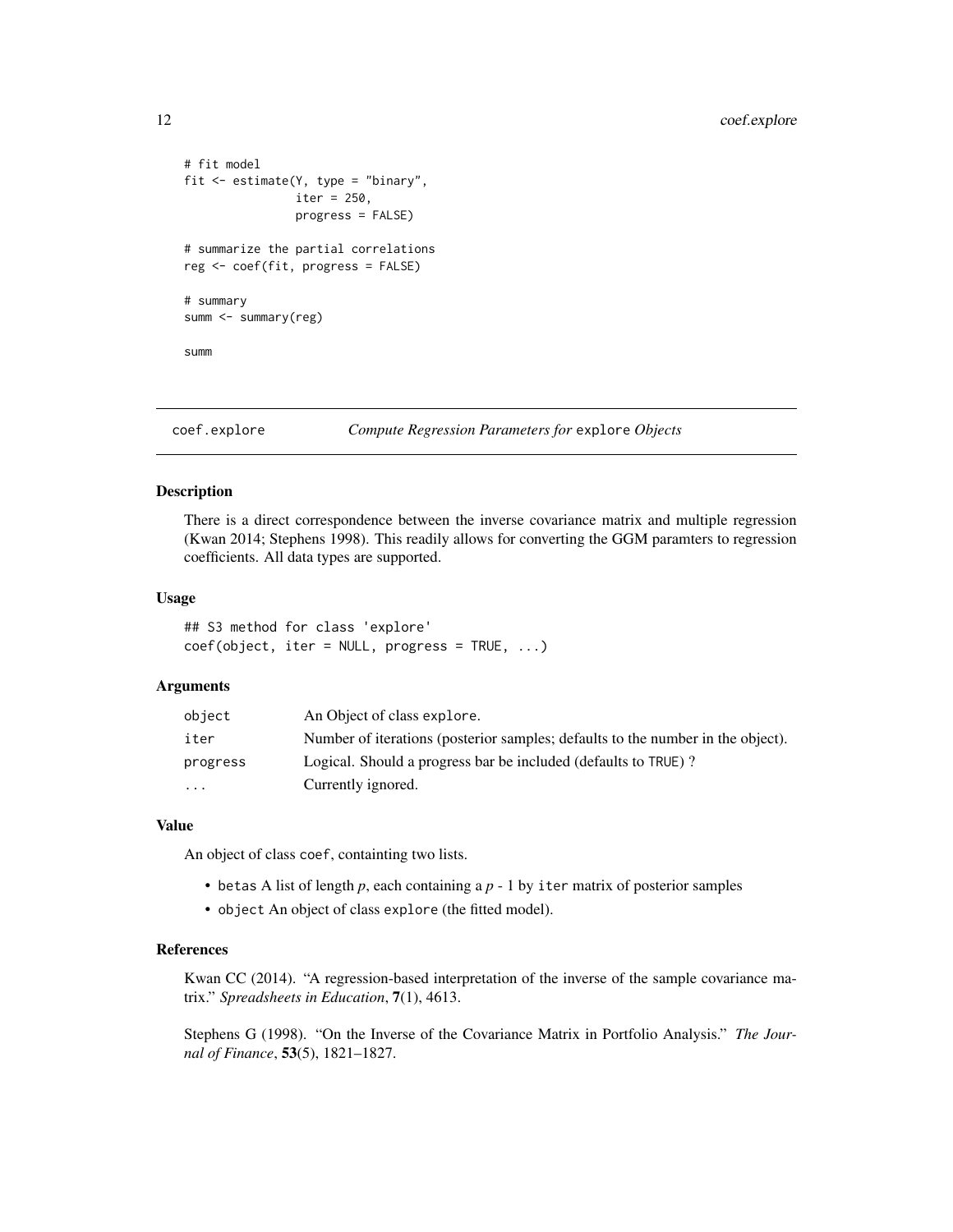#### <span id="page-12-0"></span>confirm to the confirm of the confirm of the confirm of the confirm of the confirm of the confirm of the confirm of the confirm of the confirm of the confirm of the confirm of the confirm of the confirm of the confirm of t

### Examples

```
# note: iter = 250 for demonstrative purposes
# data
Y \leftarrow \text{ptsd[, 1:4}##########################
### example 1: ordinal ###
##########################
# fit model (note + 1, due to zeros)
fit \leq explore(Y + 1,
               type = "ordinal",
               iter = 250,
               progress = FALSE)
# summarize the partial correlations
reg <- coef(fit, progress = FALSE)
# summary
summ <- summary(reg)
summ
```
# <span id="page-12-1"></span>confirm *GGM: Confirmatory Hypothesis Testing*

# Description

Confirmatory hypothesis testing in GGMs. Hypotheses are expressed as equality and/or ineqaulity contraints on the partial correlations of interest. Here the focus is *not* on determining the graph (see [explore](#page-28-1)) but testing specific hypotheses related to the conditional (in)dependence structure. These methods were introduced in Williams and Mulder (2019).

# Usage

```
confirm(
  Y,
  hypothesis,
 prior_sd = 0.25,
  formula = NULL,type = "continuous",
 mixed_type = NULL,
  iter = 25000,progress = TRUE,
  impute = TRUE,
```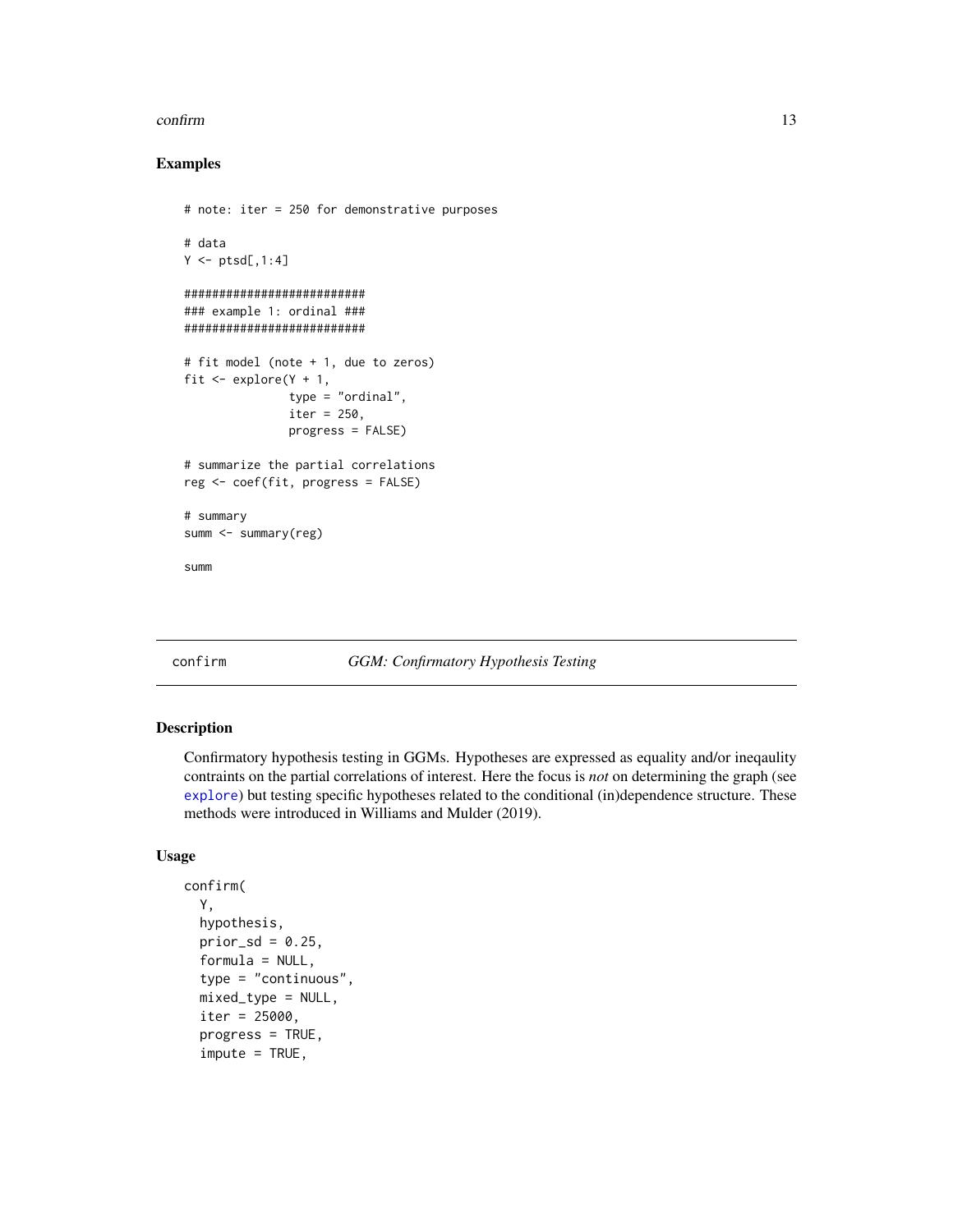```
seed = 1,
   ...
\lambda
```
#### Arguments

| Y          | Matrix (or data frame) of dimensions $n$ (observations) by $p$ (variables).                                                                                                                                                                                                                      |
|------------|--------------------------------------------------------------------------------------------------------------------------------------------------------------------------------------------------------------------------------------------------------------------------------------------------|
| hypothesis | Character string. The hypothesis (or hypotheses) to be tested. See details.                                                                                                                                                                                                                      |
| prior_sd   | Numeric. Scale of the prior distribution, approximately the standard deviation<br>of a beta distribution (defaults to $0.25$ ).                                                                                                                                                                  |
| formula    | An object of class formula. This allows for including control variables in the<br>model (e.g., $\sim$ gender $*$ education).                                                                                                                                                                     |
| type       | Character string. Which type of data for $Y$ ? The options include continuous,<br>binary, ordinal, or mixed. See the note for further details.                                                                                                                                                   |
| mixed_type | Numeric vector of length $p$ . An indicator for which varibles should be treated<br>as ranks. (1 for rank and 0 to assume normality). The default is currently (dev<br>version) to treat all integer variables as ranks when type = "mixed" and NULL<br>otherwise. See note for further details. |
| iter       | Number of iterations (posterior samples; defaults to 25,000).                                                                                                                                                                                                                                    |
| progress   | Logical. Should a progress bar be included (defaults to TRUE)?                                                                                                                                                                                                                                   |
| impute     | Logicial. Should the missing values (NA) be imputed during model fitting (de-<br>faults to TRUE)?                                                                                                                                                                                                |
| seed       | An integer for the random seed.                                                                                                                                                                                                                                                                  |
| $\cdots$   | Currently ignored.                                                                                                                                                                                                                                                                               |

# Details

The hypotheses can be written either with the respective column names or numbers. For example, 1--2 denotes the relation between the variables in column 1 and 2. Note that these must correspond to the upper triangular elements of the correlation matrix. This is accomplished by ensuring that the first number is smaller than the second number. This also applies when using column names (i.e., in reference to the column number).

#### One Hypothesis:

To test whether some relations are larger than others, while others are expected to be equal, this can be writting as

• hyp <-c(1--2 > 1--3 = 1--4 > 0),

where there is an addition additional contraint that all effects are expected to be positive. This is then compared to the complement.

# More Than One Hypothesis:

The above hypothesis can also be compared to, say, a null model by using ";" to seperate the hypotheses, for example,

• hyp <-c(1--2 > 1--3 = 1--4 > 0; 1--2 = 1--3 = 1--4 = 0).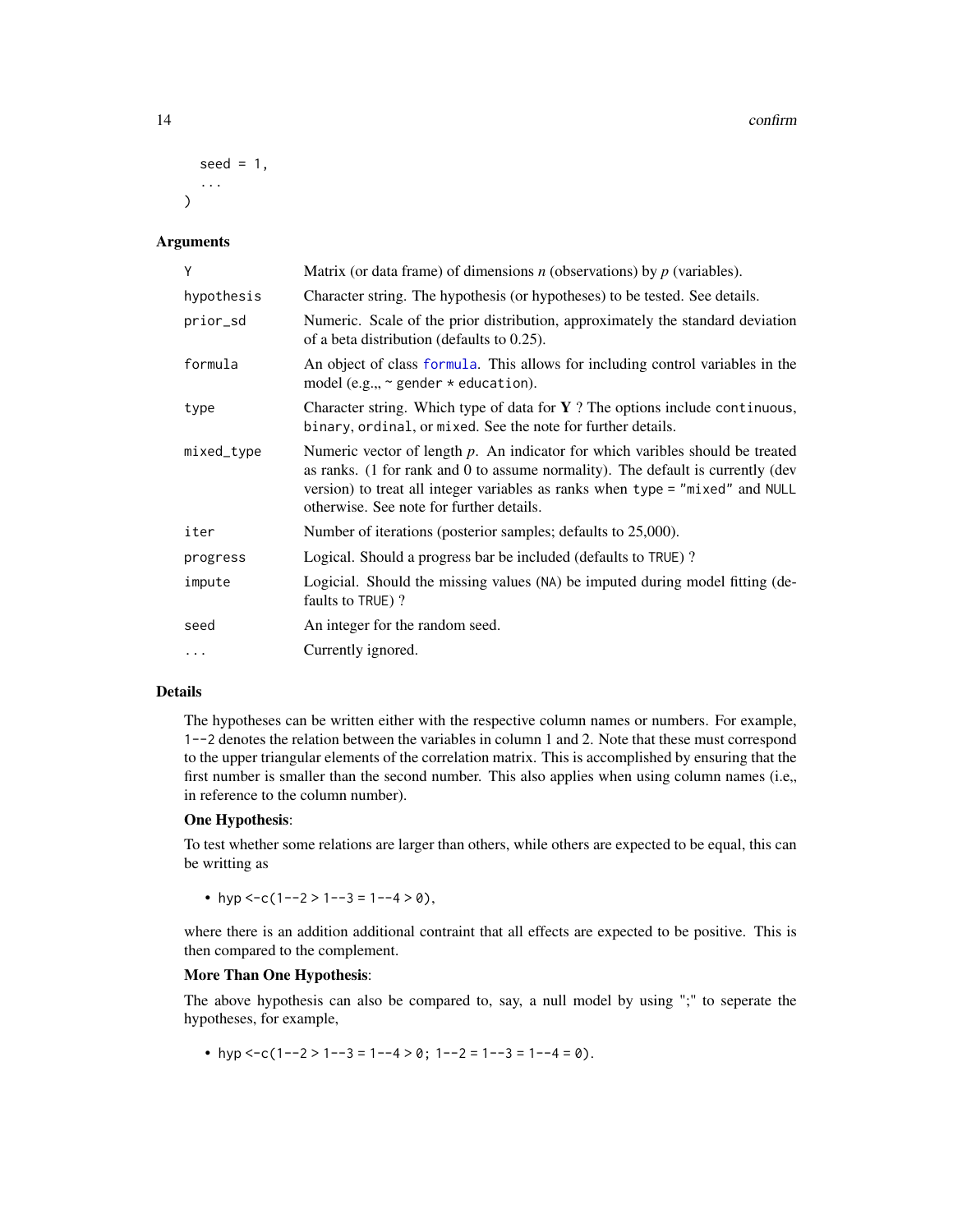#### confirm to the confirm of the confirm of the confirm of the confirm of the confirm of the confirm of the confirm of the confirm of the confirm of the confirm of the confirm of the confirm of the confirm of the confirm of t

Any number of hypotheses can be compared this way.

# Using "&"

It is also possible to include &. This allows for testing one constraint and another contraint as one hypothesis.

• hyp  $\leq$ -c("A1--A2 > A1--A2 & A1--A3 = A1--A3")

Of course, it is then possible to include additional hypotheses by separating them with ";". Note also that the column names were used in this example (e.g.,  $A1 - A2$  is the relation between those nodes).

#### Testing Sums

It might also be interesting to test the sum of partial correlations. For example, that the sum of specific relations is larger than the sum of other relations. This can be written as

• hyp <-c("A1--A2 + A1--A3 > A1--A4 + A1--A5; A1--A2 + A1--A3 = A1--A4 + A1--A5")

#### Potential Delays:

There is a chance for a potentially long delay from the time the progress bar finishes to when the function is done running. This occurs when the hypotheses require further sampling to be tested, for example, when grouping relations  $c''(A1-A2,A1-A3) > (A1-A4,A1-A5)$ ". This is not an error.

#### Controlling for Variables:

When controlling for variables, it is assumed that Y includes *only* the nodes in the GGM and the control variables. Internally, only the predictors that are included in formula are removed from Y. This is not behavior of, say, [lm](#page-0-0), but was adopted to ensure users do not have to write out each variable that should be included in the GGM. An example is provided below.

# Mixed Type:

The term "mixed" is somewhat of a misnomer, because the method can be used for data including *only* continuous or *only* discrete variables (Hoff 2007). This is based on the ranked likelihood which requires sampling the ranks for each variable (i.e., the data is not merely transformed to ranks). This is computationally expensive when there are many levels. For example, with continuous data, there are as many ranks as data points!

The option mixed\_type allows the user to determine which variable should be treated as ranks and the "emprical" distribution is used otherwise. This is accomplished by specifying an indicator vector of length *p*. A one indicates to use the ranks, whereas a zero indicates to "ignore" that variable. By default all integer variables are handled as ranks.

#### Dealing with Errors:

An error is most likely to arise when type = "ordinal". The are two common errors (although still rare):

• The first is due to sampling the thresholds, especially when the data is heavily skewed. This can result in an ill-defined matrix. If this occurs, we recommend to first try decreasing prior\_sd (i.e., a more informative prior). If that does not work, then change the data type to type = mixed which then estimates a copula GGM (this method can be used for data containing only ordinal variable). This should work without a problem.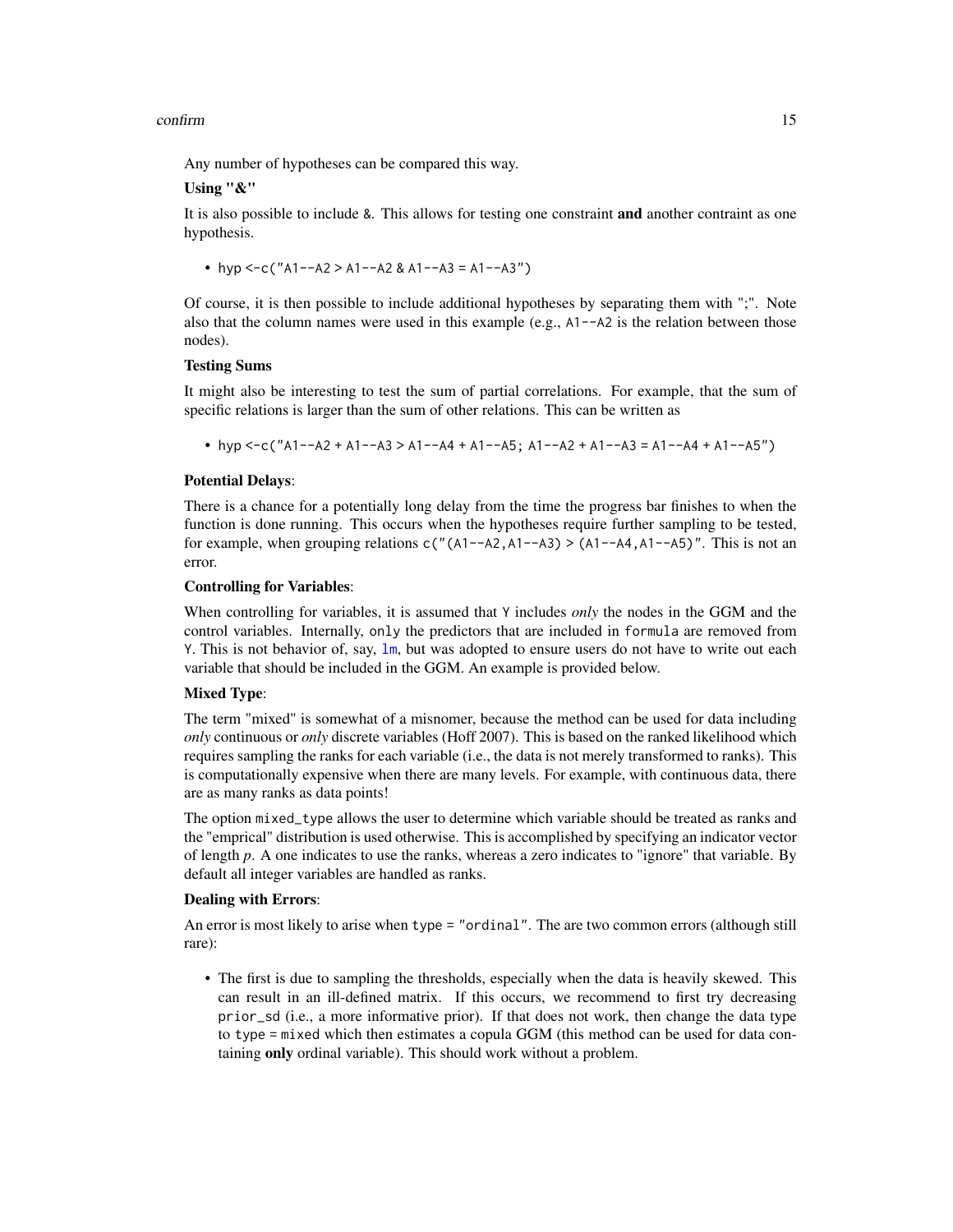• The second is due to how the ordinal data are categorized. For example, if the error states that the index is out of bounds, this indicates that the first category is a zero. This is not allowed, as the first category must be one. This is addressed by adding one (e.g.,  $Y + 1$ ) to the data matrix.

#### Value

The returned object of class confirm contains a lot of information that is used for printing and plotting the results. For users of BGGM, the following are the useful objects:

- out\_hyp\_prob Posterior hypothesis probabilities.
- info An object of class BF from the R package **BFpack**.

#### **Note**

#### "Default" Prior:

In Bayesian statistics, a default Bayes factor needs to have several properties. I refer interested users to section 2.2 in Dablander et al. (2020). In Williams and Mulder (2019), some of these propteries were investigated (e.g., model selection consistency). That said, we would not consider this a "default" or "automatic" Bayes factor and thus we encourage users to perform sensitivity analyses by varying the scale of the prior distribution.

Furthermore, it is important to note there is no "correct" prior and, also, there is no need to entertain the possibility of a "true" model. Rather, the Bayes factor can be interpreted as which hypothesis best (relative to each other) predicts the observed data (Section 3.2 in Kass and Raftery 1995).

#### Interpretation of Conditional (In)dependence Models for Latent Data:

See [BGGM-package](#page-3-1) for details about interpreting GGMs based on latent data (i.e, all data types besides "continuous")

#### References

Dablander F, Bergh Dvd, Ly A, Wagenmakers E (2020). "Default Bayes Factors for Testing the (In) equality of Several Population Variances." *arXiv preprint arXiv:2003.06278*.

Hoff PD (2007). "Extending the rank likelihood for semiparametric copula estimation." *The Annals of Applied Statistics*, 1(1), 265–283. doi: [10.1214/07AOAS107.](https://doi.org/10.1214/07-AOAS107)

Kass RE, Raftery AE (1995). "Bayes Factors." *Journal of the American Statistical Association*, 90(430), 773–795.

Williams DR, Mulder J (2019). "Bayesian Hypothesis Testing for Gaussian Graphical Models: Conditional Independence and Order Constraints." *PsyArXiv*. doi: [10.31234/osf.io/ypxd8.](https://doi.org/10.31234/osf.io/ypxd8)

# Examples

# note: iter = 250 for demonstrative purposes ########################## ### example 1: cheating ##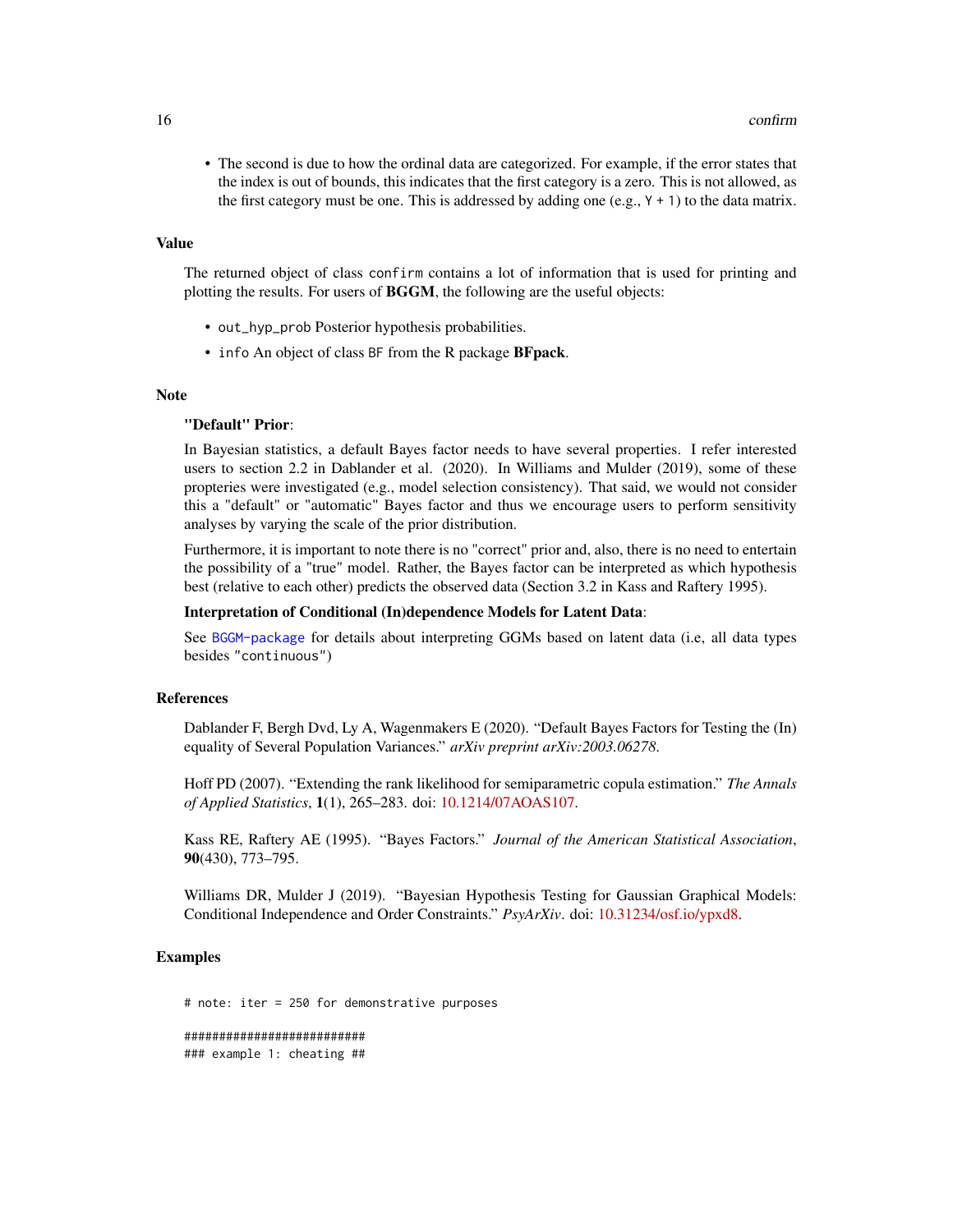```
##########################
# Here a true hypothesis is tested,
# which shows the method works nicely
# (peeked at partials beforehand)
# data
Y <- BGGM::bfi[,1:10]
hypothesis <- c("A1--A2 < A1--A3 < A1--A4 = A1--A5")
# test cheat
test\_cheat \leftarrow confirm(Y = Y,type = "continuous",
                       hypothesis = hypothesis,iter = 250,
                       progress = FALSE)
# print (probabilty of nearly 1 !)
test_cheat
```
constrained\_posterior *Constrained Posterior Distribution*

#### Description

Compute the posterior distribution with off-diagonal elements of the precision matrix constrained to zero.

# Usage

```
constrained_posterior(
 object,
  adj,
 method = "direct",
  iter = 5000,
 progress = TRUE,
  ...
)
```
# Arguments

| object | An object of class estimate or explore                                                                                                                                                                                                        |
|--------|-----------------------------------------------------------------------------------------------------------------------------------------------------------------------------------------------------------------------------------------------|
| adi    | A p by p adjacency matrix. The zero entries denote the elements that should be<br>constrained to zero.                                                                                                                                        |
| method | Character string. Which method should be used? Defaults to the "direct sam-<br>pler" (i.e., method = "direct") described in page 122, section 2.4, Lenkoski<br>(2013). The other option is a Metropolis-Hastings algorithm (MH). See details. |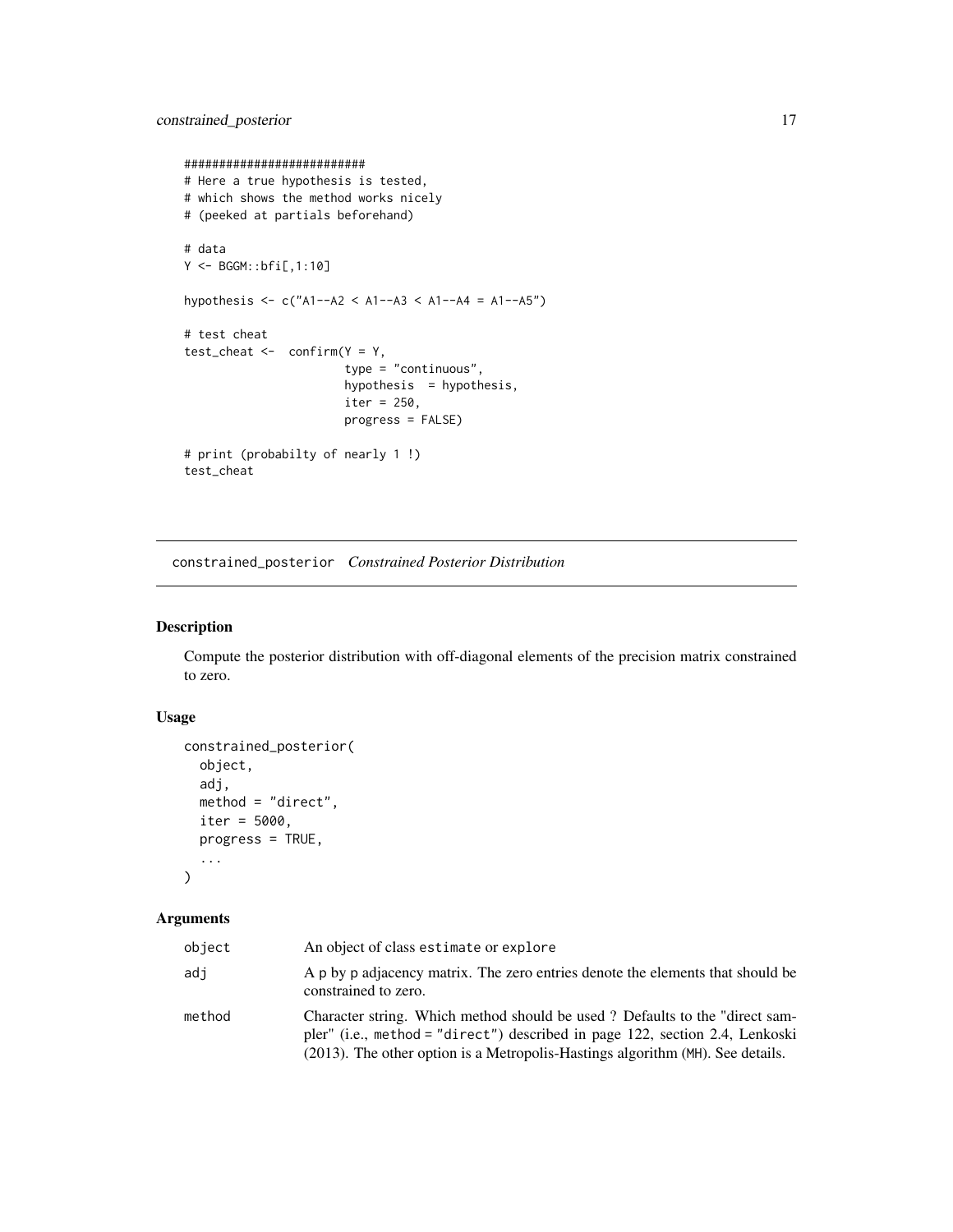# <span id="page-17-0"></span>18 convergence

| iter                    | Number of iterations (posterior samples; defaults to 5000).    |
|-------------------------|----------------------------------------------------------------|
| progress                | Logical. Should a progress bar be included (defaults to TRUE)? |
| $\cdot$ $\cdot$ $\cdot$ | Currently ignored.                                             |

# Value

An object of class contrained, including

- precision\_mean The posterior mean for the precision matrix.
- pcor\_mean The posterior mean for the precision matrix.
- precision\_samps A 3d array of dimension p by p by iter including the sampled precision matrices.
- pcor\_samps A 3d array of dimension p by p by iter including sampled partial correlations matrices.

# References

Lenkoski A (2013). "A direct sampler for G-Wishart variates." *Stat*, 2(1), 119–128.

# Examples

```
# data
Y < -bfi[,1:10]
# sample posterior
fit \le estimate(Y, iter = 100)
# select graph
sel <- select(fit)
# constrained posterior
post <- constrained_posterior(object = fit,
                              adj = sel$adj,
                              iter = 100,
                              progress = FALSE)
```
convergence *MCMC Convergence*

#### Description

Monitor convergence of the MCMC algorithms.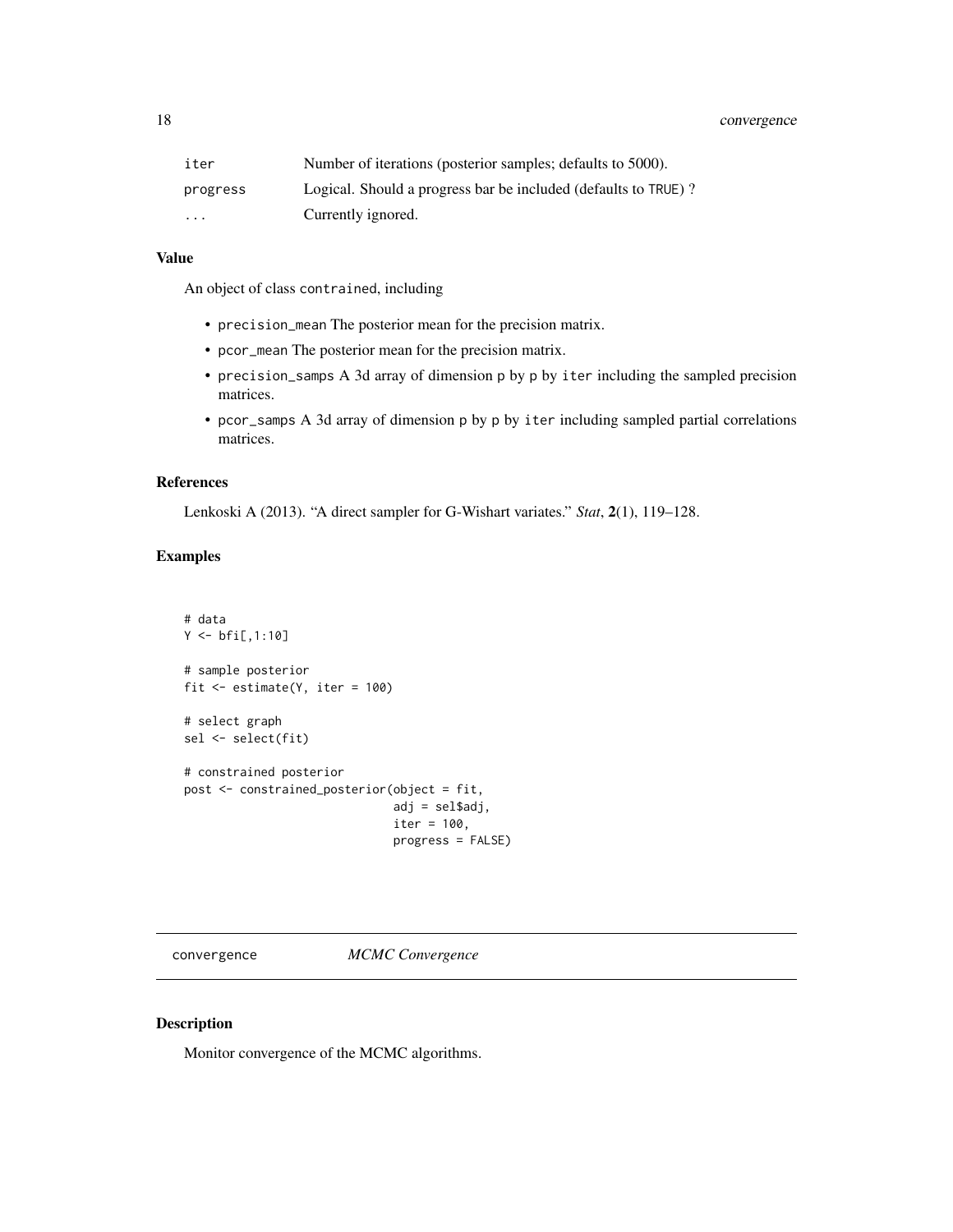# convergence 19

# Usage

convergence(object, param = NULL, type = "trace", print\_names = FALSE)

# Arguments

| object      | An object of class estimate or explore                                                                                                             |
|-------------|----------------------------------------------------------------------------------------------------------------------------------------------------|
| param       | Character string. Names of parameters for which to monitor MCMC conver-<br>gence.                                                                  |
| type        | Character string. Which type of convergence plot ? The current options are<br>trace (default) and acf.                                             |
| print_names | Logical. Should the parameter names be printed (defaults to FALSE)? This can<br>be used to first determine the parameter names to specify in type. |

# Value

A list of ggplot objects.

#### Note

An overview of MCMC diagnostics can be found [here.](http://sbfnk.github.io/mfiidd/mcmc_diagnostics.html)

# Examples

```
# note: iter = 250 for demonstrative purposes
# data
Y \leftarrow \text{ptsd[, 1:5}#########################
###### continuous #######
#########################
fit <- estimate(Y, iter = 250,
                progress = FALSE)
# print names first
convergence(fit, print_names = TRUE)
# trace plots
convergence(fit, type = "trace",
            param = c("B1--B2", "B1--B3"))[[1]]
# acf plots
convergence(fit, type = "acf",
            param = c("B1--B2", "B1--B3"))[[1]]
```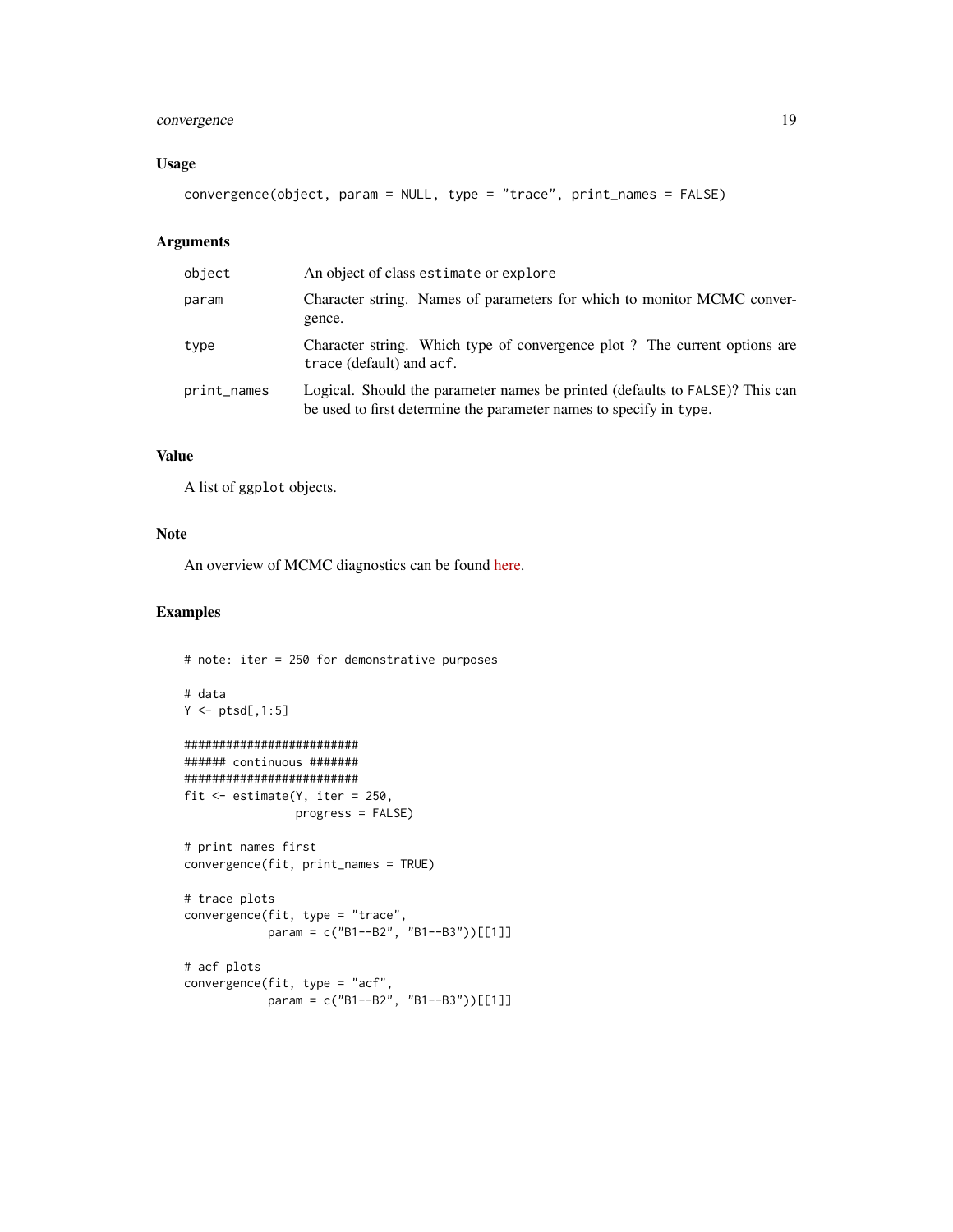#### <span id="page-19-0"></span>Description

A dataset containing items from the Contingencies of Self-Worth Scale (CSWS) scale. There are 35 variables and 680 observations

#### Usage

data("csws")

# Format

A data frame with 35 variables and 680 observations (7 point Likert scale)

#### Details

- 1 When I think I look attractive, I feel good about myself
- 2 My self-worth is based on God's love
- 3 I feel worthwhile when I perform better than others on a task or skill.
- 4 My self-esteem is unrelated to how I feel about the way my body looks.
- 5 Doing something I know is wrong makes me lose my self-respect
- 6 I don't care if other people have a negative opinion about me.
- 7 Knowing that my family members love me makes me feel good about myself.
- 8 I feel worthwhile when I have God's love.
- 9 I can't respect myself if others don't respect me.
- 10 My self-worth is not influenced by the quality of my relationships with my family members.
- 11 Whenever I follow my moral principles, my sense of self-respect gets a boost.
- 12 Knowing that I am better than others on a task raises my self-esteem.
- 13 My opinion about myself isn't tied to how well I do in school.
- 14 I couldn't respect myself if I didn't live up to a moral code.
- 15 I don't care what other people think of me.
- 16 When my family members are proud of me, my sense of self-worth increases.
- 17 My self-esteem is influenced by how attractive I think my face or facial features are.
- 18 My self-esteem would suffer if I didn't have God's love.
- 19 Doing well in school gives me a sense of selfrespect.
- 20 Doing better than others gives me a sense of self-respect.
- 21 My sense of self-worth suffers whenever I think I don't look good.
- 22 I feel better about myself when I know I'm doing well academically.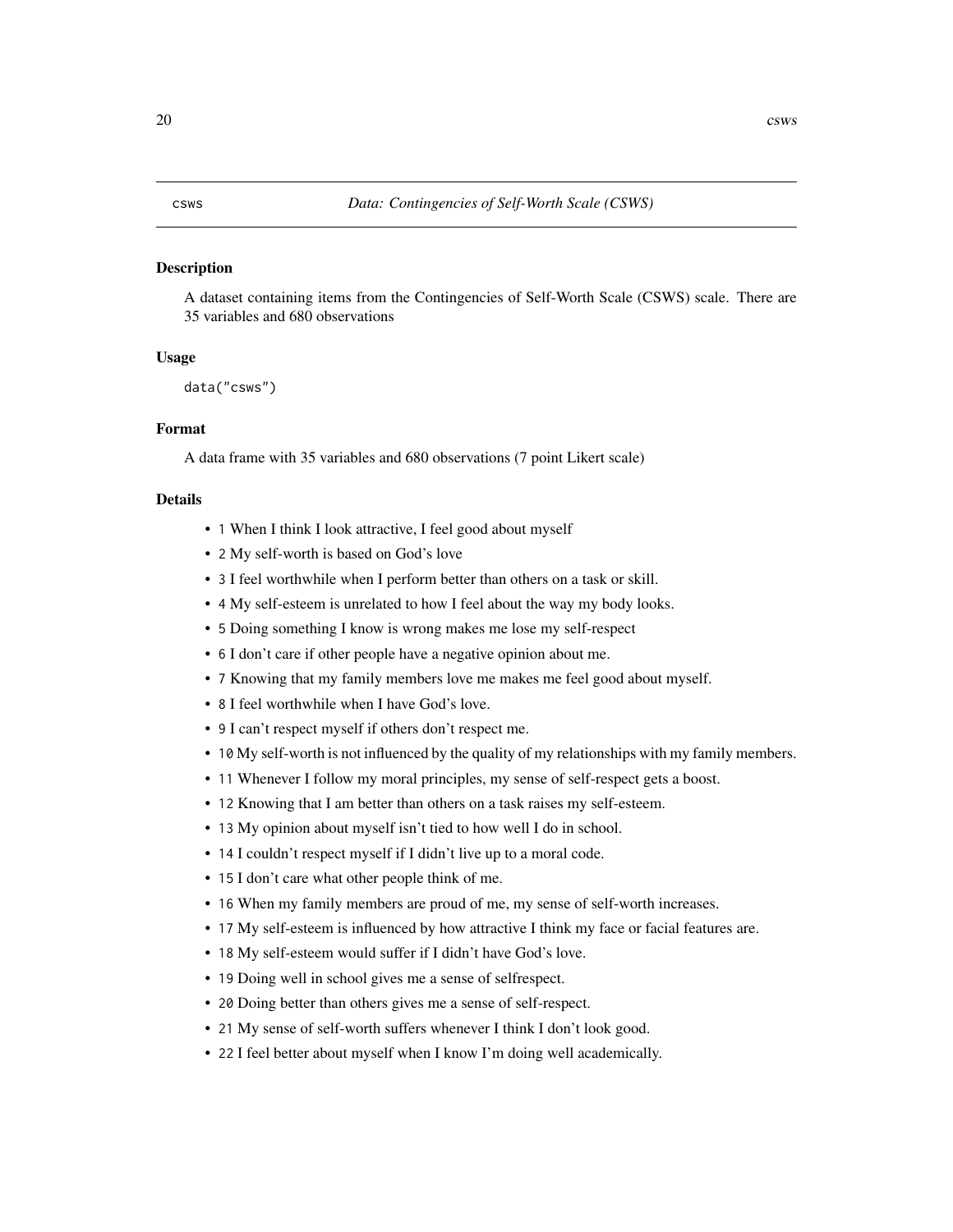- 23 What others think of me has no effect on what I think about myself.
- 24 When I don't feel loved by my family, my selfesteem goes down.
- 25 My self-worth is affected by how well I do when I am competing with others.
- 26 My self-esteem goes up when I feel that God loves me.
- 27 My self-esteem is influenced by my academic performance.
- 28 My self-esteem would suffer if I did something unethical.
- 29 It is important to my self-respect that I have a family that cares about me.
- 30 My self-esteem does not depend on whether or not I feel attractive.
- 31 When I think that I'm disobeying God, I feel bad about myself.
- 32 My self-worth is influenced by how well I do on competitive tasks.
- 33 I feel bad about myself whenever my academic performance is lacking.
- 34 My self-esteem depends on whether or not I follow my moral/ethical principles.
- 35 My self-esteem depends on the opinions others hold of me.
- gender "M" (male) or "F" (female)

# Note

There are seven domains

FAMILY SUPPORT: items 7, 10, 16, 24, and 29.

COMPETITION: items 3, 12, 20, 25, and 32.

APPEARANCE: items 1, 4, 17, 21, and 30.

GOD'S LOVE: items 2, 8, 18, 26, and 31.

ACADEMIC COMPETENCE: items 13, 19, 22, 27, and 33.

VIRTUE: items 5, 11, 14, 28, and 34.

APPROVAL FROM OTHERS: items: 6, 9, 15, 23, and 35.

# References

Briganti, G., Fried, E. I., & Linkowski, P. (2019). Network analysis of Contingencies of Self-Worth Scale in 680 university students. Psychiatry research, 272, 252-257.

#### Examples

data("csws")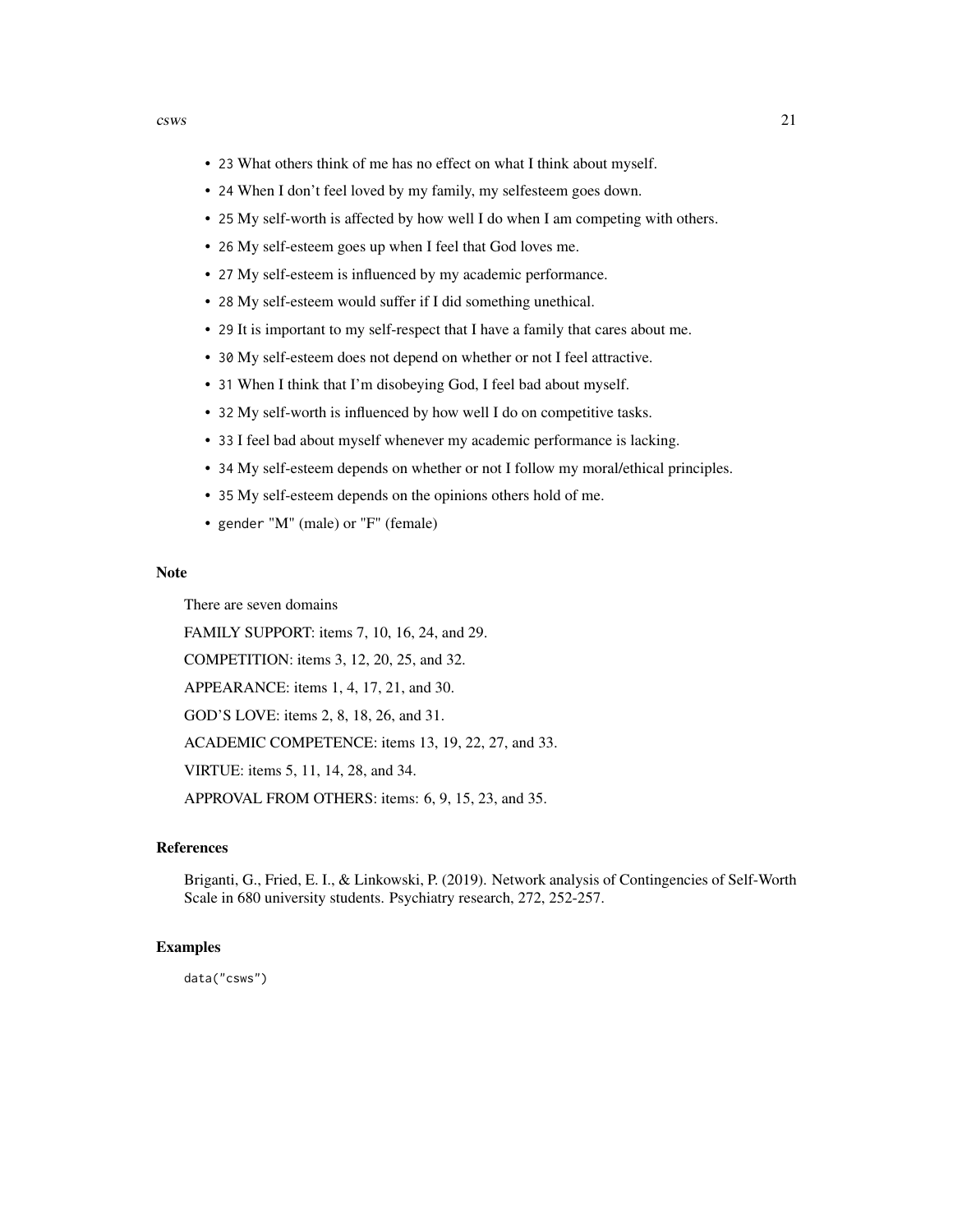# <span id="page-21-0"></span>**Description**

A data frame containing 403 observations  $(n = 403)$  and 16 variables  $(p = 16)$  measured on the 4-point likert scale (depression: 9; anxiety: 7).

#### Usage

```
data("depression_anxiety_t1")
```
# Format

A data frame containing 403 observations ( $n = 7466$ ) and 16 variables ( $p = 16$ ) measured on the 4-point likert scale.

#### Details

#### Depression:

- PHQ1 Little interest or pleasure in doing things?
- PHQ2 Feeling down, depressed, or hopeless?
- PHQ3 Trouble falling or staying asleep, or sleeping too much?
- PHQ4 Feeling tired or having little energy?
- PHQ5 Poor appetite or overeating?
- PHQ6 Feeling bad about yourself or that you are a failure or have let yourself or your family down?
- PHQ7 Trouble concentrating on things, such as reading the newspaper or watching television?
- PHQ8 Moving or speaking so slowly that other people could have noticed? Or so fidgety or restless that you have been moving a lot more than usual?
- PHQ9 Thoughts that you would be better off dead, or thoughts of hurting yourself in some way?

#### Anxiety

- GAD1 Feeling nervous, anxious, or on edge
- GAD2 Not being able to stop or control worrying
- GAD3 Worrying too much about different things
- GAD4 Trouble relaxing
- GAD5 Being so restless that it's hard to sit still
- GAD6 Becoming easily annoyed or irritable
- GAD7 Feeling afraid as if something awful might happen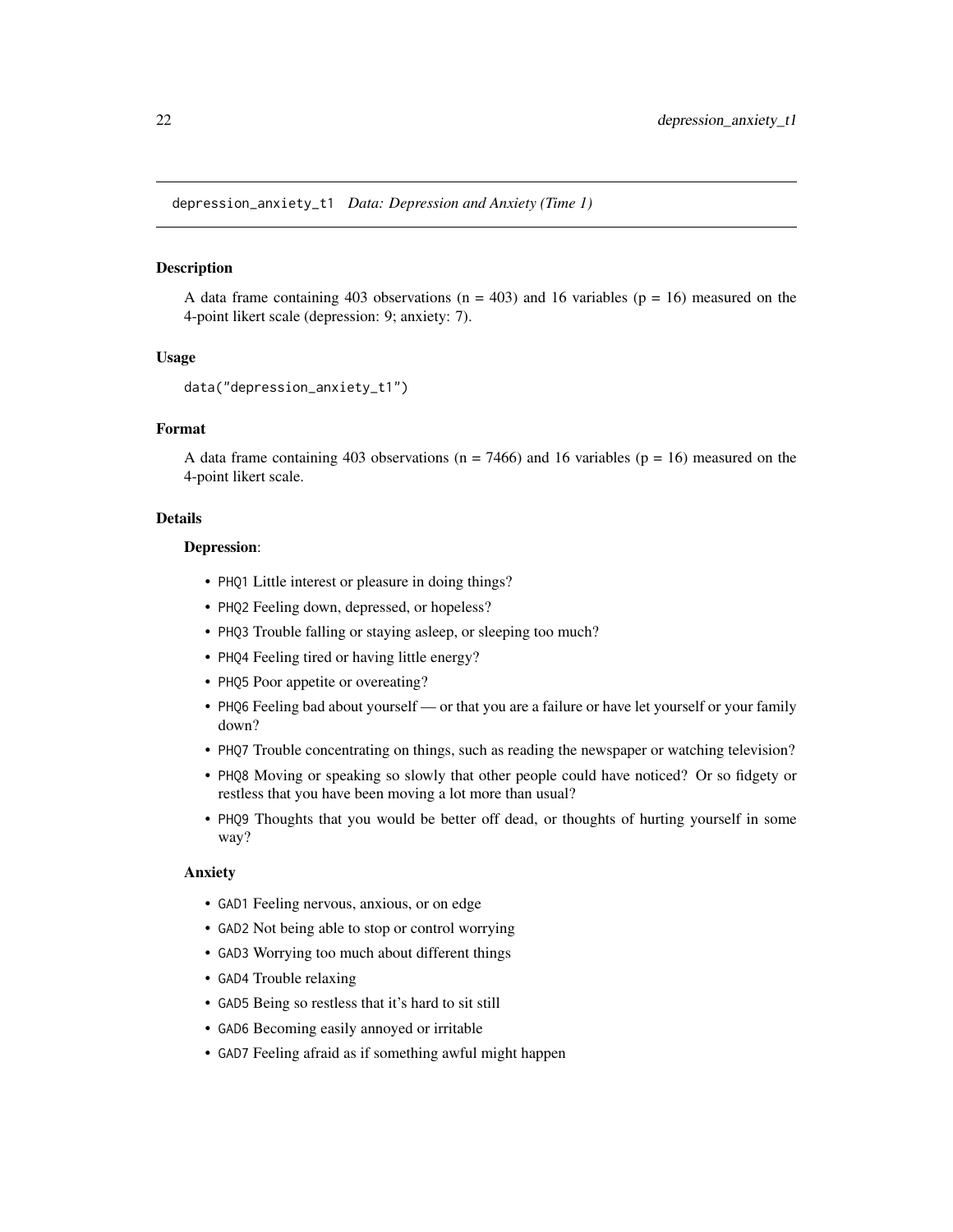#### <span id="page-22-0"></span>References

Forbes, M. K., Baillie, A. J., & Schniering, C. A. (2016). A structural equation modeling analysis of the relationships between depression,anxiety, and sexual problems over time. The Journal of Sex Research, 53(8), 942-954.

Forbes, M. K., Wright, A. G., Markon, K. E., & Krueger, R. F. (2019). Quantifying the reliability and replicability of psychopathology network characteristics. Multivariate behavioral research, 1- 19.

Jones, P. J., Williams, D. R., & McNally, R. J. (2019). Sampling variability is not nonreplication: a Bayesian reanalysis of Forbes, Wright, Markon, & Krueger.

#### Examples

```
data("depression_anxiety_t1")
labels<- c("interest", "down", "sleep",
            "tired", "appetite", "selfest",
           "concen", "psychmtr", "suicid",
           "nervous", "unctrworry", "worrylot",
           "relax", "restless", "irritable", "awful")
```
depression\_anxiety\_t2 *Data: Depression and Anxiety (Time 2)*

#### Description

A data frame containing 403 observations  $(n = 403)$  and 16 variables  $(p = 16)$  measured on the 4-point likert scale (depression: 9; anxiety: 7).

# Usage

```
data("depression_anxiety_t2")
```
#### Format

A data frame containing 403 observations ( $n = 7466$ ) and 16 variables ( $p = 16$ ) measured on the 4-point likert scale.

# Details

### Depression:

- PHQ1 Little interest or pleasure in doing things?
- PHQ2 Feeling down, depressed, or hopeless?
- PHQ3 Trouble falling or staying asleep, or sleeping too much?
- PHQ4 Feeling tired or having little energy?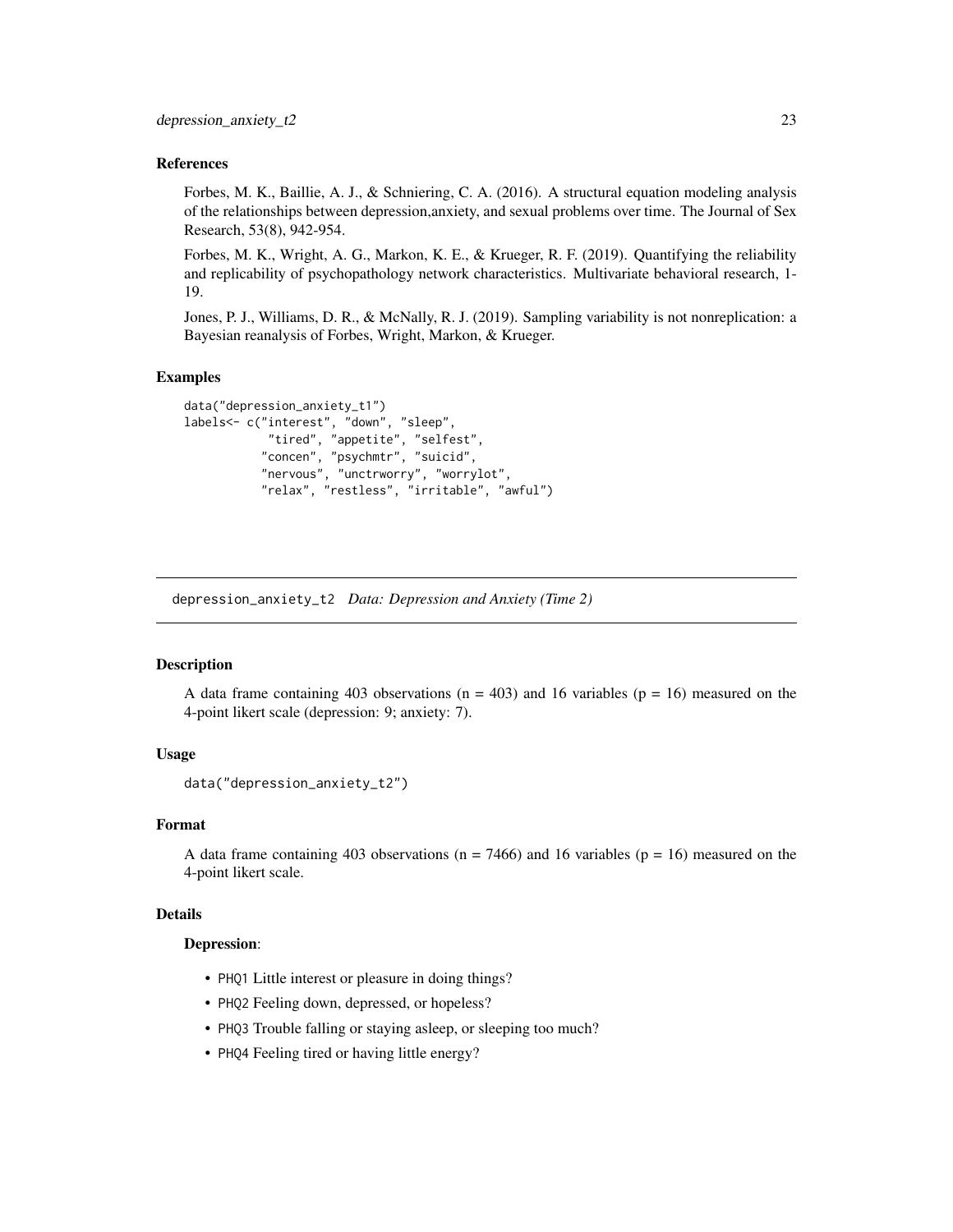- PHQ5 Poor appetite or overeating?
- PHQ6 Feeling bad about yourself or that you are a failure or have let yourself or your family down?
- PHQ7 Trouble concentrating on things, such as reading the newspaper or watching television?
- PHQ8 Moving or speaking so slowly that other people could have noticed? Or so fidgety or restless that you have been moving a lot more than usual?
- PHQ9 Thoughts that you would be better off dead, or thoughts of hurting yourself in some way?

# Anxiety

- GAD1 Feeling nervous, anxious, or on edge
- GAD2 Not being able to stop or control worrying
- GAD3 Worrying too much about different things
- GAD4 Trouble relaxing
- GAD5 Being so restless that it's hard to sit still
- GAD6 Becoming easily annoyed or irritable
- GAD7 Feeling afraid as if something awful might happen

#### References

Forbes, M. K., Baillie, A. J., & Schniering, C. A. (2016). A structural equation modeling analysis of the relationships between depression,anxiety, and sexual problems over time. The Journal of Sex Research, 53(8), 942-954.

Forbes, M. K., Wright, A. G., Markon, K. E., & Krueger, R. F. (2019). Quantifying the reliability and replicability of psychopathology network characteristics. Multivariate behavioral research, 1- 19.

Jones, P. J., Williams, D. R., & McNally, R. J. (2019). Sampling variability is not nonreplication: a Bayesian reanalysis of Forbes, Wright, Markon, & Krueger.

#### Examples

```
data("depression_anxiety_t2")
labels<- c("interest", "down", "sleep",
            "tired", "appetite", "selfest",
           "concen", "psychmtr", "suicid",
           "nervous", "unctrworry", "worrylot",
           "relax", "restless", "irritable", "awful")
```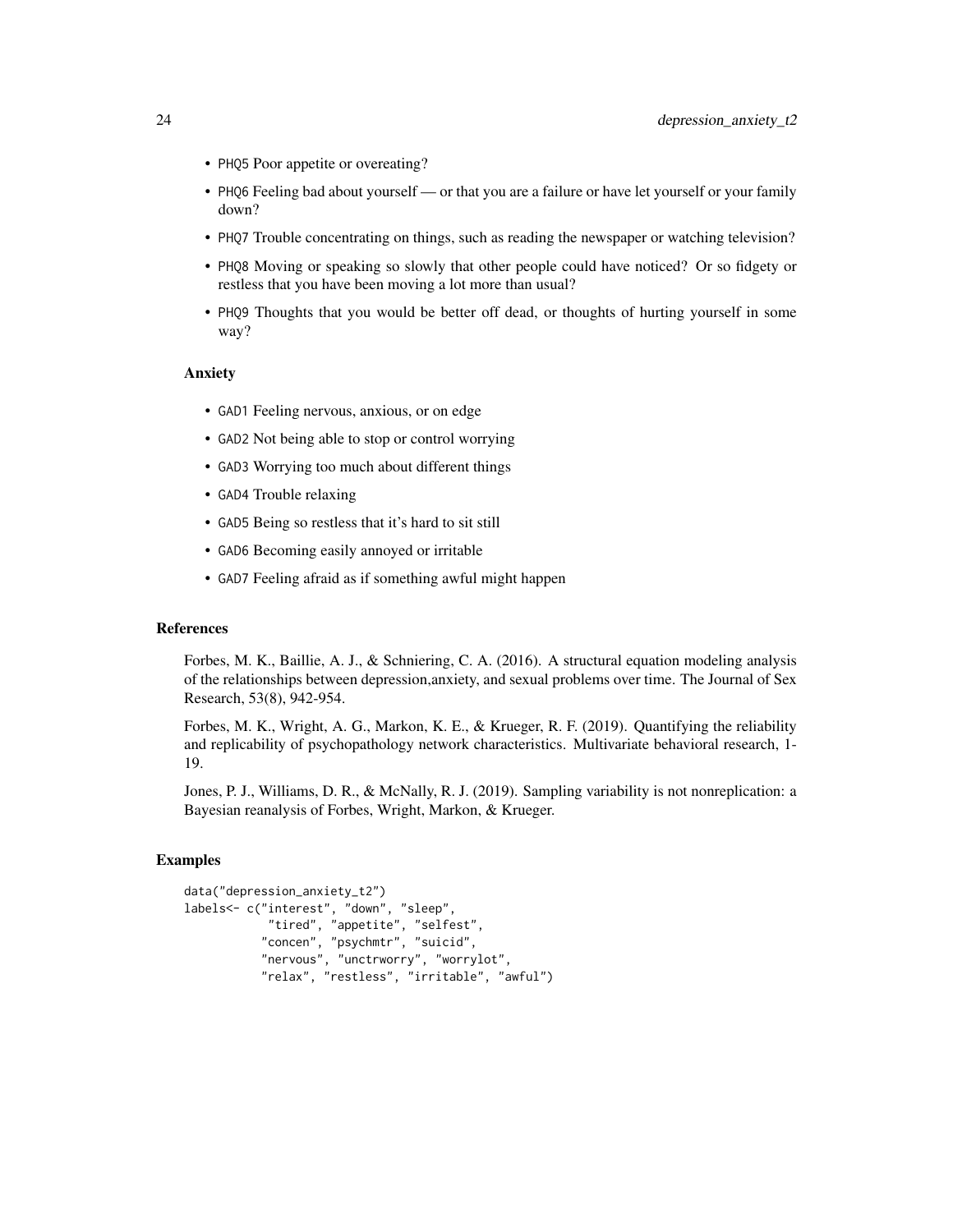<span id="page-24-1"></span><span id="page-24-0"></span>

## Description

Estimate the conditional (in)dependence with either an analytic solution or efficiently sampling from the posterior distribution. These methods were introduced in Williams (2018). The graph is selected with [select.estimate](#page-97-1) and then plotted with [plot.select](#page-68-1).

# Usage

```
estimate(
 Y,
  formula = NULL,
  type = "continuous",
  mixed_type = NULL,
  analytic = FALSE,
  prior_sd = 0.25,
  iter = 5000,
  impute = FALSE,
  progress = TRUE,
  seed = 1,
  ...
\mathcal{L}
```
#### Arguments

| Y          | Matrix (or data frame) of dimensions $n$ (observations) by $p$ (variables).                                                                                                                                                                                                        |
|------------|------------------------------------------------------------------------------------------------------------------------------------------------------------------------------------------------------------------------------------------------------------------------------------|
| formula    | An object of class formula. This allows for including control variables in the<br>model (i.e., $\sim$ gender). See the note for further details.                                                                                                                                   |
| type       | Character string. Which type of data for Y? The options include continuous,<br>binary, ordinal, or mixed. Note that mixed can be used for data with only<br>ordinal variables. See the note for further details.                                                                   |
| mixed_type | Numeric vector. An indicator of length $p$ for which variables should be treated<br>as ranks. (1 for rank and 0 to assume normality). The default is currently to treat<br>all integer variables as ranks when type = "mixed" and NULL otherwise. See<br>note for further details. |
| analytic   | Logical. Should the analytic solution be computed (default is FALSE)?                                                                                                                                                                                                              |
| prior_sd   | Scale of the prior distribution, approximately the standard deviation of a beta<br>distribution (defaults to $0.50$ ).                                                                                                                                                             |
| iter       | Number of iterations (posterior samples; defaults to 5000).                                                                                                                                                                                                                        |
| impute     | Logical. Should the missing values (NA) be imputed during model fitting (de-<br>faults to TRUE)?                                                                                                                                                                                   |
| progress   | Logical. Should a progress bar be included (defaults to TRUE)?                                                                                                                                                                                                                     |
| seed       | An integer for the random seed.                                                                                                                                                                                                                                                    |
| .          | Currently ignored.                                                                                                                                                                                                                                                                 |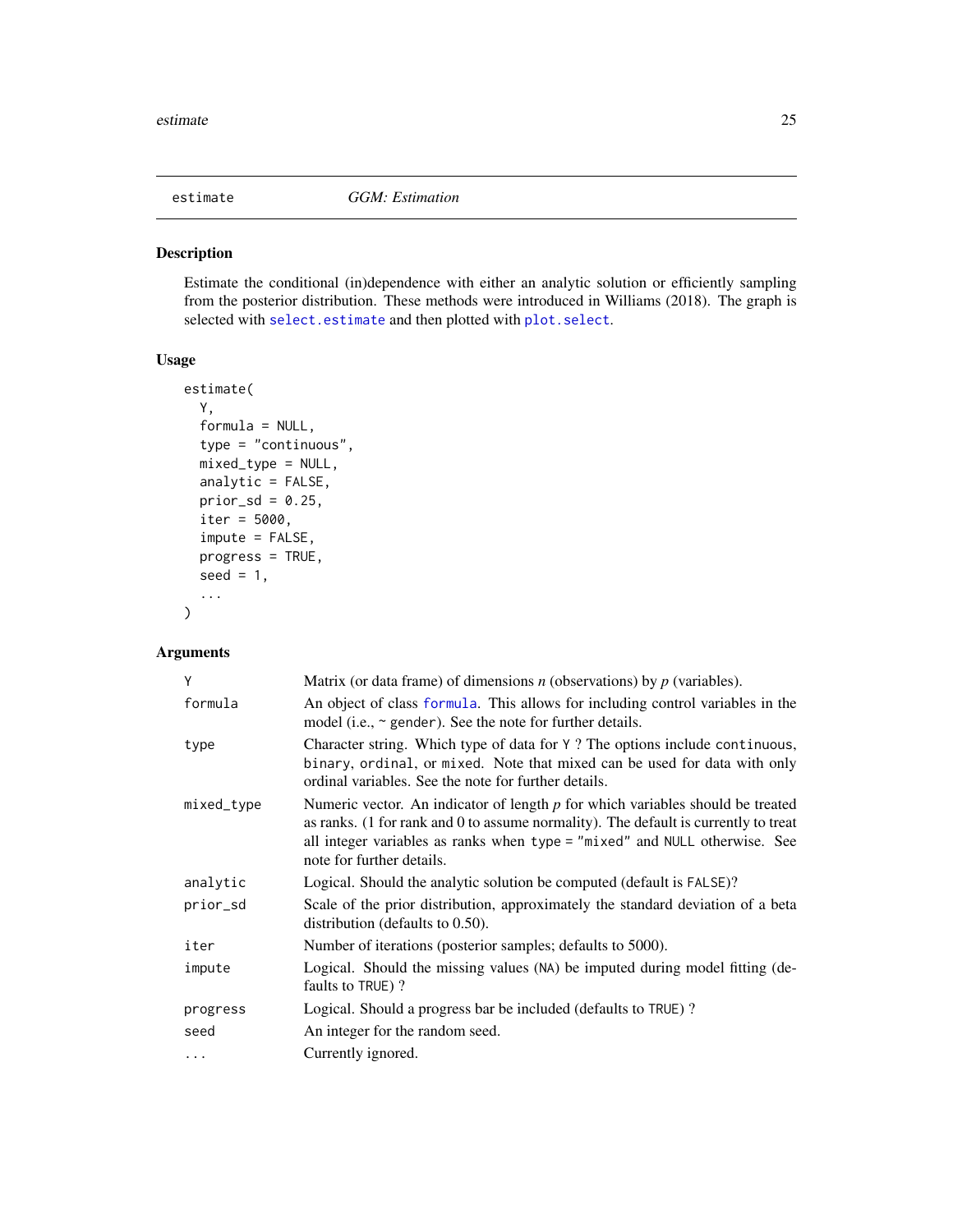### Details

The default is to draw samples from the posterior distribution (analytic = FALSE). The samples are required for computing edge differences (see [ggm\\_compare\\_estimate](#page-40-1)), Bayesian R2 introduced in Gelman et al. (2019) (see [predictability](#page-83-1)), etc. If the goal is to \*only\* determine the non-zero effects, this can be accomplished by setting analytic = TRUE. This is particularly useful when a fast solution is needed (see the examples in [ggm\\_compare\\_ppc](#page-47-1))

### Controlling for Variables:

When controlling for variables, it is assumed that Y includes *only* the nodes in the GGM and the control variables. Internally, only the predictors that are included in formula are removed from Y. This is not behavior of, say, [lm](#page-0-0), but was adopted to ensure users do not have to write out each variable that should be included in the GGM. An example is provided below.

#### Mixed Type:

The term "mixed" is somewhat of a misnomer, because the method can be used for data including *only* continuous or *only* discrete variables. This is based on the ranked likelihood which requires sampling the ranks for each variable (i.e., the data is not merely transformed to ranks). This is computationally expensive when there are many levels. For example, with continuous data, there are as many ranks as data points!

The option mixed\_type allows the user to determine which variable should be treated as ranks and the "emprical" distribution is used otherwise (Hoff 2007). This is accomplished by specifying an indicator vector of length *p*. A one indicates to use the ranks, whereas a zero indicates to "ignore" that variable. By default all integer variables are treated as ranks.

#### Dealing with Errors:

An error is most likely to arise when type = "ordinal". The are two common errors (although still rare):

- The first is due to sampling the thresholds, especially when the data is heavily skewed. This can result in an ill-defined matrix. If this occurs, we recommend to first try decreasing prior\_sd (i.e., a more informative prior). If that does not work, then change the data type to type = mixed which then estimates a copula GGM (this method can be used for data containing only ordinal variable). This should work without a problem.
- The second is due to how the ordinal data are categorized. For example, if the error states that the index is out of bounds, this indicates that the first category is a zero. This is not allowed, as the first category must be one. This is addressed by adding one (e.g.,  $Y + 1$ ) to the data matrix.

#### Imputing Missing Values:

Missing values are imputed with the approach described in Hoff (2009). The basic idea is to impute the missing values with the respective posterior pedictive distribution, given the observed data, as the model is being estimated. Note that the default is TRUE, but this ignored when there are no missing values. If set to FALSE, and there are missing values, list-wise deletion is performed with na.omit.

#### Value

The returned object of class estimate contains a lot of information that is used for printing and plotting the results. For users of BGGM, the following are the useful objects: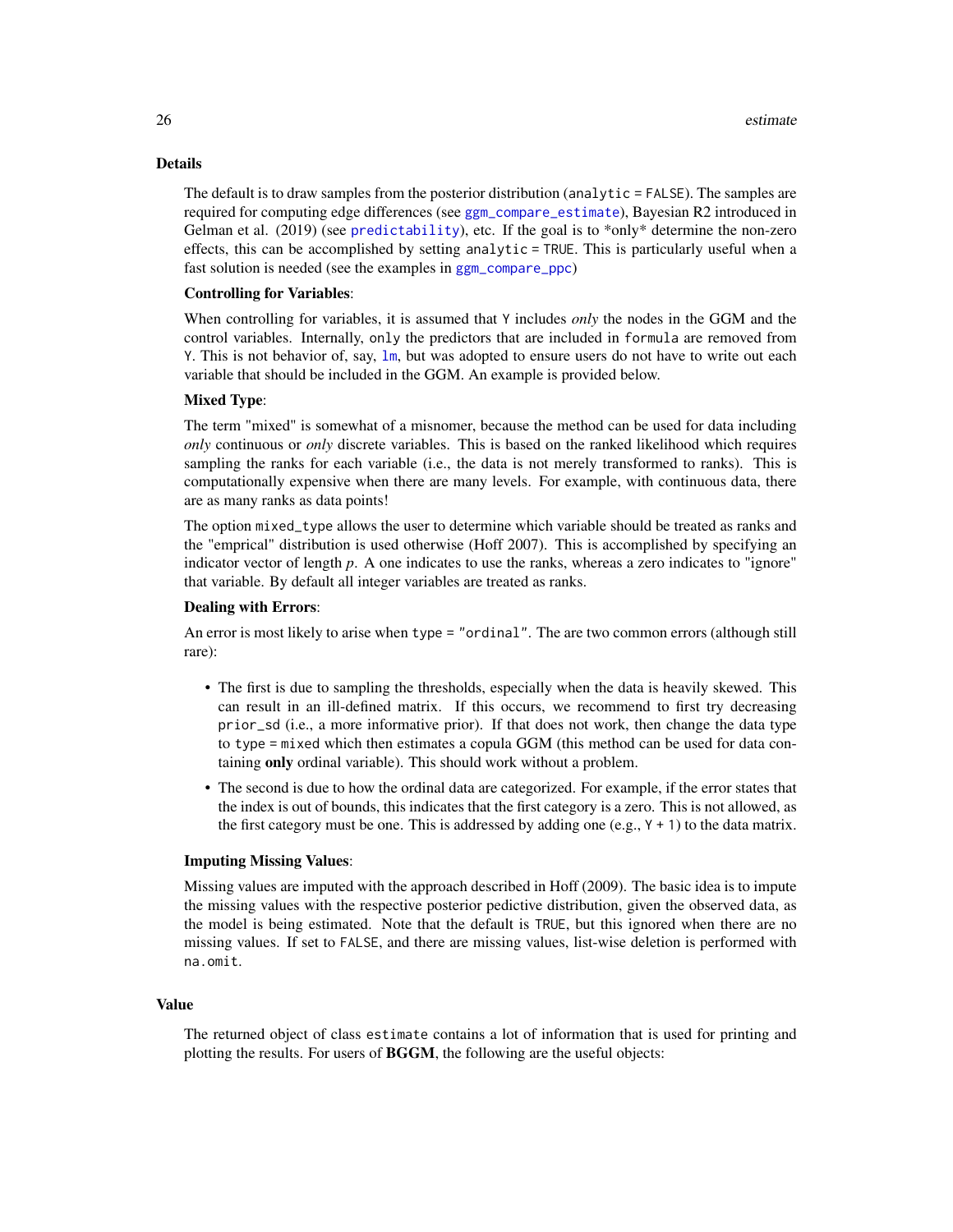#### estimate 27

- pcor\_mat Partial correltion matrix (posterior mean).
- post\_samp An object containing the posterior samples.

#### Note

#### Posterior Uncertainty:

A key feature of BGGM is that there is a posterior distribution for each partial correlation. This readily allows for visiualizing uncertainty in the estimates. This feature works with all data types and is accomplished by plotting the summary of the estimate object (i.e.,  $plot(summary(fit))$ ). Several examples are provided below.

#### Interpretation of Conditional (In)dependence Models for Latent Data:

See [BGGM-package](#page-3-1) for details about interpreting GGMs based on latent data (i.e, all data types besides "continuous")

#### References

Gelman A, Goodrich B, Gabry J, Vehtari A (2019). "R-squared for Bayesian Regression Models." *American Statistician*, 73(3), 307–309. ISSN 15372731, doi: [10.1080/00031305.2018.1549100.](https://doi.org/10.1080/00031305.2018.1549100)

Hoff PD (2007). "Extending the rank likelihood for semiparametric copula estimation." *The Annals of Applied Statistics*, 1(1), 265–283. doi: [10.1214/07AOAS107.](https://doi.org/10.1214/07-AOAS107)

Hoff PD (2009). *A first course in Bayesian statistical methods*, volume 580. Springer.

Williams DR (2018). "Bayesian Estimation for Gaussian Graphical Models: Structure Learning, Predictability, and Network Comparisons." *arXiv*. doi: [10.31234/OSF.IO/X8DPR.](https://doi.org/10.31234/OSF.IO/X8DPR)

#### Examples

```
# note: iter = 250 for demonstrative purposes
```

```
#########################################
### example 1: continuous and ordinal ###
#########################################
# data
Y \leftarrow \text{ptsd}# continuous
# fit model
fit <- estimate(Y, type = "continuous",
                iter = 250)
# summarize the partial correlations
summ <- summary(fit)
# plot the summary
plt_summ <- plot(summary(fit))
```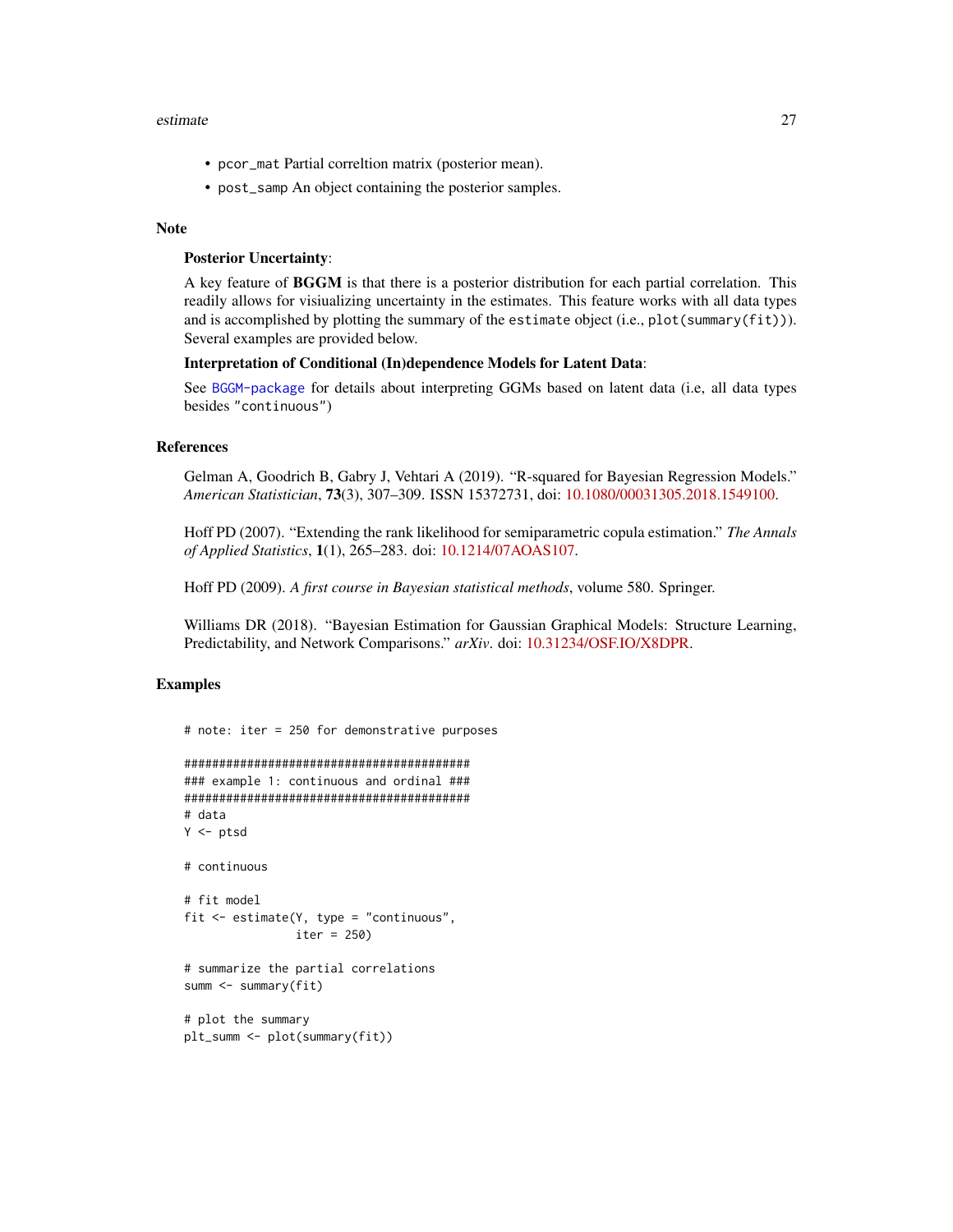#### 28 estimate extended a set of the set of the set of the set of the set of the set of the set of the set of the set of the set of the set of the set of the set of the set of the set of the set of the set of the set of the s

```
# select the graph
E \leftarrow select(fit)# plot the selected graph
plt_E <- plot(select(fit))
# ordinal
# fit model (note + 1, due to zeros)
fit \le estimate(Y + 1, type = "ordinal",
                iter = 250)
# summarize the partial correlations
summ <- summary(fit)
# plot the summary
plt <- plot(summary(fit))
# select the graph
E <- select(fit)
# plot the selected graph
plt_E <- plot(select(fit))
##################################
## example 2: analytic solution ##
##################################
# (only continuous)
# data
Y <- ptsd
# fit model
fit <- estimate(Y, analytic = TRUE)
# summarize the partial correlations
summ <- summary(fit)
# plot summary
plt_summ <- plot(summary(fit))
# select graph
E <- select(fit)
# plot the selected graph
plt_E <- plot(select(fit))
```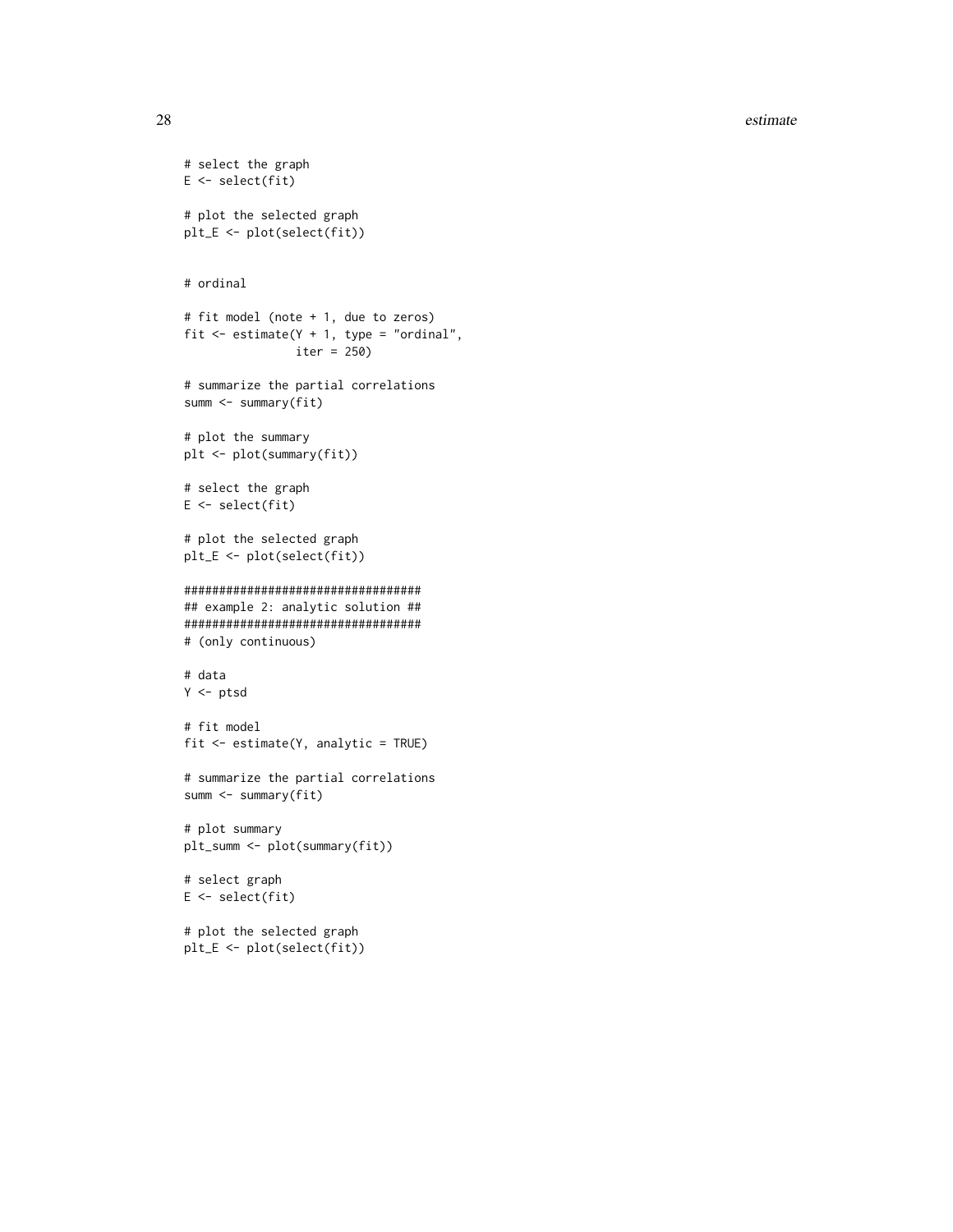# <span id="page-28-1"></span><span id="page-28-0"></span>Description

Learn the conditional (in)dependence structure with the Bayes factor using the matrix-F prior distribution (Mulder and Pericchi 2018). These methods were introduced in Williams and Mulder (2019). The graph is selected with [select.explore](#page-99-1) and then plotted with [plot.select](#page-68-1).

#### Usage

```
explore(
 Y,
  formula = NULL,
  type = "continuous",
 mixed_type = NULL,
 analytic = FALSE,
 prior\_sd = 0.25,
  iter = 5000,
 progress = TRUE,
  impute = TRUE,seed = 1,
  ...
)
```
#### Arguments

| Y          | Matrix (or data frame) of dimensions $n$ (observations) by $p$ (variables).                                                                                                                                                                                           |
|------------|-----------------------------------------------------------------------------------------------------------------------------------------------------------------------------------------------------------------------------------------------------------------------|
| formula    | An object of class formula. This allows for including control variables in the<br>model (i.e., $\sim$ gender).                                                                                                                                                        |
| type       | Character string. Which type of data for Y? The options include continuous,<br>binary, ordinal, or mixed (semi-parametric copula). See the note for further<br>details.                                                                                               |
| mixed_type | Numeric vector. An indicator of length p for which varibles should be treated<br>as ranks. (1 for rank and 0 to assume normality). The default is to treat all<br>integer variables as ranks when type = "mixed" and NULL otherwise. See note<br>for further details. |
| analytic   | Logical. Should the analytic solution be computed (default is FALSE)? (currently<br>not implemented)                                                                                                                                                                  |
| prior_sd   | Scale of the prior distribution, approximately the standard deviation of a beta<br>distribution (defaults to $0.25$ ).                                                                                                                                                |
| iter       | Number of iterations (posterior samples; defaults to 5000).                                                                                                                                                                                                           |
| progress   | Logical. Should a progress bar be included (defaults to TRUE)?                                                                                                                                                                                                        |
| impute     | Logicial. Should the missing values (NA) be imputed during model fitting (de-<br>faults to TRUE)?                                                                                                                                                                     |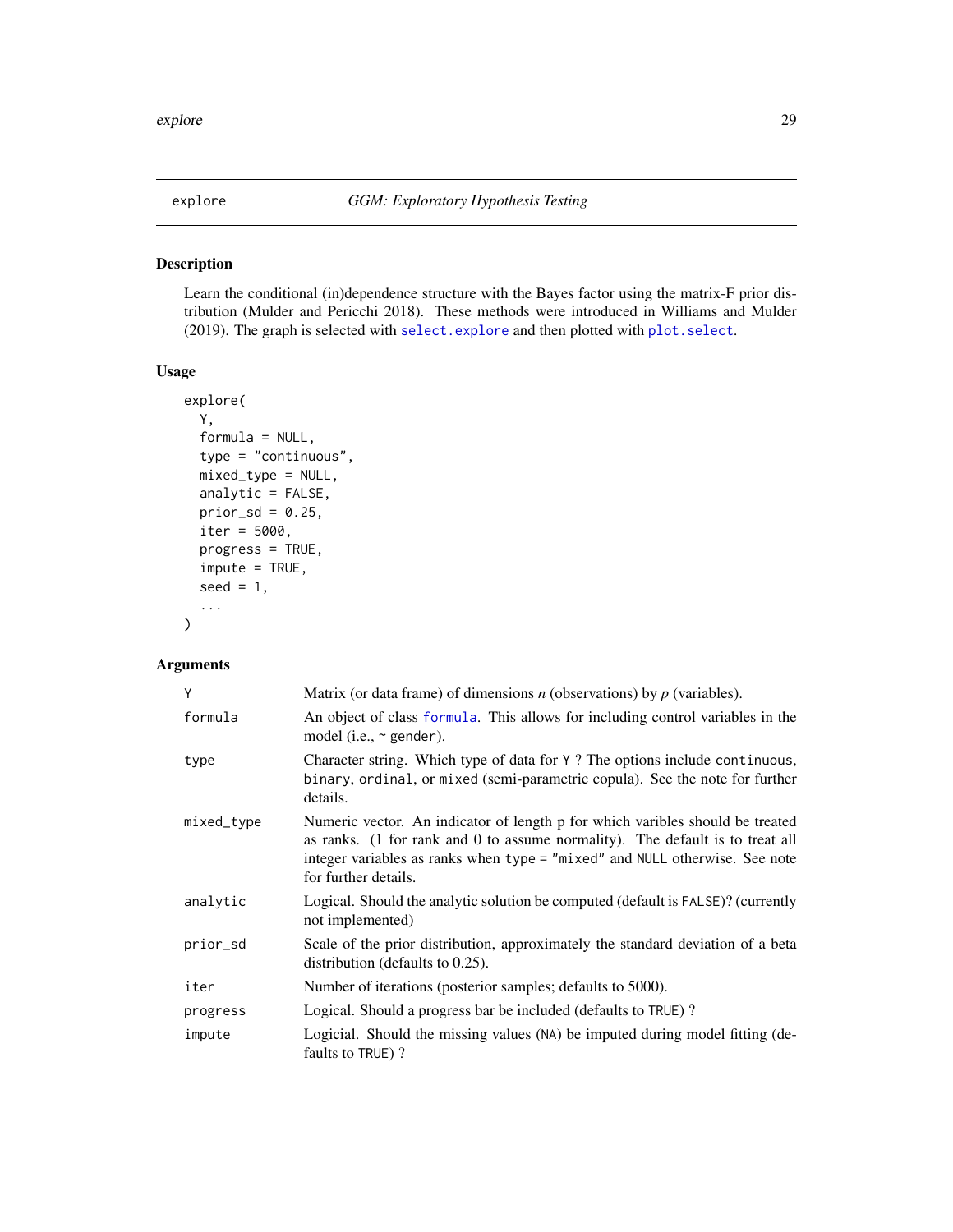30 explore that the contract of the contract of the contract of the contract of the contract of the contract of the contract of the contract of the contract of the contract of the contract of the contract of the contract o

| seed     | An integer for the random seed.  |
|----------|----------------------------------|
| $\cdots$ | Currently ignored (leave empty). |

#### Details

#### Controlling for Variables:

When controlling for variables, it is assumed that Y includes *only* the nodes in the GGM and the control variables. Internally, only the predictors that are included in formula are removed from Y. This is not behavior of, say, [lm](#page-0-0), but was adopted to ensure users do not have to write out each variable that should be included in the GGM. An example is provided below.

# Mixed Type:

The term "mixed" is somewhat of a misnomer, because the method can be used for data including *only* continuous or *only* discrete variables. This is based on the ranked likelihood which requires sampling the ranks for each variable (i.e., the data is not merely transformed to ranks). This is computationally expensive when there are many levels. For example, with continuous data, there are as many ranks as data points!

The option mixed\_type allows the user to determine which variable should be treated as ranks and the "emprical" distribution is used otherwise. This is accomplished by specifying an indicator vector of length *p*. A one indicates to use the ranks, whereas a zero indicates to "ignore" that variable. By default all integer variables are handled as ranks.

### Dealing with Errors:

An error is most likely to arise when type = "ordinal". The are two common errors (although still rare):

- The first is due to sampling the thresholds, especially when the data is heavily skewed. This can result in an ill-defined matrix. If this occurs, we recommend to first try decreasing prior\_sd (i.e., a more informative prior). If that does not work, then change the data type to type = mixed which then estimates a copula GGM (this method can be used for data containing only ordinal variable). This should work without a problem.
- The second is due to how the ordinal data are categorized. For example, if the error states that the index is out of bounds, this indicates that the first category is a zero. This is not allowed, as the first category must be one. This is addressed by adding one  $(e.g., Y + 1)$  to the data matrix.

#### Imputing Missing Values:

Missing values are imputed with the approach described in Hoff (2009). The basic idea is to impute the missing values with the respective posterior pedictive distribution, given the observed data, as the model is being estimated. Note that the default is TRUE, but this ignored when there are no missing values. If set to FALSE, and there are missing values, list-wise deletion is performed with na.omit.

# Value

The returned object of class explore contains a lot of information that is used for printing and plotting the results. For users of **BGGM**, the following are the useful objects:

- pcor\_mat partial correltion matrix (posterior mean).
- post\_samp an object containing the posterior samples.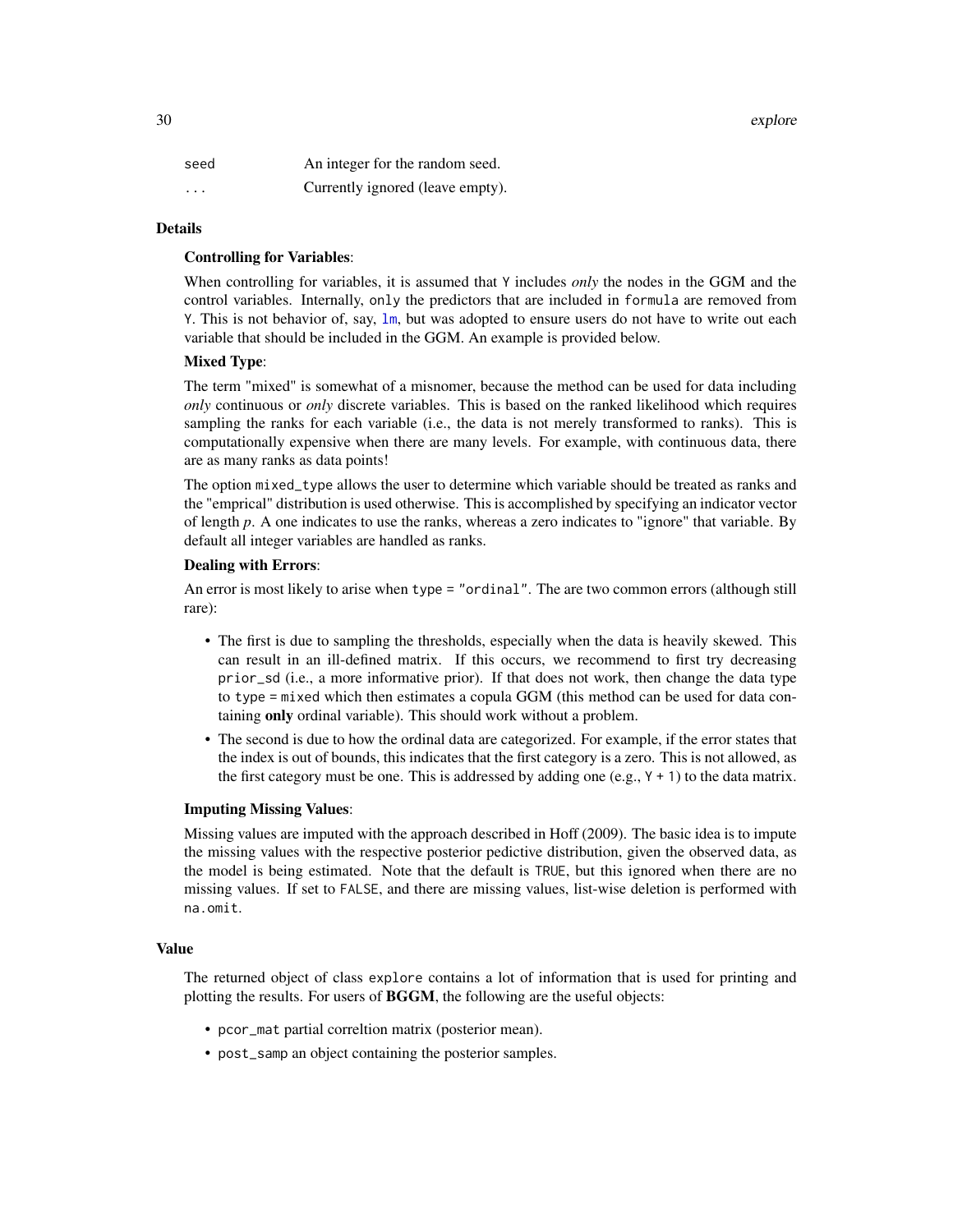#### explore 31

#### **Note**

#### Posterior Uncertainty:

A key feature of BGGM is that there is a posterior distribution for each partial correlation. This readily allows for visiualizing uncertainty in the estimates. This feature works with all data types and is accomplished by plotting the summary of the explore object (i.e., plot(summary(fit))). Note that in contrast to estimate (credible intervals), the posterior standard deviation is plotted for explore objects.

# "Default" Prior:

In Bayesian statistics, a default Bayes factor needs to have several properties. I refer interested users to section 2.2 in Dablander et al. (2020). In Williams and Mulder (2019), some of these propteries were investigated including model selection consistency. That said, we would not consider this a "default" (or "automatic") Bayes factor and thus we encourage users to perform sensitivity analyses by varying the scale of the prior distribution.

Furthermore, it is important to note there is no "correct" prior and, also, there is no need to entertain the possibility of a "true" model. Rather, the Bayes factor can be interpreted as which hypothesis best (relative to each other) predicts the observed data (Section 3.2 in Kass and Raftery 1995).

#### Interpretation of Conditional (In)dependence Models for Latent Data:

See [BGGM-package](#page-3-1) for details about interpreting GGMs based on latent data (i.e, all data types besides "continuous")

#### References

Dablander F, Bergh Dvd, Ly A, Wagenmakers E (2020). "Default Bayes Factors for Testing the (In) equality of Several Population Variances." *arXiv preprint arXiv:2003.06278*.

Hoff PD (2009). *A first course in Bayesian statistical methods*, volume 580. Springer.

Kass RE, Raftery AE (1995). "Bayes Factors." *Journal of the American Statistical Association*, 90(430), 773–795.

Mulder J, Pericchi L (2018). "The Matrix-F Prior for Estimating and Testing Covariance Matrices." *Bayesian Analysis*, 1–22. ISSN 19316690, doi: [10.1214/17BA1092.](https://doi.org/10.1214/17-BA1092)

Williams DR, Mulder J (2019). "Bayesian Hypothesis Testing for Gaussian Graphical Models: Conditional Independence and Order Constraints." *PsyArXiv*. doi: [10.31234/osf.io/ypxd8.](https://doi.org/10.31234/osf.io/ypxd8)

# Examples

# note: iter = 250 for demonstrative purposes ########################### ### example 1: binary #### ########################### Y <- women\_math[1:500,] # fit model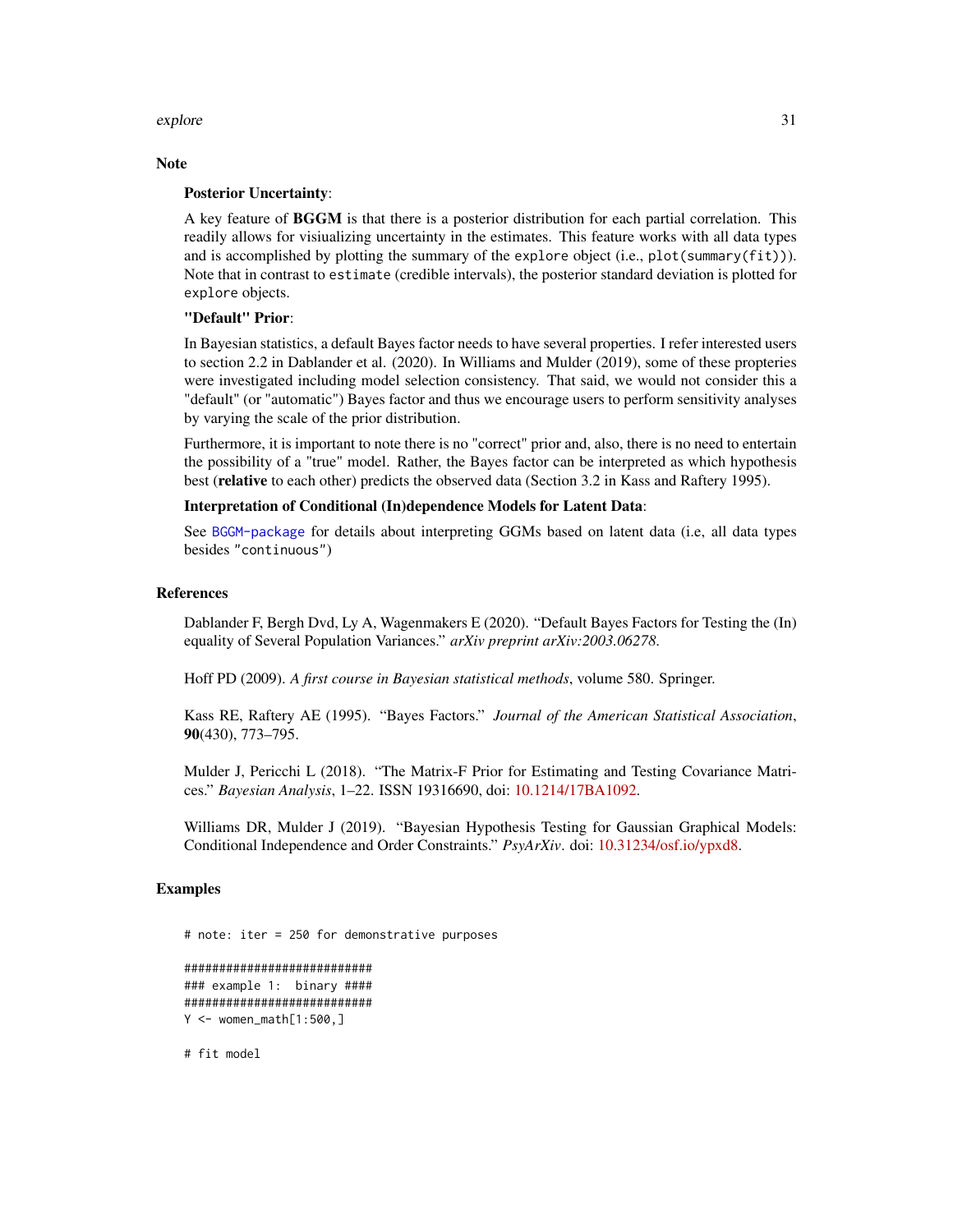```
fit <- explore(Y, type = "binary",
               iter = 250,
                progress = FALSE)
# summarize the partial correlations
summ <- summary(fit)
# plot the summary
plt_summ <- plot(summary(fit))
# select the graph
E <- select(fit)
# plot the selected graph
plt_E <- plot(E)
plt_E$plt_alt
```
fisher\_r\_to\_z *Fisher Z Transformation*

# Description

Tranform correlations to Fisher's Z

# Usage

```
fisher_r_to_z(r)
```
# Arguments

r correlation (can be a vector)

# Value

Fisher Z transformed correlation(s)

# Examples

fisher\_r\_to\_z(0.5)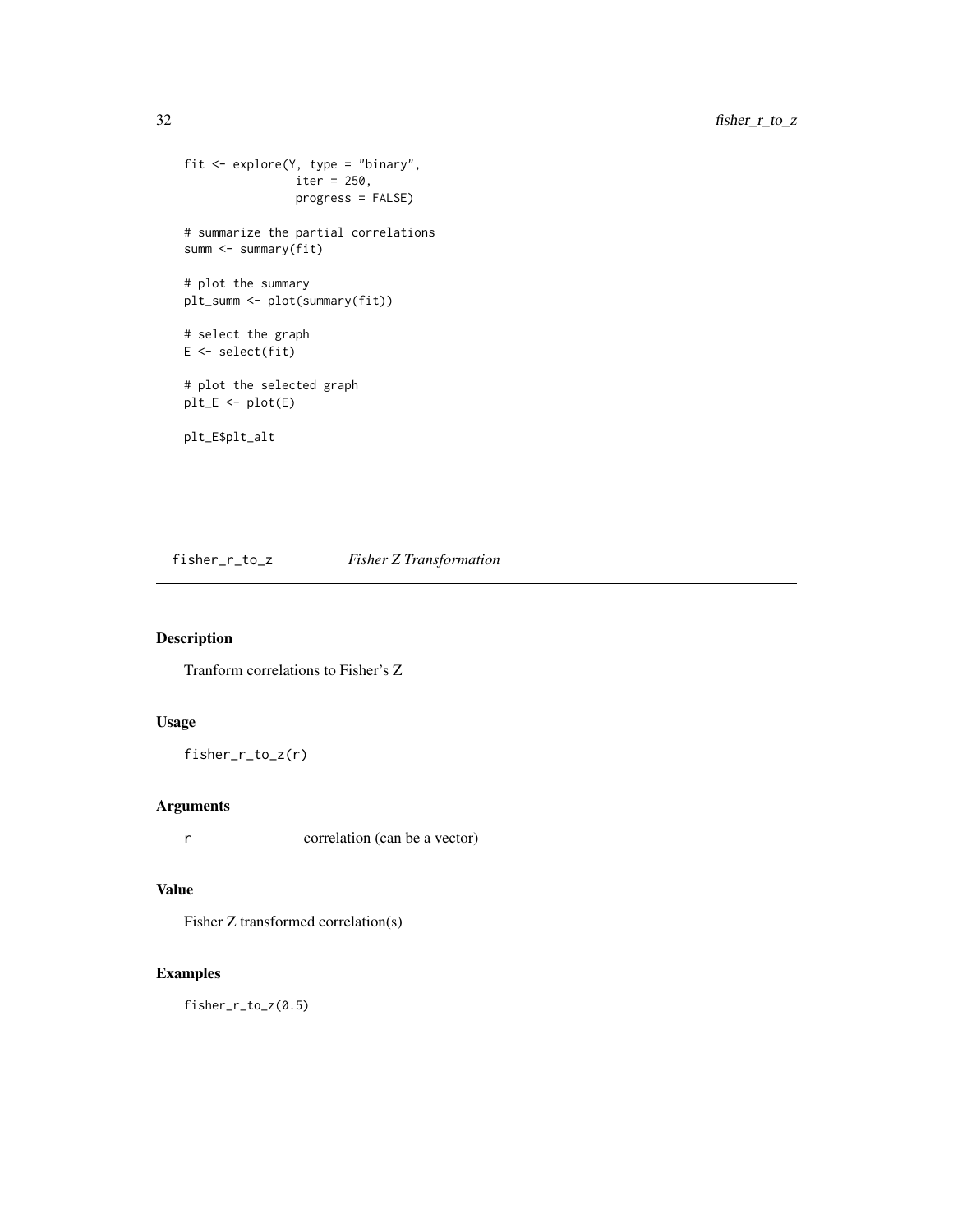<span id="page-32-0"></span>fisher\_z\_to\_r *Fisher Z Back Transformation*

# Description

Back tranform Fisher's Z to correlations

# Usage

fisher\_z\_to\_r(z)

# Arguments

z Fisher Z

# Value

Correlation (s) (backtransformed)

# Examples

fisher\_z\_to\_r(0.5)

gen\_ordinal *Generate Ordinal and Binary data*

# Description

Generate Multivariate Ordinal and Binary data.

# Usage

gen\_ordinal(n, p, levels = 2, cor\_mat, empirical = FALSE)

# Arguments

| n         | Number of observations $(n)$ .                                                           |
|-----------|------------------------------------------------------------------------------------------|
| p         | Number of variables $(p)$ .                                                              |
| levels    | Number of categories (defaults to 2; binary data).                                       |
| cor_mat   | A p by p matrix including the true correlation structure.                                |
| empirical | Logical. If true, cor_mat specifies the empirical not population covariance ma-<br>trix. |

# Value

A *n* by *p* data matrix.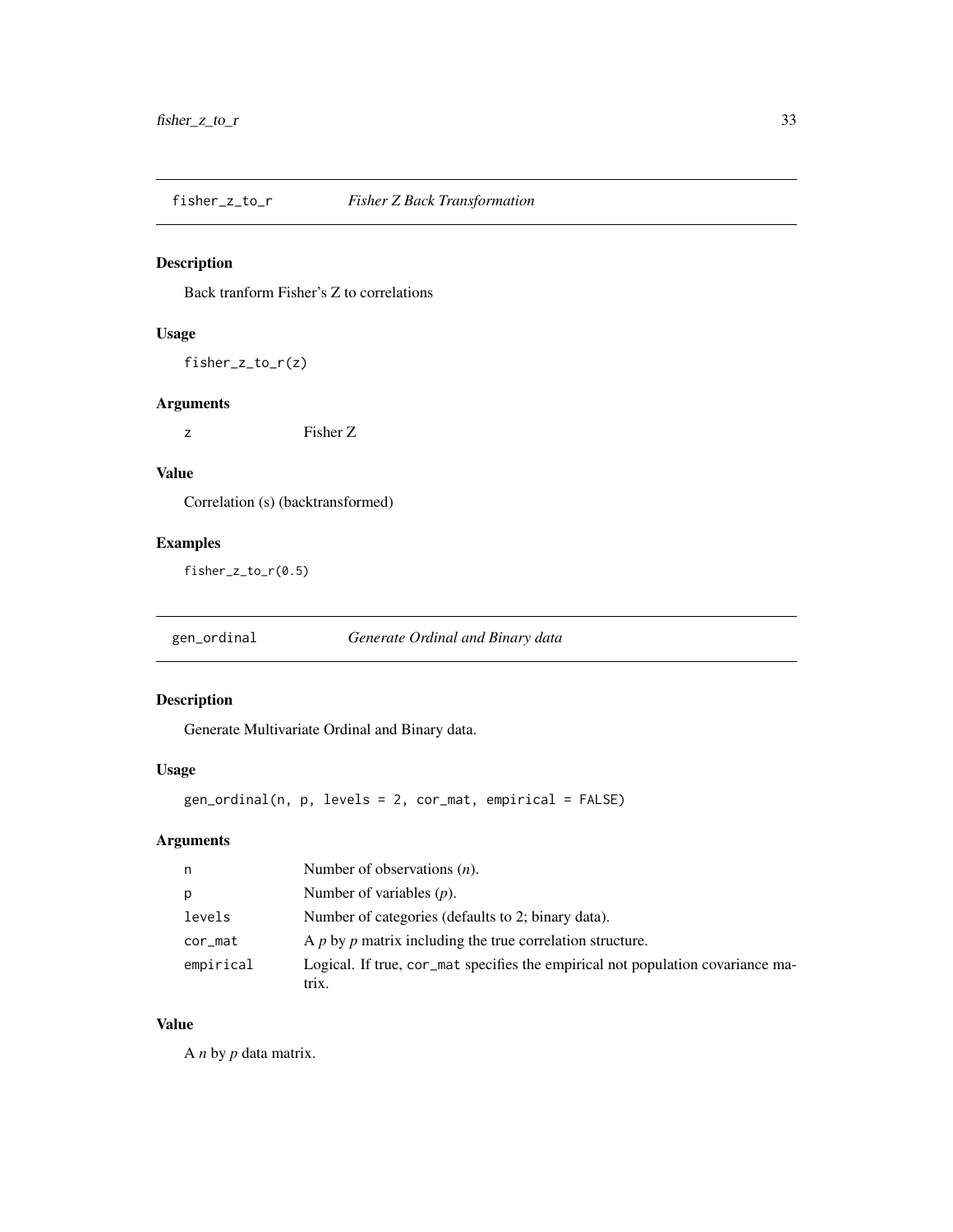In order to allow users to enjoy the functionality of BGGM, we had to make minor changes to the function rmvord\_naiv from the R package **orddata** (Leisch et al. 2010). All rights to, and credit for, the function rmvord\_naiv belong to the authors of that package.

This program is free software; you can redistribute it and/or modify it under the terms of the GNU General Public License as published by the Free Software Foundation; either version 2 of the License, or (at your option) any later version. This program is distributed in the hope that it will be useful, but WITHOUT ANY WARRANTY; without even the implied warranty of MER-CHANTABILITY or FITNESS FOR A PARTICULAR PURPOSE. See the GNU General Public License for more details. A copy of the GNU General Public License is available online.

#### References

Leisch F, Kaiser AWS, Hornik K (2010). *orddata: Generation of Artificial Ordinal and Binary Data*. R package version 0.1/r4, <https://R-Forge.R-project.org/projects/orddata/>.

#### Examples

```
################################
######### example 1 ############
################################
main <- ptsd_cor1[1:5,1:5]
p <- ncol(main)
pcors <- -(cov2cor(solve(main)) -diag(p))
diag(pcors) <- 1
pcors <- ifelse(abs(pcors) < 0.05, 0, pcors)
inv <- -pcors
diag(inv) <-1cors <- cov2cor( solve(inv))
# example data
Y \le - BGGM:: gen_ordinal(n = 500, p = 5,
                        levels = 2,
                        cor\_mat = cors,
                        empirical = FALSE)
################################
######### example 2 ############
################################
# empirical = TRUE
Y \leftarrow gen_{\text{}ordinal(n = 500,p = 16,
                  levels = 5,
                  cor_mat = ptsd_cor1,
                  empirical = TRUE)
```
# **Note**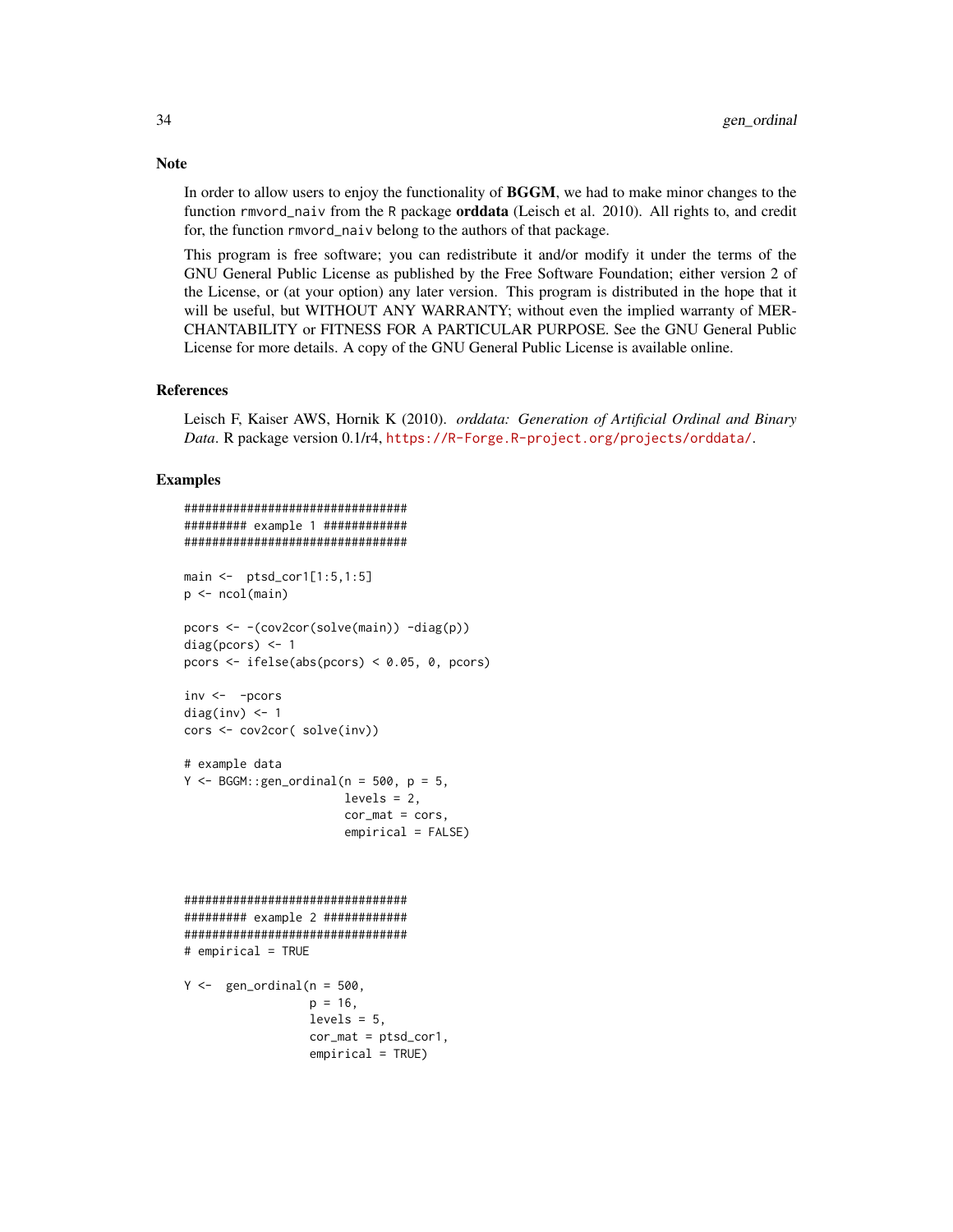<span id="page-34-1"></span><span id="page-34-0"></span>ggm\_compare\_confirm *GGM Compare: Confirmatory Hypothesis Testing*

# Description

Confirmatory hypothesis testing for comparing GGMs. Hypotheses are expressed as equality and/or ineqaulity contraints on the partial correlations of interest. Here the focus is *not* on determining the graph (see [explore](#page-28-1)) but testing specific hypotheses related to the conditional (in)dependence structure. These methods were introduced in Williams and Mulder (2019) and in Williams et al. (2020)

# Usage

```
ggm_compare_confirm(
  ...,
 hypothesis,
 formula = NULL,
  type = "continuous",
 mixed_type = NULL,
 prior_sd = 0.25,
  iter = 25000,
  impute = TRUE,
 progress = TRUE,
  seed = 1)
```
#### Arguments

| .          | At least two matrices (or data frame) of dimensions $n$ (observations) by $p$ (nodes).                                                                                                                                                                                                        |
|------------|-----------------------------------------------------------------------------------------------------------------------------------------------------------------------------------------------------------------------------------------------------------------------------------------------|
| hypothesis | Character string. The hypothesis (or hypotheses) to be tested. See notes for<br>futher details.                                                                                                                                                                                               |
| formula    | an object of class formula. This allows for including control variables in the<br>model (i.e., $\sim$ gender).                                                                                                                                                                                |
| type       | Character string. Which type of data for Y? The options include continuous,<br>binary, ordinal, or mixed. Note that mixed can be used for data with only<br>ordinal variables. See the note for further details.                                                                              |
| mixed_type | numeric vector. An indicator of length p for which varibles should be treated<br>as ranks. (1 for rank and 0 to assume normality). The default is currently (dev<br>version) to treat all integer variables as ranks when type = "mixed" and NULL<br>otherwise. See note for further details. |
| prior_sd   | Numeric. The scale of the prior distribution (centered at zero), in reference to a<br>beta distribution (defaults to $0.25$ ).                                                                                                                                                                |
| iter       | Number of iterations (posterior samples; defaults to 25,000).                                                                                                                                                                                                                                 |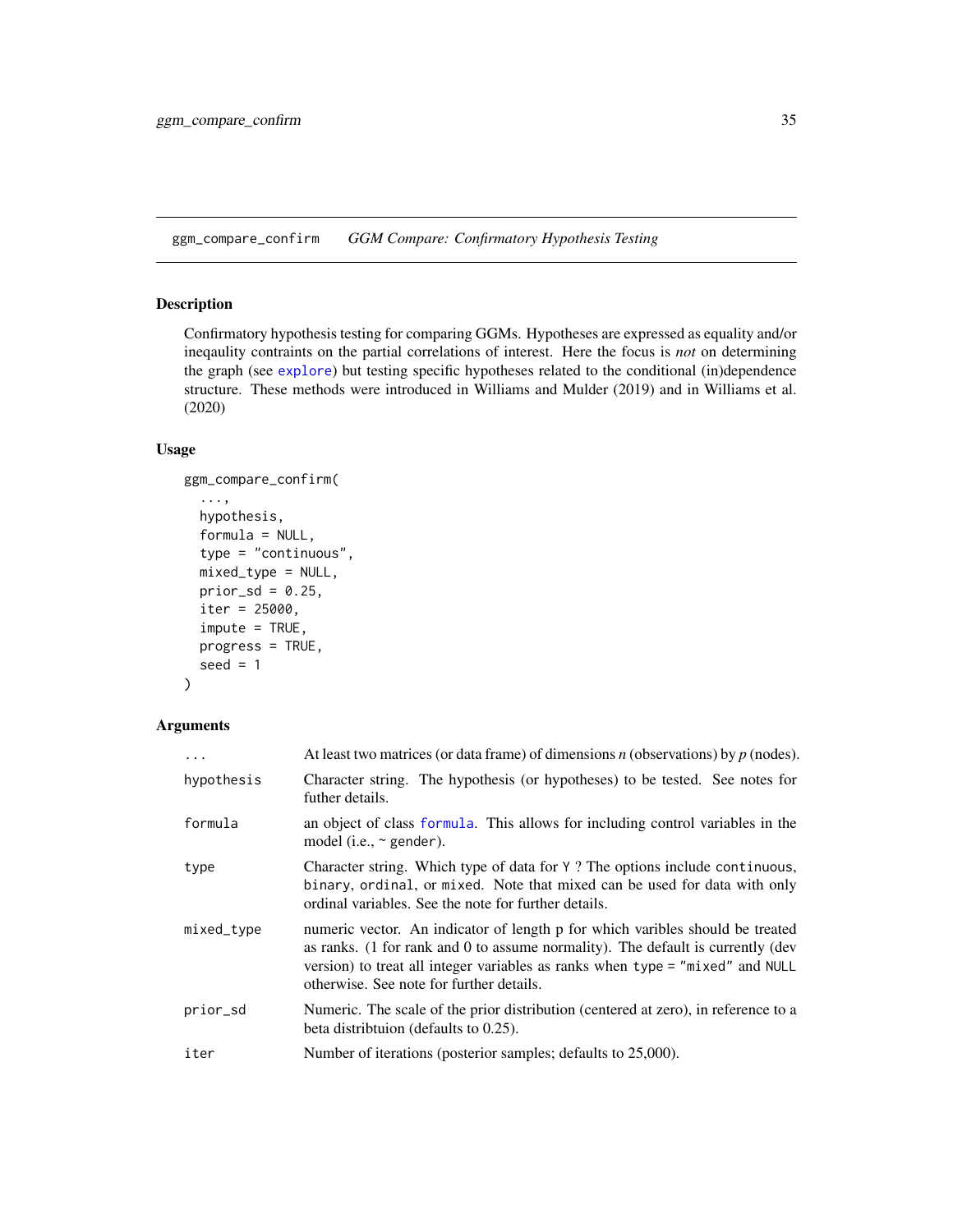| impute   | Logicial. Should the missing values (NA) be imputed during model fitting (de-<br>faults to TRUE)? |
|----------|---------------------------------------------------------------------------------------------------|
| progress | Logical. Should a progress bar be included (defaults to TRUE)?                                    |
| seed     | An integer for the random seed.                                                                   |

# Details

The hypotheses can be written either with the respective column names or numbers. For example,  $g1_1$ --2 denotes the relation between the variables in column 1 and 2 for group 1. The  $g1_i$  is required and the only difference from [confirm](#page-12-1) (one group). Note that these must correspond to the upper triangular elements of the correlation matrix. This is accomplished by ensuring that the first number is smaller than the second number. This also applies when using column names (i.e., in reference to the column number).

#### One Hypothesis:

To test whether a relation in larger in one group, while both are expected to be positive, this can be written as

• hyp <-c(g1\_1--2 > g2\_1--2 > 0)

This is then compared to the complement.

#### More Than One Hypothesis:

The above hypothesis can also be compared to, say, a null model by using ";" to seperate the hypotheses, for example,

• hyp <-c(g1\_1--2 > g2\_1--2 > 0; g1\_1--2 = g2\_1--2 = 0).

Any number of hypotheses can be compared this way.

# Using "&"

It is also possible to include &. This allows for testing one constraint and another contraint as one hypothesis.

• hyp <-c("g1\_A1--A2 > g2\_A1--A2 & g1\_A1--A3 = g2\_A1--A3")

Of course, it is then possible to include additional hypotheses by separating them with ";".

#### Testing Sums

It might also be interesting to test the sum of partial correlations. For example, that the sum of specific relations in one group is larger than the sum in another group.

• hyp <-c("g1\_A1--A2 + g1\_A1--A3 > g2\_A1--A2 + g2\_A1--A3; g1\_A1--A2 + g1\_A1--A3 = g2\_A1--A2  $+$  g2\_A1--A3")

#### Potential Delays:

There is a chance for a potentially long delay from the time the progress bar finishes to when the function is done running. This occurs when the hypotheses require further sampling to be tested, for example, when grouping relations  $c''(g1_A1-A2,g2_A2-A3) > (g2_A1-A2,g2_A2-A3)''$ . This is not an error.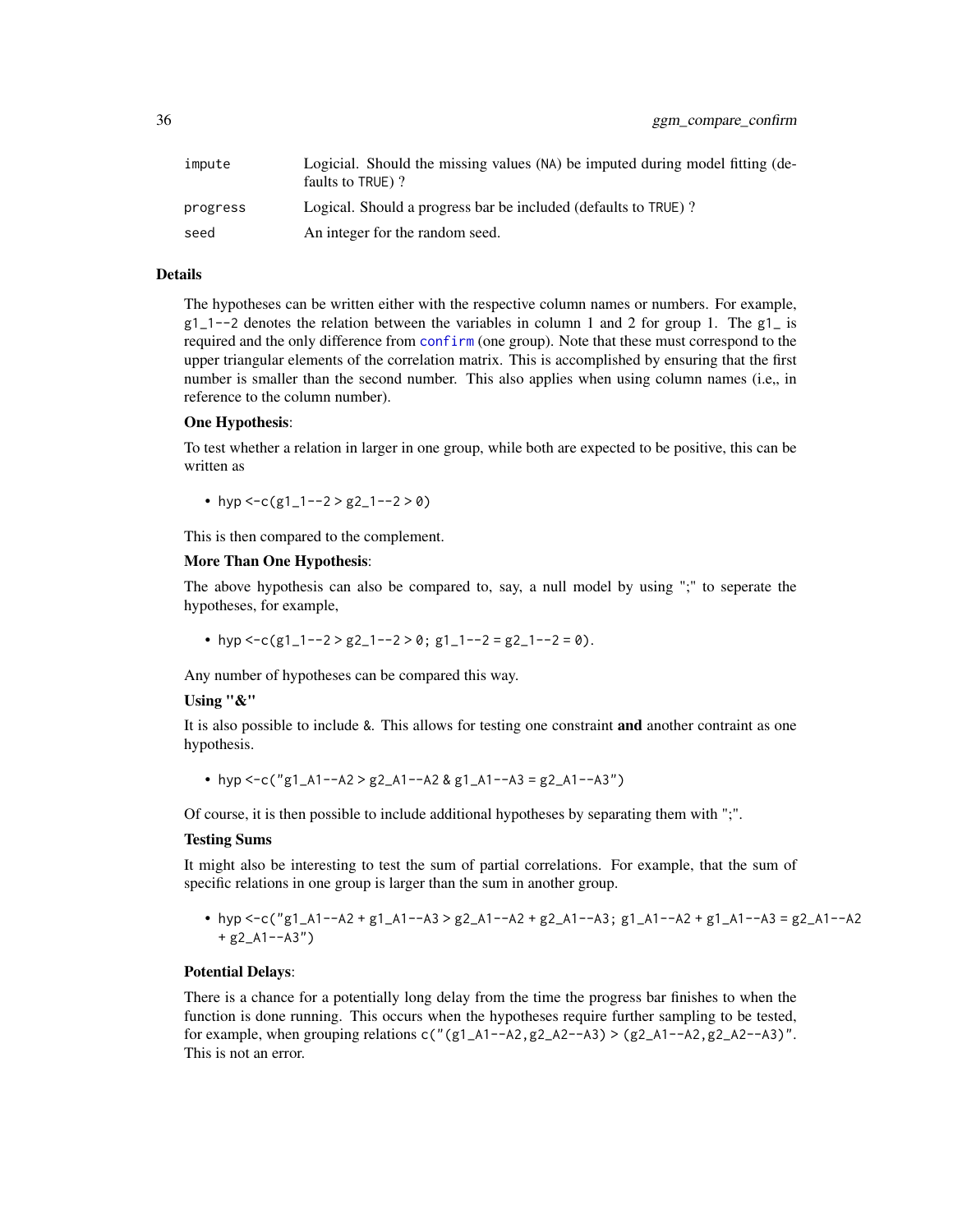### Controlling for Variables:

When controlling for variables, it is assumed that Y includes *only* the nodes in the GGM and the control variables. Internally, only the predictors that are included in formula are removed from Y. This is not behavior of, say,  $\text{lm}$  $\text{lm}$  $\text{lm}$ , but was adopted to ensure users do not have to write out each variable that should be included in the GGM. An example is provided below.

### Mixed Type:

The term "mixed" is somewhat of a misnomer, because the method can be used for data including *only* continuous or *only* discrete variables (Hoff 2007). This is based on the ranked likelihood which requires sampling the ranks for each variable (i.e., the data is not merely transformed to ranks). This is computationally expensive when there are many levels. For example, with continuous data, there are as many ranks as data points!

The option mixed\_type allows the user to determine which variable should be treated as ranks and the "emprical" distribution is used otherwise. This is accomplished by specifying an indicator vector of length *p*. A one indicates to use the ranks, whereas a zero indicates to "ignore" that variable. By default all integer variables are handled as ranks.

### Dealing with Errors:

An error is most likely to arise when type = "ordinal". The are two common errors (although still rare):

- The first is due to sampling the thresholds, especially when the data is heavily skewed. This can result in an ill-defined matrix. If this occurs, we recommend to first try decreasing prior\_sd (i.e., a more informative prior). If that does not work, then change the data type to type = mixed which then estimates a copula GGM (this method can be used for data containing only ordinal variable). This should work without a problem.
- The second is due to how the ordinal data are categorized. For example, if the error states that the index is out of bounds, this indicates that the first category is a zero. This is not allowed, as the first category must be one. This is addressed by adding one  $(e.g., Y + 1)$  to the data matrix.

#### Imputing Missing Values:

Missing values are imputed with the approach described in Hoff (2009). The basic idea is to impute the missing values with the respective posterior pedictive distribution, given the observed data, as the model is being estimated. Note that the default is TRUE, but this ignored when there are no missing values. If set to FALSE, and there are missing values, list-wise deletion is performed with na.omit.

### Value

The returned object of class confirm contains a lot of information that is used for printing and plotting the results. For users of BGGM, the following are the useful objects:

- out\_hyp\_prob Posterior hypothesis probabilities.
- info An object of class BF from the R package **BFpack** (Mulder et al. 2019)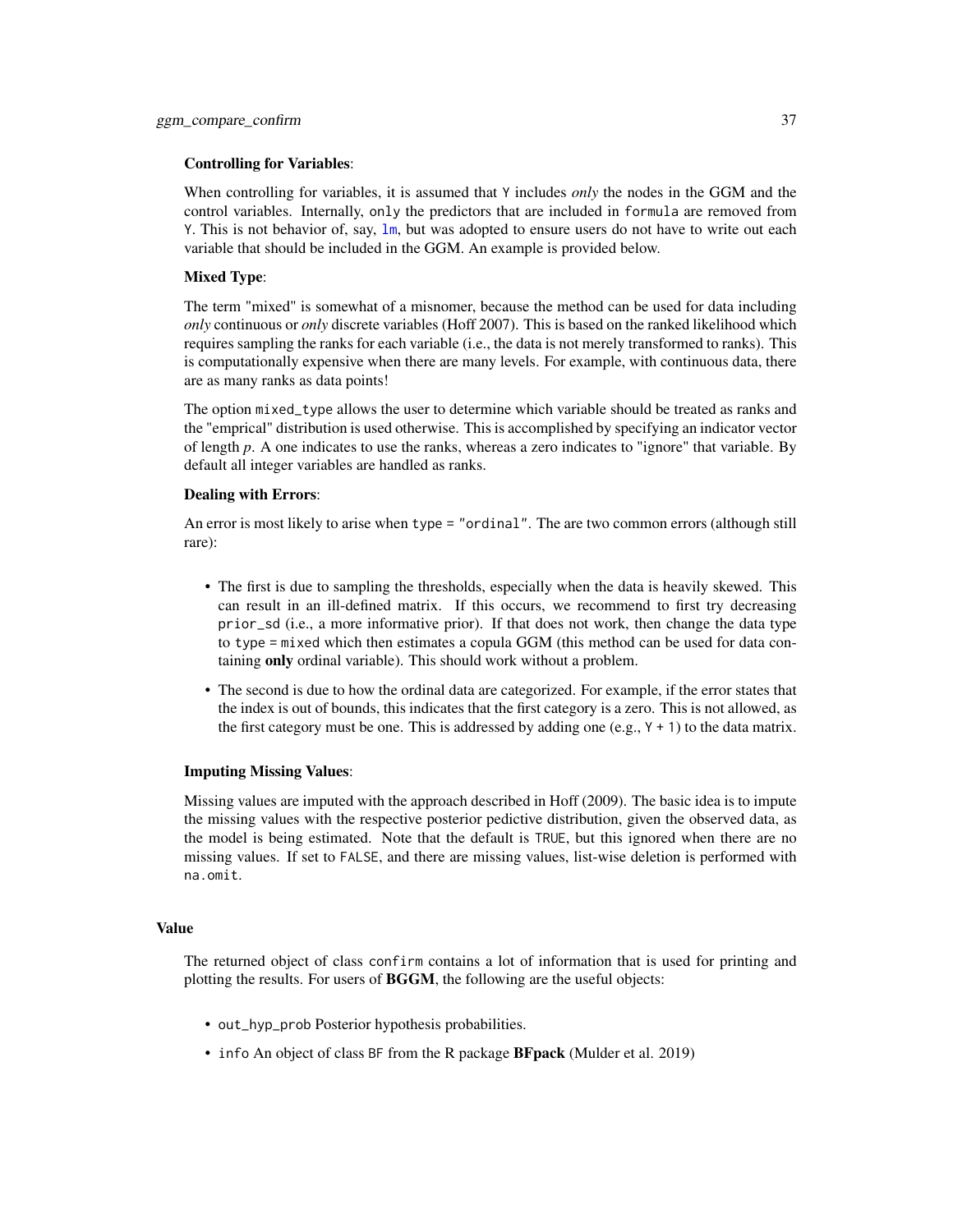### "Default" Prior:

In Bayesian statistics, a default Bayes factor needs to have several properties. I refer interested users to section 2.2 in Dablander et al. (2020). In Williams and Mulder (2019), some of these propteries were investigated (e.g., model selection consistency). That said, we would not consider this a "default" or "automatic" Bayes factor and thus we encourage users to perform sensitivity analyses by varying the scale of the prior distribution (prior\_sd).

Furthermore, it is important to note there is no "correct" prior and, also, there is no need to entertain the possibility of a "true" model. Rather, the Bayes factor can be interpreted as which hypothesis best (relative to each other) predicts the observed data (Section 3.2 in Kass and Raftery 1995).

## Interpretation of Conditional (In)dependence Models for Latent Data:

See [BGGM-package](#page-3-0) for details about interpreting GGMs based on latent data (i.e, all data types besides "continuous")

#### References

Dablander F, Bergh Dvd, Ly A, Wagenmakers E (2020). "Default Bayes Factors for Testing the (In) equality of Several Population Variances." *arXiv preprint arXiv:2003.06278*.

Hoff PD (2007). "Extending the rank likelihood for semiparametric copula estimation." *The Annals of Applied Statistics*, 1(1), 265–283. doi: [10.1214/07AOAS107.](https://doi.org/10.1214/07-AOAS107)

Hoff PD (2009). *A first course in Bayesian statistical methods*, volume 580. Springer.

Kass RE, Raftery AE (1995). "Bayes Factors." *Journal of the American Statistical Association*, 90(430), 773–795.

Mulder J, Gu X, Olsson-Collentine A, Tomarken A, B¶ing-Messing F, Hoijtink H, Meijerink M, Williams DR, Menke J, Fox J, others (2019). "BFpack: Flexible Bayes Factor Testing of Scientific Theories in R." *arXiv preprint arXiv:1911.07728*.

Williams DR, Mulder J (2019). "Bayesian Hypothesis Testing for Gaussian Graphical Models: Conditional Independence and Order Constraints." *PsyArXiv*. doi: [10.31234/osf.io/ypxd8.](https://doi.org/10.31234/osf.io/ypxd8)

Williams DR, Rast P, Pericchi LR, Mulder J (2020). "Comparing Gaussian graphical models with the posterior predictive distribution and Bayesian model selection." *Psychological Methods*. doi: [10.1037/met0000254.](https://doi.org/10.1037/met0000254)

### Examples

# note: iter = 250 for demonstrative purposes # data  $Y \leftarrow bfi$ ############################### #### example 1: continuous ####

**Note**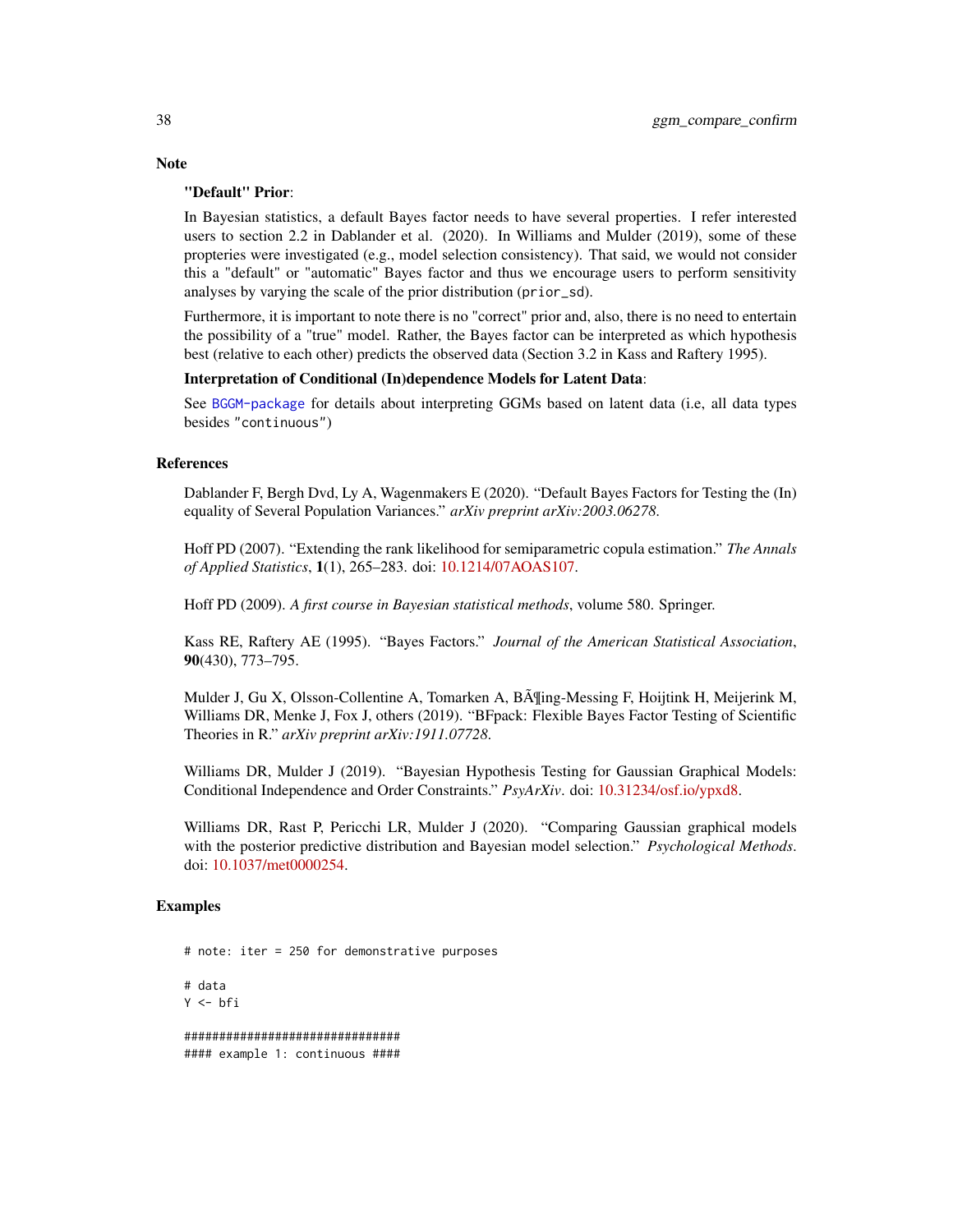```
###############################
# males
Ymale \leq subset(Y, gender == 1,
                  select = -c(education,
                              gender))[,1:5]
# females
Yfemale \leq subset(Y, gender == 2,
                     select = -c(education,
                                 gender))[,1:5]
 # exhaustive
 hypothesis <- c("g1_A1--A2 > g2_A1--A2;
                  g1_A1--A2 < g2_A1--A2;
                  g1_A1 - A2 = g2_A1 - A2"# test hyp
test <- ggm_compare_confirm(Ymale, Yfemale,
                            hypothesis = hypothesis,
                            iter = 250,
                            progress = FALSE)
# print (evidence not strong)
test
#########################################
#### example 2: sensitivity to prior ####
#########################################
# continued from example 1
# decrease prior SD
test <- ggm_compare_confirm(Ymale,
                            Yfemale,
                            prior_s d = 0.1,
                            hypothesis = hypothesis,
                            iter = 250,
                            progress = FALSE)
# print
test
# indecrease prior SD
test <- ggm_compare_confirm(Ymale,
                            Yfemale,
                            prior_sd = 0.5,
                            hypothesis = hypothesis,
                            iter = 250,
                            progress = FALSE)
# print
```
test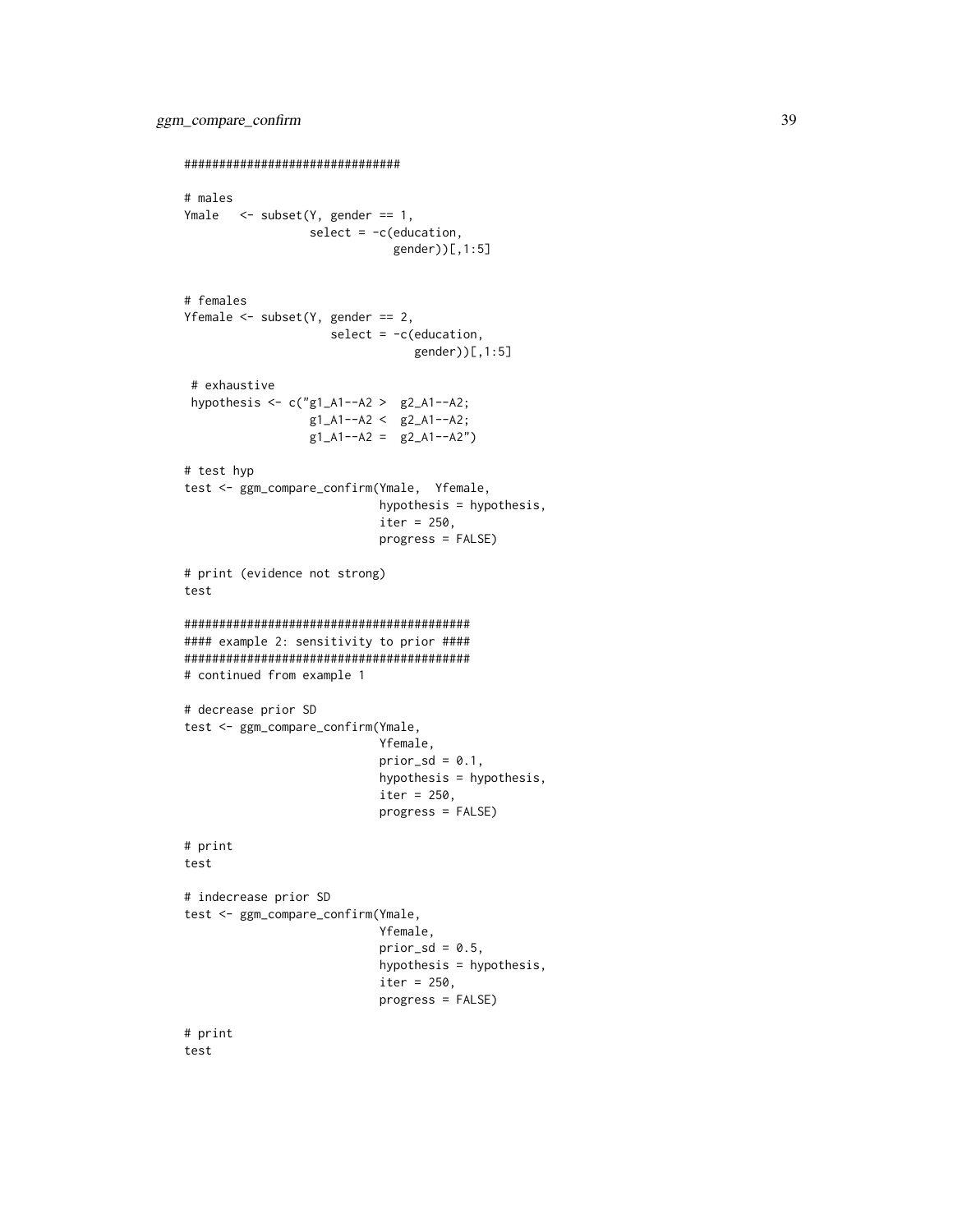```
################################
#### example 3: mixed data #####
################################
hypothesis <- c("g1_A1--A2 > g2_A1--A2;
                 g1_A1 - A2 < g2_A1 - A2;g1_A1 - A2 = g2_A1 - A2")# test (1000 for example)
test <- ggm_compare_confirm(Ymale,
                            Yfemale,
                            type = "mixed",
                            hypothesis = hypothesis,
                            iter = 250,
                            progress = FALSE)
# print
test
##############################
##### example 4: control #####
##############################
# control for education
# data
Y <- bfi
# males
Ymale <- subset(Y, gender == 1,
                  select = -c(gender))[,c(1:5, 26)]# females
Yfemale <- subset(Y, gender == 2,
                  select = -c(gender))[c(1:5, 26)]# test
test <- ggm_compare_confirm(Ymale,
                             Yfemale,
                             formula = \sim education,
                             hypothesis = hypothesis,
                             iter = 250,
                             progress = FALSE)
# print
test
#####################################
##### example 5: many relations #####
#####################################
# data
Y <- bfi
```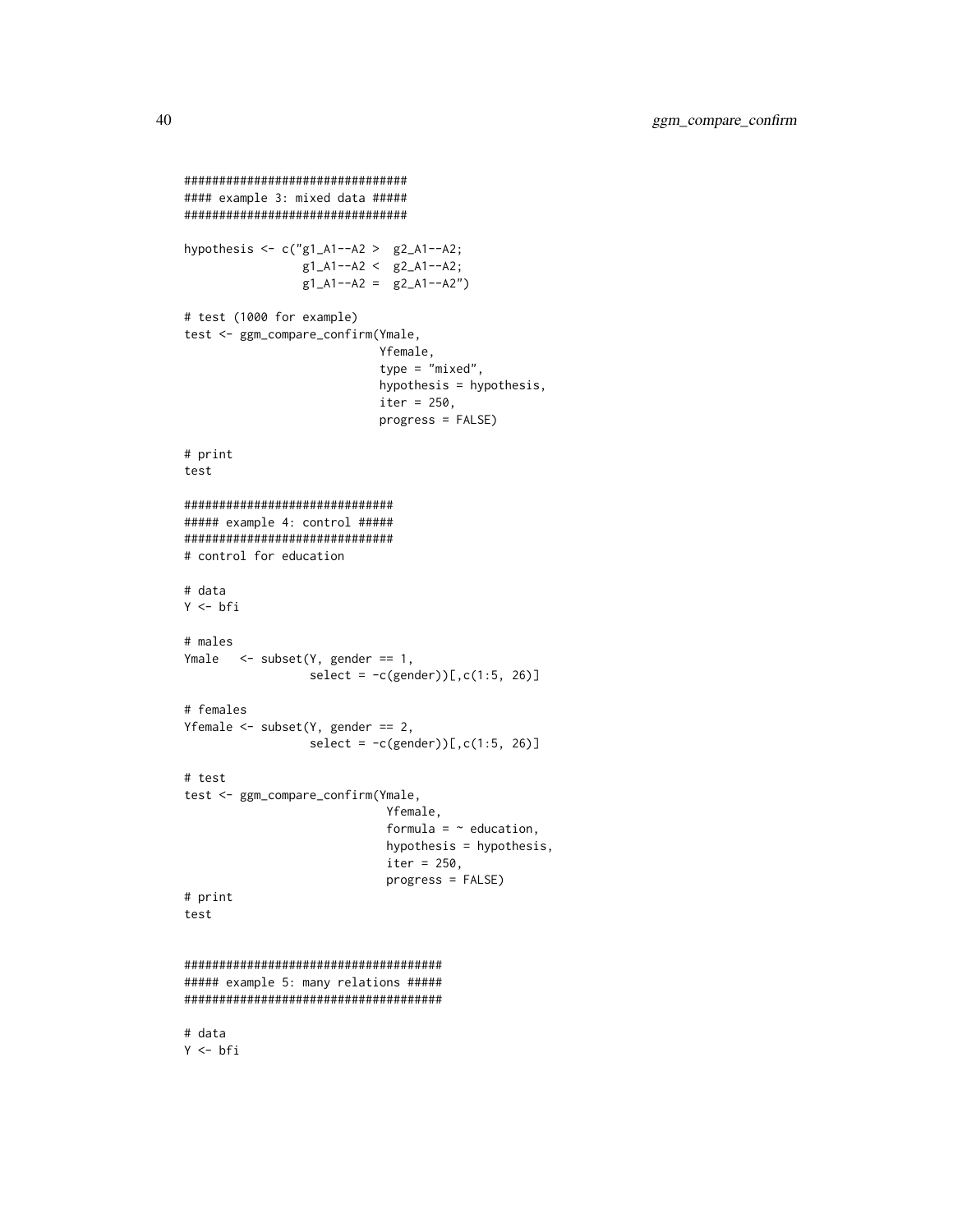```
hypothesis <- c("g1_A1--A2 > g2_A1--A2 & g1_A1--A3 = g2_A1--A3;
                 g1_A1 - A2 = g2_A1 - A2 & g1_A1 - A3 = g2_A1 - A3;
                 g1_A1 - A2 = g2_A1 - A2 = g1_A1 - A3 = g2_A1 - A3"Ymale <- subset(Y, gender == 1,
                  select = -c(education,
                              gender))[,1:5]
# females
Yfemale \leq subset(Y, gender == 2,
                     select = -c(education,
                                  gender))[,1:5]
test <- ggm_compare_confirm(Ymale,
                             Yfemale,
                             hypothesis = hypothesis,
                              iter = 250,
                             progress = FALSE)
# print
test
```
<span id="page-40-0"></span>ggm\_compare\_estimate *GGM Compare: Estimate*

### Description

Compare partial correlations that are estimated from any number of groups. This method works for continuous, binary, ordinal, and mixed data (a combination of categorical and continuous variables). The approach (i.e., a difference between posterior distributions) was described in Williams (2018).

#### Usage

```
ggm_compare_estimate(
  ...,
  formula = NULL,type = "continuous",
  mixed_type = NULL,
  analytic = FALSE,
  prior_sd = 0.5,
  iter = 5000,
  impute = TRUE,
  progress = TRUE,
  seed = 1)
```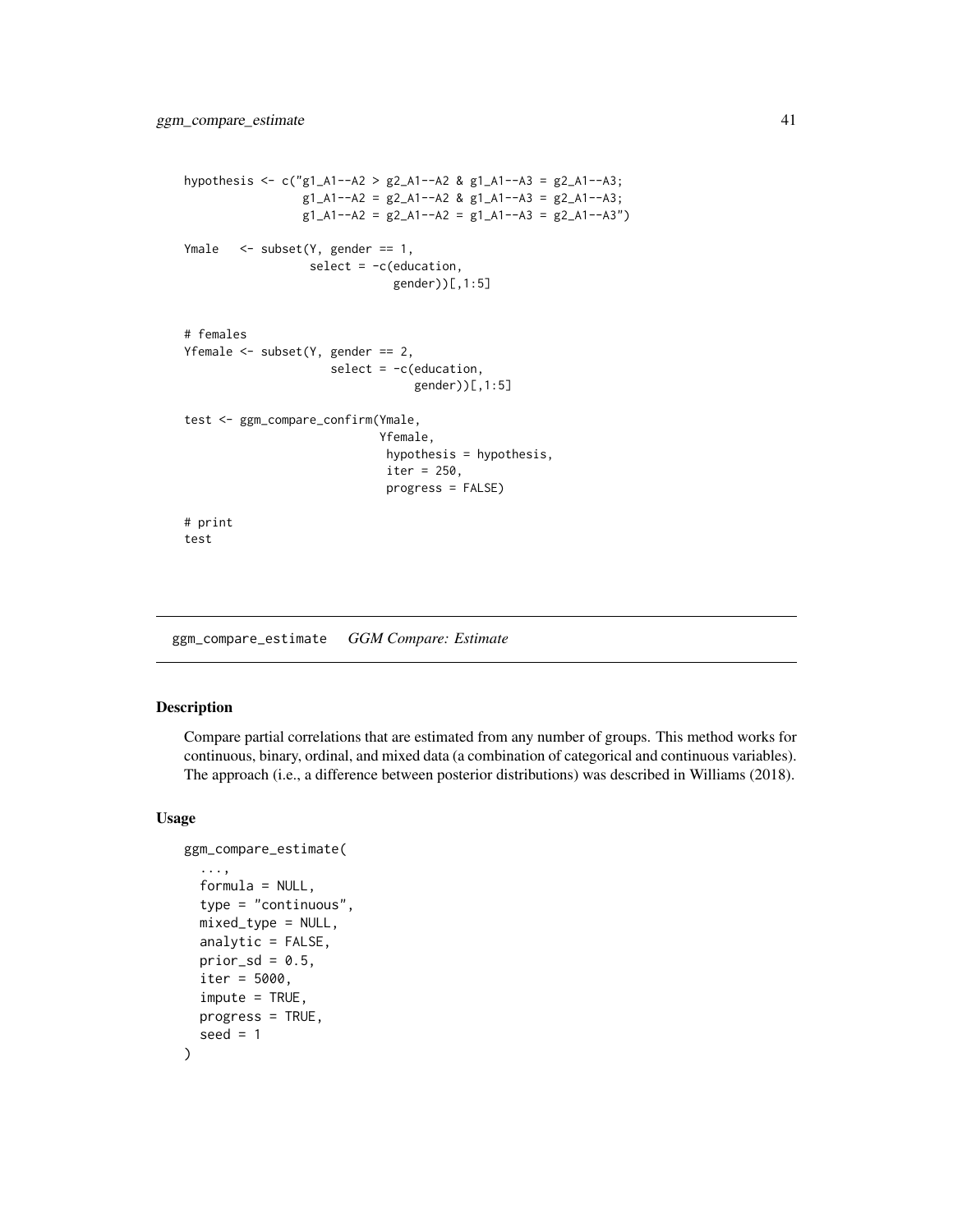### **Arguments**

| $\ddotsc$  | Matrices (or data frames) of dimensions $n$ (observations) by $p$ (variables). Re-<br>quires at least two.                                                                                                                                                                                                    |
|------------|---------------------------------------------------------------------------------------------------------------------------------------------------------------------------------------------------------------------------------------------------------------------------------------------------------------|
| formula    | An object of class formula. This allows for including control variables in the<br>model (i.e., $\sim$ gender). See the note for further details.                                                                                                                                                              |
| type       | Character string. Which type of data for $Y$ ? The options include continuous,<br>binary, ordinal, or continuous. See the note for further details.                                                                                                                                                           |
| mixed_type | Numeric vector. An indicator of length $p$ for which varibles should be treated<br>as ranks. (1 for rank and 0 to use the 'empirical' or observed distribution). The<br>default is currently to treat all integer variables as ranks when type = "mixed"<br>and NULL otherwise. See note for further details. |
| analytic   | Logical. Should the analytic solution be computed (default is FALSE)? This is<br>only available for continous data. Note that if type = "mixed" and analytic =<br>TRUE, the data will automatically be treated as continuous.                                                                                 |
| prior_sd   | The scale of the prior distribution (centered at zero), in reference to a beta dis-<br>tribution (defaults to 0.50). See note for further details.                                                                                                                                                            |
| iter       | Number of iterations (posterior samples; defaults to 5000).                                                                                                                                                                                                                                                   |
| impute     | Logicial. Should the missing values (NA) be imputed during model fitting (de-<br>faults to TRUE)?                                                                                                                                                                                                             |
| progress   | Logical. Should a progress bar be included (defaults to TRUE)?                                                                                                                                                                                                                                                |
| seed       | An integer for the random seed.                                                                                                                                                                                                                                                                               |

### Details

This function can be used to compare the partial correlations for any number of groups. This is accomplished with pairwise comparisons for each relation. In the case of three groups, for example, group 1 and group 2 are compared, then group 1 and group 3 are compared, and then group 2 and group 3 are compared. There is a full distibution for each difference that can be summarized (i.e., [summary.ggm\\_compare\\_estimate](#page-107-0)) and then visualized (i.e., [plot.summary.ggm\\_compare\\_estimate](#page-72-0)). The graph of difference is selected with [select.ggm\\_compare\\_estimate](#page-101-0)).

#### Controlling for Variables:

When controlling for variables, it is assumed that Y includes *only* the nodes in the GGM and the control variables. Internally, only the predictors that are included in formula are removed from Y. This is not behavior of, say,  $\text{lm}$  $\text{lm}$  $\text{lm}$ , but was adopted to ensure users do not have to write out each variable that should be included in the GGM. An example is provided below.

### Mixed Type:

The term "mixed" is somewhat of a misnomer, because the method can be used for data including *only* continuous or *only* discrete variables. This is based on the ranked likelihood which requires sampling the ranks for each variable (i.e., the data is not merely transformed to ranks). This is computationally expensive when there are many levels. For example, with continuous data, there are as many ranks as data points!

The option mixed\_type allows the user to determine which variable should be treated as ranks and the "emprical" distribution is used otherwise. This is accomplished by specifying an indicator vector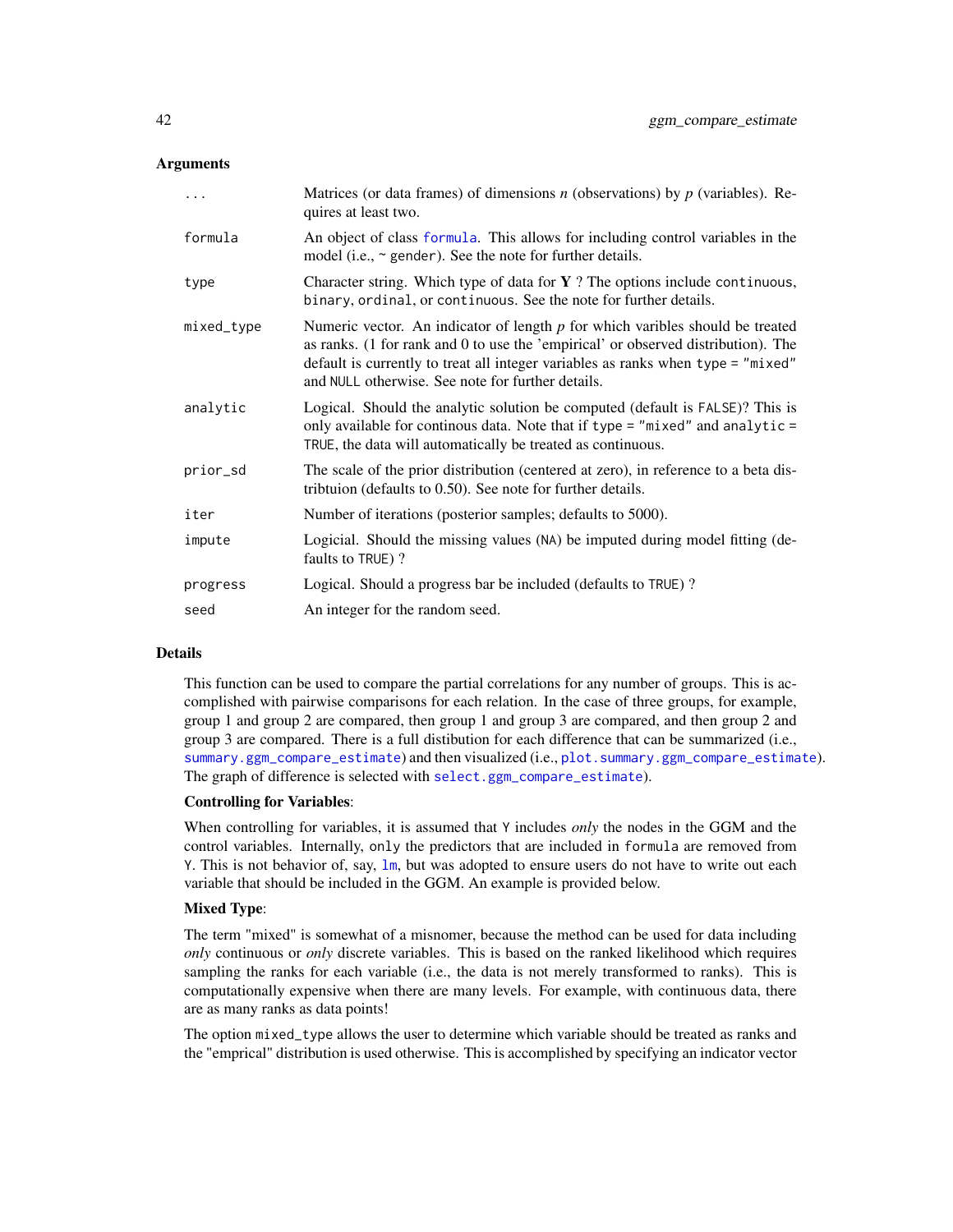of length *p*. A one indicates to use the ranks, whereas a zero indicates to "ignore" that variable. By default all integer variables are handled as ranks.

### Dealing with Errors:

An error is most likely to arise when type = "ordinal". The are two common errors (although still rare):

- The first is due to sampling the thresholds, especially when the data is heavily skewed. This can result in an ill-defined matrix. If this occurs, we recommend to first try decreasing prior\_sd (i.e., a more informative prior). If that does not work, then change the data type to type = mixed which then estimates a copula GGM (this method can be used for data containing only ordinal variable). This should work without a problem.
- The second is due to how the ordinal data are categorized. For example, if the error states that the index is out of bounds, this indicates that the first category is a zero. This is not allowed, as the first category must be one. This is addressed by adding one (e.g.,  $Y + 1$ ) to the data matrix.

#### Imputing Missing Values:

Missing values are imputed with the approach described in Hoff (2009). The basic idea is to impute the missing values with the respective posterior pedictive distribution, given the observed data, as the model is being estimated. Note that the default is TRUE, but this ignored when there are no missing values. If set to FALSE, and there are missing values, list-wise deletion is performed with na.omit.

### Value

A list of class ggm\_compare\_estimate containing:

- pcor\_diffs partial correlation differences (posterior distribution)
- p number of variable
- info list containing information about each group (e.g., sample size, etc.)
- iter number of posterior samples
- call match.call

### Note

### Mixed Data:

The mixed data approach was introduced in Hoff (2007) (our paper describing an extension to Bayesian hypothesis testing if forthcoming). This is a semi-paramateric copula model based on the ranked likelihood. This is computationally expensive when treating continuous data as ranks. The current default is to treat only integer data as ranks. This should of course be adjusted for continous data that is skewed. This can be accomplished with the argument mixed\_type. A 1 in the numeric vector of length *p*indicates to treat that respective node as a rank (corresponding to the column number) and a zero indicates to use the observed (or "emprical") data.

It is also important to note that type  $=$  "mixed" is not restricted to mixed data (containing a combination of categorical and continuous): all the nodes can be ordinal or continuous (but again this will take some time).

### Interpretation of Conditional (In)dependence Models for Latent Data: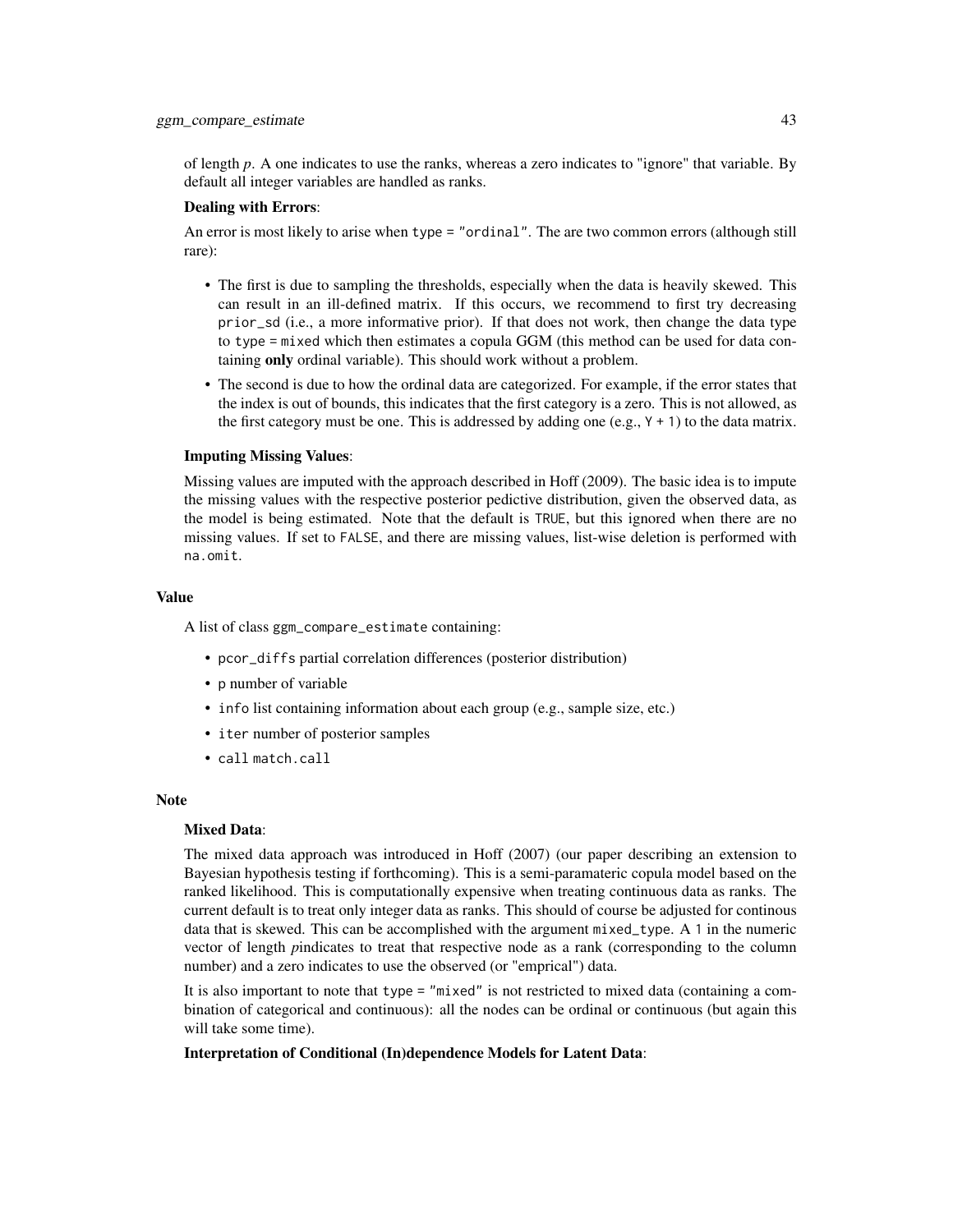See [BGGM-package](#page-3-0) for details about interpreting GGMs based on latent data (i.e, all data types besides "continuous")

### Additional GGM Compare Methods

Bayesian hypothesis testing is implemented in [ggm\\_compare\\_explore](#page-44-0) and [ggm\\_compare\\_confirm](#page-34-0) (Williams and Mulder 2019). The latter allows for confirmatory hypothesis testing. An approach based on a posterior predictive check is implemented in [ggm\\_compare\\_ppc](#page-47-0) (Williams et al. 2020). This provides a 'global' test for comparing the entire GGM and a 'nodewise' test for comparing each variable in the network Williams (2018).

### References

Hoff PD (2007). "Extending the rank likelihood for semiparametric copula estimation." *The Annals of Applied Statistics*, 1(1), 265–283. doi: [10.1214/07AOAS107.](https://doi.org/10.1214/07-AOAS107)

Hoff PD (2009). *A first course in Bayesian statistical methods*, volume 580. Springer.

Williams DR (2018). "Bayesian Estimation for Gaussian Graphical Models: Structure Learning, Predictability, and Network Comparisons." *arXiv*. doi: [10.31234/OSF.IO/X8DPR.](https://doi.org/10.31234/OSF.IO/X8DPR)

Williams DR, Mulder J (2019). "Bayesian Hypothesis Testing for Gaussian Graphical Models: Conditional Independence and Order Constraints." *PsyArXiv*. doi: [10.31234/osf.io/ypxd8.](https://doi.org/10.31234/osf.io/ypxd8)

Williams DR, Rast P, Pericchi LR, Mulder J (2020). "Comparing Gaussian graphical models with the posterior predictive distribution and Bayesian model selection." *Psychological Methods*. doi: [10.1037/met0000254.](https://doi.org/10.1037/met0000254)

# Examples

```
# note: iter = 250 for demonstrative purposes
# data
Y <- bfi
# males and females
Ymale \leq subset(Y, gender == 1,
                   select = -c(gender,education))[,1:10]
Yfemale \leq subset(Y, gender == 2,
                     select = -c(gender,
                                 education))[,1:10]
# fit model
fit <- ggm_compare_estimate(Ymale, Yfemale,
                           type = "ordinal",
                           iter = 250,
                           prior\_sd = 0.25,
                           progress = FALSE)
```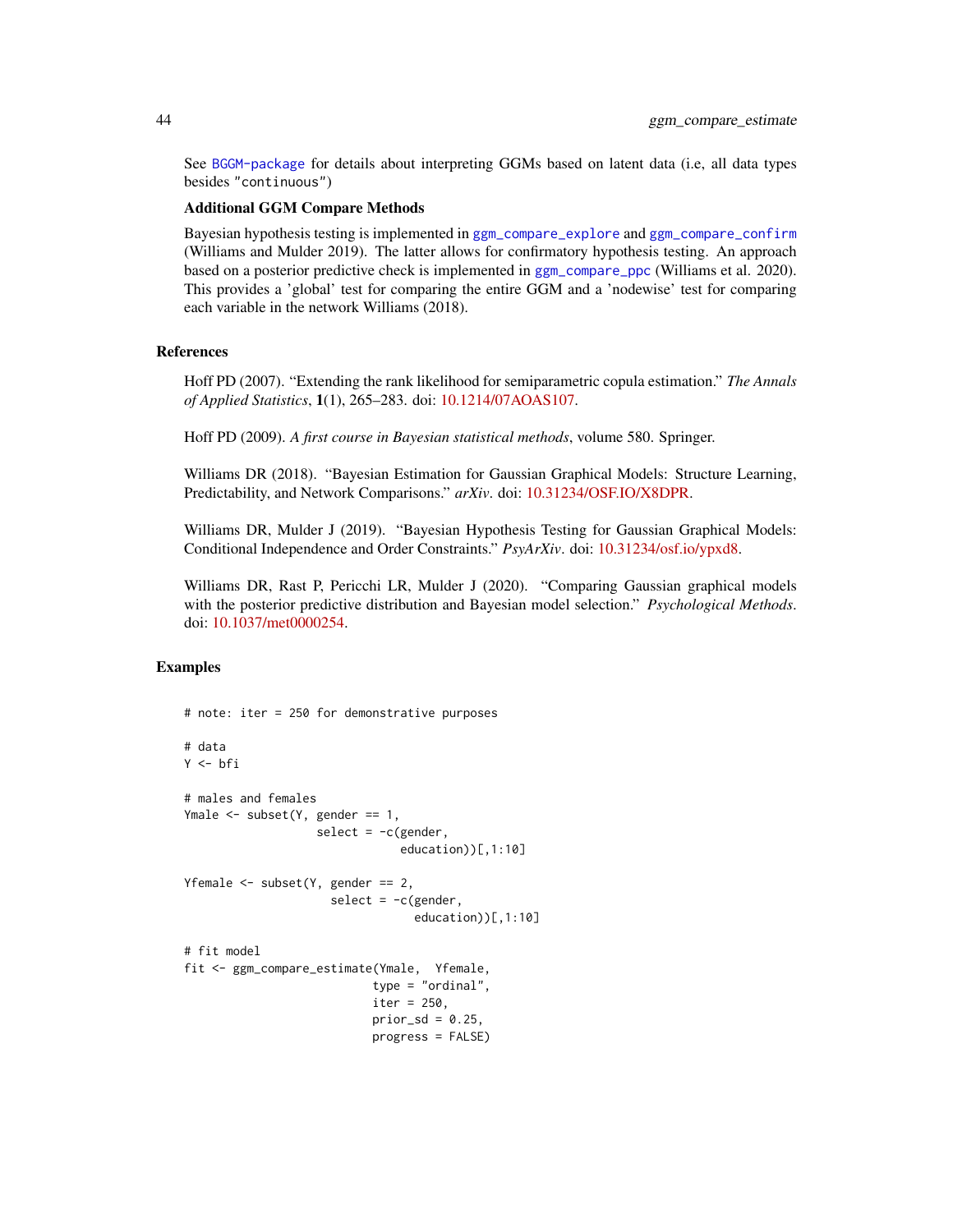```
###########################
### example 2: analytic ###
###########################
# only continuous
# fit model
fit <- ggm_compare_estimate(Ymale, Yfemale,
                             analytic = TRUE)
# summary
summ <- summary(fit)
# plot summary
plt_summ <- plot(summary(fit))
# select
E \leftarrow select(fit)# plot select
plt_E <- plot(select(fit))
```
<span id="page-44-0"></span>ggm\_compare\_explore *GGM Compare: Exploratory Hypothesis Testing*

## Description

Compare Gaussian graphical models with exploratory hypothesis testing using the matrix-F prior distribution (Mulder and Pericchi 2018). A test for each partial correlation in the model for any number of groups. This provides evidence for the null hypothesis of no difference and the alternative hypothesis of difference. With more than two groups, the test is for *all* groups simultaneously (i.e., the relation is the same or different in all groups). This method was introduced in Williams et al. (2020). For confirmatory hypothesis testing see confirm\_groups.

### Usage

```
ggm_compare_explore(
  ...,
  formula = NULL,type = "continuous",
 mixed_type = NULL,
  analytic = FALSE,prior_sd = 0.2,
  iter = 5000.
 progress = TRUE,
  seed = 1)
```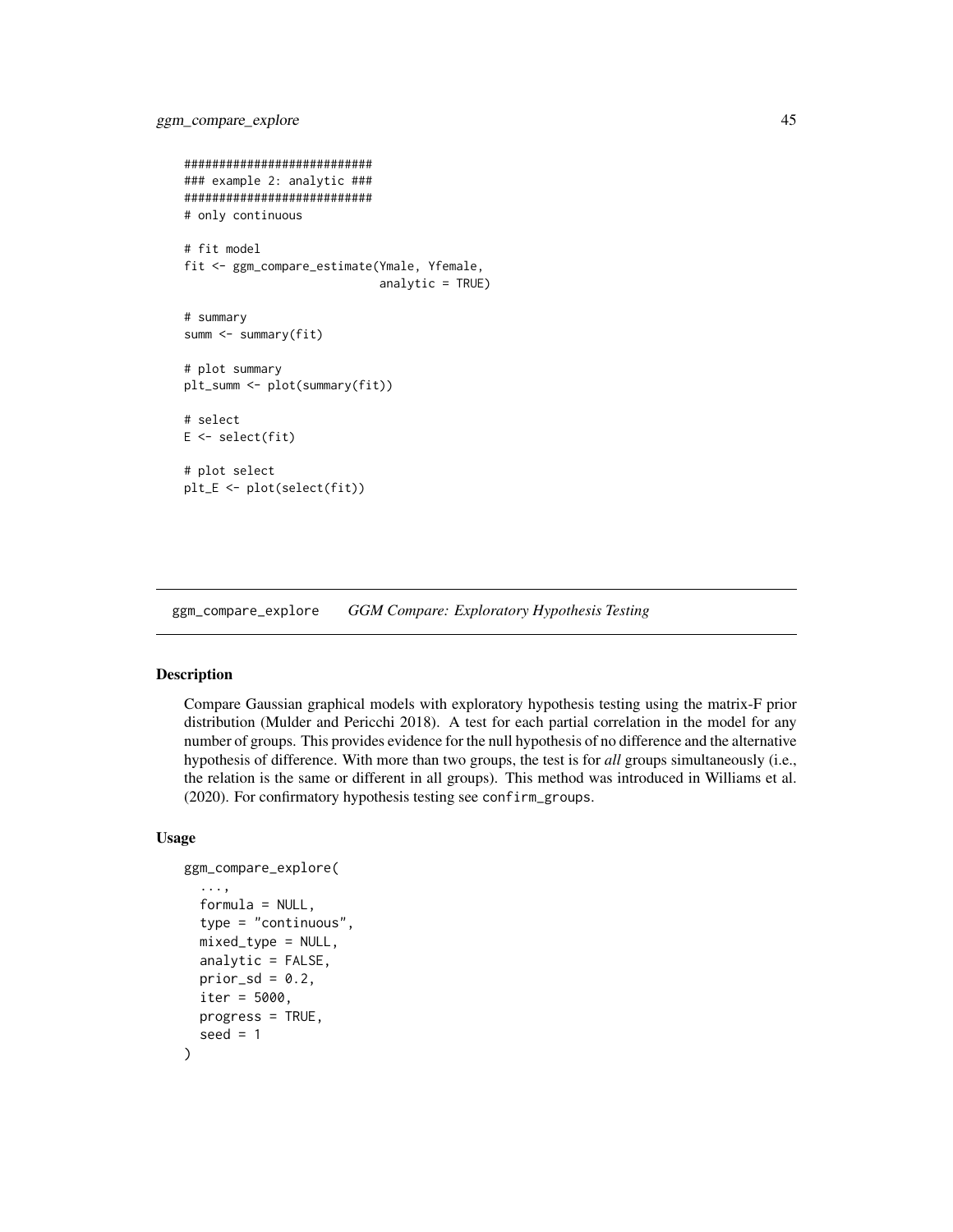### **Arguments**

| .          | At least two matrices (or data frame) of dimensions $n$ (observations) by $p$ (vari-<br>ables).                                                                                                                                                                                               |
|------------|-----------------------------------------------------------------------------------------------------------------------------------------------------------------------------------------------------------------------------------------------------------------------------------------------|
| formula    | An object of class formula. This allows for including control variables in the<br>model (i.e., $\sim$ gender).                                                                                                                                                                                |
| type       | Character string. Which type of data for Y ? The options include continuous,<br>binary, or ordinal. See the note for further details.                                                                                                                                                         |
| mixed_type | Numeric vector. An indicator of length p for which varibles should be treated<br>as ranks. (1 for rank and 0 to assume normality). The default is currently (dev<br>version) to treat all integer variables as ranks when type = "mixed" and NULL<br>otherwise. See note for further details. |
| analytic   | logical. Should the analytic solution be computed (default is FALSE)? See note<br>for details.                                                                                                                                                                                                |
| prior_sd   | Numeric. The scale of the prior distribution (centered at zero), in reference to a<br>beta distribution. The 'default' is 0.20. See note for further details.                                                                                                                                 |
| iter       | number of iterations (posterior samples; defaults to 5000).                                                                                                                                                                                                                                   |
| progress   | Logical. Should a progress bar be included (defaults to TRUE)?                                                                                                                                                                                                                                |
| seed       | An integer for the random seed.                                                                                                                                                                                                                                                               |

### **Details**

### Controlling for Variables:

When controlling for variables, it is assumed that Y includes *only* the nodes in the GGM and the control variables. Internally, only the predictors that are included in formula are removed from Y. This is not behavior of, say, [lm](#page-0-0), but was adopted to ensure users do not have to write out each variable that should be included in the GGM. An example is provided below.

# Mixed Type:

The term "mixed" is somewhat of a misnomer, because the method can be used for data including *only* continuous or *only* discrete variables. This is based on the ranked likelihood which requires sampling the ranks for each variable (i.e., the data is not merely transformed to ranks). This is computationally expensive when there are many levels. For example, with continuous data, there are as many ranks as data points!

The option mixed\_type allows the user to determine which variable should be treated as ranks and the "emprical" distribution is used otherwise. This is accomplished by specifying an indicator vector of length *p*. A one indicates to use the ranks, whereas a zero indicates to "ignore" that variable. By default all integer variables are handled as ranks.

### Dealing with Errors:

An error is most likely to arise when type = "ordinal". The are two common errors (although still rare):

• The first is due to sampling the thresholds, especially when the data is heavily skewed. This can result in an ill-defined matrix. If this occurs, we recommend to first try decreasing prior\_sd (i.e., a more informative prior). If that does not work, then change the data type to type = mixed which then estimates a copula GGM (this method can be used for data containing only ordinal variable). This should work without a problem.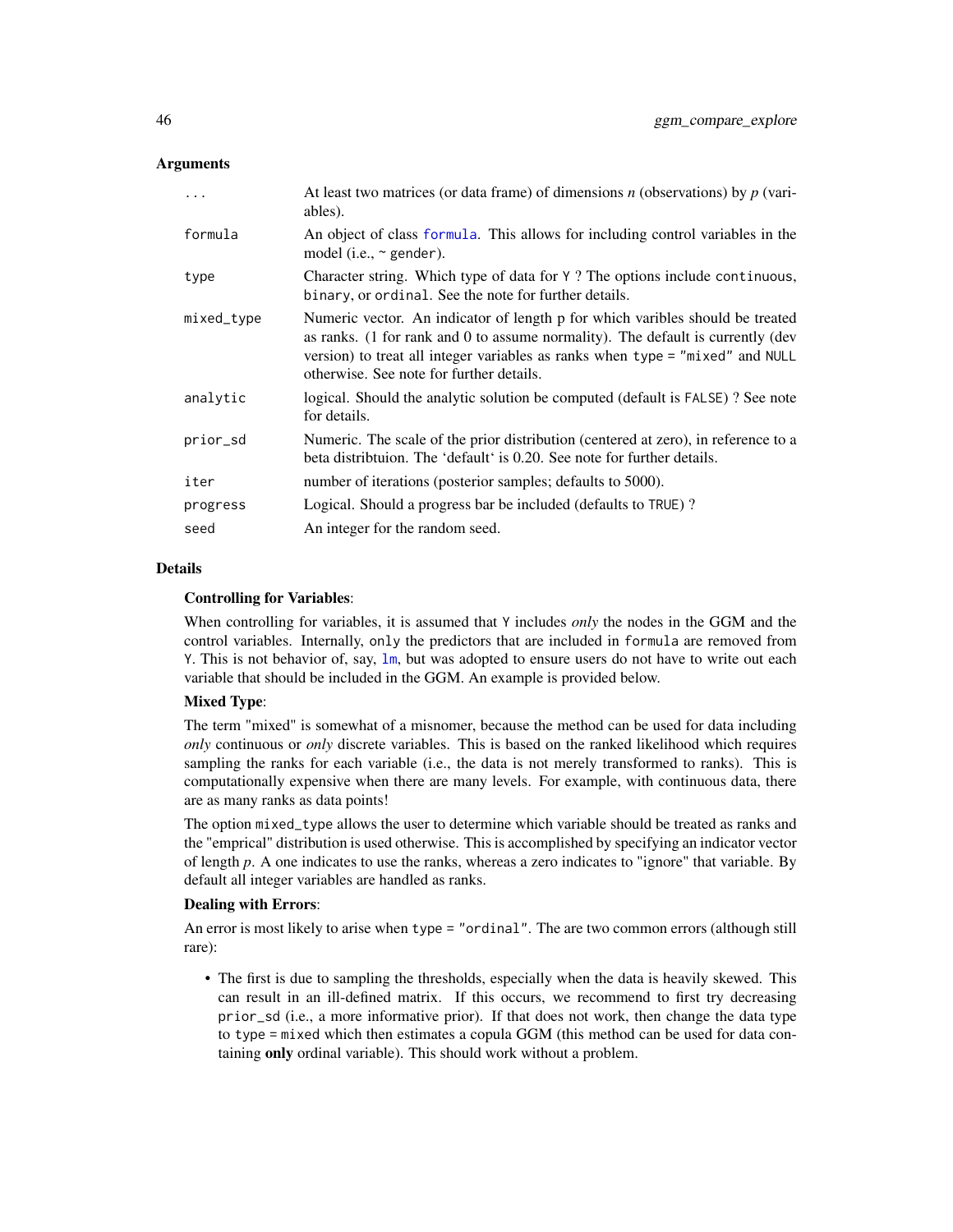• The second is due to how the ordinal data are categorized. For example, if the error states that the index is out of bounds, this indicates that the first category is a zero. This is not allowed, as the first category must be one. This is addressed by adding one (e.g.,  $Y + 1$ ) to the data matrix.

### Value

The returned object of class ggm\_compare\_explore contains a lot of information that is used for printing and plotting the results. For users of **BGGM**, the following are the useful objects:

- BF\_01 A *p* by *p* matrix including the Bayes factor for the null hypothesis.
- pcor\_diff A *p* by *p* matrix including the difference in partial correlations (only for two groups).
- samp A list containing the fitted models (of class explore) for each group.

#### Note

#### "Default" Prior:

In Bayesian statistics, a default Bayes factor needs to have several properties. I refer interested users to section 2.2 in Dablander et al. (2020). In Williams and Mulder (2019), some of these propteries were investigated, such model selection consistency. That said, we would not consider this a "default" Bayes factor and thus we encourage users to perform sensitivity analyses by varying the scale of the prior distribution.

Furthermore, it is important to note there is no "correct" prior and, also, there is no need to entertain the possibility of a "true" model. Rather, the Bayes factor can be interpreted as which hypothesis best (relative to each other) predicts the observed data (Section 3.2 in Kass and Raftery 1995).

### Interpretation of Conditional (In)dependence Models for Latent Data:

See [BGGM-package](#page-3-0) for details about interpreting GGMs based on latent data (i.e, all data types besides "continuous")

### References

Dablander F, Bergh Dvd, Ly A, Wagenmakers E (2020). "Default Bayes Factors for Testing the (In) equality of Several Population Variances." *arXiv preprint arXiv:2003.06278*.

Kass RE, Raftery AE (1995). "Bayes Factors." *Journal of the American Statistical Association*, 90(430), 773–795.

Mulder J, Pericchi L (2018). "The Matrix-F Prior for Estimating and Testing Covariance Matrices." *Bayesian Analysis*, 1–22. ISSN 19316690, doi: [10.1214/17BA1092.](https://doi.org/10.1214/17-BA1092)

Williams DR, Mulder J (2019). "Bayesian Hypothesis Testing for Gaussian Graphical Models: Conditional Independence and Order Constraints." *PsyArXiv*. doi: [10.31234/osf.io/ypxd8.](https://doi.org/10.31234/osf.io/ypxd8)

Williams DR, Rast P, Pericchi LR, Mulder J (2020). "Comparing Gaussian graphical models with the posterior predictive distribution and Bayesian model selection." *Psychological Methods*. doi: [10.1037/met0000254.](https://doi.org/10.1037/met0000254)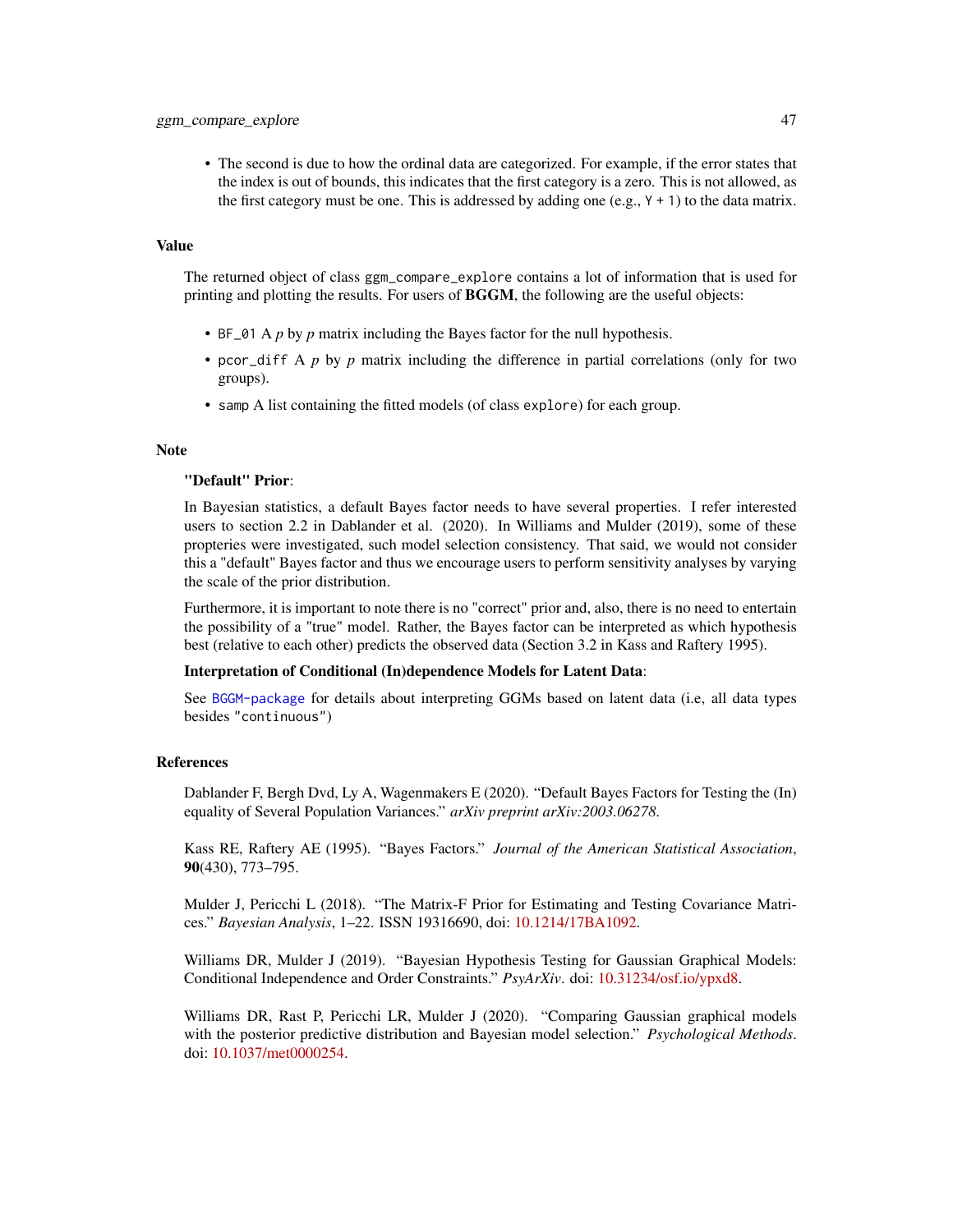### Examples

```
# note: iter = 250 for demonstrative purposes
# data
Y \leftarrow bfi# males and females
Ymale \leq subset(Y, gender == 1,
                   select = -c(gender,
                                education))[,1:10]
Yfemale \leq subset(Y, gender == 2,
                      select = -c(gender,education))[,1:10]
##########################
### example 1: ordinal ###
##########################
# fit model
fit <- ggm_compare_explore(Ymale, Yfemale,
                            type = "ordinal",
                            iter = 250,
                            progress = FALSE)
# summary
summ <- summary(fit)
# edge set
E \leftarrow select(fit)
```
<span id="page-47-0"></span>ggm\_compare\_ppc *GGM Compare: Posterior Predictive Check*

# Description

Compare GGMs with a posterior predicitve check (Gelman et al. 1996). This method was introduced in Williams et al. (2020). Currently, there is a global (the entire GGM) and a nodewise test. The default is to compare GGMs with respect to the posterior predictive distribution of Kullback Leibler divergence and the sum of squared errors. It is also possible to compare the GGMs with a user defined test-statistic.

#### Usage

```
ggm_compare_ppc(
  ...,
```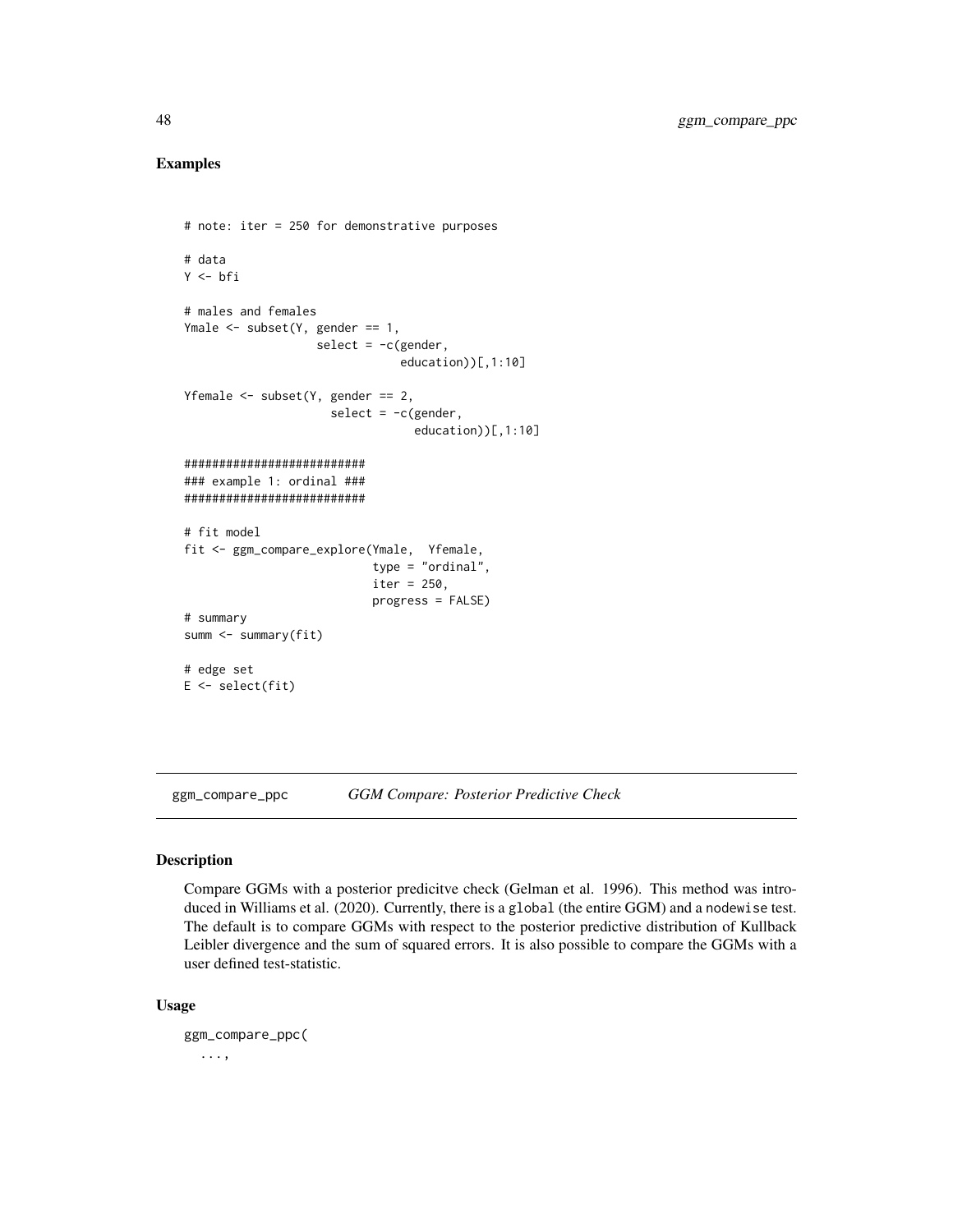# ggm\_compare\_ppc 49

```
test = "global",iter = 5000,
FUN = NULL,custom_obs = NULL,
loss = TRUE,
progress = TRUE
```
### Arguments

)

| $\ddots$   | At least two matrices (or data frames) of dimensions $n$ (observations) by $p$ (vari-<br>ables).                                                                                 |
|------------|----------------------------------------------------------------------------------------------------------------------------------------------------------------------------------|
| test       | Which test should be performed (defaults to "global")? The options include<br>global and nodewise.                                                                               |
| iter       | Number of replicated datasets used to construct the predictivie distribution (de-<br>faults to 5000).                                                                            |
| <b>FUN</b> | An optional function for comparing GGMs that returns a number. See <b>Details</b> .                                                                                              |
| custom_obs | Number corresponding to the observed score for comparing the GGMs. This is<br>required if a function is provided in FUN. See <b>Details</b> .                                    |
| loss       | Logical. If a function is provided, is the measure a "loss function" (i.e., a large<br>score is bad thing). This determines how the $p$ -value is computed. See <b>Details</b> . |
| progress   | Logical. Should a progress bar be included (defaults to TRUE)?                                                                                                                   |

### Details

The FUN argument allows for a user defined test-statisic (the measure used to compare the GGMs). The function must include only two agruments, each of which corresponds to a dataset. For example, f <-function(Yg1,Yg2), where each Y is dataset of dimensions *n* by *p*. The groups are then compare within the function, returning a single number. An example is provided below.

Further, when using a custom function care must be taken when specifying the argument loss. We recommended to visualize the results with plot to ensure the *p*-value was computed in the right direction.

## Value

The returned object of class ggm\_compare\_ppc contains a lot of information that is used for printing and plotting the results. For users of BGGM, the following are the useful objects:

 $test = "global"$ 

- ppp\_jsd posterior predictive *p*-values (JSD).
- ppp\_sse posterior predictive *p*-values (SSE).
- predictive\_jsd list containing the posterior predictive distributions (JSD).
- predictive\_sse list containing the posterior predictive distributions (SSE).
- obs\_jsd list containing the observed error (JSD).
- obs\_sse list containing the observed error (SSE).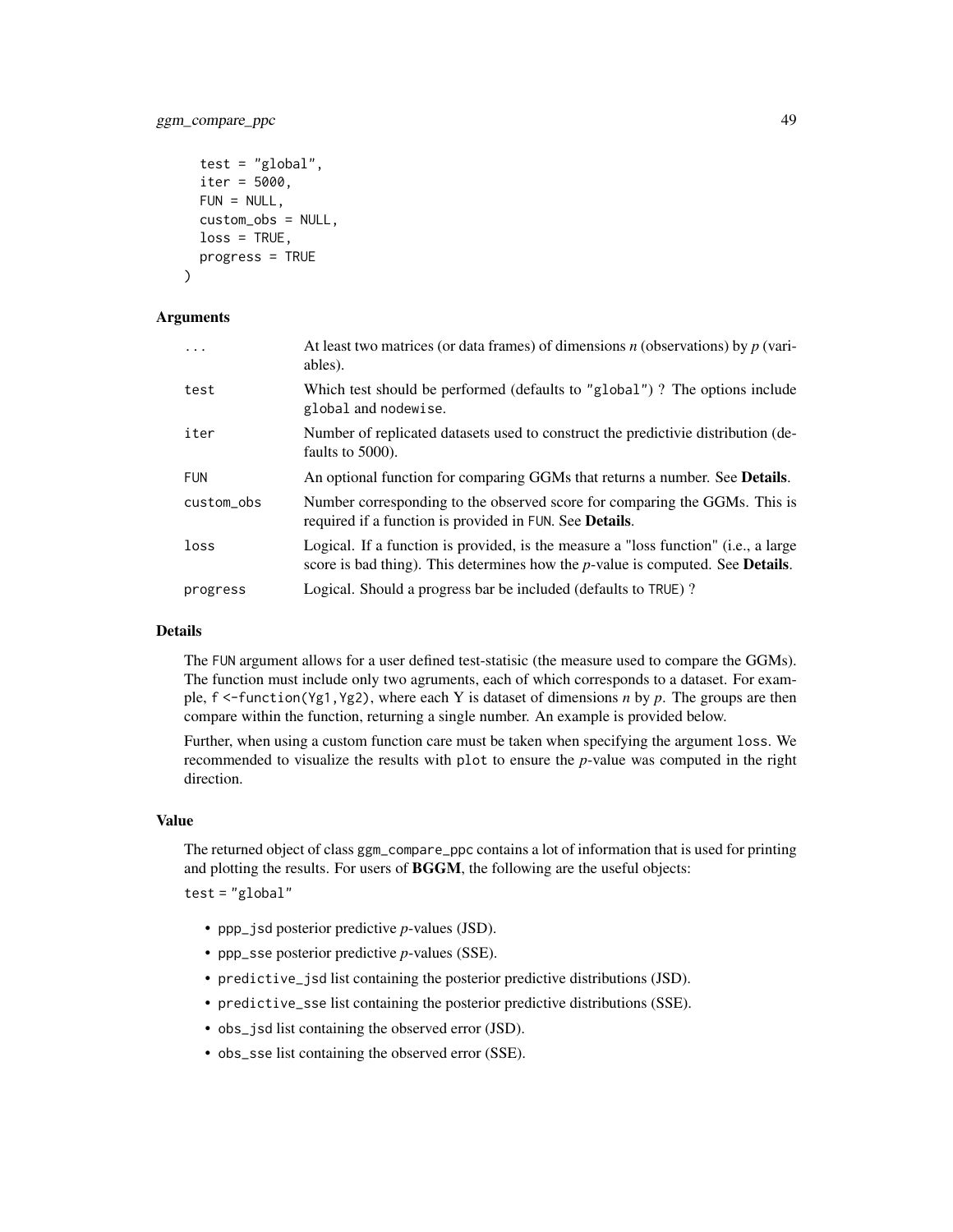test = "nodewise"

- ppp\_jsd posterior predictive *p*-values (JSD).
- predictive\_jsd list containing the posterior predictive distributions (JSD).
- obs\_jsd list containing the observed error (JSD).

 $FUN = f()$ 

- ppp\_custom posterior predictive *p*-values (custom).
- predictive\_custom posterior predictive distributions (custom).
- obs\_custom observed error (custom).

### Note

#### Interpretation:

The primary test-statistic is symmetric KL-divergence that is termed Jensen-Shannon divergence (JSD). This is in essence a likelihood ratio that provides the "distance" between two multivariate normal distributions. The basic idea is to (1) compute the posterior predictive distribution, assuming group equality (the null model). This provides the error that we would expect to see under the null model; (2) compute JSD for the observed groups; and (3) compare the observed JSD to the posterior predictive distribution, from which a posterior predictive *p*-value is computed.

For the global check, the sum of squared error is also provided. This is computed from the partial correlation matrices and it is analagous to the strength test in van Borkulo et al. (2017). The nodewise test compares the posterior predictive distribution for each node. This is based on the correspondence between the inverse covariance matrix and multiple regresssion (Kwan 2014; Stephens 1998).

If the null model is not rejected, note that this does not provide evidence for equality! Further, if the null model is rejected, this means that the assumption of group equality is not tenable–the groups are different.

### Alternative Methods:

There are several methods in BGGM for comparing groups. See [ggm\\_compare\\_estimate](#page-40-0) (posterior differences for the partial correlations), [ggm\\_compare\\_explore](#page-44-0) (exploratory hypothesis testing), and [ggm\\_compare\\_confirm](#page-34-0) (confirmatory hypothesis testing).

# References

Gelman A, Meng X, Stern H (1996). "Posterior predictive assessment of model fitness via realized discrepancies." *Statistica sinica*, 733–760.

Kwan CC (2014). "A regression-based interpretation of the inverse of the sample covariance matrix." *Spreadsheets in Education*, 7(1), 4613.

Stephens G (1998). "On the Inverse of the Covariance Matrix in Portfolio Analysis." *The Journal of Finance*, 53(5), 1821–1827.

Williams DR, Rast P, Pericchi LR, Mulder J (2020). "Comparing Gaussian graphical models with the posterior predictive distribution and Bayesian model selection." *Psychological Methods*.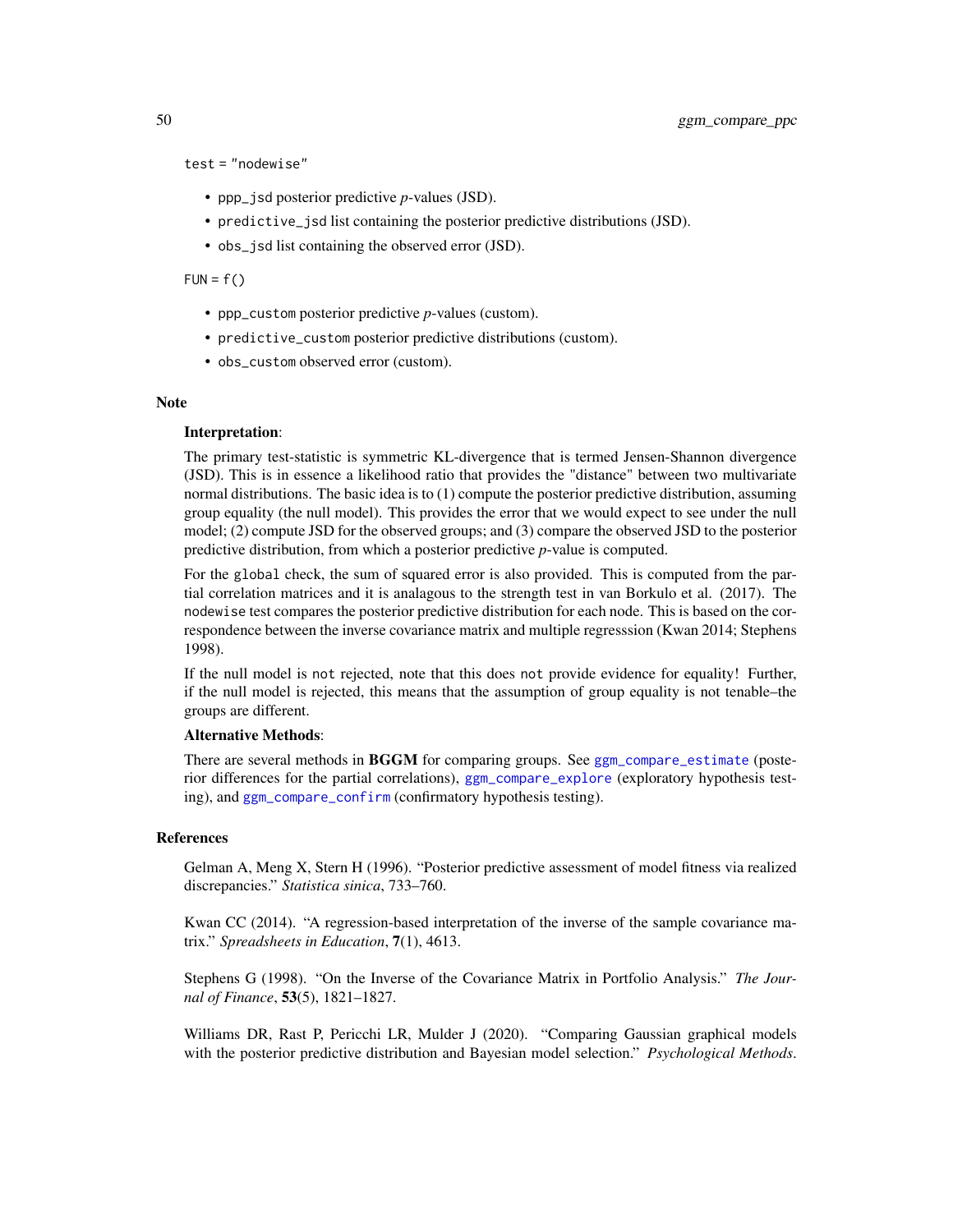doi: [10.1037/met0000254.](https://doi.org/10.1037/met0000254)

van Borkulo CD, Boschloo L, Kossakowski J, Tio P, Schoevers RA, Borsboom D, Waldorp LJ (2017). "Comparing network structures on three aspects: A permutation test." *Manuscript submitted for publication*.

### Examples

```
# note: iter = 250 for demonstrative purposes
# data
Y <- bfi
#############################
######### global ############
#############################
# males
Ym <- subset(Y, gender == 1,
              select = -c(gender, education)# females
Yf \leftarrow \text{subset}(Y, \text{gender} == 2,select = - c(gender, education))
global_test <- ggm_compare_ppc(Ym, Yf,
                                 iter = 250)
global_test
#############################
###### custom function ######
#############################
# example 1
# maximum difference van Borkulo et al. (2017)
f <- function(Yg1, Yg2){
# remove NA
x < -na.omit(Yg1)
y <- na.omit(Yg2)
# nodes
p \leftarrow \text{ncol}(Yg1)
```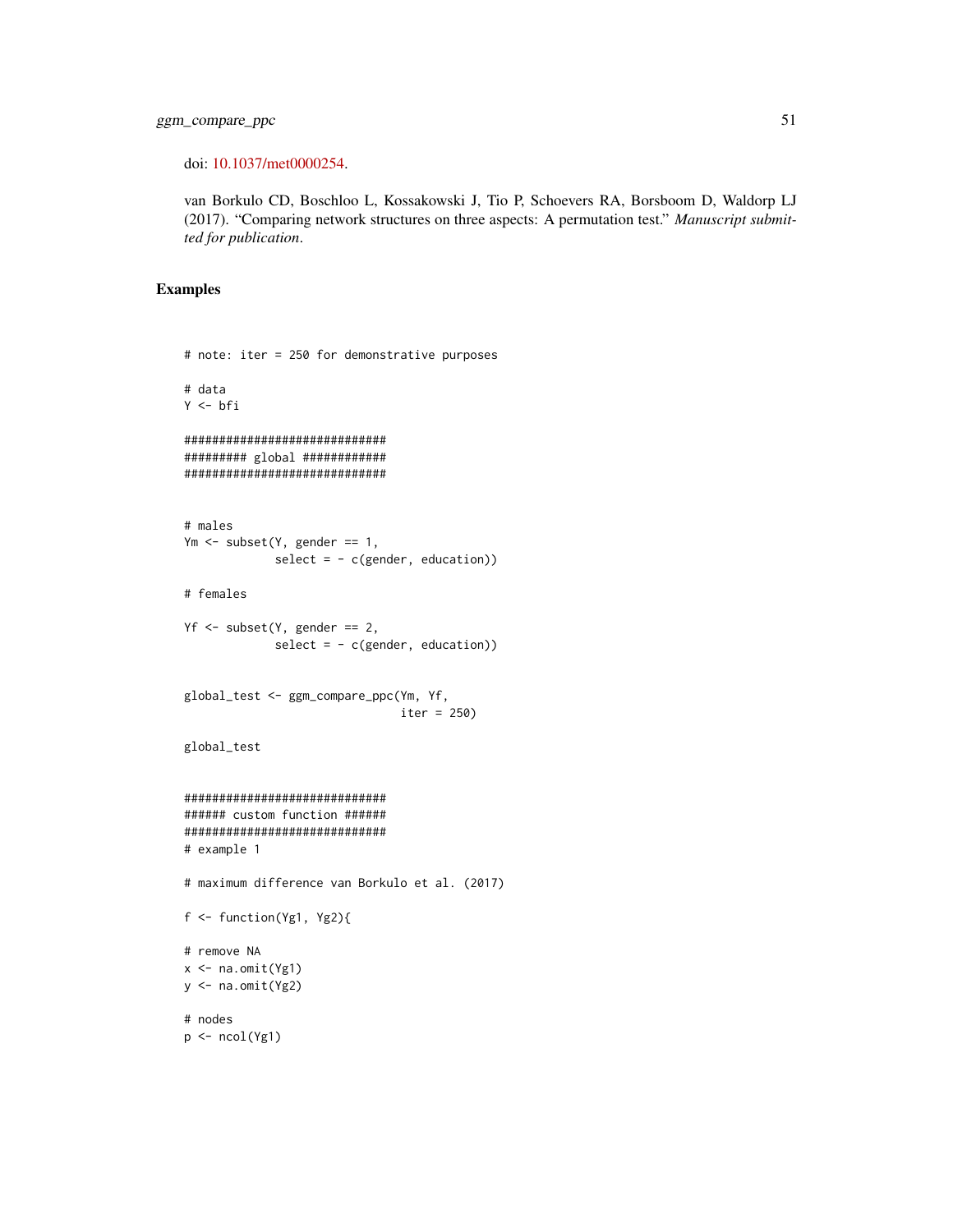```
# identity matrix
I_p \leftarrow diag(p)# partial correlations
pcor_1 \leftarrow -(cov2cor(solve(cor(x))) - I_p)pcor_2 <- -(cov2cor(solve(cor(y))) - I_p)# max difference
max(abs((pcor_1[upper.tri(I_p)] - pcor_2[upper.tri(I_p)])))}
# observed difference
obs <- f(Ym, Yf)
global_max <- ggm_compare_ppc(Ym, Yf,
                                iter = 250,
                                FUN = f,
                                custom_obs = obs,
                                progress = FALSE)
global_max
# example 2
# Hamming distance (squared error for adjacency)
f <- function(Yg1, Yg2){
# remove NA
x <- na.omit(Yg1)
y \leftarrow na.mit(Yg2)# nodes
p \leftarrow \text{ncol}(x)# identity matrix
I_p \leftarrow diag(p)fit1 \leq estimate(x, analytic = TRUE)
fit2 <- estimate(y, analytic = TRUE)
sel1 <- select(fit1)
sel2 <- select(fit2)
sum((sel1$adj[upper.tri(I_p)] - sel2$adj[upper.tri(I_p)])^2)
}
# observed difference
obs <- f(Ym, Yf)
```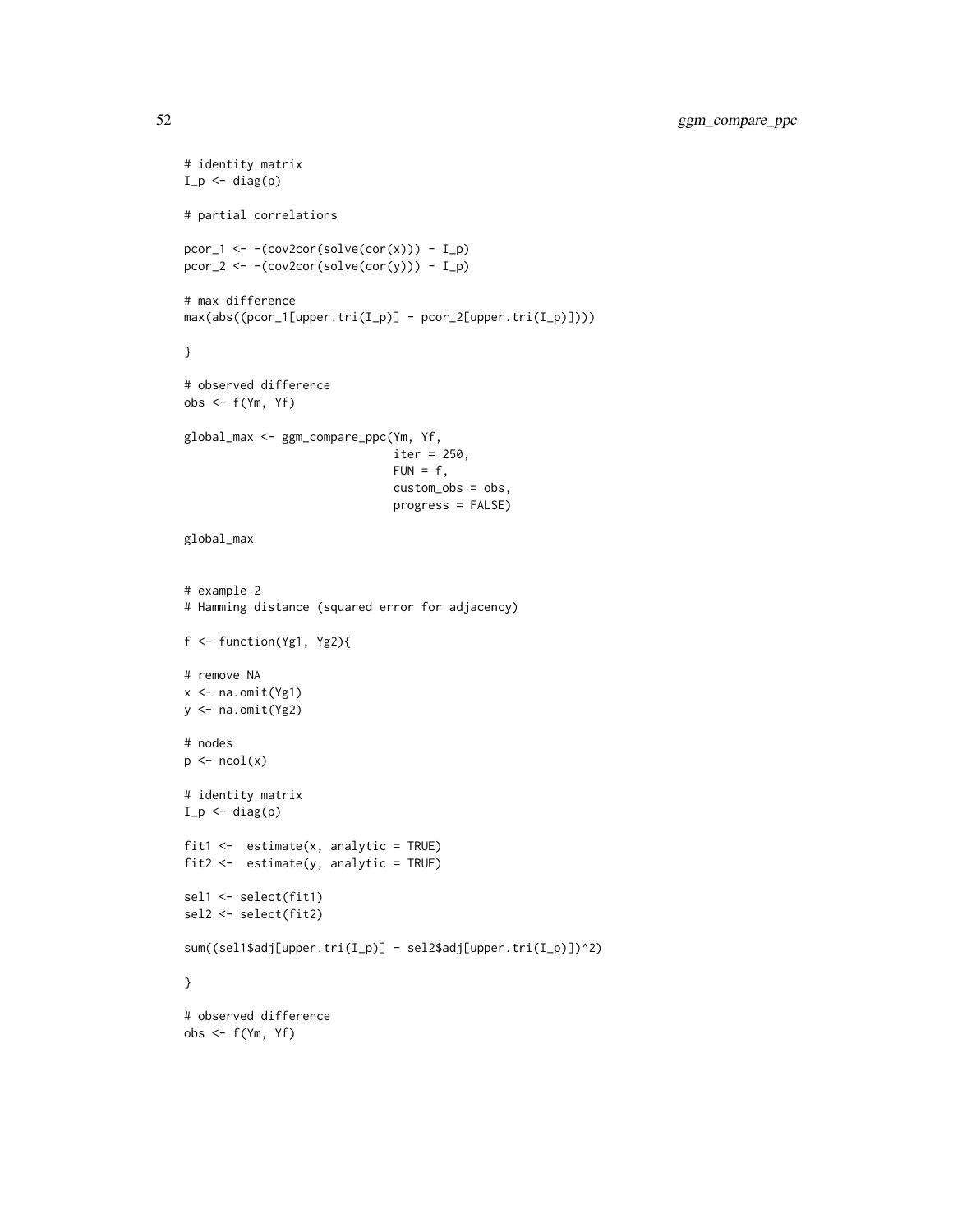$gss$  53

```
global_hd <- ggm_compare_ppc(Ym, Yf,
                            iter = 250,
                            FUN = f,
                            custom_obs = obs,
                            progress = FALSE)
global_hd
#############################
######## nodewise ##########
#############################
nodewise <- ggm_compare_ppc(Ym, Yf, iter = 250,
                           test = "nodewise")
nodewise
```
### gss *Data: 1994 General Social Survey*

### Description

A data frame containing 1002 rows and 7 variables measured on various scales, including binary and ordered cateogrical (with varying numbers of categories). There are also missing values in each variable

- Inc Income of the respondent in 1000s of dollars, binned into 21 ordered categories.
- DEG Highest degree ever obtained (none, HS, Associates, Bachelors, or Graduate)
- CHILD Number of children ever had.
- PINC Financial status of respondent's parents when respondent was 16 (on a 5-point scale).
- PDEG Maximum of mother's and father's highest degree
- PCHILD Number of siblings of the respondent plus one
- AGE Age of the respondent in years.

### Usage

data("gss")

### Format

A data frame containing 1190 observations ( $n = 1190$ ) and 6 variables ( $p = 6$ ) measured on the binary scale (Fowlkes et al. 1988). The variable descriptions were copied from section 4, Hoff (2007)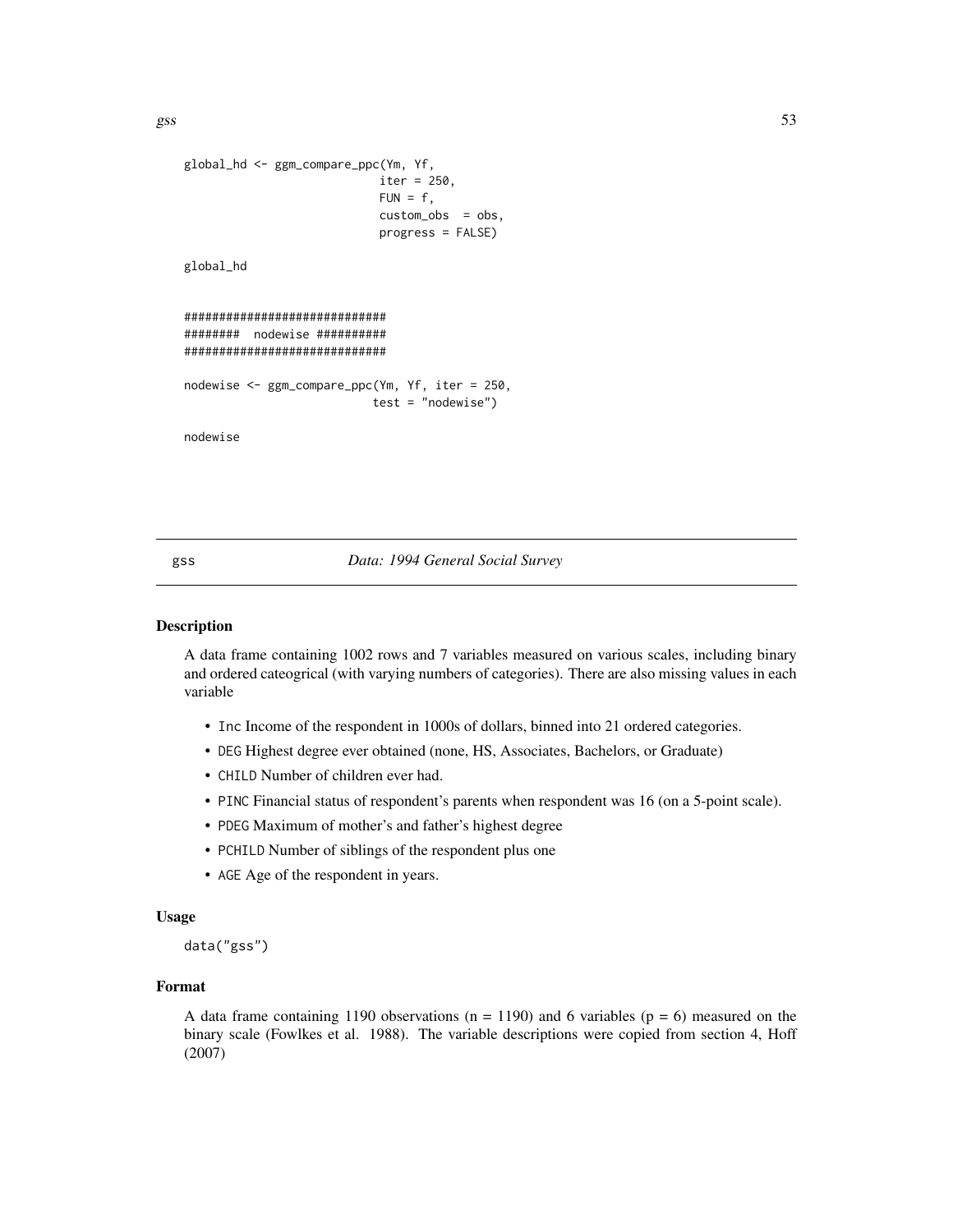Fowlkes EB, Freeny AE, Landwehr JM (1988). "Evaluating logistic models for large contingency tables." *Journal of the American Statistical Association*, 83(403), 611–622. doi: [10.1080/](https://doi.org/10.1080/01621459.1988.10478640) [01621459.1988.10478640.](https://doi.org/10.1080/01621459.1988.10478640)

Hoff PD (2007). "Extending the rank likelihood for semiparametric copula estimation." *The Annals of Applied Statistics*, 1(1), 265–283. doi: [10.1214/07AOAS107.](https://doi.org/10.1214/07-AOAS107)

### Examples

data("gss")

ifit *Data: ifit Intensive Longitudinal Data*

#### Description

A data frame containing 8 variables and nearly 200 observations. There are two subjects, each of which provided data every data for over 90 days. Six variables are from the PANAS scale (positive and negative affect), the daily number of steps, and the subject id.

- id Subject id
- interested
- disinterested
- excited
- upset
- strong
- stressed
- steps steps recorded by a fit bit

### Usage

data("ifit")

#### Format

A data frame containing 197 observations and 8 variables. The data have been used in (O'Laughlin et al. 2020) and (Williams et al. 2019)

### References

O'Laughlin KD, Liu S, Ferrer E (2020). "Use of Composites in Analysis of Individual Time Series: Implications for Person-Specific Dynamic Parameters." *Multivariate Behavioral Research*, 1–18. doi: [10.1080/00273171.2020.1716673.](https://doi.org/10.1080/00273171.2020.1716673)

Williams DR, Liu S, Martin SR, Rast P (2019). "Bayesian Multivariate Mixed-Effects Location Scale Modeling of Longitudinal Relations among Affective Traits, States, and Physical Activity." *PsyArXiv*. doi: [10.31234/osf.io/4kfjp.](https://doi.org/10.31234/osf.io/4kfjp)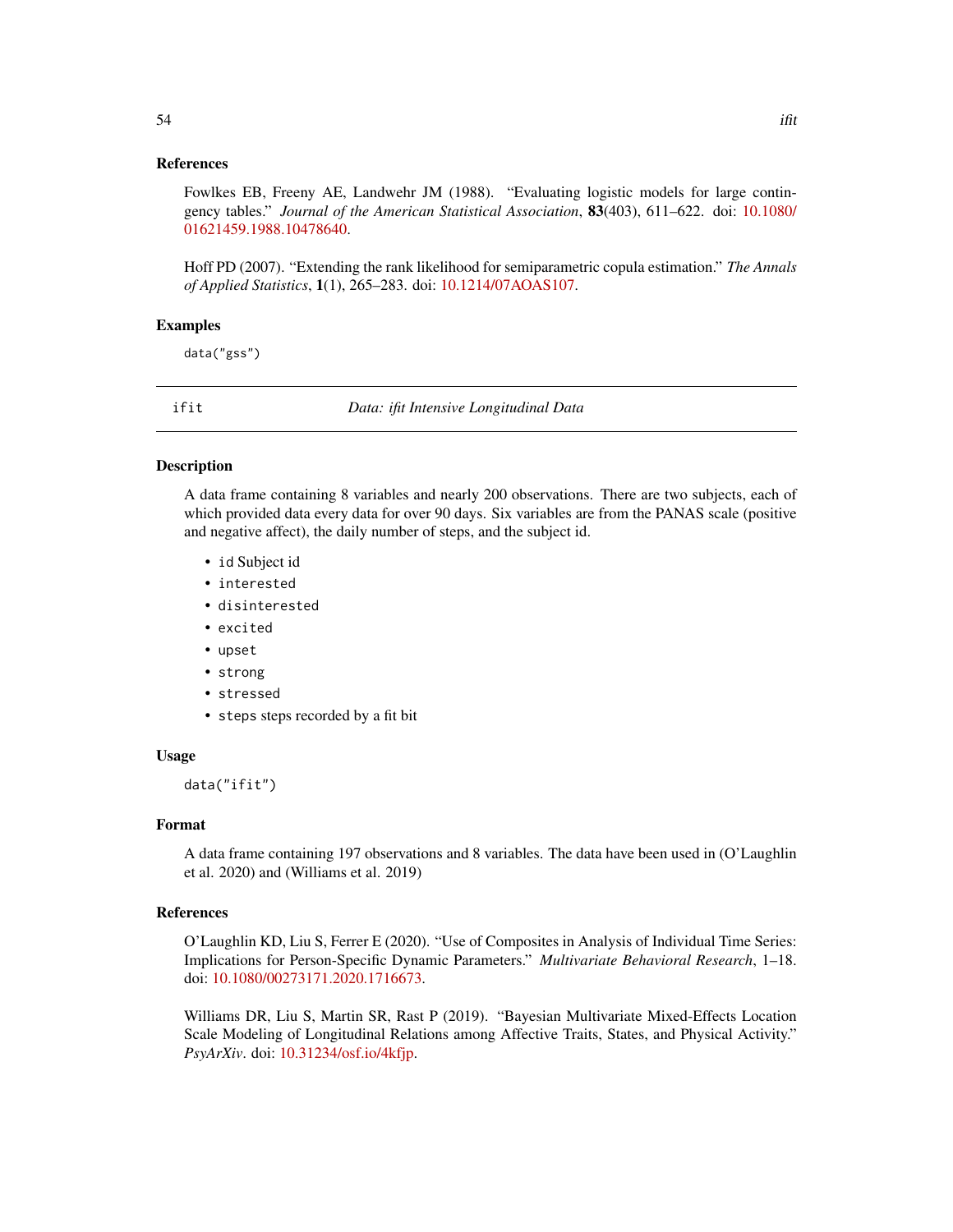# impute\_data 55

# Examples

data("ifit")

impute\_data *Obtain Imputed Datasets*

# Description

Impute missing values, assuming a multivariate normal distribution, with the posterior predictive distribution. For binary, ordinal, and mixed (a combination of discrete and continuous) data, the values are first imputed for the latent data and then converted to the original scale.

## Usage

```
impute_data(
  Y,
  type = "continuous",
  lambda = NULL,mixed_type = NULL,
  iter = 1000,
 progress = TRUE
)
```
# Arguments

| Y          | Matrix (or data frame) of dimensions $n$ (observations) by $p$ (variables).                                                                                                                                                                                                                                 |
|------------|-------------------------------------------------------------------------------------------------------------------------------------------------------------------------------------------------------------------------------------------------------------------------------------------------------------|
| type       | Character string. Which type of data for Y? The options include continuous,<br>binary, ordinal, or mixed. Note that mixed can be used for data with only<br>ordinal variables. See the note for further details.                                                                                            |
| lambda     | Numeric. A regularization parameter, which defaults to $p + 2$ . A larger value<br>results in more shrinkage.                                                                                                                                                                                               |
| mixed_type | Numeric vector. An indicator of length $p$ for which variables should be treated<br>as ranks. (1 for rank and 0 to assume the observed marginal distribution). The<br>default is currently to treat all integer variables as ranks when type = "mixed"<br>and NULL otherwise. See note for further details. |
| iter       | Number of iterations (posterior samples; defaults to 1000).                                                                                                                                                                                                                                                 |
| progress   | Logical. Should a progress bar be included (defaults to TRUE)?                                                                                                                                                                                                                                              |

### Details

Missing values are imputed with the approach described in Hoff (2009). The basic idea is to impute the missing values with the respective posterior pedictive distribution, given the observed data, as the model is being estimated. Note that the default is TRUE, but this ignored when there are no missing values. If set to FALSE, and there are missing values, list-wise deletion is performed with na.omit.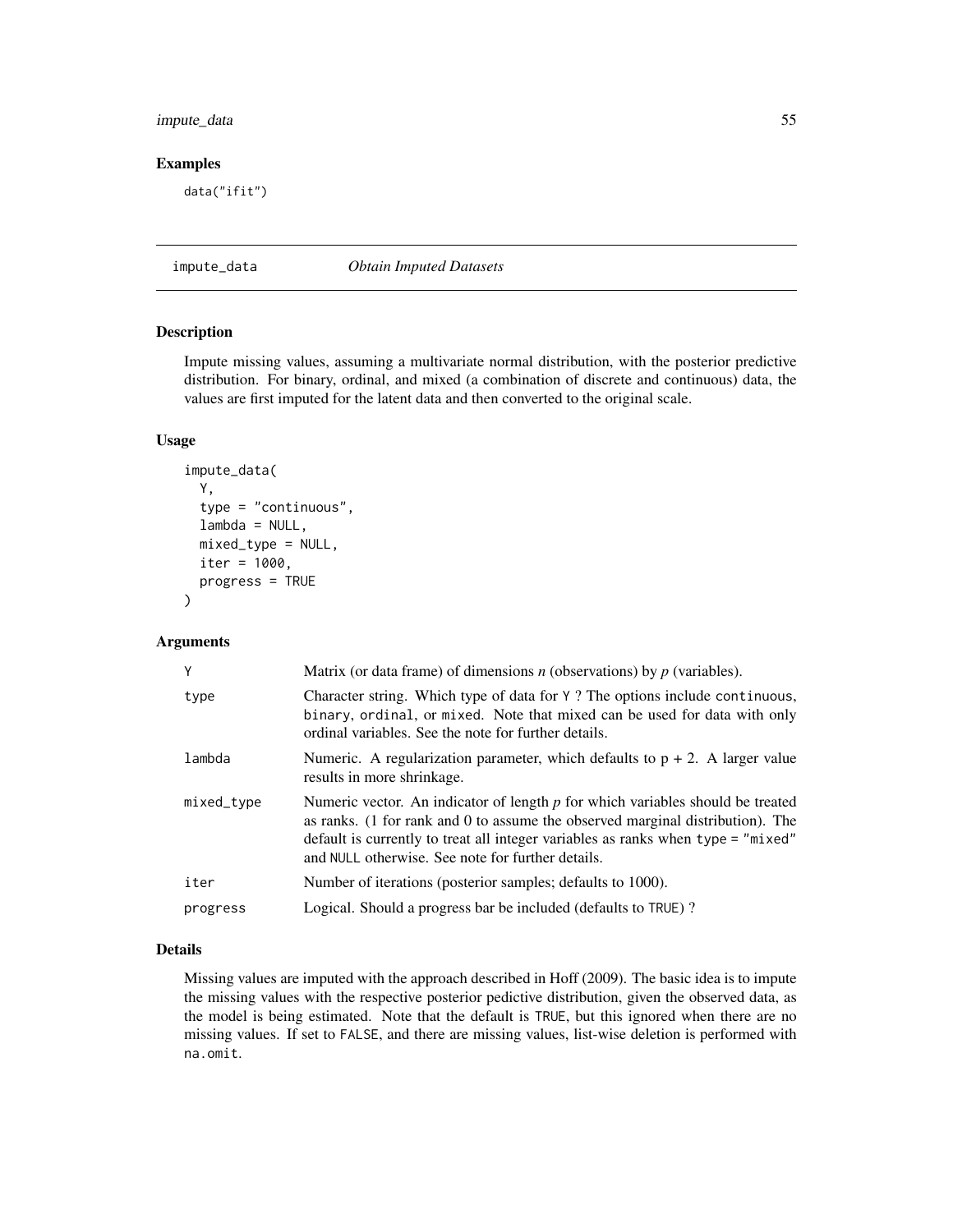An object of class mvn\_imputation:

• imputed\_datasets An array including the imputed datasets.

#### References

Hoff PD (2009). *A first course in Bayesian statistical methods*, volume 580. Springer.

#### Examples

```
# obs
n <- 5000
# n missing
n_missing <- 1000
# variables
p \le -16# data
Y <- MASS::mvrnorm(n, rep(0, p), ptsd_cor1)
# for checking
Ymain <- Y
# all possible indices
indices \leq which(matrix(0, n, p) == 0,
                 arr. ind = TRUE)
# random sample of 1000 missing values
na_indices <- indices[sample(5:nrow(indices),
                             size = n_missing,
                             replace = FALSE),]
# fill with NA
Y[na_indices] <- NA
# missing = 1
Y_miss <- ifelse(is.na(Y), 1, 0)
# true values (to check)
true <- unlist(sapply(1:p, function(x)
        Ymain[which(Y_miss[, x] == 1), x])
# impute
fit_missing <- impute_data(Y, progress = FALSE, iter = 250)
# impute
fit_missing <- impute_data(Y,
                           progress = TRUE,
```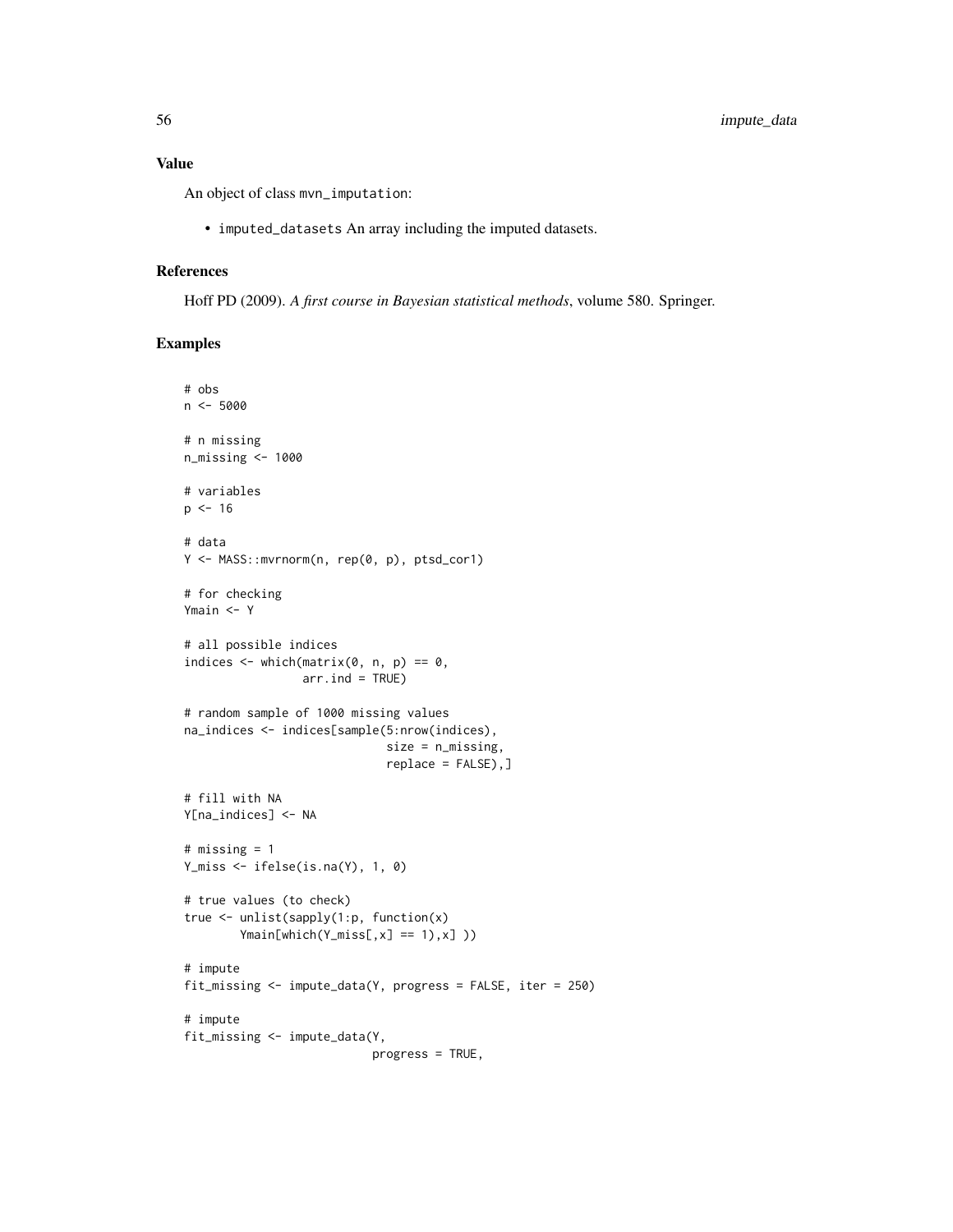```
iter = 250)
```
### iri *Data: Interpersonal Reactivity Index (IRI)*

## **Description**

A dataset containing items from the Interpersonal Reactivity Index (IRI; an empathy measure). There are 28 variables and 1973 observations

### Usage

data("iri")

# Format

A data frame with 28 variables and 1973 observations (5 point Likert scale)

## **Details**

- 1 I daydream and fantasize, with some regularity, about things that might happen to me.
- 2 I often have tender, concerned feelings for people less fortunate than me.
- 3 I sometimes find it difficult to see things from the "other guy's" point of view.
- 4 Sometimes I don't feel very sorry for other people when they are having problems.
- 5 I really get involved with the feelings of the characters in a novel.
- 6 In emergency situations, I feel apprehensive and ill-at-ease.
- 7 I am usually objective when I watch a movie or play, and I don't often get completely caught up in it.
- 8 I try to look at everybody's side of a disagreement before I make a decision.
- 9 When I see someone being taken advantage of, I feel kind of protective towards them.
- 10 I sometimes feel helpless when I am in the middle of a very emotional situation.
- 11 I sometimes try to understand my friends better by imagining how things look from their perspective
- 12 Becoming extremely involved in a good book or movie is somewhat rare for me.
- 13 When I see someone get hurt, I tend to remain calm.
- 14 Other people's misfortunes do not usually disturb me a great deal.
- 15 If I'm sure I'm right about something, I don't waste much time listening to other people's arguments.
- 16 After seeing a play or movie, I have felt as though I were one of the characters.
- 17 Being in a tense emotional situation scares me.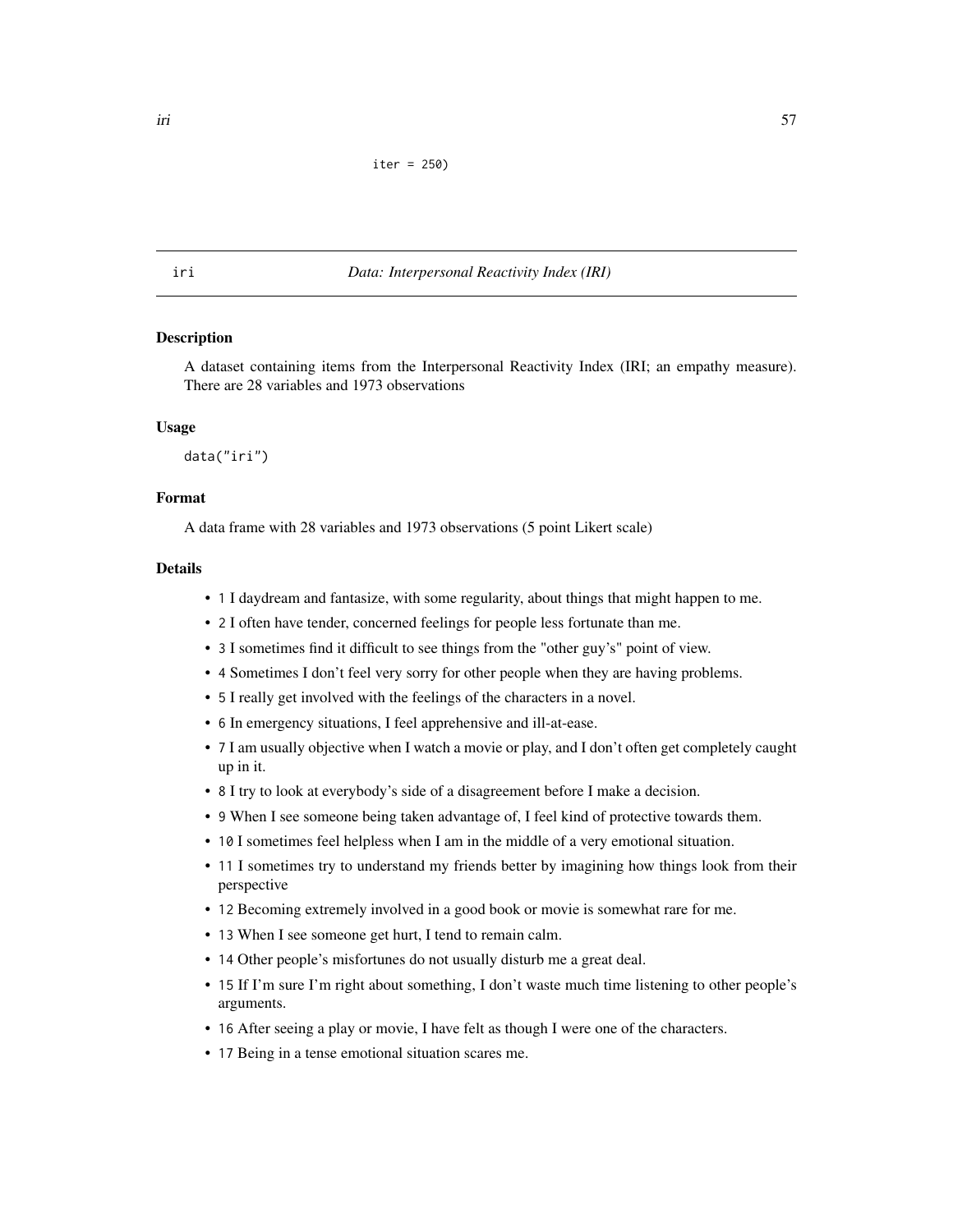- 18 When I see someone being treated unfairly, I sometimes don't feel very much pity for them.
- 19 I am usually pretty effective in dealing with emergencies.
- 20 I am often quite touched by things that I see happen.
- 21 I believe that there are two sides to every question and try to look at them both.
- 22 I would describe myself as a pretty soft-hearted person.
- 23 When I watch a good movie, I can very easily put myself in the place of a leading character
- 24 I tend to lose control during emergencies.
- 25 When I'm upset at someone, I usually try to "put myself in his shoes" for a while.
- 26 When I am reading an interesting story or novel, I imagine how I would feel if the events in the story were happening to me.
- 27 When I see someone who badly needs help in an emergency, I go to pieces.
- 28 Before criticizing somebody, I try to imagine how I would feel if I were in their place.
- gender "M" (male) or "F" (female)

## Note

There are four domains

Fantasy: items 1, 5, 7, 12, 16, 23, 26

Perspective taking: items 3, 8, 11, 15, 21, 25, 28

Empathic concern: items 2, 4, 9, 14, 18, 20, 22

Personal distress: items 6, 10, 13, 17, 19, 24, 27,

### References

Briganti, G., Kempenaers, C., Braun, S., Fried, E. I., & Linkowski, P. (2018). Network analysis of empathy items from the interpersonal reactivity index in 1973 young adults. Psychiatry research, 265, 87-92.

### Examples

data("iri")

map *Maximum A Posteriori Precision Matrix*

## Description

Maximum A Posteriori Precision Matrix

#### Usage

map(Y)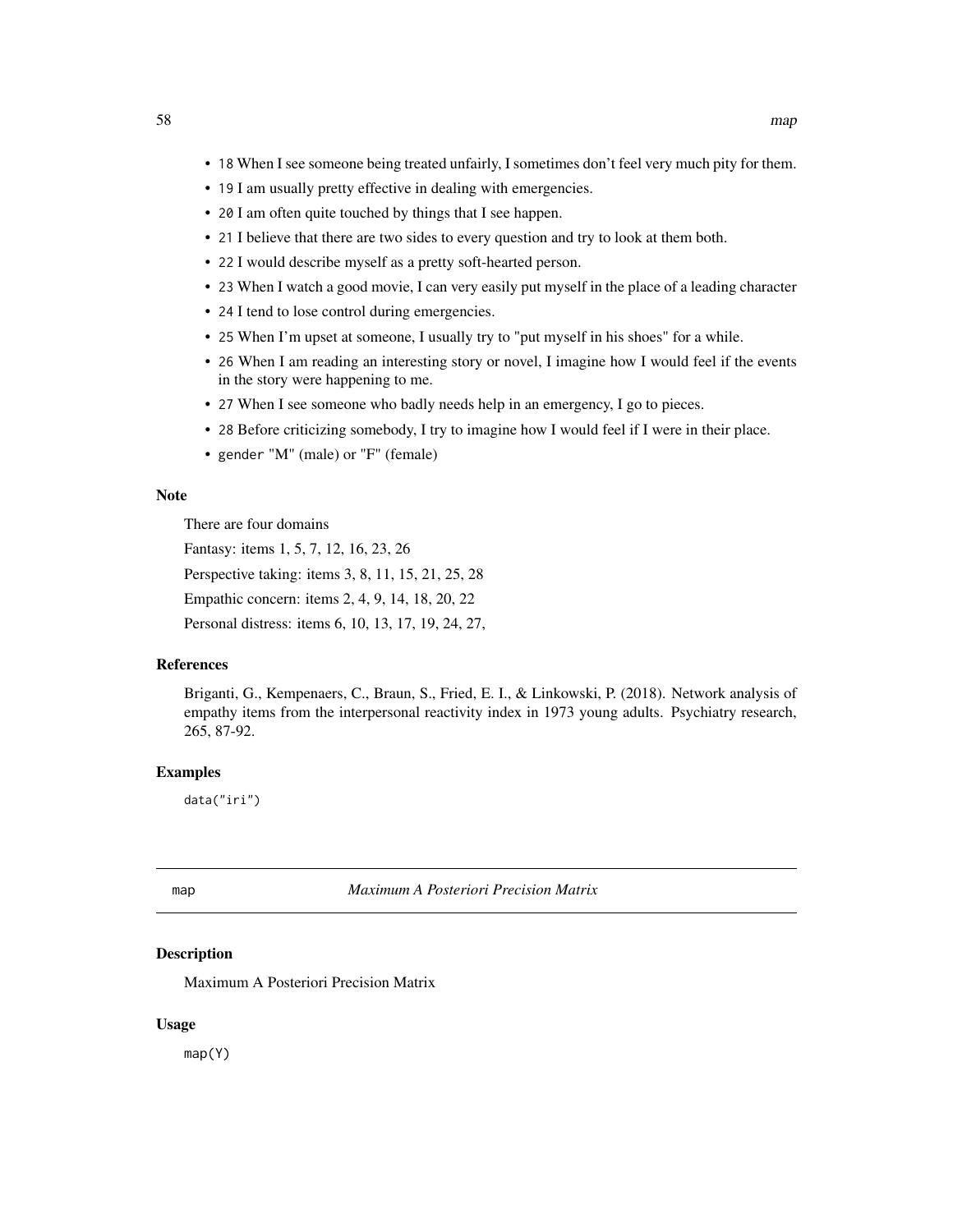#### pcor\_mat 59

### Arguments

Y Matrix (or data frame) of dimensions *n* (observations) by *p* (variables).

### Value

An object of class map, including the precision matrix, partial correlation matrix, and regression parameters.

# Examples

```
Y <- BGGM::bfi[, 1:5]
# map
map < -map(Y)map
```
pcor\_mat *Extract the Partial Correlation Matrix*

### Description

Extract the partial correlation matrix (posterior mean) from [estimate](#page-24-0), [explore](#page-28-0), [ggm\\_compare\\_estimate](#page-40-0), and [ggm\\_compare\\_explore](#page-44-0) objects. It is also possible to extract the partial correlation differences for [ggm\\_compare\\_estimate](#page-40-0) and [ggm\\_compare\\_explore](#page-44-0) objects.

# Usage

```
pcor_mat(object, difference = FALSE, ...)
```
# Arguments

| object     | A model estimated with BGGM. All classes are supported, assuming there is<br>matrix to be extracted.                                                                                      |
|------------|-------------------------------------------------------------------------------------------------------------------------------------------------------------------------------------------|
| difference | Logical. Should the difference be returned (defaults to FALSE)? Note that this<br>assumes there is a difference (e.g., an object of class ggm_compare_estimate)<br>and ignored otherwise. |
|            | Currently ignored.                                                                                                                                                                        |

### Value

The estimated partial correlation matrix.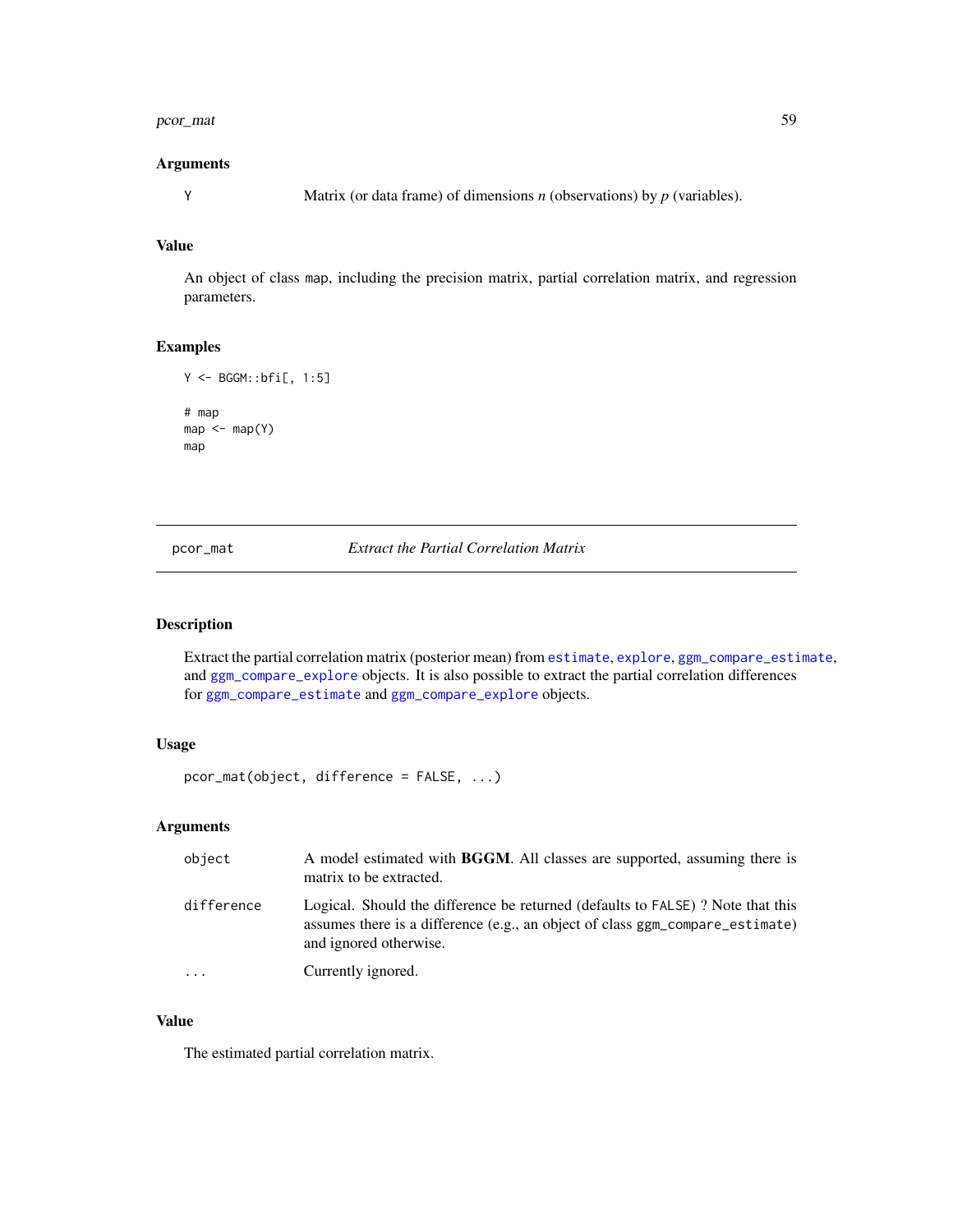# Examples

```
# note: iter = 250 for demonstrative purposes
# data
Y \leftarrow \text{ptsd[, 1:5} + 1# ordinal
fit <- estimate(Y, type = "ordinal",
                 iter = 250,
                 progress = FALSE)
pcor_mat(fit)
```
### pcor\_sum *Partial Correlation Sum*

## Description

Compute and test partial correlation sums either within or between GGMs (e.g., different groups), resulting in a posterior distribution.

### Usage

pcor\_sum(..., iter = NULL, relations)

### Arguments

| $\cdot$ $\cdot$ $\cdot$ | An object of class estimate. This can be either one or two fitted objects.      |
|-------------------------|---------------------------------------------------------------------------------|
| iter                    | Number of iterations (posterior samples; defaults to the number in the object). |
| relations               | Character string. Which partial correlations should be summed?                  |

### Details

Some care must be taken when writing the string for partial\_sum. Below are several examples

Just a Sum: Perhaps a sum is of interest, and not necessarily the difference of two sums. This can be written as

• partial\_sum <-c("A1--A2 + A1--A3 + A1--A4")

which will sum those relations.

Comparing Sums: When comparing sums, each must be seperated by ";". For example,

• partial\_sum <-c("A1--A2 + A1--A3; A1--A2 + A1--A4")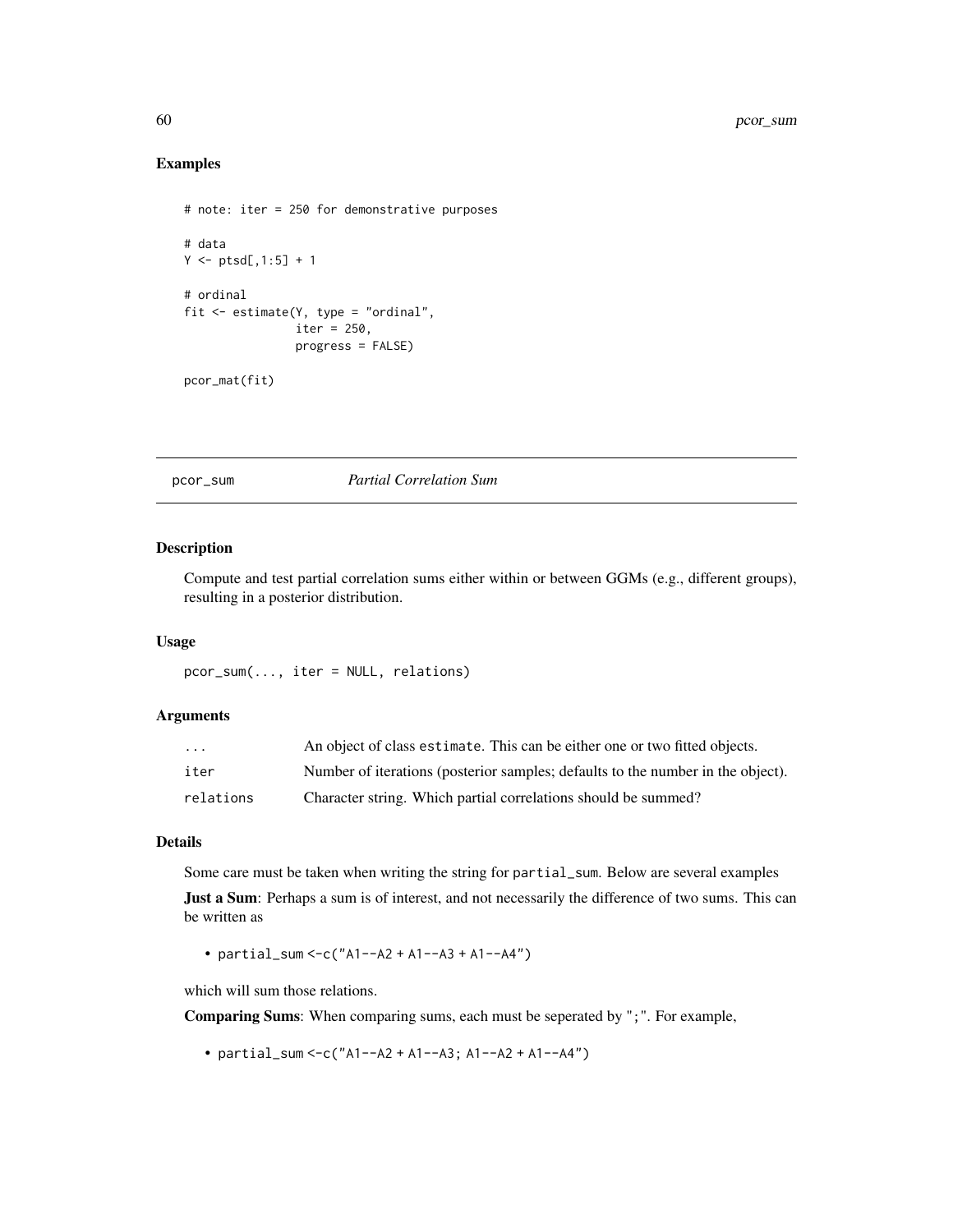#### pcor\_sum 61

which will sum both and compute the difference. Note that there cannot be more than two sums, such that  $c("A1--A2 + A1--A3; A1--A2 + A1--A4; A1--A2 + A1--A5")$  will result in an error.

#### Comparing Groups:

When more than one fitted object is suppled to object it is assumed that the groups should be compared for the same sum. Hence, in this case, only the sum needs to be written.

• partial\_sum <-c("A1--A2 + A1--A3 + A1--A4")

The above results in that sum being computed for each group and then compared.

## Value

An object of class posterior\_sum, including the sum and possibly the difference for two sums.

### Examples

```
# data
Y <- bfi
# males
Y_males <- subset(Y, gender == 1, select = -c(education, gender))[,1:5]
# females
Y_females <- subset(Y, gender == 2, select = -c(education, gender))[,1:5]
# males
fit_males <- estimate(Y_males, seed = 1,
                     progress = FALSE)
# fit females
fit_females <- estimate(Y_females, seed = 2,
                        progress = FALSE)
sums <- pcor_sum(fit_males,
                 fit_females,
                 relations = "A1--A2 + A1--A3")# print
sums
# plot difference
plot(sums)[[3]]
```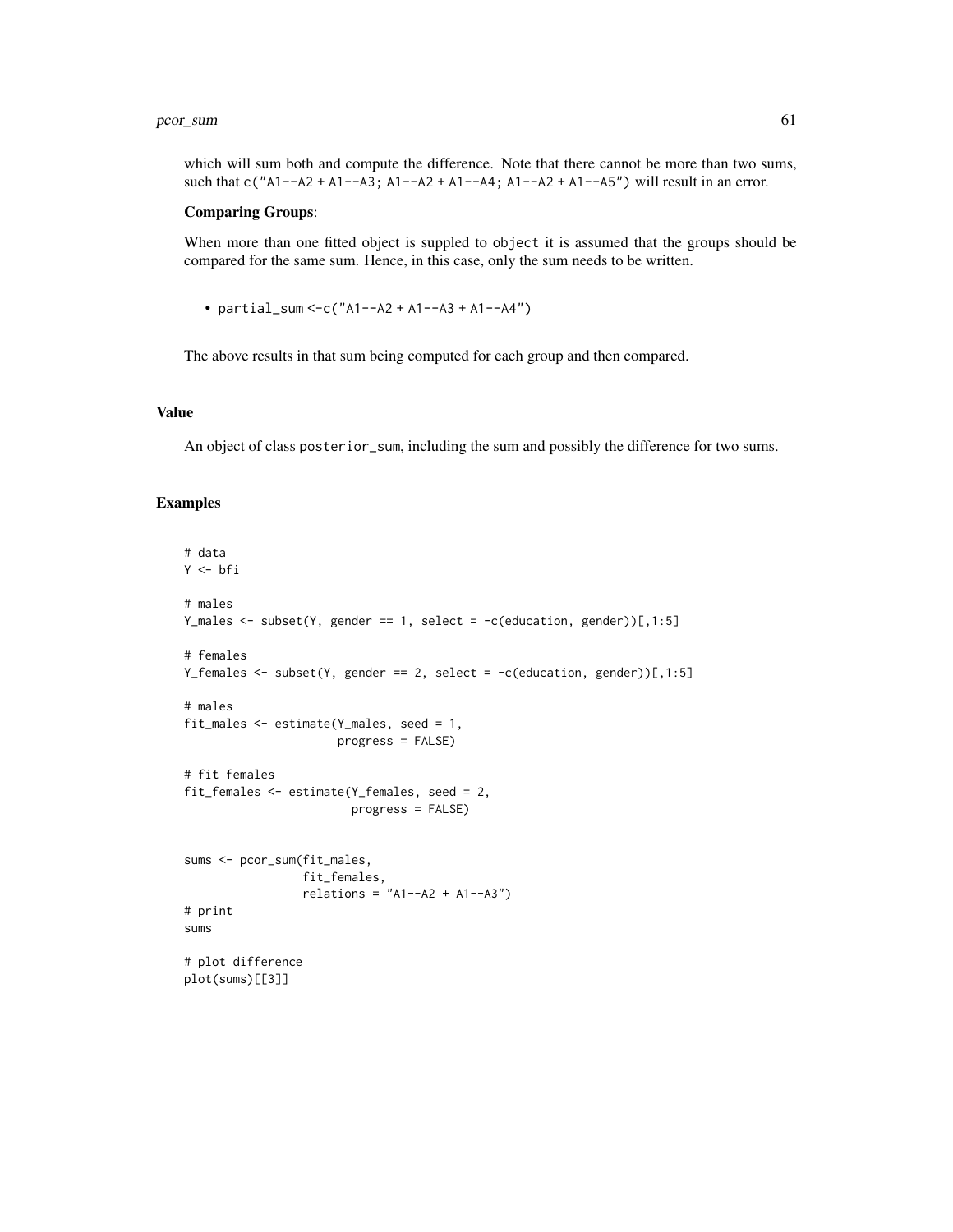### Description

Convert the partial correlation matrices into correlation matrices. To our knowledge, this is the only Bayesian implementation in R that can estiamte Pearson's, tetrachoric (binary), polychoric (ordinal with more than two cateogries), and rank based correlation coefficients.

### Usage

pcor\_to\_cor(object, iter = NULL)

### Arguments

| obiect | An object of class estimate or explore                                                                                                                                         |
|--------|--------------------------------------------------------------------------------------------------------------------------------------------------------------------------------|
| iter   | numeric. How many iterations (i.e., posterior samples) should be used? The<br>default uses all of the samples, but note that this can take a long time with large<br>matrices. |

## Value

- R An array including the correlation matrices (of dimensions *p* by *p* by *iter*)
- R\_mean Posterior mean of the correlations (of dimensions *p* by *p*)

#### Note

The 'default' prior distributions are specified for partial correlations in particular. This means that the implied prior distribution will not be the same for the correlations.

## Examples

```
# note: iter = 250 for demonstrative purposes
# data
Y <- BGGM::ptsd
#########################
###### continuous #######
#########################
# estimate the model
fit \leq estimate(Y, iter = 250,
               progress = FALSE)
# compute correlations
cors <- pcor_to_cor(fit)
```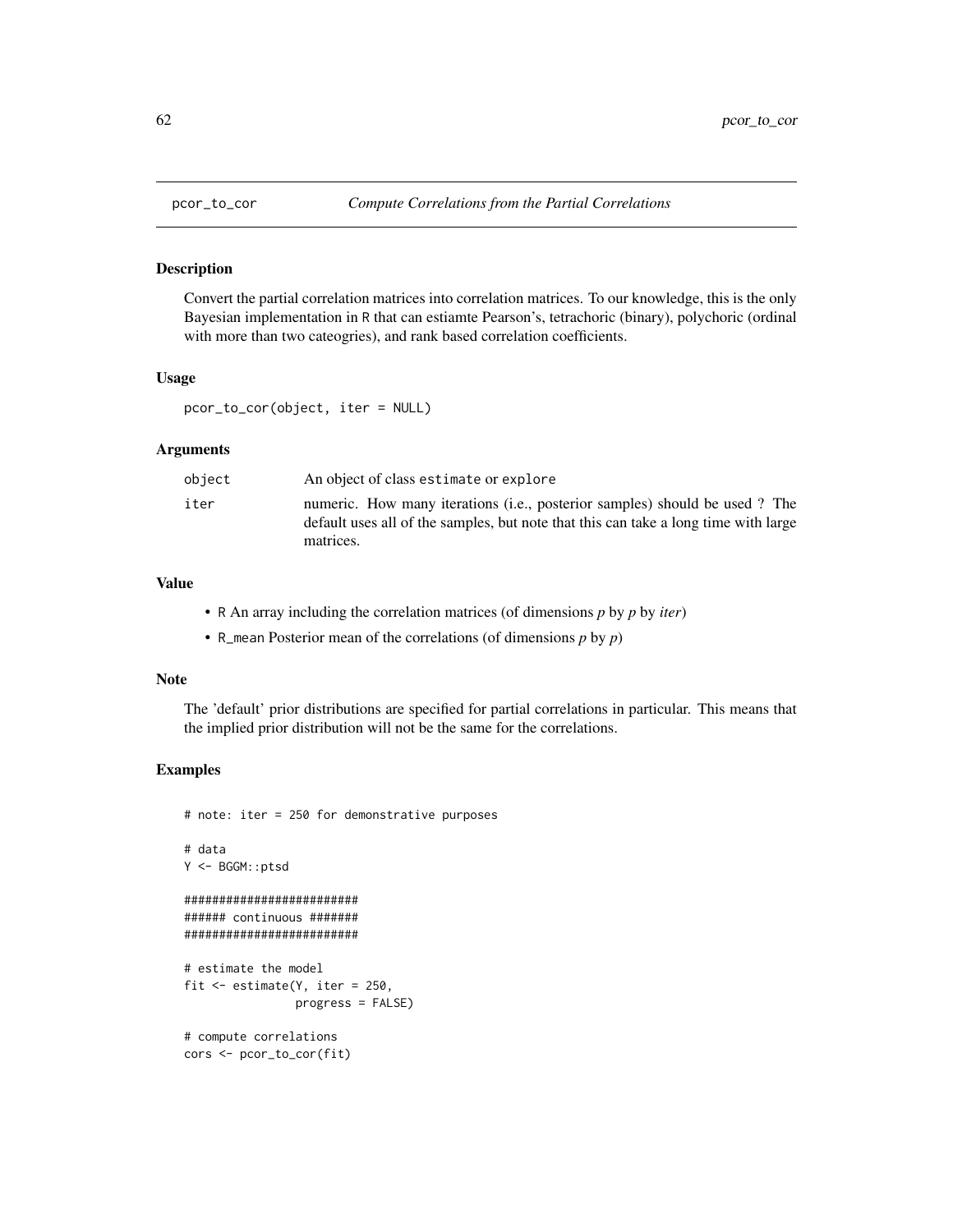# plot.confirm 63

```
#########################
###### ordinal #########
#########################
# first level must be 1 !
Y \le -Y + 1# estimate the model
fit <- estimate(Y, type = "ordinal",
               iter = 250,
                progress = FALSE)
# compute correlations
cors <- pcor_to_cor(fit)
#########################
####### mixed ######
#########################
# rank based correlations
# estimate the model
fit <- estimate(Y, type = "mixed",
               iter = 250,
               progress = FALSE)
# compute correlations
cors <- pcor_to_cor(fit)
```
plot.confirm *Plot* confirm *objects*

### Description

Plot the posterior hypothesis probabilities as a pie chart, with each slice corresponding the probability of a given hypothesis.

### Usage

## S3 method for class 'confirm'  $plot(x, \ldots)$ 

# Arguments

|   | An object of class confirm |
|---|----------------------------|
| . | Currently ignored.         |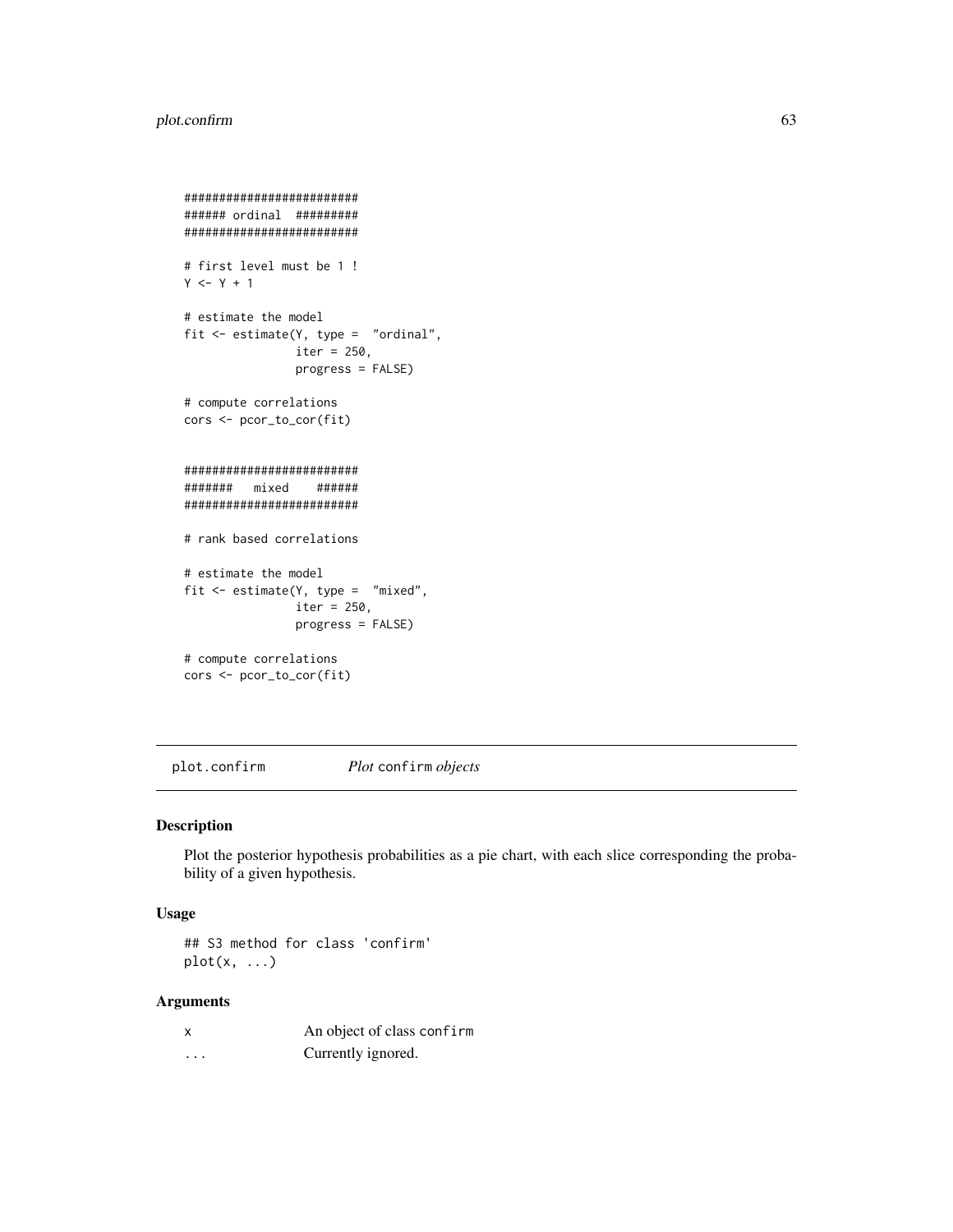# Value

A ggplot object.

## Examples

```
#####################################
##### example 1: many relations #####
#####################################
# data
Y <- bfi
hypothesis <- c("g1_A1--A2 > g2_A1--A2 & g1_A1--A3 = g2_A1--A3;
                 g1_A1 - A2 = g2_A1 - A2 & g1_A1 - A3 = g2_A1 - A3;
                 g1_A1 - A2 = g2_A1 - A2 = g1_A1 - A3 = g2_A1 - A3")Ymale \leq subset(Y, gender == 1,
                  select = -c(education,
                              gender))[,1:5]
# females
Yfemale \leq subset(Y, gender == 2,
                     select = -c(education,
                                  gender))[,1:5]
test <- ggm_compare_confirm(Ymale,
                            Yfemale,
                            hypothesis = hypothesis,
                            iter = 250,
                            progress = FALSE)
# plot
```
plot(test)

plot.ggm\_compare\_ppc *Plot* ggm\_compare\_ppc *Objects*

## Description

Plot the predictive check with [ggridges](#page-0-0)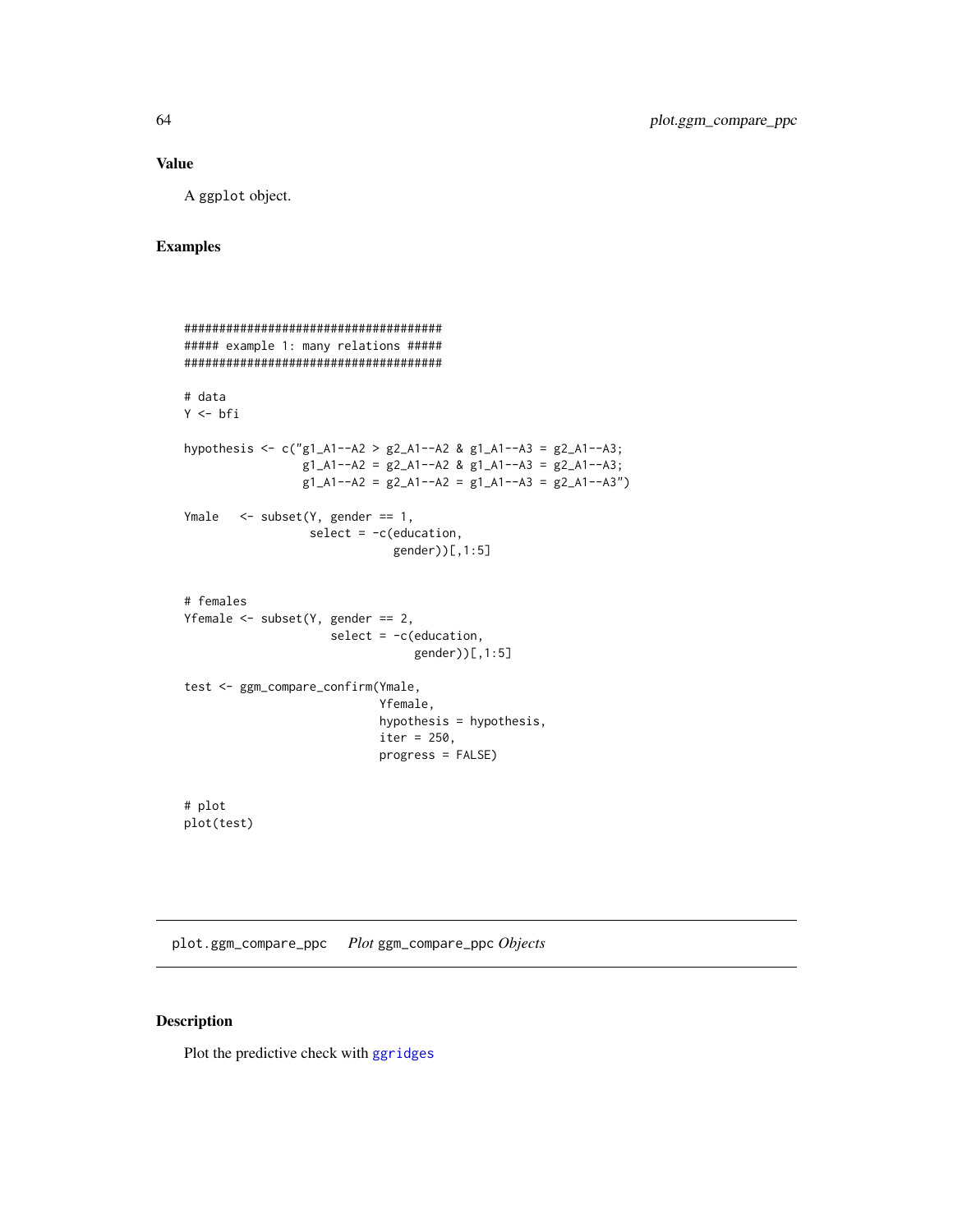# plot.ggm\_compare\_ppc 65

# Usage

```
## S3 method for class 'ggm_compare_ppc'
plot(
  x,
  critical = 0.05,col_noncritical = "#84e184A0",
  col_critical = "red",
  point_size = 2,
  ...
\mathcal{L}
```
# Arguments

| An object of class ggm_compare_ppc                                                  |  |
|-------------------------------------------------------------------------------------|--|
| Numeric. The 'significance' level (defaults to $0.05$ ).                            |  |
| col_noncritical                                                                     |  |
| Character string. Fill color for the non-critical region (defaults to "#84e184A0"). |  |
| Character string. Fill color for the critical region (defaults to "red").           |  |
| Numeric. The point size for the observed score (defaults to 2).                     |  |
| Currently ignored.                                                                  |  |
|                                                                                     |  |

# Value

An object (or list of objects) of class ggplot.

### Note

See [ggridges](https://CRAN.R-project.org/package=ggridges/vignettes/introduction.html) for many examples.

## See Also

[ggm\\_compare\\_ppc](#page-47-0)

# Examples

```
# data
Y <- bfi
#############################
######### global ############
#############################
# males
Ym \leq subset(Y, gender == 1,
             select = - c(gender, education))
# females
```
 $Yf \leftarrow \text{subset}(Y, \text{ gender} == 2,$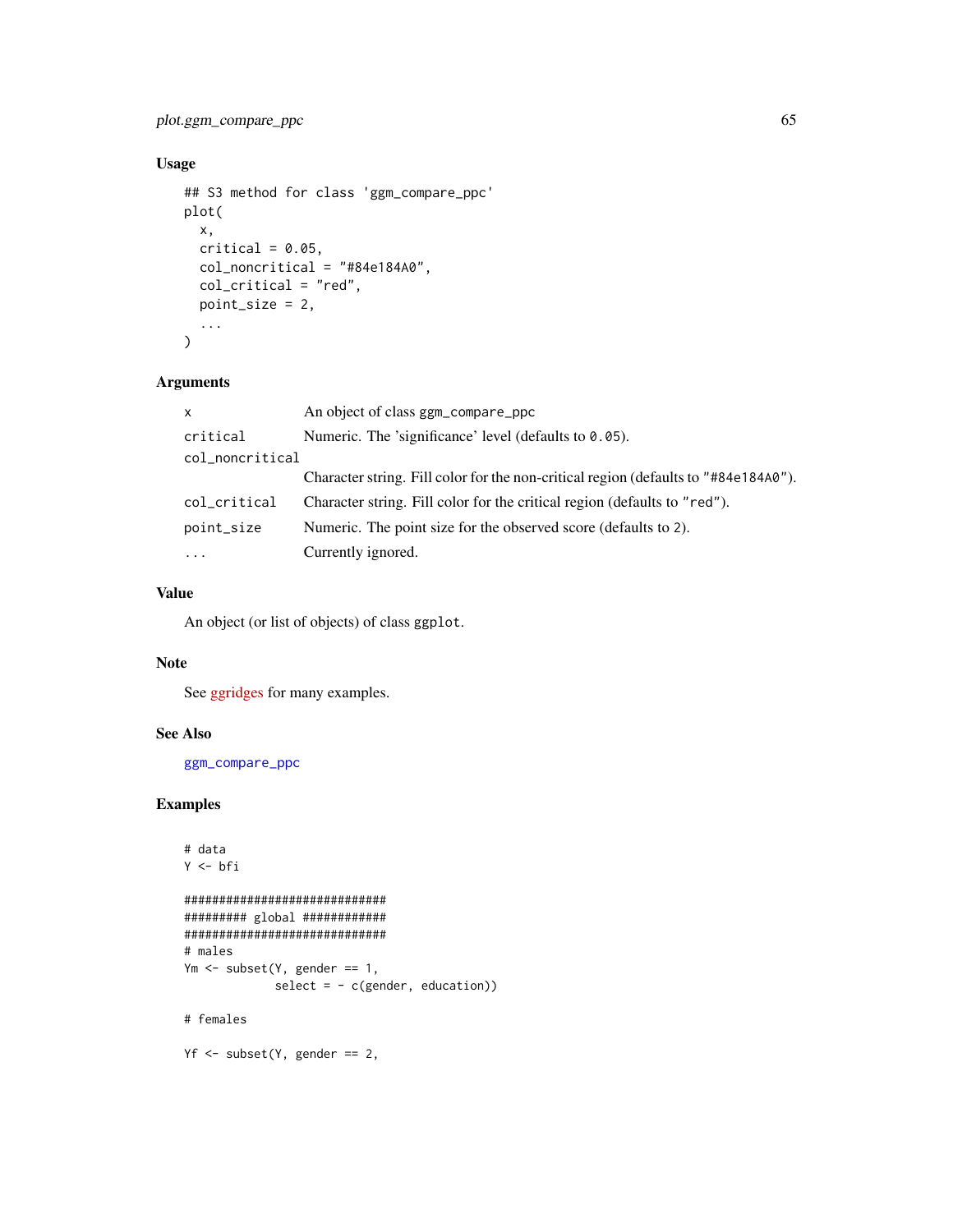```
select = - c(gender, education))
global_test <- ggm_compare_ppc(Ym, Yf,
```

```
iter = 250,
program = fALSE)
```
plot(global\_test)

plot.pcor\_sum *Plot* pcor\_sum *Object*

# Description

Plot pcor\_sum Object

# Usage

```
## S3 method for class 'pcor_sum'
plot(x, fill = "#CC79A7", ...)
```
# Arguments

|                         | An object of class posterior_sum                                               |
|-------------------------|--------------------------------------------------------------------------------|
| fill                    | Character string. What fill for the histogram (defaults to colorblind "pink")? |
| $\cdot$ $\cdot$ $\cdot$ | Currently ignored.                                                             |

# Value

A list of ggplot objects

# Note

Examples:

### See Also

pcor\_sum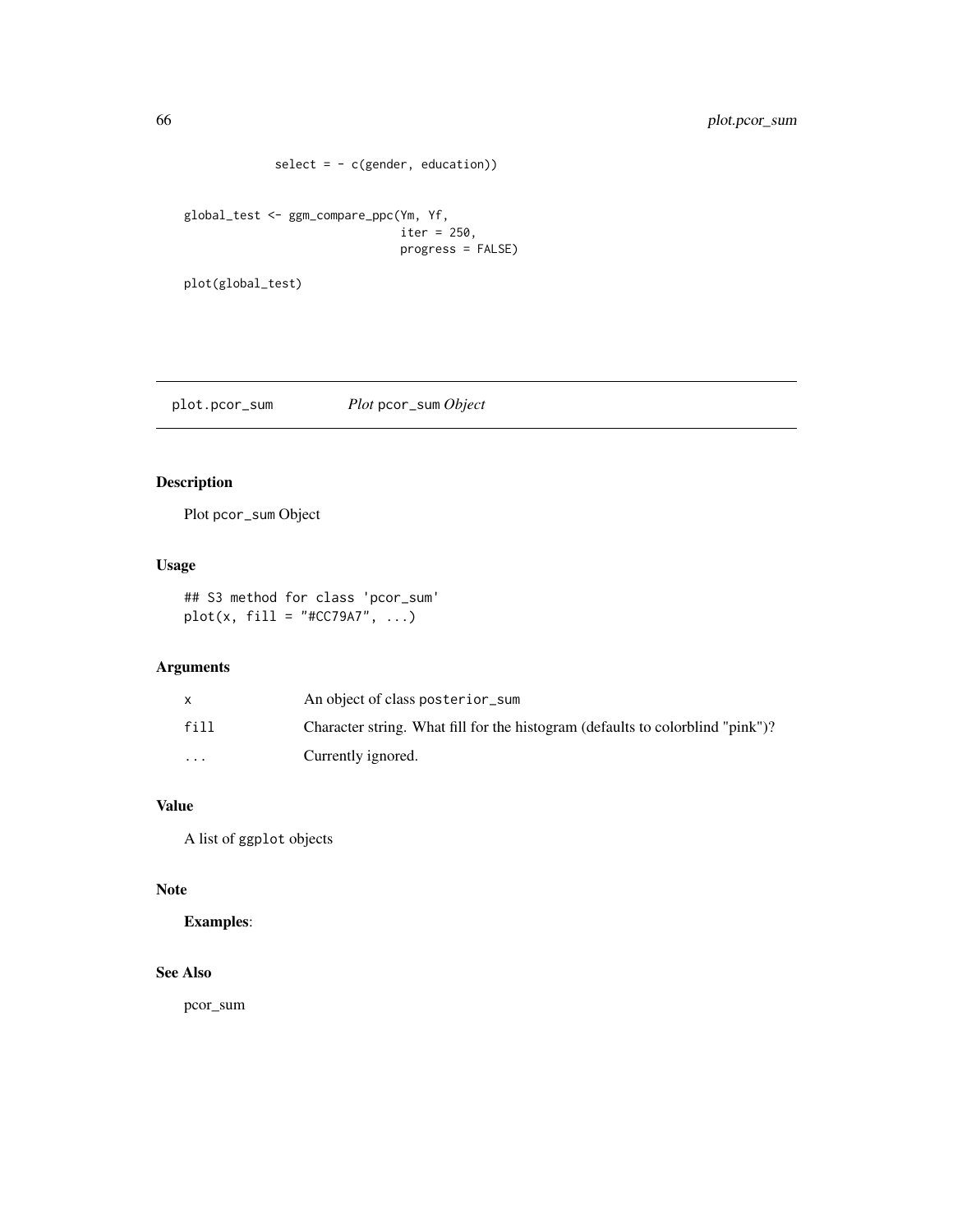# Description

Plot predictability Objects

# Usage

```
## S3 method for class 'predictability'
plot(
  x,
  type = "error_bar",
 \text{cred} = 0.95,alpha = 0.5,
 scale = 1,
 width = \theta,
 size = 1,
 color = "blue",
  ...
)
```
# Arguments

| X        | An object of class predictability                                                                                                   |
|----------|-------------------------------------------------------------------------------------------------------------------------------------|
| type     | Character string. Which type of plot? The options are "error_bar" or "ridgeline"<br>(defaults to "error_bar").                      |
| cred     | Numeric. The credible interval width for summarizing the posterior distributions<br>(defaults to $0.95$ ; must be between 0 and 1). |
| alpha    | Numeric. Transparancey of the ridges                                                                                                |
| scale    | Numeric. This controls the overlap of densities for type = "ridgeline" (de-<br>faults to $1$ ).                                     |
| width    | Numeric. The width of error bar ends (defaults to $\theta$ ) for type = "error_bar".                                                |
| size     | Numeric. The size for the points (defaults to 2) for type = "error_bar".                                                            |
| color    | Character string. What color for the point (type = "error_bar") or tail region<br>$(type = "ridgeline")$ ? Defaults to "blue".      |
| $\cdots$ | Currently ignored.                                                                                                                  |

# Value

An object of class ggplot.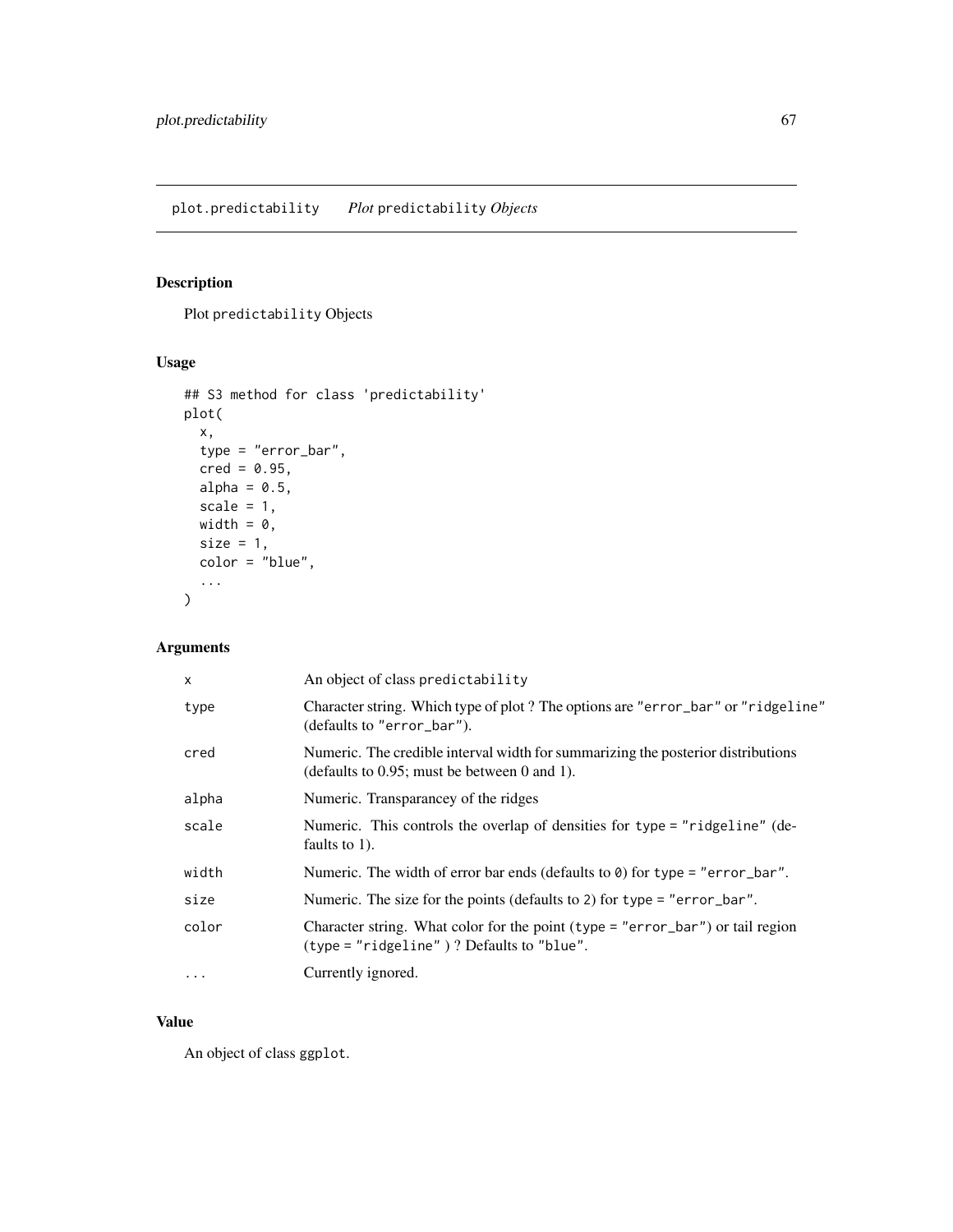# Examples

```
Y \leftarrow \text{ptsd[, 1:5}fit \leq explore(Y, iter = 250,
                 progress = FALSE)
r2 <- predictability(fit, iter = 250,
                       progress = FALSE)
plot(r2)
```
plot.roll\_your\_own *Plot* roll\_your\_own *Objects*

# Description

Plot roll\_your\_own Objects

### Usage

## S3 method for class 'roll\_your\_own'  $plot(x, fill = "#CC79A7", alpha = 0.5, ...)$ 

# Arguments

| x     | An object of class roll_your_own                      |
|-------|-------------------------------------------------------|
| fill  | Character string specifying the color for the ridges. |
| alpha | Numeric. Transparancey of the ridges                  |
|       | Currently ignored                                     |

# Value

An object of class ggplot

# Examples

```
####################################
###### example 1: assortment #######
####################################
# assortment
library(assortnet)
Y <- BGGM::bfi[,1:10]
```
membership  $\leq$  c(rep("a", 5), rep("c", 5))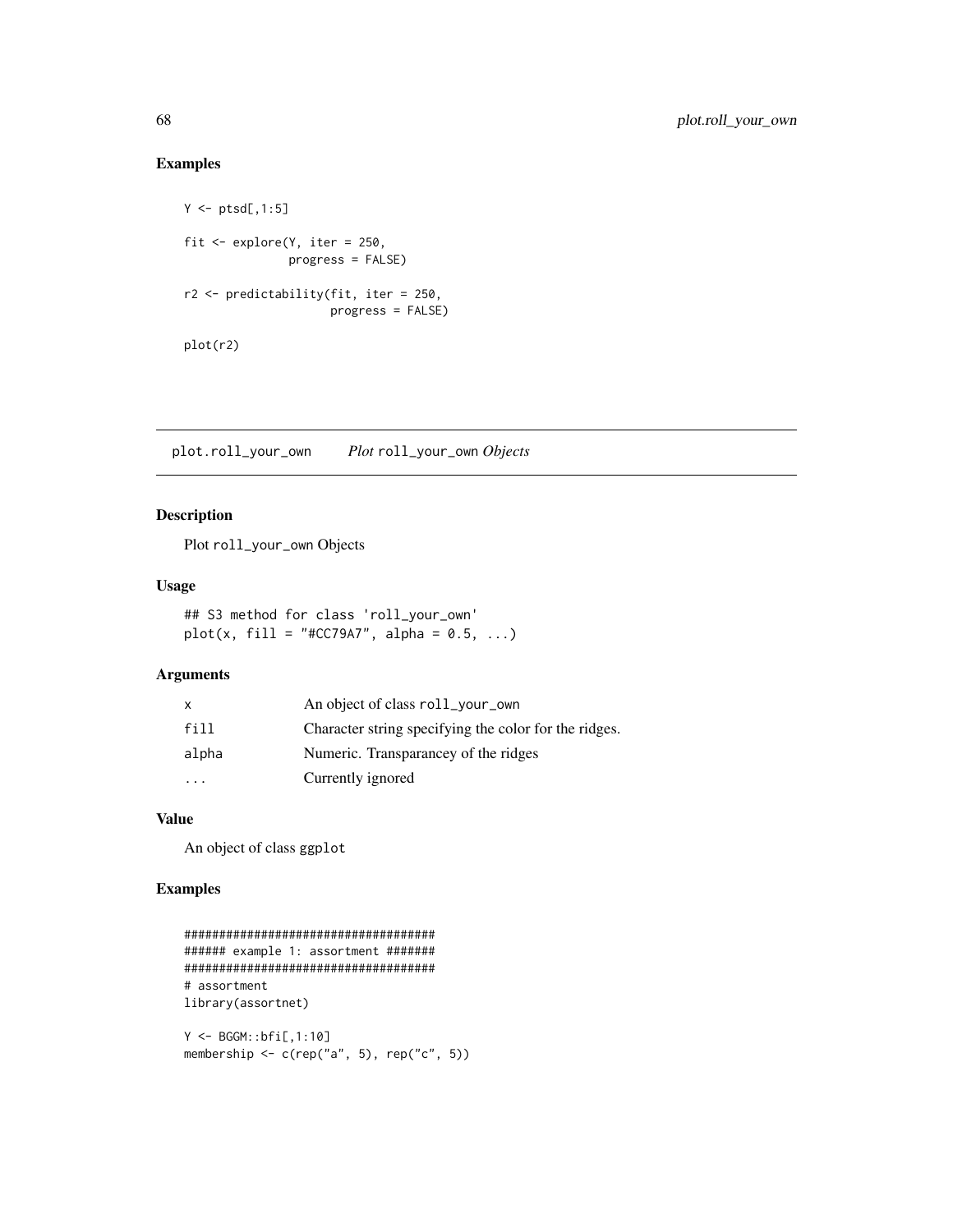# plot.select 69

```
# fit model
fit \le estimate(Y = Y, iter = 250,
                progress = FALSE)
# membership
membership \leq c(rep("a", 5), rep("c", 5))
# define function
f \leftarrow function(x, \ldots)assortment.discrete(x, ...)$r
}
net_stat <- roll_your_own(object = fit,
                           FUN = f,
                           types = membership,
                           weighted = TRUE,
                           SE = FALSE, M = 1,progress = FALSE)
# plot
plot(net_stat)
```

| plot.select |                                 |  |
|-------------|---------------------------------|--|
|             | Network Plot for select Objects |  |

# Description

Visualize the conditional (in)dependence structure.

### Usage

```
## S3 method for class 'select'
plot(
  x,
  layout = "circle",
  pos_col = "#009E73",
  neg_col = "#D55E00",
  node_size = 10,
  edge_magnify = 1,
  groups = NULL,palette = "Set3",
  ...
\mathcal{L}
```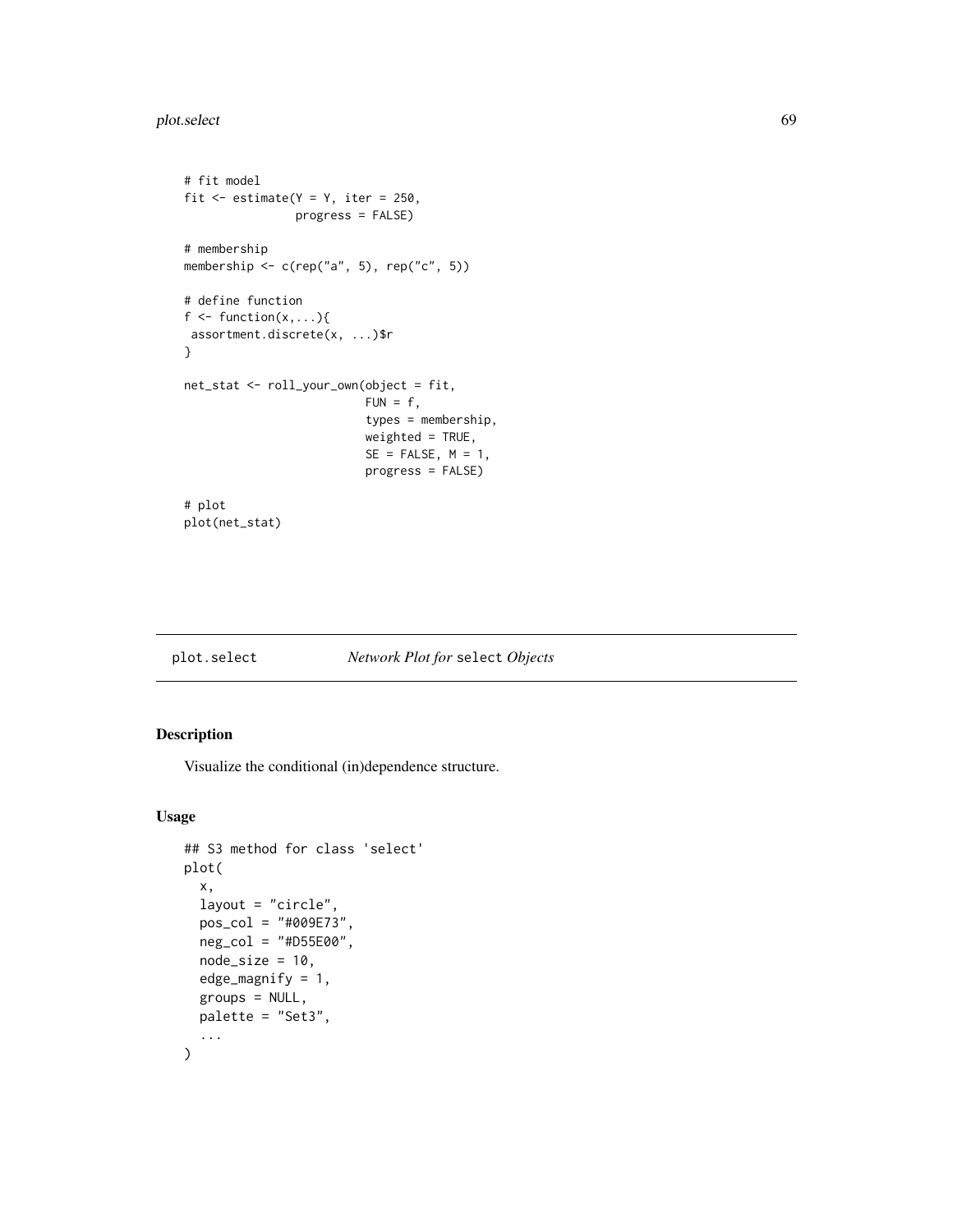# Arguments

| X            | An object of class select.                                                                                                                                                     |
|--------------|--------------------------------------------------------------------------------------------------------------------------------------------------------------------------------|
| layout       | Character string. Which graph layout (defaults is circle)? See gplot.layout.                                                                                                   |
| pos_col      | Character string. Color for the positive edges (defaults to green).                                                                                                            |
| neg_col      | Character string. Color for the negative edges (defaults to green).                                                                                                            |
| node_size    | Numeric. The size of the nodes (defaults to 10).                                                                                                                               |
| edge_magnify | Numeric. A value that is multiplied by the edge weights. This increases $(>1)$ or<br>decrease $(< 1)$ the line widths (defaults to 1).                                         |
| groups       | A character string of length $p$ (the number of nodes in the model). This indicates<br>groups of nodes that should be the same color (e.g., "clusters" or "communi-<br>ties"). |
| palette      | A character string sepcifying the palette for the groups. (default is Set3). See<br>palette options here.                                                                      |
| $\ddotsc$    | Additional options passed to ggnet2                                                                                                                                            |

# Value

An object (or list of objects) of class ggplot that can then be further customized.

#### Note

A more extensive example of a custom plot is provided [here](https://donaldrwilliams.github.io/BGGM/articles/netplot.html)

# Examples

```
#########################
### example 1: one ggm ##
#########################
# data
Y < - \text{bf}[1:25]# estimate
fit <- estimate(Y, iter = 250,
                progress = FALSE)
# "communities"
comm <- substring(colnames(Y), 1, 1)
# edge set
E \leftarrow select(fit)# plot edge set
plt_E <- plot(E, edge_magnify = 5,
              palette = "Set1",
              groups = comm)
```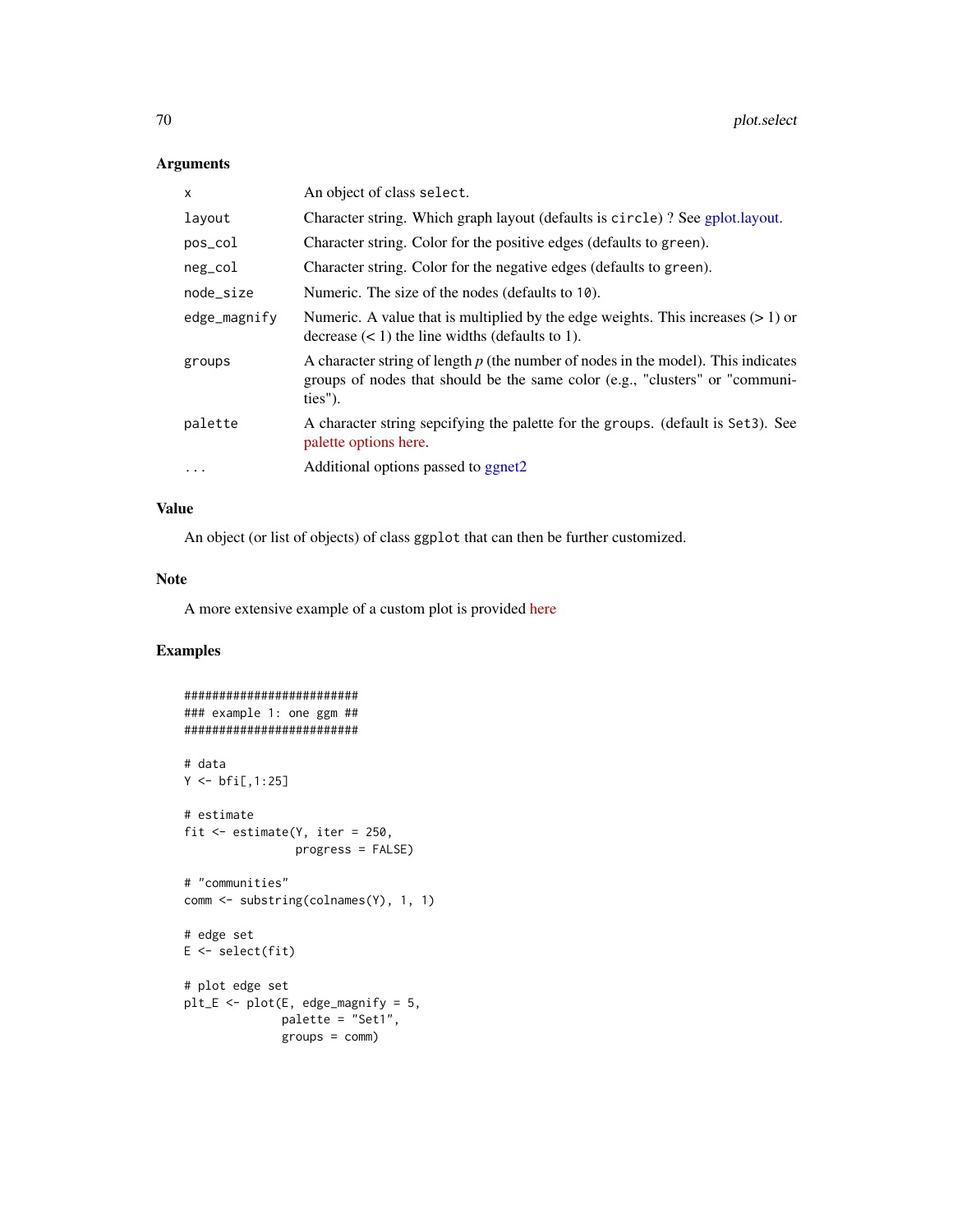```
#############################
### example 2: ggm compare ##
#############################
# compare males vs. females
# data
Y < -bfi[,1:26]
Ym \leq subset(Y, gender == 1,
             select = -gender)Yf <- subset(Y, gender == 2,
              select = -gender)
# estimate
fit <- ggm_compare_estimate(Ym, Yf, iter = 250,
                            progress = FALSE)
# "communities"
comm <- substring(colnames(Ym), 1, 1)
# edge set
E <- select(fit)
# plot edge set
plt_E <- plot(E, edge_magnify = 5,
              palette = "Set1",
              groups = comm)
```
plot.summary.estimate *Plot* summary.estimate *Objects*

### Description

Visualize the posterior distributions for each partial correlation.

### Usage

```
## S3 method for class 'summary.estimate'
plot(x, color = "black", size = 2, width = 0, ...)
```
### Arguments

|       | An object of class summary estimate                                    |
|-------|------------------------------------------------------------------------|
| color | Character string. The color for the error bars. (defaults to "black"). |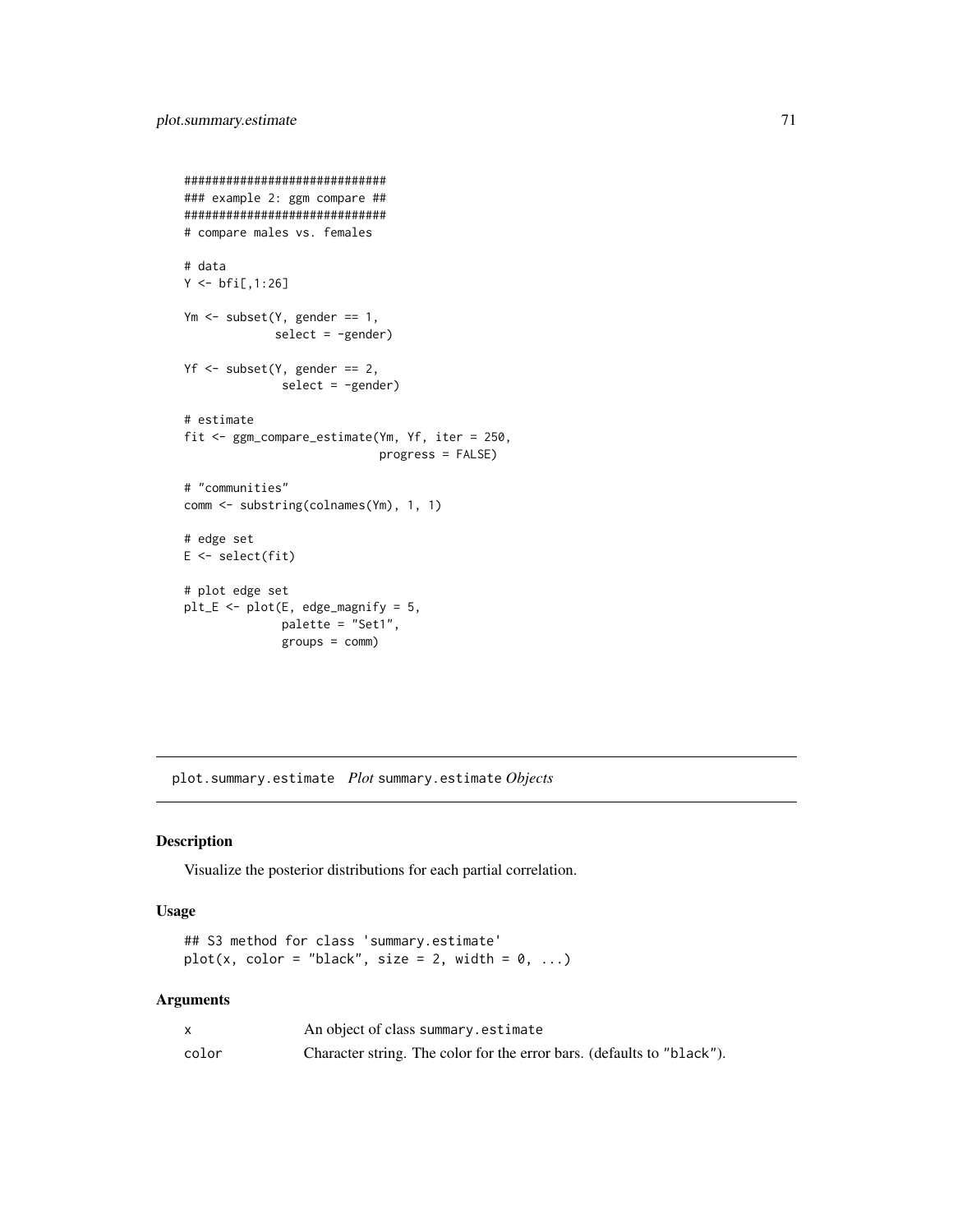| size    | Numeric. The size for the points (defaults to 2).             |
|---------|---------------------------------------------------------------|
| width   | Numeric. The width of error bar ends (defaults to $\theta$ ). |
| $\cdot$ | Currently ignored                                             |

# Value

A ggplot object.

### See Also

[estimate](#page-24-0)

# Examples

```
# data
Y \leftarrow \text{ptsd[, 1:5}fit <- estimate(Y, iter = 250,
                   progress = FALSE)
```

```
plot(summary(fit))
```
plot.summary.explore *Plot* summary.explore *Objects*

# Description

Visualize the posterior distributions for each partial correlation.

# Usage

```
## S3 method for class 'summary.explore'
plot(x, color = "black", size = 2, width = 0, ...)
```
# Arguments

| x     | An object of class summary explore                                     |
|-------|------------------------------------------------------------------------|
| color | Character string. The color for the error bars. (defaults to "black"). |
| size  | Numeric. The size for the points (defaults to 2).                      |
| width | Numeric. The width of error bar ends (defaults to $\theta$ ).          |
| .     | Currently ignored                                                      |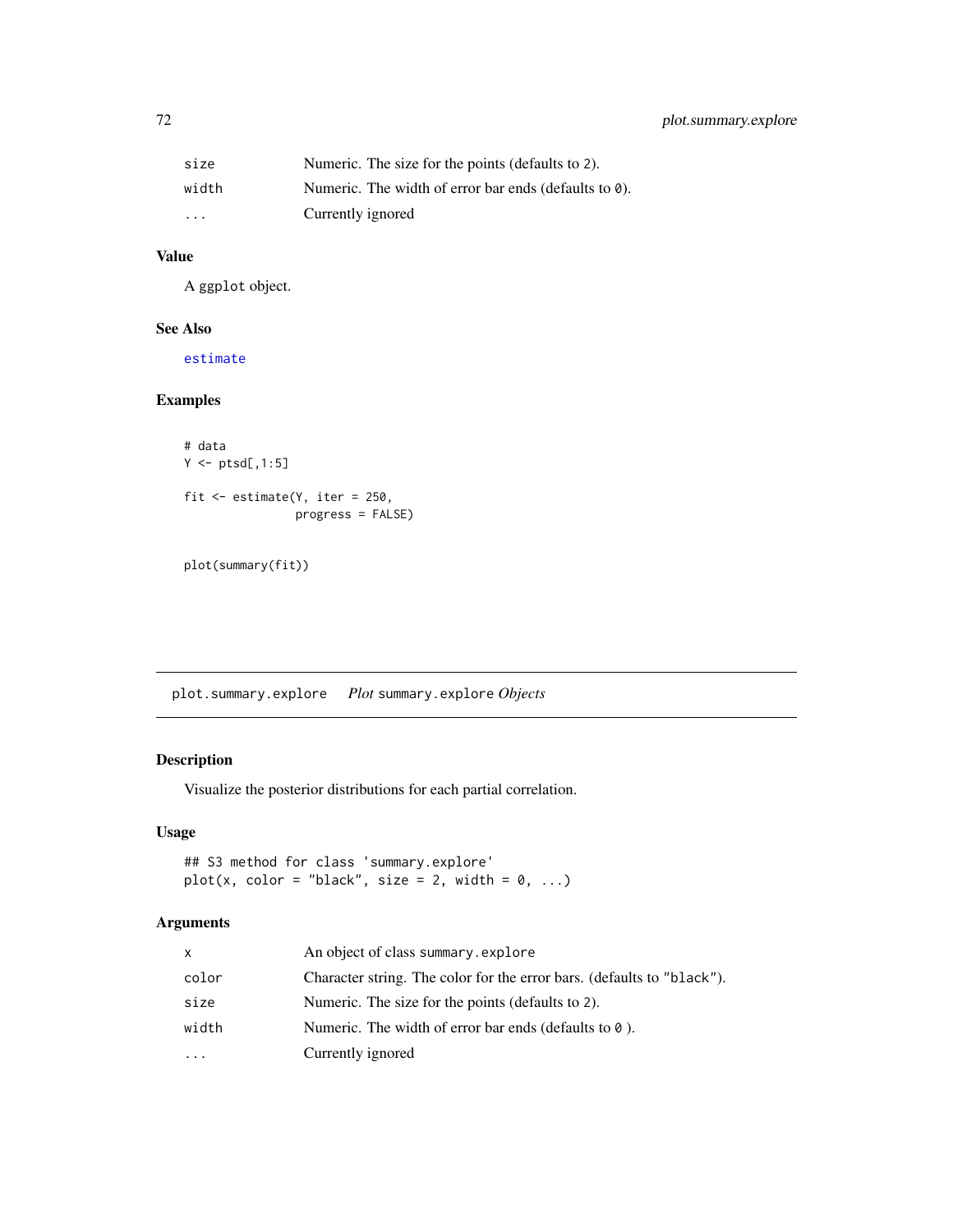# Value

A ggplot object

### See Also

[explore](#page-28-0)

## Examples

```
# note: iter = 250 for demonstrative purposes
Y \leftarrow \text{ptsd[, 1:5}fit <- explore(Y, iter = 250,
                progress = FALSE)
plt <- plot(summary(fit))
plt
```
plot.summary.ggm\_compare\_estimate *Plot* summary.ggm\_compare\_estimate *Objects*

### Description

Visualize the posterior distribution differences.

#### Usage

```
## S3 method for class 'summary.ggm_compare_estimate'
plot(x, color = "black", size = 2, width = 0, ...)
```
## Arguments

| $\mathsf{x}$ | An object of class ggm_compare_estimate.                         |
|--------------|------------------------------------------------------------------|
| color        | Character string. The color of the points (defaults to "black"). |
| size         | Numeric. The size of the points (defaults to 2).                 |
| width        | Numeric. The width of error bar ends (defaults to $\theta$ ).    |
|              | Currently ignored.                                               |

# Value

An object of class ggplot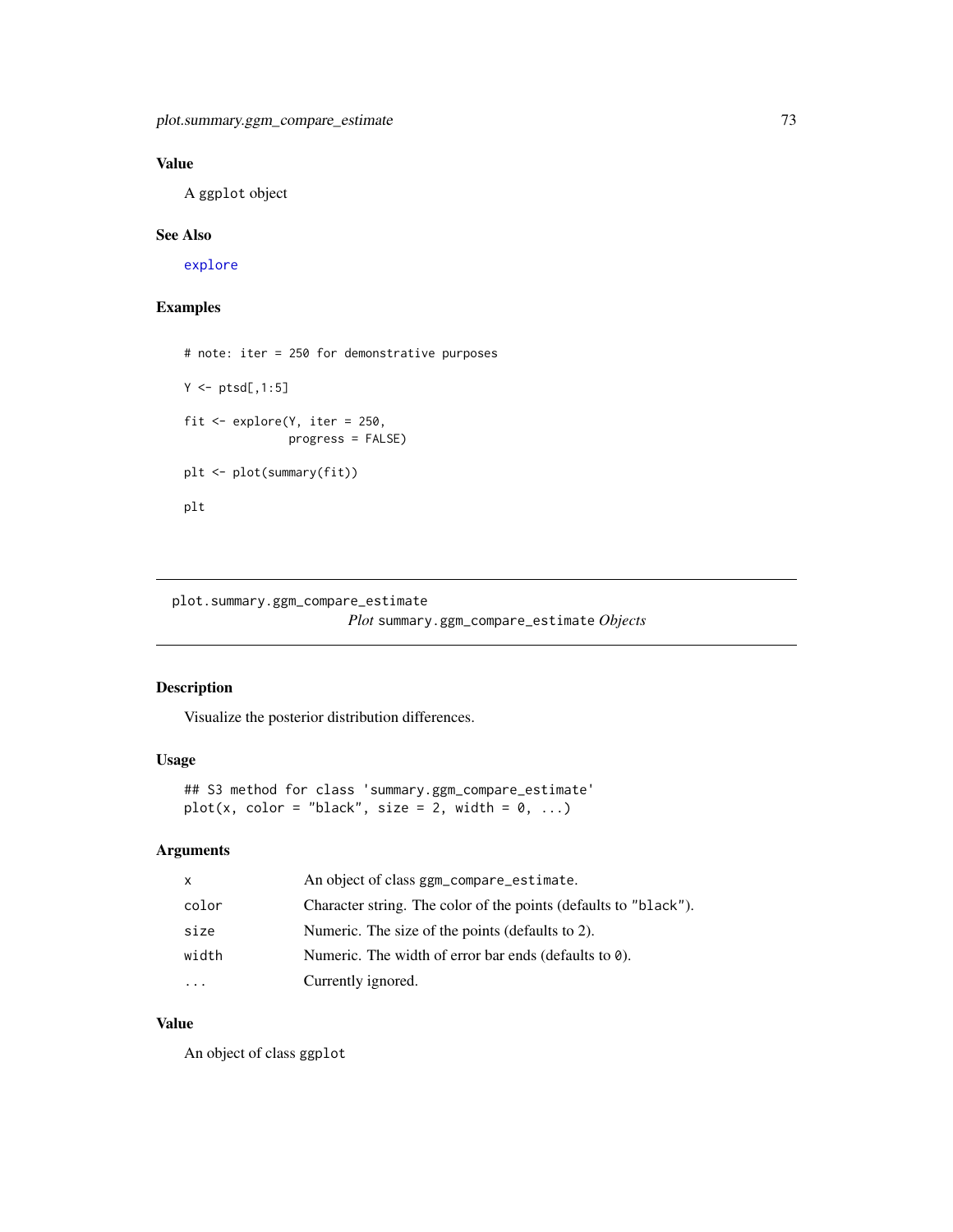## See Also

[ggm\\_compare\\_estimate](#page-40-0)

# Examples

```
# note: iter = 250 for demonstrative purposes
# data
Y <- bfi
# males and females
Ymale <- subset(Y, gender == 1,
               select = -c(gender,education))[,1:5]
Yfemale <- subset(Y, gender == 2,
                  select = -c(gender,education))[,1:5]
# fit model
fit <- ggm_compare_estimate(Ymale, Yfemale,
                            type = "ordinal",
                            iter = 250,
                            prior\_sd = 0.25,
                            progress = FALSE)
plot(summary(fit))
```
plot.summary.ggm\_compare\_explore *Plot* summary.ggm\_compare\_explore *Objects*

## Description

Visualize the posterior hypothesis probabilities.

### Usage

## S3 method for class 'summary.ggm\_compare\_explore'  $plot(x, size = 2, color = "black", ...)$ 

# Arguments

| x         | An object of class summary.ggm_compare_explore                   |
|-----------|------------------------------------------------------------------|
| size      | Numeric. The size of the points (defaults to 2).                 |
| color     | Character string. The color of the points (defaults to "black"). |
| $\ddotsc$ | Currently ignored.                                               |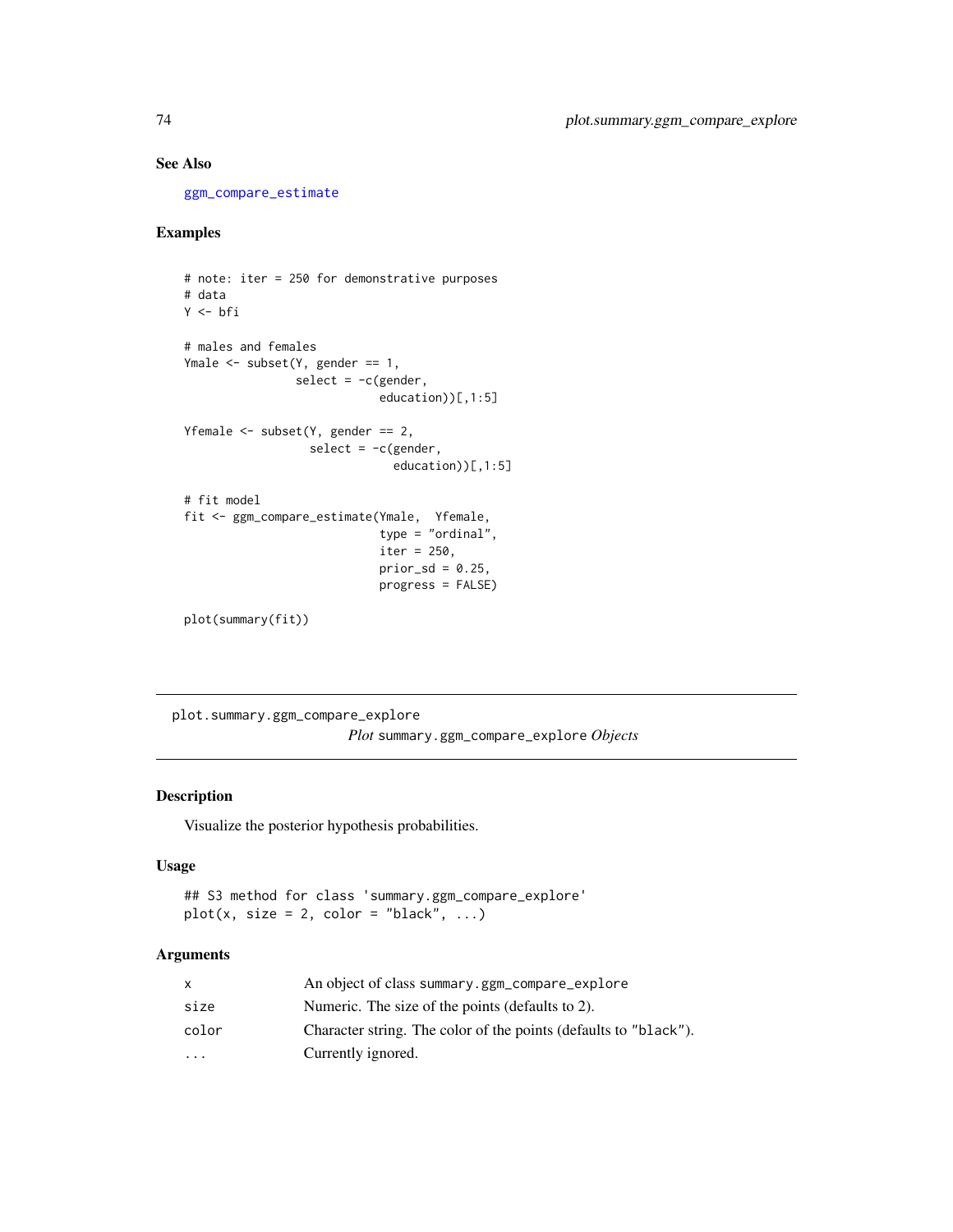# Value

A ggplot object

# See Also

[ggm\\_compare\\_explore](#page-44-0)

## Examples

```
# note: iter = 250 for demonstrative purposes
# data
Y <- bfi
# males and females
Ymale \leq subset(Y, gender == 1,
                   select = -c(gender,education))[,1:10]
Yfemale \leq subset(Y, gender == 2,
                     select = -c(gender,education))[,1:10]
##########################
### example 1: ordinal ###
##########################
# fit model
fit <- ggm_compare_explore(Ymale, Yfemale,
                           type = "ordinal",
                           iter = 250,
                           progress = FALSE)
# summary
summ <- summary(fit)
plot(summ)
```
plot.summary.select.explore *Plot* summary.select.explore *Objects*

### Description

Visualize the posterior hypothesis probabilities.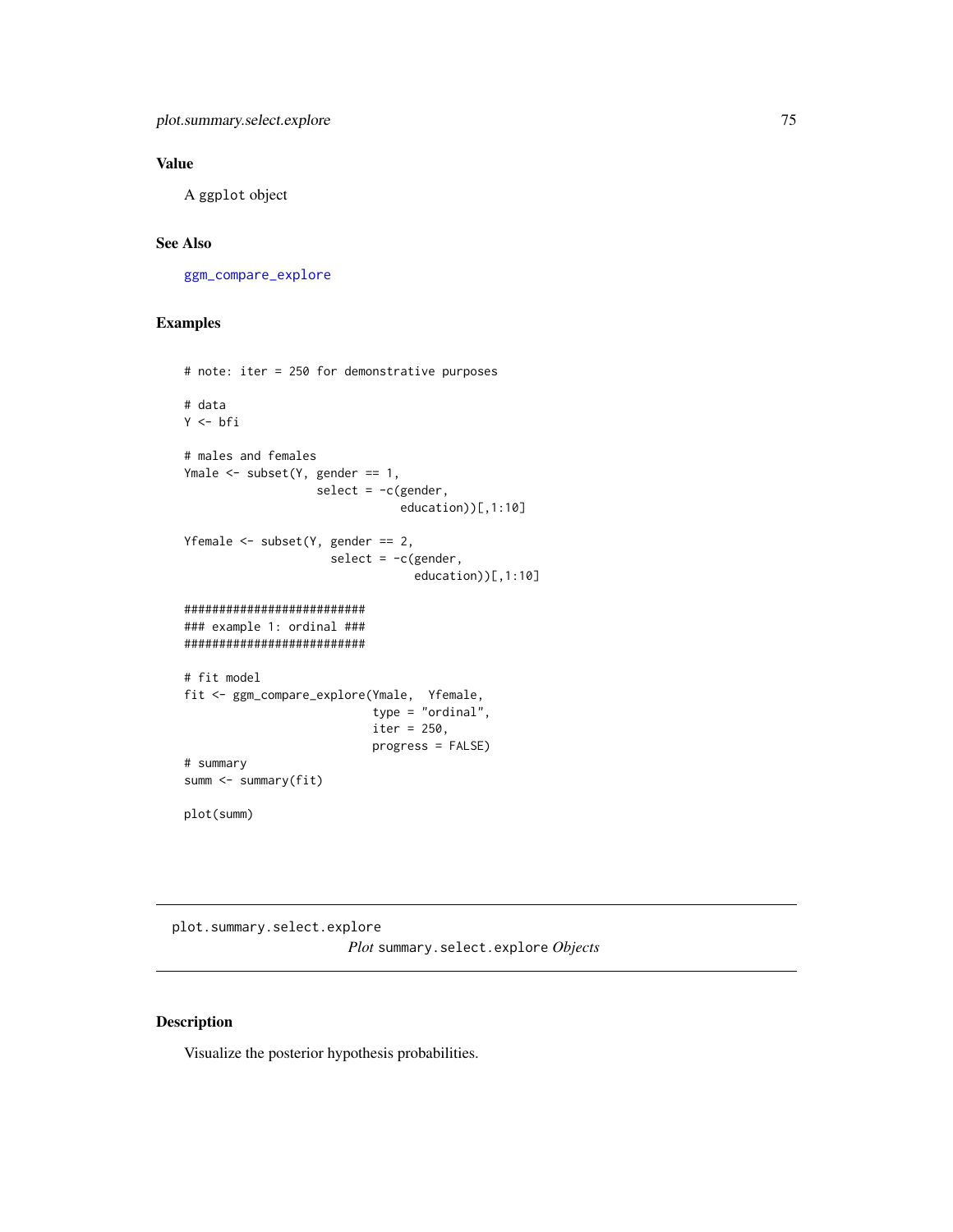### Usage

```
## S3 method for class 'summary.select.explore'
plot(x, size = 2, color = "black", ...)
```
# Arguments

| X     | An object of class summary.select.explore         |
|-------|---------------------------------------------------|
| size  | Numeric. The size for the points (defaults to 2). |
| color | Character string. The Color for the points        |
|       | Currently ignored                                 |

### Value

A ggplot object

## Examples

```
# data
Y < -bfi[,1:10]
# fit model
fit <- explore(Y, iter = 250,
              progress = FALSE)
# edge set
E <- select(fit,
            alternative = "exhaustive")
plot(summary(E))
```
plot.summary.var\_estimate

*Plot* summary.var\_estimate *Objects*

# Description

Visualize the posterior distributions of each partial correlation and regression coefficient.

### Usage

```
## S3 method for class 'summary.var_estimate'
plot(x, color = "black", size = 2, width = 0, param = "all", order = TRUE, ...)
```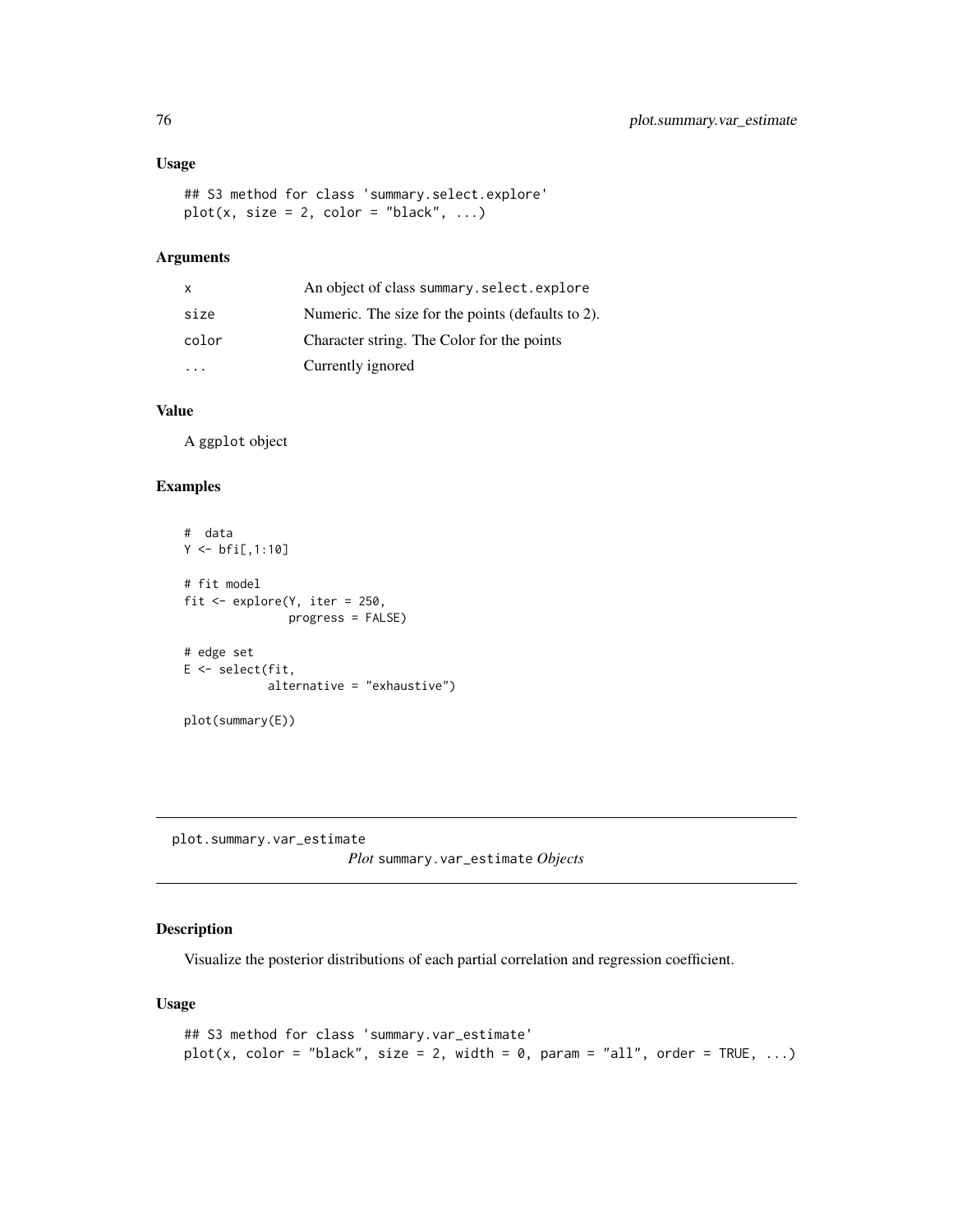#### plot\_prior 77

# Arguments

| x        | An object of class summary. var_estimate                                                               |
|----------|--------------------------------------------------------------------------------------------------------|
| color    | Character string. The color for the error bars. (defaults to "black").                                 |
| size     | Numeric. The size for the points (defaults to 2).                                                      |
| width    | Numeric. The width of error bar ends (defaults to $\theta$ ).                                          |
| param    | Character string. Which parameters should be plotted? The options are pcor,<br>beta, or all (default). |
| order    | Logical. Should the relations be ordered by size (defaults to TRUE)?                                   |
| $\cdots$ | Currently ignored                                                                                      |

### Value

A list of ggplot objects.

# Examples

```
# data
Y \leftarrow \text{subset}(ifit, id == 1)[,-1]# fit model with alias (var_estimate also works)
fit <- var_estimate(Y, progress = FALSE)
plts <- plot(summary(fit))
plts$pcor_plt
```
plot\_prior *Plot: Prior Distribution*

# Description

Visualize the implied prior distribution for the partial correlations. This is particularly useful for the Bayesian hypothesis testing methods.

#### Usage

 $plot\_prior(prior\_sd = 0.2, iter = 5000)$ 

## Arguments

| prior sd | Scale of the prior distribution, approximately the standard deviation of a beta<br>distribution (defaults to $0.25$ ). |
|----------|------------------------------------------------------------------------------------------------------------------------|
| iter     | Number of iterations (prior samples; defaults to 5000).                                                                |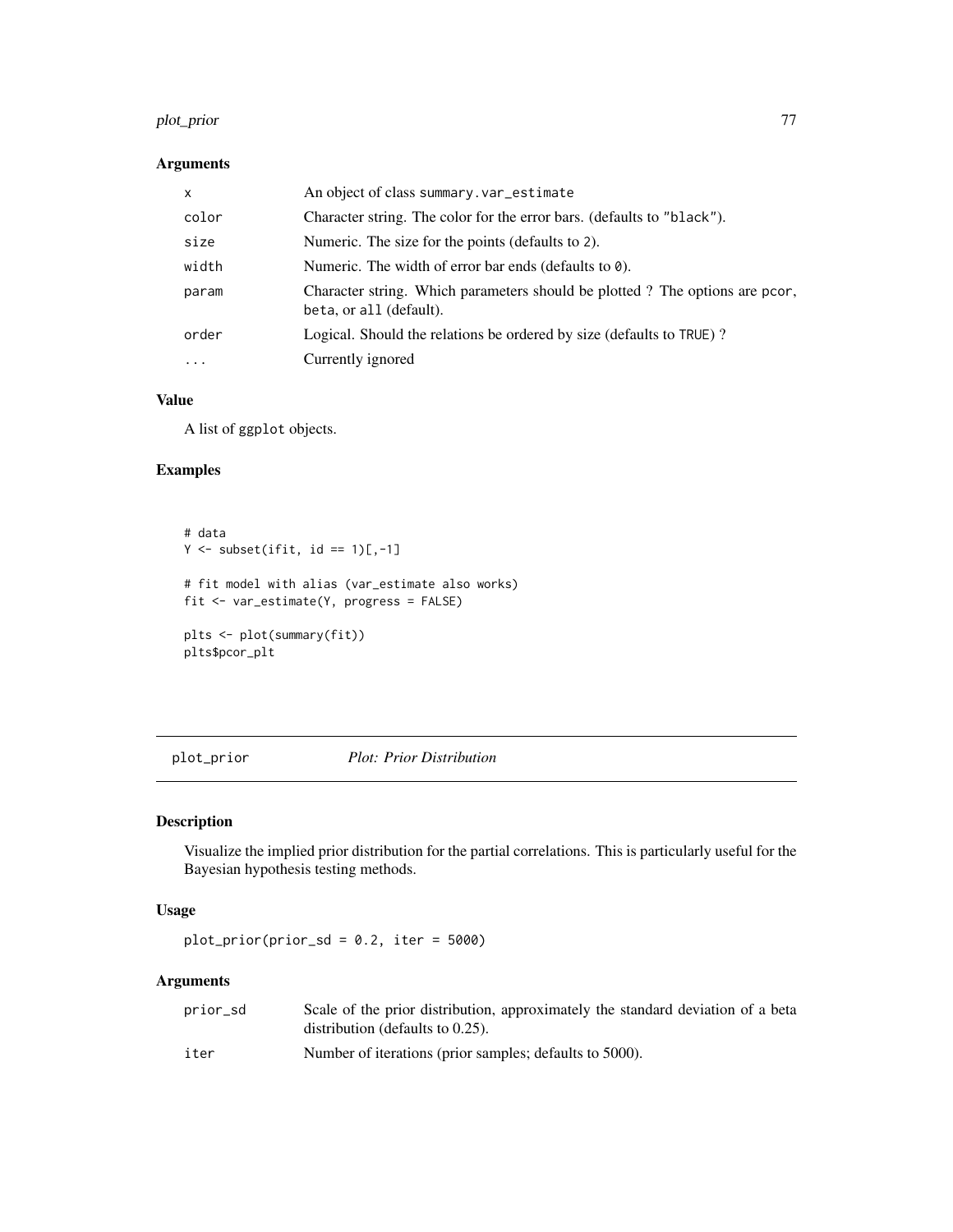### Value

A ggplot object.

### Examples

# note: iter = 250 for demonstrative purposes

```
plot\_prior(prior\_sd = 0.25, iter = 250)
```
posterior\_predict *Posterior Predictive Distribution*

### Description

Draw samples from the posterior predictive distribution.

#### Usage

```
posterior_predict(object, iter = 1000, progress = TRUE)
```
### Arguments

| object   | An object of class estimate or explore                        |
|----------|---------------------------------------------------------------|
| iter     | Numeric. Number of samples from the predictive distribution   |
| progress | Logical. Should a progress bar be included (defaults to TRUE) |

#### Value

A 3D array containing the predicted datasets

## Note

Currently only implemented for type = "mixed", type = "ordinal", and type = "binary". Note the term mixed is confusing, in that it can be used with only, say, ordinal data. In this case, reestimate the model with type = "mixed" until all data types are supported.

```
Y \leftarrow gssfit <- estimate(as.matrix(Y),
                 impute = TRUE,
                iter = 150, type = "mixed")
yrep <- posterior_predict(fit, iter = 100)
```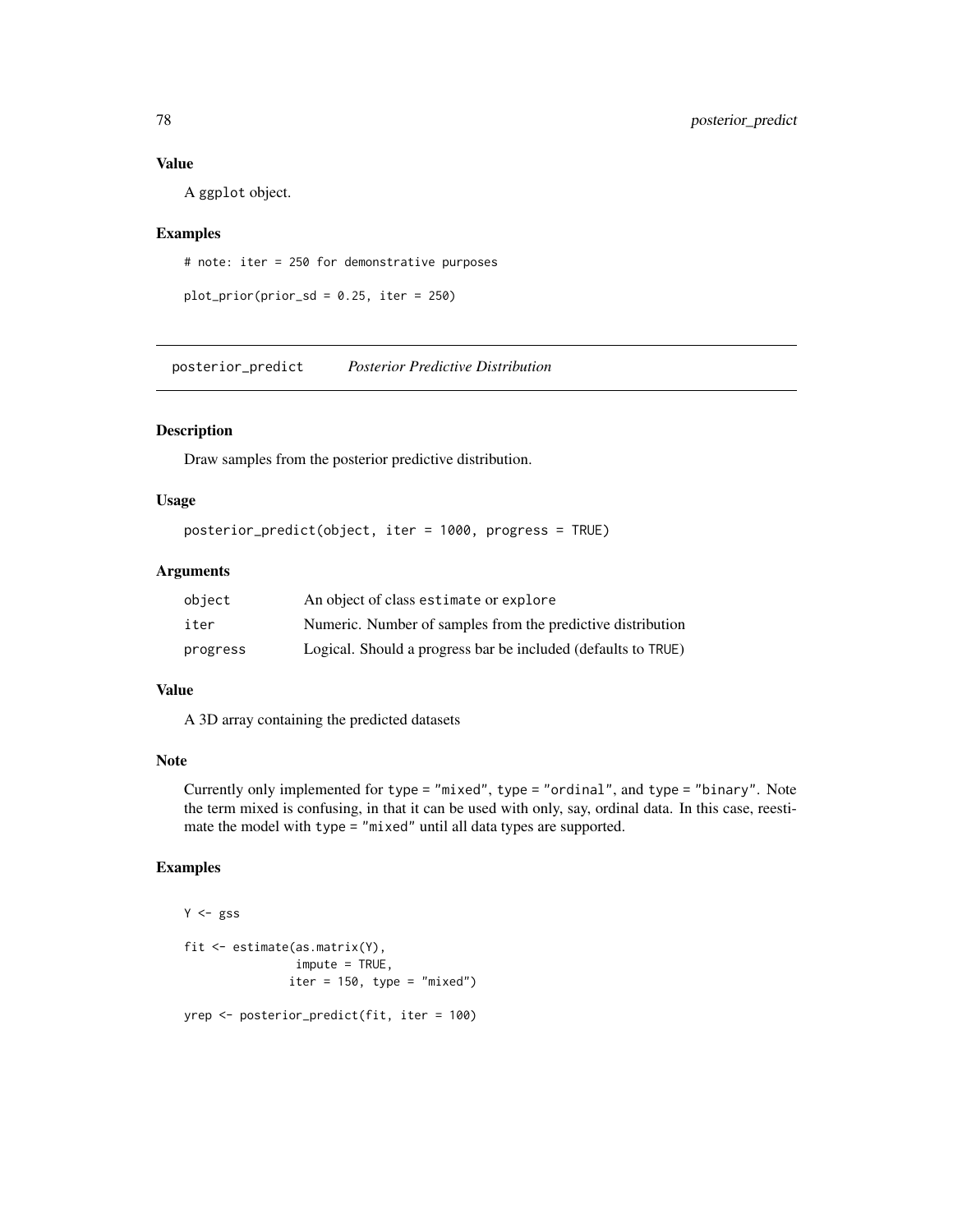### Description

Extract posterior samples for all parameters.

#### Usage

```
posterior_samples(object, ...)
```
## Arguments

| object  | an object of class estimate or explore. |
|---------|-----------------------------------------|
| $\cdot$ | currently ignored.                      |

## Value

A matrix of posterior samples for the partial correlation. Note that if controlling for variables (e.g., formula ~ age), the matrix also includes the coefficients from each multivariate regression.

```
# note: iter = 250 for demonstrative purposes
########################################
### example 1: control with formula ###
########################################
# (the following works with all data types)
# controlling for gender
Y <- bfi
# to control for only gender
# (remove education)
Y \leftarrow subset(Y, select = - education)# fit model
fit \leq estimate(Y, formula = \sim gender,
                iter = 250)
# note regression coefficients
samps <- posterior_samples(fit)
hist(samps[,1])
```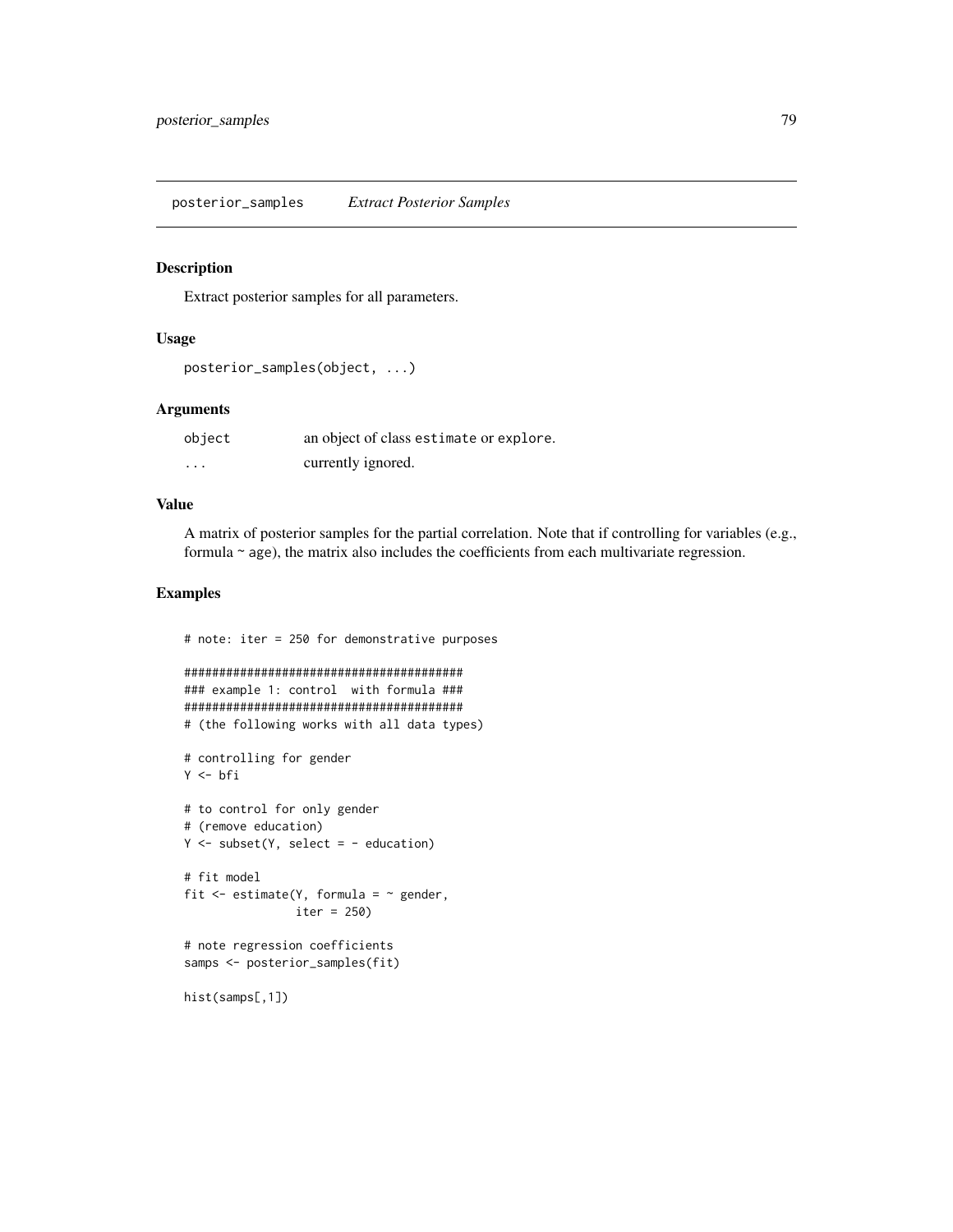## Description

Transform the sampled correlation matrices to precision matrices (i.e., inverse covariance matrices).

### Usage

```
precision(object, progress = TRUE)
```
# Arguments

| object   | An object of class estimate.                                   |
|----------|----------------------------------------------------------------|
| progress | Logical. Should a progress bar be included (defaults to TRUE)? |

# Value

- precision\_mean The mean of the precision matrix (p by p matrix).
- precision 3d array of dimensions p by p by iter including unconstrained (i.e., from th full graph) precision matrices.

#### Note

The estimated precision matrix is the inverse of the correlation matrix.

```
# data
Y <- ptsd
# fit model
fit <- estimate(Y)
# precision matrix
Theta <- precision(fit)
```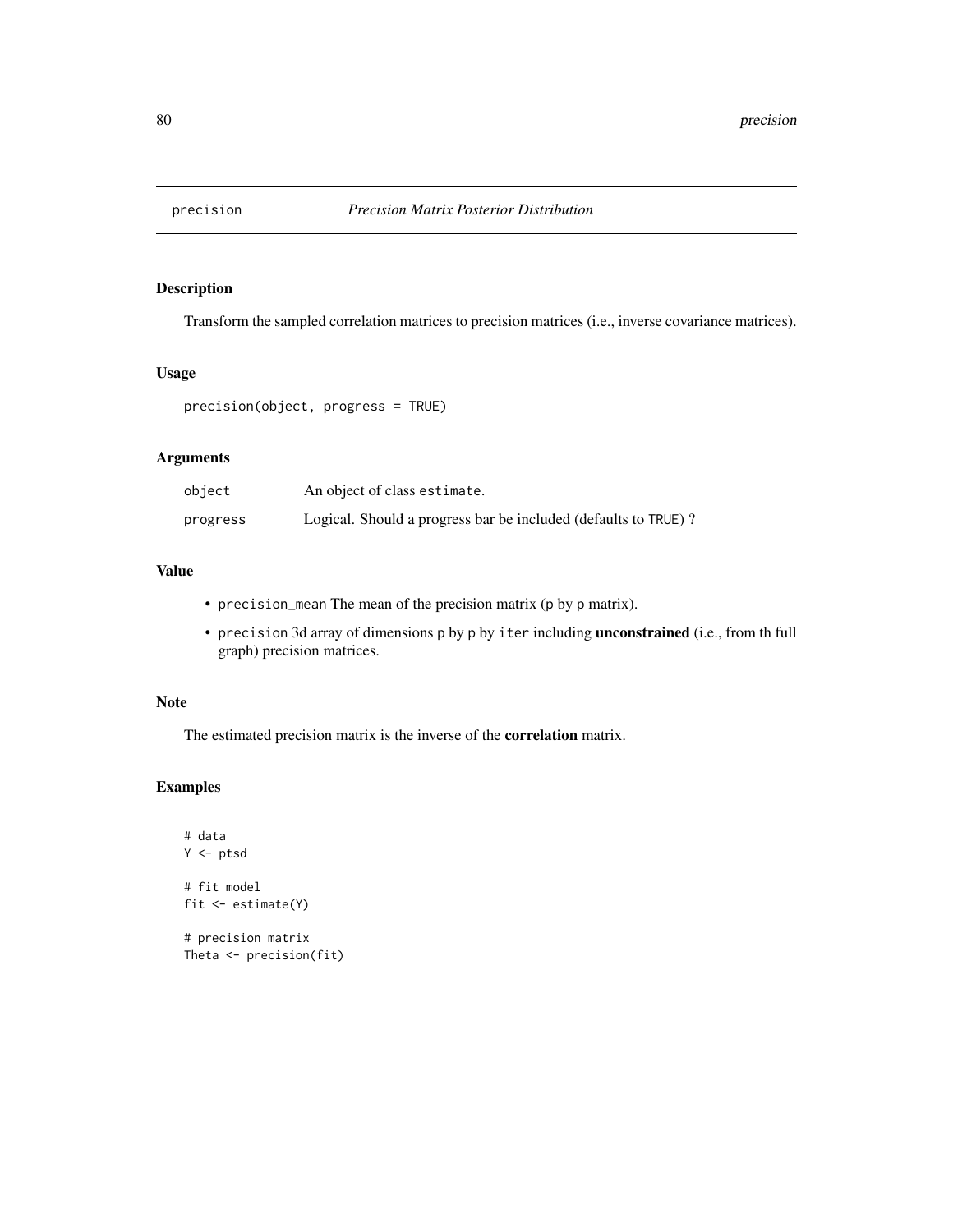predict.estimate *Model Predictions for* estimate *Objects*

### Description

Model Predictions for estimate Objects

#### Usage

```
## S3 method for class 'estimate'
predict(
  object,
  newdata = NULL,
  summary = TRUE,
  \text{cred} = 0.95,iter = NULL,
  progress = TRUE,
  ...
\mathcal{L}
```
## Arguments

| object   | object of class estimate                                              |
|----------|-----------------------------------------------------------------------|
| newdata  | an optional data frame for obtaining predictions (e.g., on test data) |
| summary  | summarize the posterior samples (defaults to TRUE).                   |
| cred     | credible interval used for summarizing                                |
| iter     | number of posterior samples (defaults to all in the object).          |
| progress | Logical. Should a progress bar be included (defaults to TRUE)?        |
| .        | currently ignored                                                     |

#### Value

summary = TRUE: 3D array of dimensions n (observations), 4 (posterior summary), p (number of nodes). summary = FALSE: list containing predictions for each variable

```
# # data
Y <- ptsd
fit <- estimate(Y, iter = 250,
                progress = FALSE)
pred <- predict(fit,
                progress = FALSE)
```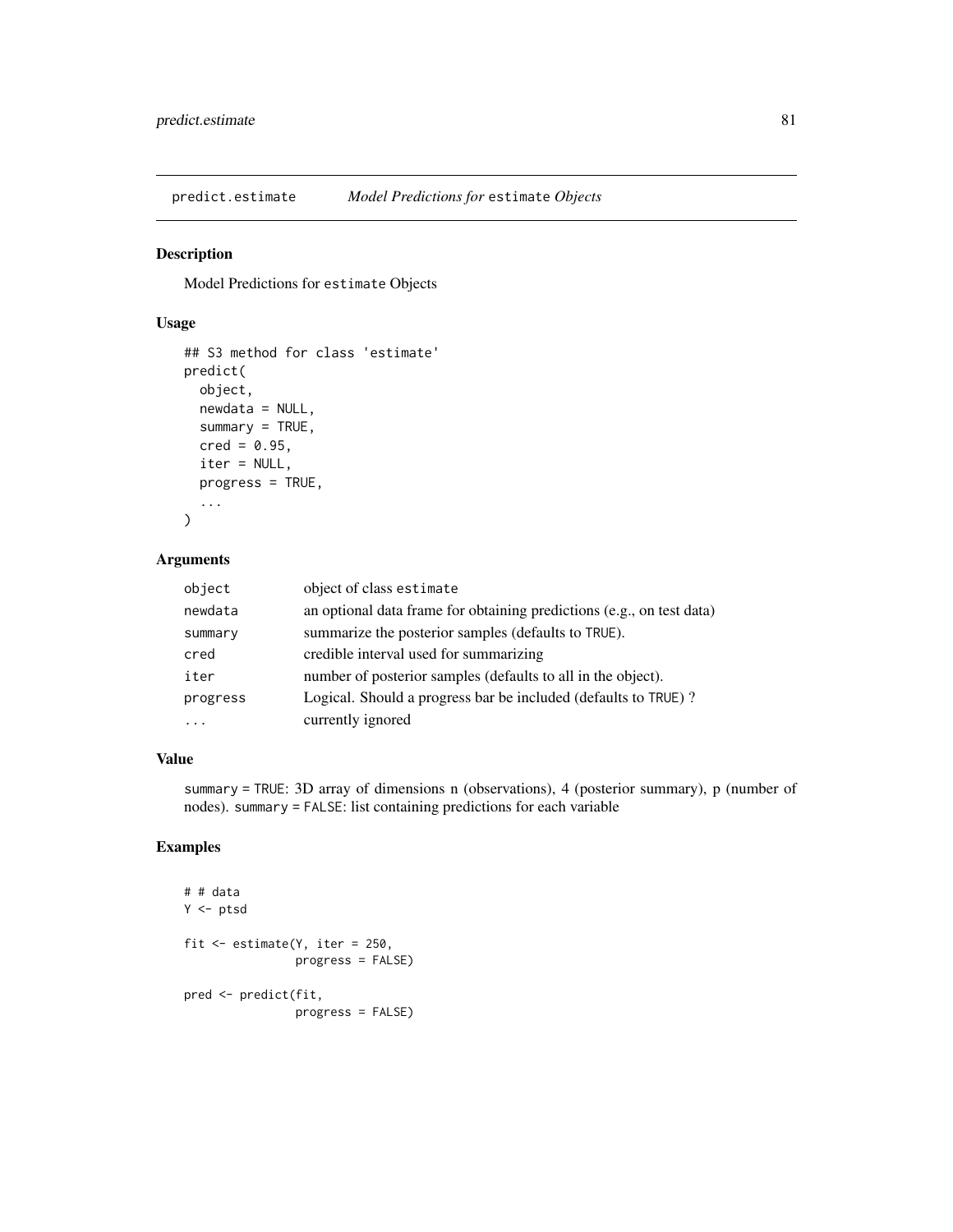## Description

Model Predictions for explore Objects

# Usage

```
## S3 method for class 'explore'
predict(
 object,
 newdata = NULL,
  summary = TRUE,
 \text{cred} = 0.95,iter = NULL,
 progress = TRUE,
  ...
)
```
# Arguments

| object                  | object of class explore                                               |
|-------------------------|-----------------------------------------------------------------------|
| newdata                 | an optional data frame for obtaining predictions (e.g., on test data) |
| summary                 | summarize the posterior samples (defaults to TRUE).                   |
| cred                    | credible interval used for summarizing                                |
| iter                    | number of posterior samples (defaults to all in the object).          |
| progress                | Logical. Should a progress bar be included (defaults to TRUE)?        |
| $\cdot$ $\cdot$ $\cdot$ | currently ignored                                                     |

# Value

summary = TRUE: 3D array of dimensions n (observations), 4 (posterior summary), p (number of nodes). summary = FALSE: list containing predictions for each variable

## Examples

```
# data
Y <- ptsd
# fit model
fit <- explore(Y, iter = 250,
               progress = FALSE)
```
# predict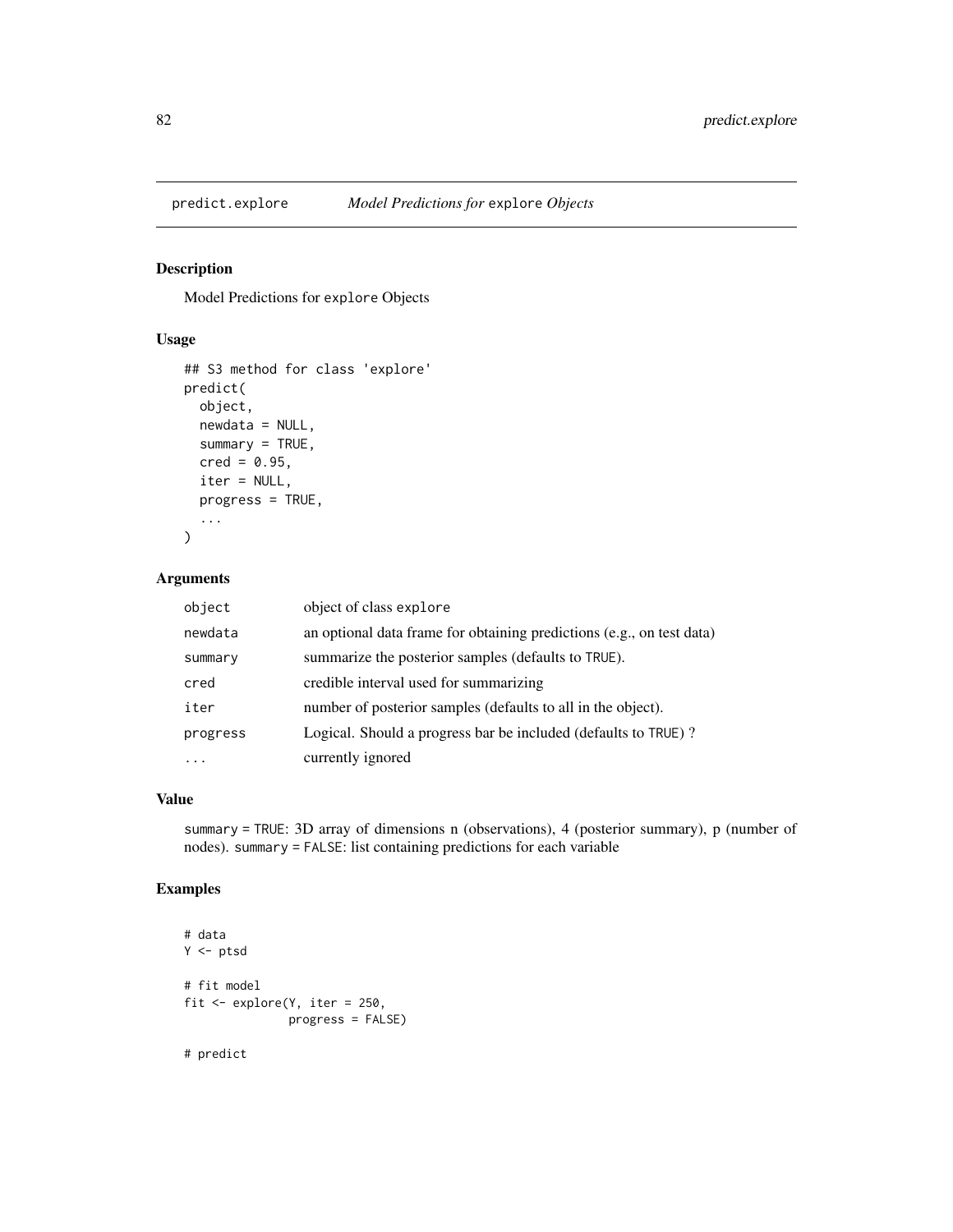predict.var\_estimate 83

```
pred <- predict(fit,
                progress = FALSE)
```
predict.var\_estimate *Model Predictions for* var\_estimate *Objects*

### Description

Model Predictions for var\_estimate Objects

## Usage

```
## S3 method for class 'var_estimate'
predict(object, summary = TRUE, cred = 0.95, iter = NULL, progress = TRUE, ...)
```
## Arguments

| object   | object of class var_estimate                                   |
|----------|----------------------------------------------------------------|
| summary  | summarize the posterior samples (defaults to TRUE).            |
| cred     | credible interval used for summarizing                         |
| iter     | number of posterior samples (defaults to all in the object).   |
| progress | Logical. Should a progress bar be included (defaults to TRUE)? |
|          | Currently ignored                                              |

### Value

The predicted values for each regression model.

```
# data
Y \leftarrow \text{subset}(ifit, id == 1)[,-1]# fit model with alias (var_estimate also works)
fit <- var_estimate(Y, progress = FALSE)
# fitted values
pred <- predict(fit, progress = FALSE)
# predicted values (1st outcome)
pred[,,1]
```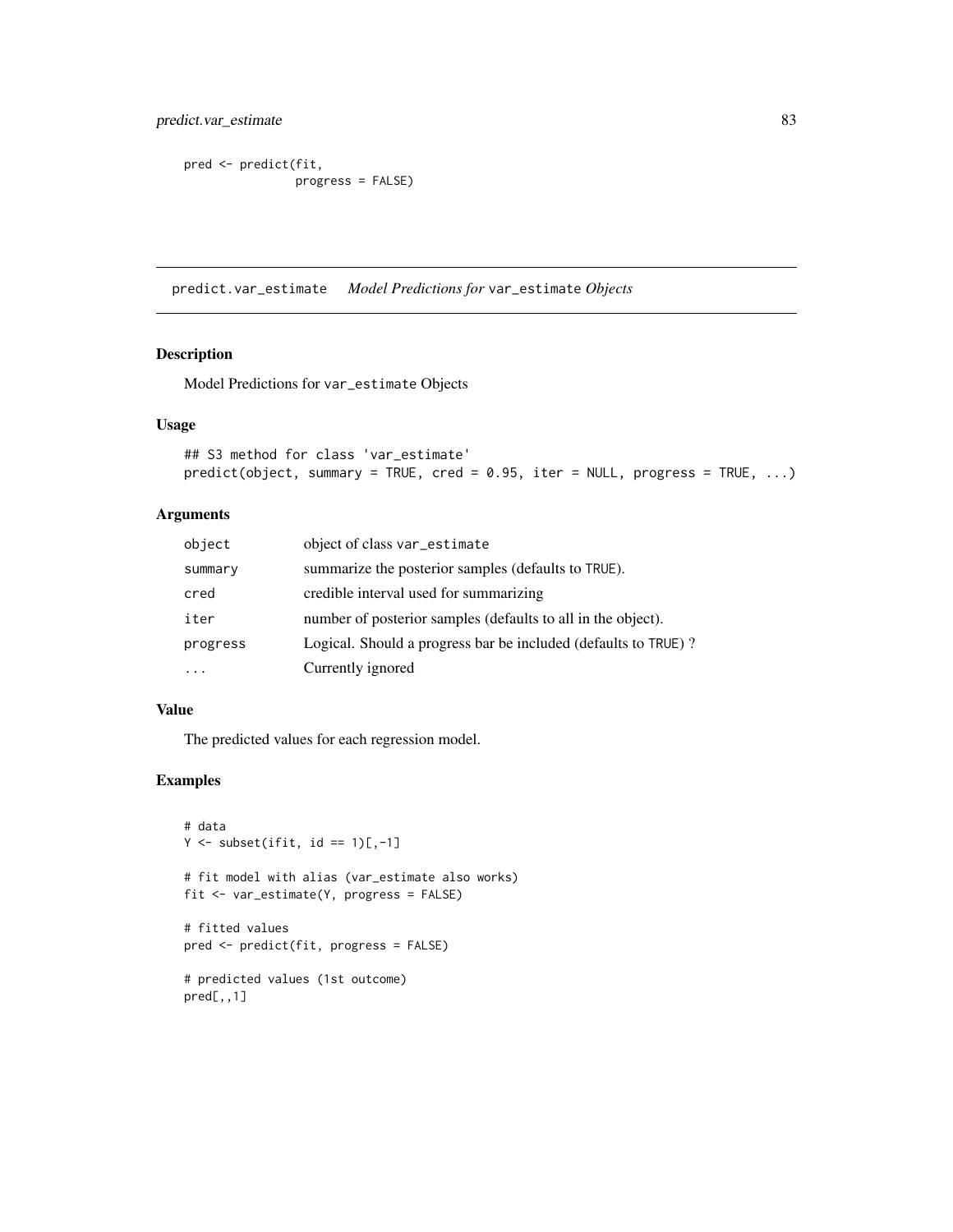# Description

Compute nodewise predictability or Bayesian variance explained (R2 Gelman et al. 2019). In the context of GGMs, this method was described in Williams (2018).

## Usage

```
predictability(
  object,
  select = FALSE,
  \text{cred} = 0.95,BF\_cut = 3,
  iter = NULL,
  progress = TRUE,
  ...
)
```
# Arguments

| object     | object of class estimate or explore                                                                   |
|------------|-------------------------------------------------------------------------------------------------------|
| select     | logical. Should the graph be selected? The default is currently FALSE.                                |
| cred       | numeric. credible interval between 0 and 1 (default is 0.95) that is used for<br>selecting the graph. |
| $BF_{cut}$ | numeric. evidentiary threshold (default is 3).                                                        |
| iter       | interger, iterations (posterior samples) used for computing R2.                                       |
| progress   | Logical. Should a progress bar be included (defaults to TRUE)?                                        |
| $\ddotsc$  | currently ignored.                                                                                    |

#### Value

An object of classes bayes\_R2 and metric, including

• scores A list containing the posterior samples of R2. The is one element for each node.

#### Note

### Binary and Ordinal Data:

R2 is computed from the latent data.

Mixed Data: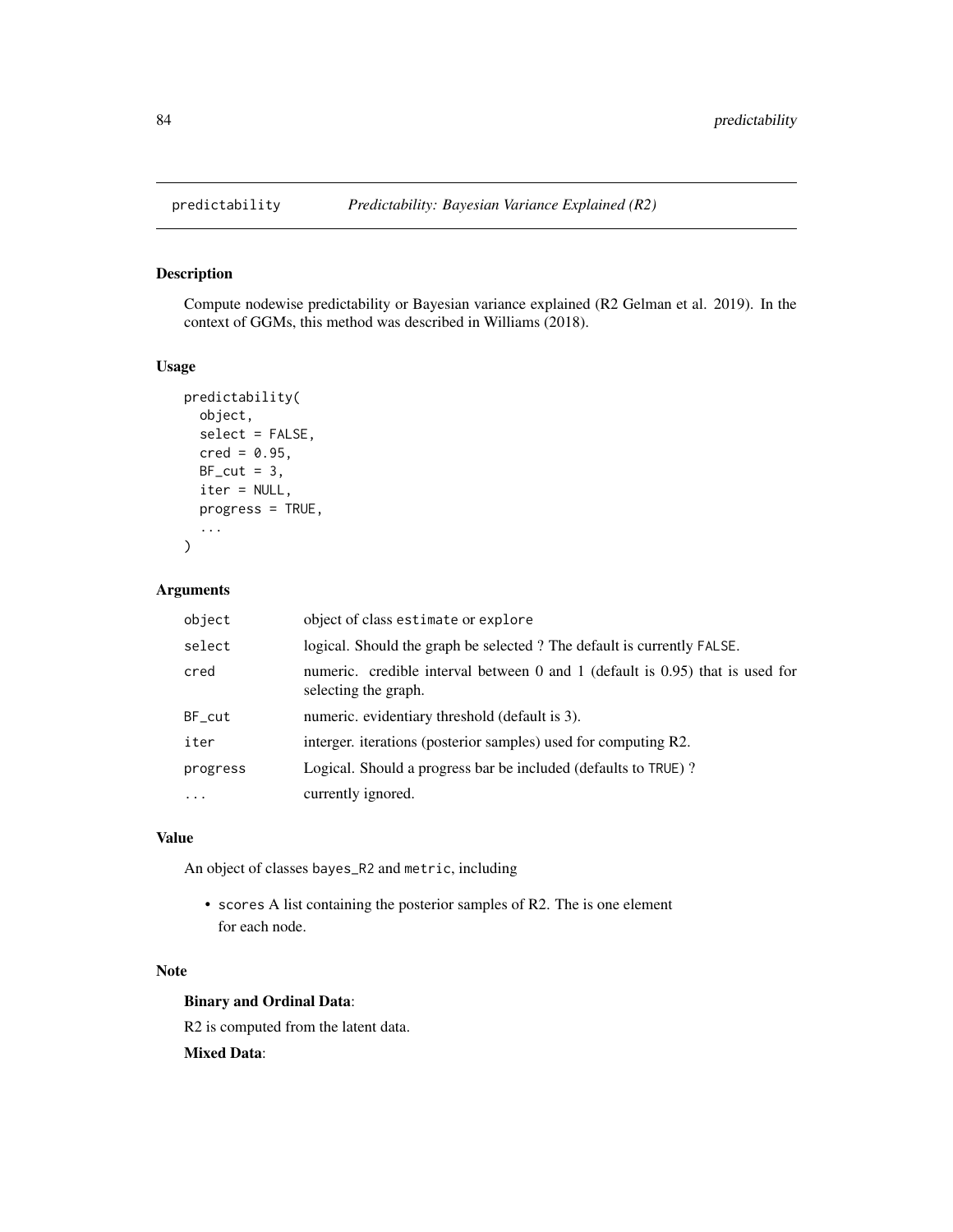#### predicted\_probability 85

The mixed data approach is somewhat ad-hoc see for example p. 277 in Hoff (2007). This is becaue uncertainty in the ranks is not incorporated, which means that variance explained is computed from the 'empirical' *CDF*.

#### Model Selection:

Currently the default to include all nodes in the model when computing R2. This can be changed (i.e., select = TRUE), which then sets those edges not detected to zero. This is accomplished by subsetting the correlation matrix according to each neighborhood of relations.

#### References

Gelman A, Goodrich B, Gabry J, Vehtari A (2019). "R-squared for Bayesian Regression Models." *American Statistician*, 73(3), 307–309. ISSN 15372731, doi: [10.1080/00031305.2018.1549100.](https://doi.org/10.1080/00031305.2018.1549100)

Hoff PD (2007). "Extending the rank likelihood for semiparametric copula estimation." *The Annals of Applied Statistics*, 1(1), 265–283. doi: [10.1214/07AOAS107.](https://doi.org/10.1214/07-AOAS107)

Williams DR (2018). "Bayesian Estimation for Gaussian Graphical Models: Structure Learning, Predictability, and Network Comparisons." *arXiv*. doi: [10.31234/OSF.IO/X8DPR.](https://doi.org/10.31234/OSF.IO/X8DPR)

### Examples

```
# data
Y \leftarrow \text{ptsd[, 1:5}fit \le estimate(Y, iter = 250, progress = FALSE)
r2 <- predictability(fit, select = TRUE,
                       iter = 250, progress = FALSE)
# summary
r2
```
predicted\_probability *Predicted Probabilities*

#### Description

Compute the predicted probabilities for discrete data, with the possibility of conditional predictive probabilities (i.e., at fixed values of other nodes)

#### Usage

```
predicted_probability(object, outcome, Y, ...)
```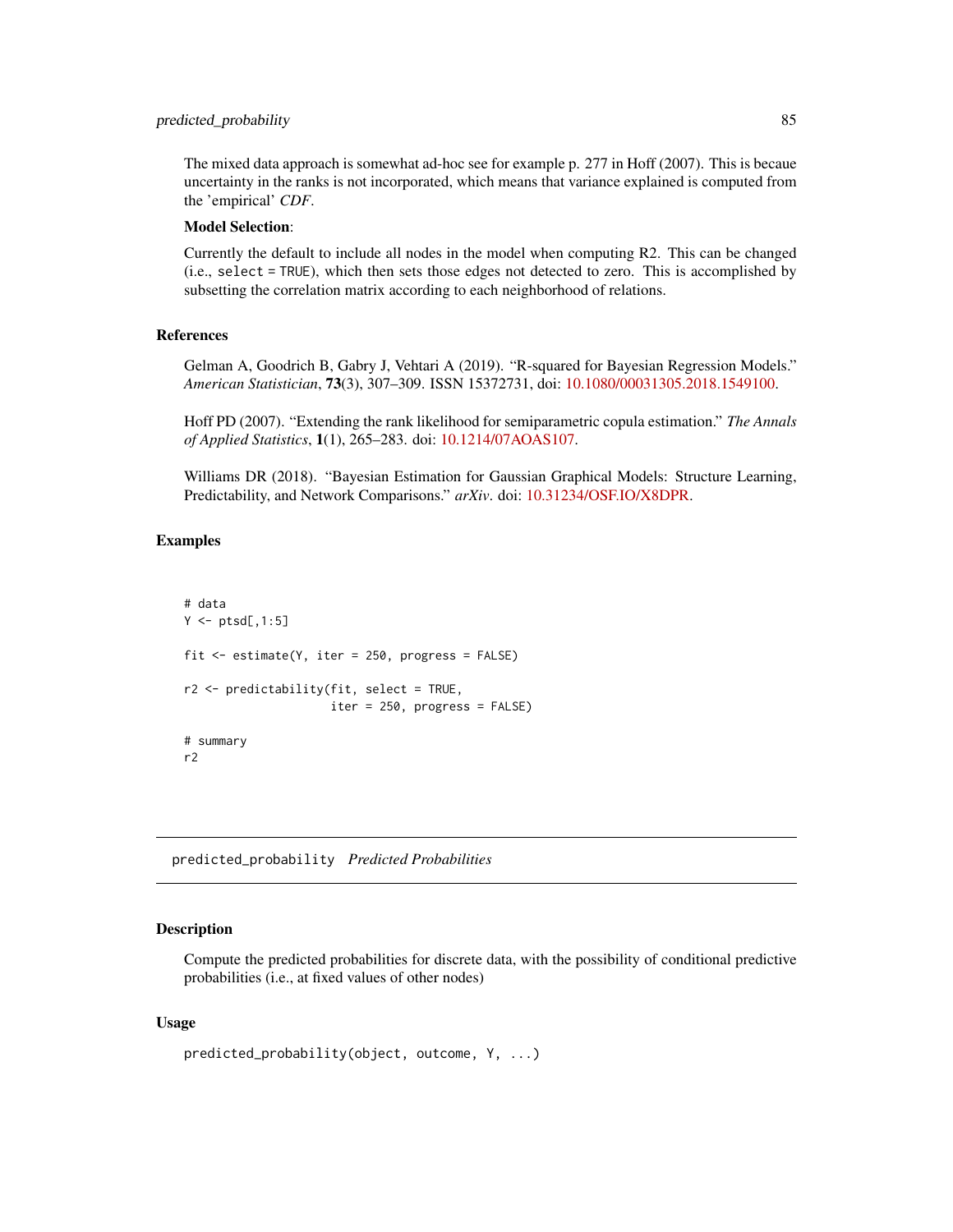#### Arguments

| object  | An object of class posterior_predict                                                                                                                                                                                                               |
|---------|----------------------------------------------------------------------------------------------------------------------------------------------------------------------------------------------------------------------------------------------------|
| outcome | Character string. Node for which the probabilities are computed.                                                                                                                                                                                   |
| Y       | Matrix (or data frame) of dimensions <i>n</i> (observations) by <i>p</i> (variables). This<br>must include the column names.                                                                                                                       |
| $\cdot$ | Compute conditional probabilities by specifying a column name in Y (besides<br>the outcome) and a fixed value. This can include any number of nodes. See<br>example below. Leave this blank to compute unconditional probabilities for<br>outcome. |

### Value

A list containing a matrix with the computed probabilities (a row for each predictive sample and a column for each category).

#### Note

There are no checks that the conditional probability exists, i.e., suppose you wish to condition on, say,  $B3 = 2$  and  $B4 = 1$ , yet there is no instance in which B3 is 2 AND B4 is 1. This will result in an uninformative error.

### Examples

```
Y \leftarrow \text{ptsd}fit <- estimate(as.matrix(Y), iter = 150, type = "mixed")
pred <- posterior_predict(fit, iter = 100)
prob <- predicted_probability(pred,
                                Y = Y,
                                outcome = "B3",
                                B4 = 0,
                                B5 = 0
```
# print.BGGM *Print method for* BGGM *objects*

### Description

Print method for BGGM objects

#### Usage

```
## S3 method for class 'BGGM'
print(x, \ldots)
```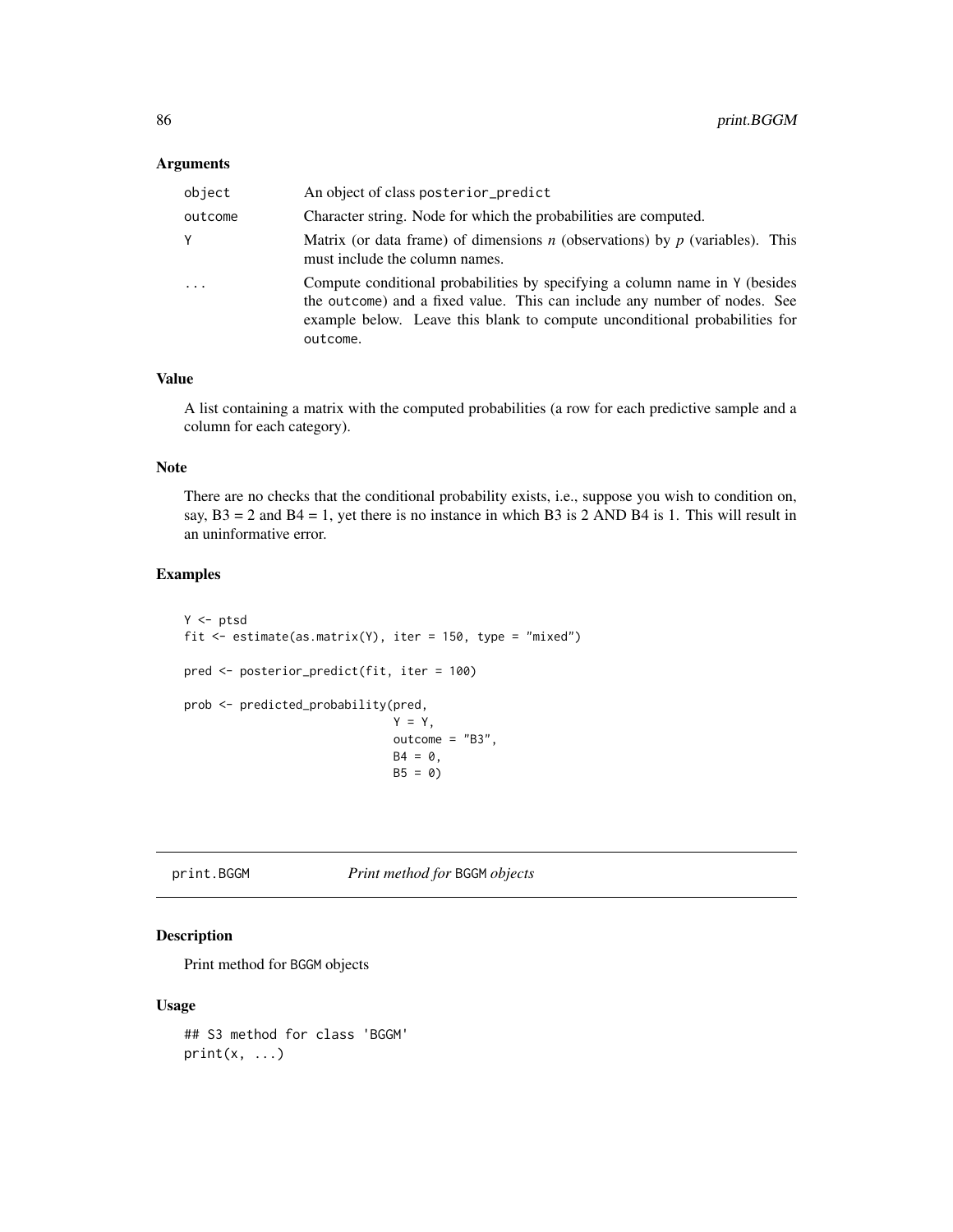#### ptsd and the state of the state of the state of the state of the state of the state of the state of the state o

### Arguments

| x       | An object of class BGGM |
|---------|-------------------------|
| $\cdot$ | currently ignored       |

ptsd *Data: Post-Traumatic Stress Disorder*

### Description

A dataset containing items that measure Post-traumatic stress disorder symptoms (Armour et al. 2017). There are 20 variables (*p*) and 221 observations (*n*).

### Usage

data("ptsd")

### Format

A dataframe with 221 rows and 20 variables

- Intrusive Thoughts
- Nightmares
- Flashbacks
- Emotional cue reactivity
- Psychological cue reactivity
- Avoidance of thoughts
- Avoidance of reminders
- Trauma-related amnesia
- Negative beliefs
- Negative trauma-related emotions
- Loss of interest
- Detachment
- Restricted affect
- Irritability/anger
- Self-destructive/reckless behavior
- Hypervigilance
- Exaggerated startle response
- Difficulty concentrating
- Sleep disturbance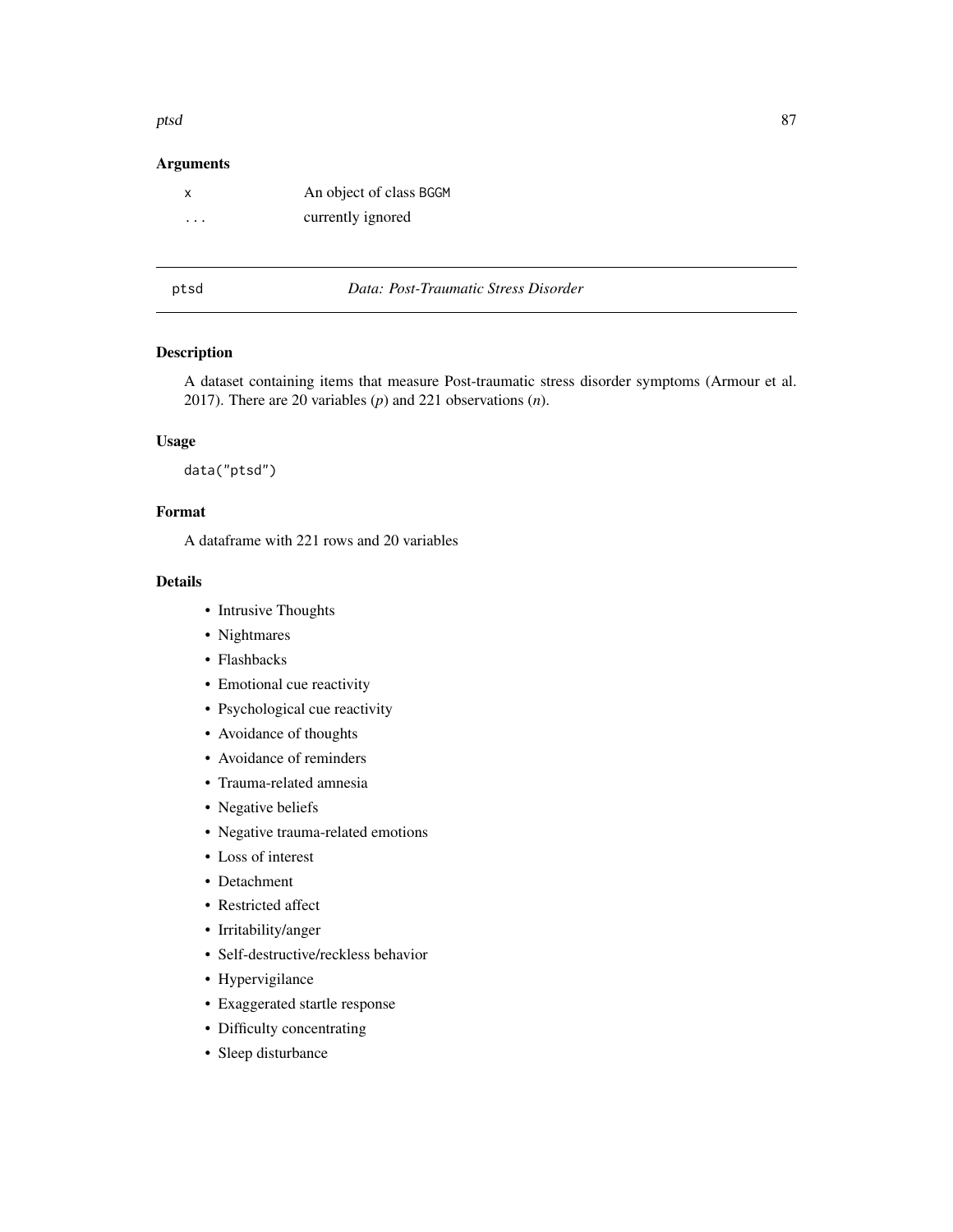#### References

Armour C, Fried EI, Deserno MK, Tsai J, Pietrzak RH (2017). "A network analysis of DSM-5 posttraumatic stress disorder symptoms and correlates in US military veterans." *Journal of anxiety disorders*, 45, 49–59. doi: [10.31234/osf.io/p69m7.](https://doi.org/10.31234/osf.io/p69m7)

ptsd\_cor1 *Data: Post-Traumatic Stress Disorder (Sample # 1)*

### Description

A correlation matrix that includes 16 variables. The correlation matrix was estimated from 526 individuals (Fried et al. 2018).

### Format

A correlation matrix with 16 variables

### Details

- Intrusive Thoughts
- Nightmares
- Flashbacks
- Physiological/psychological reactivity
- Avoidance of thoughts
- Avoidance of situations
- Amnesia
- Disinterest in activities
- Feeling detached
- Emotional numbing
- Foreshortened future
- Sleep problems
- Irritability
- Concentration problems
- Hypervigilance
- Startle response

#### References

Fried EI, Eidhof MB, Palic S, Costantini G, Huisman-van Dijk HM, Bockting CL, Engelhard I, Armour C, Nielsen AB, Karstoft K (2018). "Replicability and generalizability of posttraumatic stress disorder (PTSD) networks: a cross-cultural multisite study of PTSD symptoms in four trauma patient samples." *Clinical Psychological Science*, 6(3), 335–351.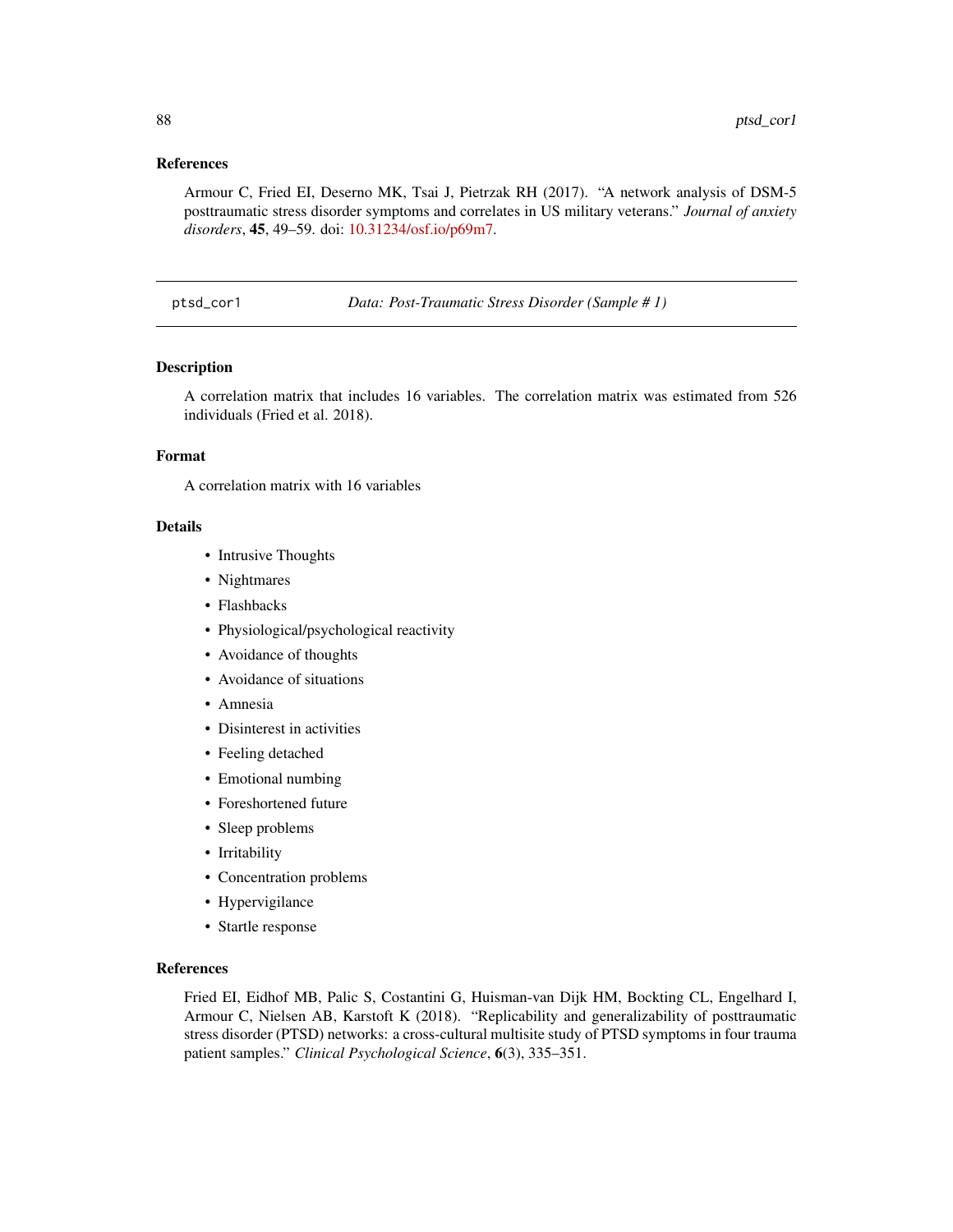#### ptsd\_cor2 89

# Examples

```
data(ptsd_cor1)
Y <- MASS::mvrnorm(n = 526,
                   mu = rep(0, 16),Sigma = ptsd_cor1,
                   empirical = TRUE)
```
ptsd\_cor2 *Data: Post-Traumatic Stress Disorder (Sample # 2)*

### Description

A correlation matrix that includes 16 variables. The correlation matrix was estimated from 365 individuals (Fried et al. 2018).

### Format

A correlation matrix with 16 variables

- Intrusive Thoughts
- Nightmares
- Flashbacks
- Physiological/psychological reactivity
- Avoidance of thoughts
- Avoidance of situations
- Amnesia
- Disinterest in activities
- Feeling detached
- Emotional numbing
- Foreshortened future
- Sleep problems
- Irritability
- Concentration problems
- Hypervigilance
- Startle response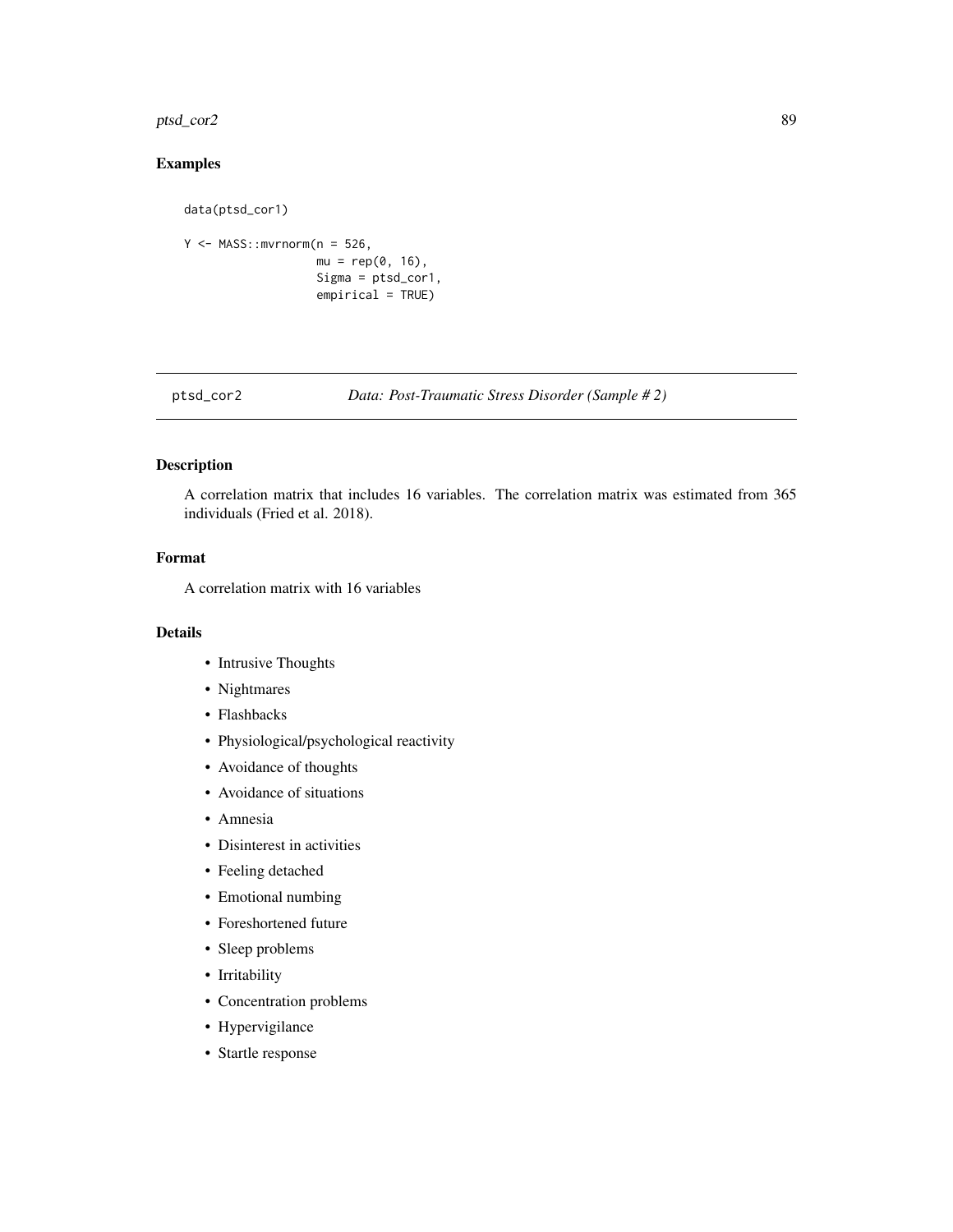## References

Fried EI, Eidhof MB, Palic S, Costantini G, Huisman-van Dijk HM, Bockting CL, Engelhard I, Armour C, Nielsen AB, Karstoft K (2018). "Replicability and generalizability of posttraumatic stress disorder (PTSD) networks: a cross-cultural multisite study of PTSD symptoms in four trauma patient samples." *Clinical Psychological Science*, 6(3), 335–351.

### Examples

```
data(ptsd_cor2)
Y \leq - MASS:: mvrnorm(n = 365,
                    mu = rep(0, 16),
                    Sigma = ptsd_cor2,
                    empirical = TRUE)
```
ptsd\_cor3 *Data: Post-Traumatic Stress Disorder (Sample # 3)*

### Description

A correlation matrix that includes 16 variables. The correlation matrix was estimated from 926 individuals (Fried et al. 2018).

### Format

A correlation matrix with 16 variables

- Intrusive Thoughts
- Nightmares
- Flashbacks
- Physiological/psychological reactivity
- Avoidance of thoughts
- Avoidance of situations
- Amnesia
- Disinterest in activities
- Feeling detached
- Emotional numbing
- Foreshortened future
- Sleep problems
- Irritability
- Concentration problems
- Hypervigilance
- Startle response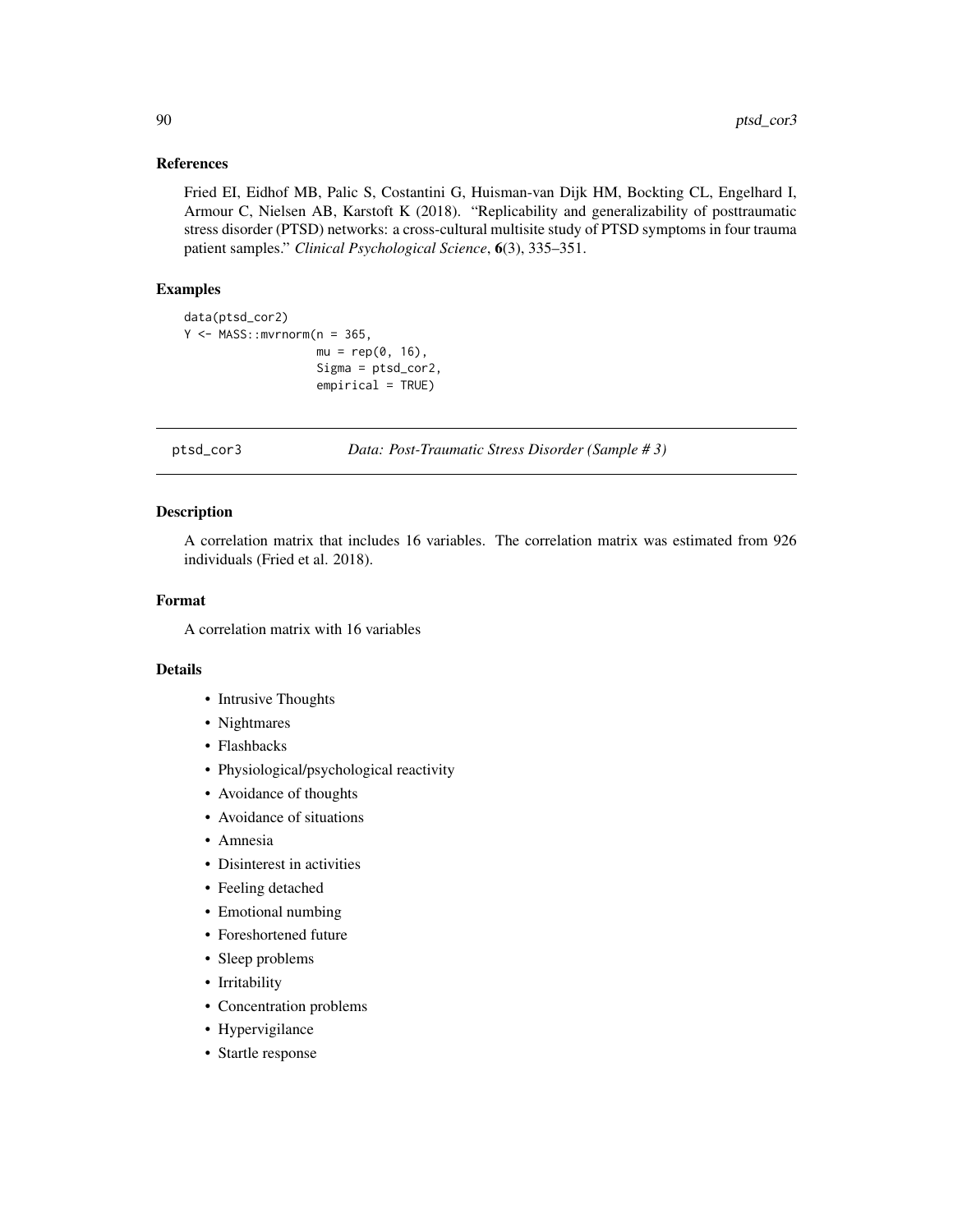#### ptsd\_cor4 91

## References

Fried EI, Eidhof MB, Palic S, Costantini G, Huisman-van Dijk HM, Bockting CL, Engelhard I, Armour C, Nielsen AB, Karstoft K (2018). "Replicability and generalizability of posttraumatic stress disorder (PTSD) networks: a cross-cultural multisite study of PTSD symptoms in four trauma patient samples." *Clinical Psychological Science*, 6(3), 335–351.

### Examples

```
data(ptsd_cor3)
Y \leq - MASS:: mvrnorm(n = 926,mu = rep(0, 16),
                    Sigma = ptsd_cor3,
                    empirical = TRUE)
```
ptsd\_cor4 *Data: Post-Traumatic Stress Disorder (Sample # 4)*

### Description

A correlation matrix that includes 16 variables. The correlation matrix was estimated from 965 individuals (Fried et al. 2018).

#### Format

A correlation matrix with 16 variables

- Intrusive Thoughts
- Nightmares
- Flashbacks
- Physiological/psychological reactivity
- Avoidance of thoughts
- Avoidance of situations
- Amnesia
- Disinterest in activities
- Feeling detached
- Emotional numbing
- Foreshortened future
- Sleep problems
- Irritability
- Concentration problems
- Hypervigilance
- Startle response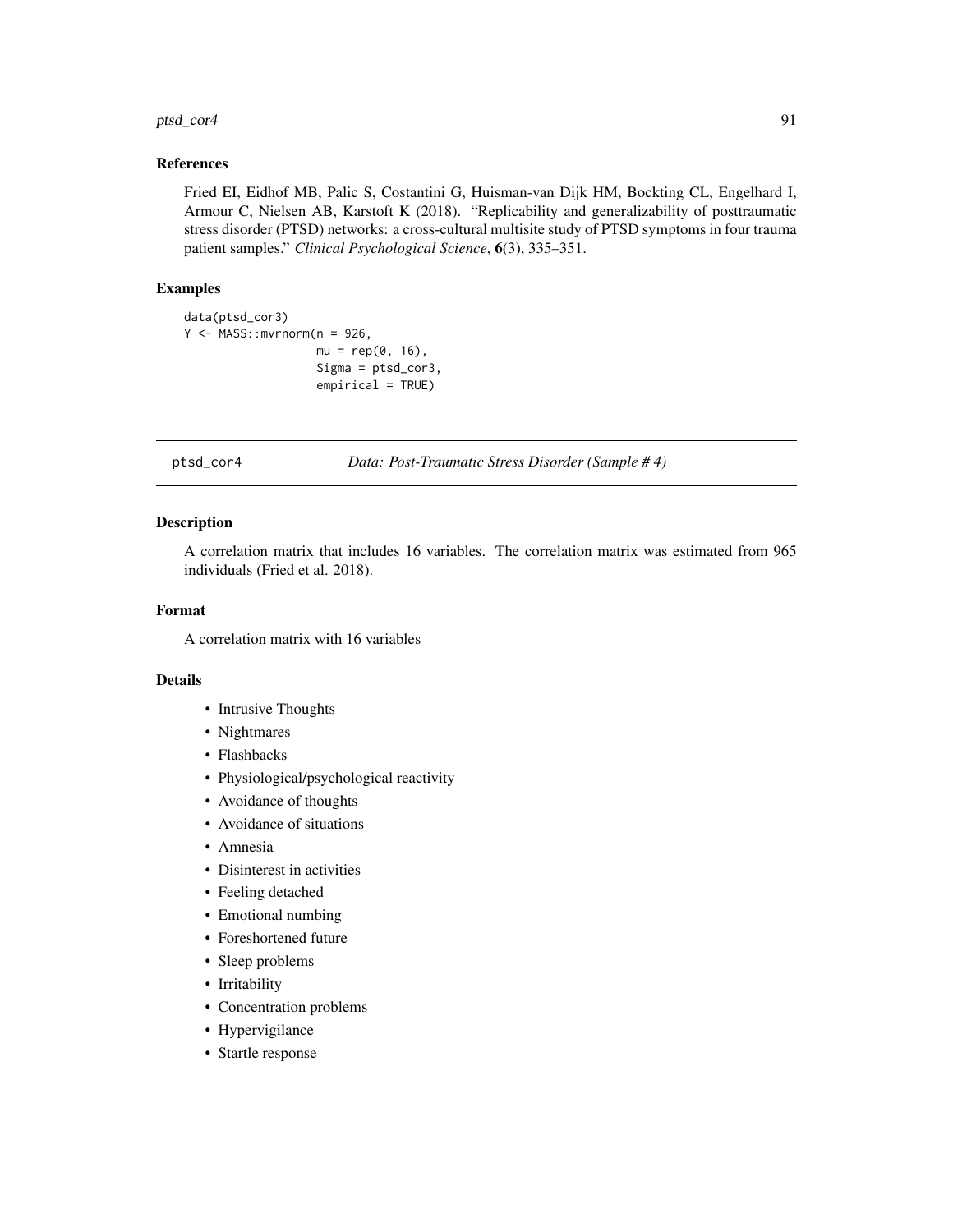### References

Fried EI, Eidhof MB, Palic S, Costantini G, Huisman-van Dijk HM, Bockting CL, Engelhard I, Armour C, Nielsen AB, Karstoft K (2018). "Replicability and generalizability of posttraumatic stress disorder (PTSD) networks: a cross-cultural multisite study of PTSD symptoms in four trauma patient samples." *Clinical Psychological Science*, 6(3), 335–351.

# Examples

```
data(ptsd_cor4)
Y <- MASS::mvrnorm(n = 965,
                   mu = rep(0, 16),
                   Sigma = ptsd_cor4,
                   empirical = TRUE)
```
regression\_summary *Summarary Method for Multivariate or Univarate Regression*

## Description

Summarary Method for Multivariate or Univarate Regression

### Usage

```
regression_summary(object, cred = 0.95, ...)
```
#### Arguments

| object   | An object of class estimate                                                                                                         |
|----------|-------------------------------------------------------------------------------------------------------------------------------------|
| cred     | Numeric. The credible interval width for summarizing the posterior distributions<br>(defaults to $0.95$ ; must be between 0 and 1). |
| $\cdots$ | Currently ignored                                                                                                                   |

## Value

A list of length *p* including the summaries for each regression.

```
# note: iter = 250 for demonstrative purposes
# data
Y <- bfi
Y \le - subset(Y, select = c("E5", "N5",
                           "gender", "education"))
```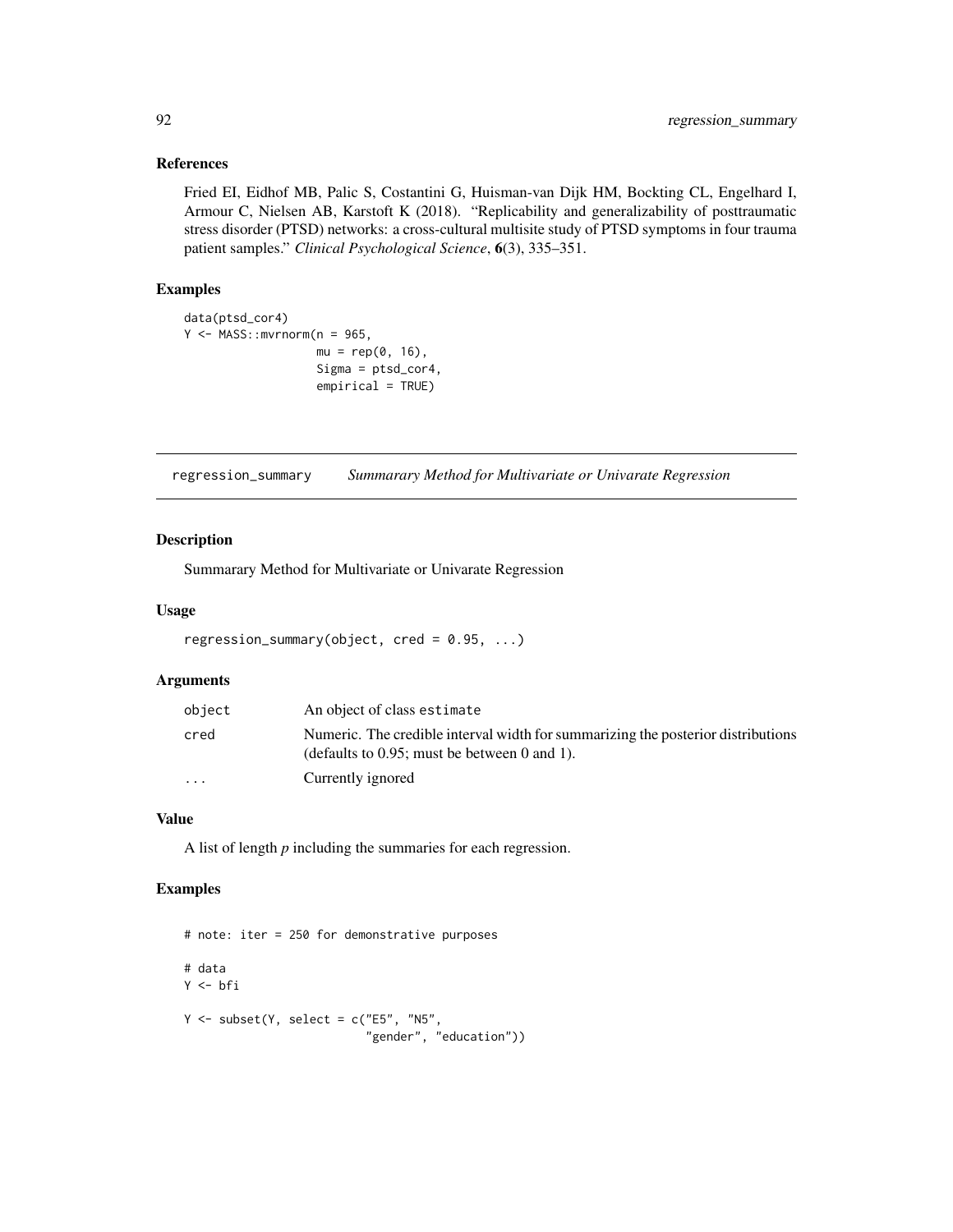```
fit_mv_ordinal <- estimate(Y, formula = \sim gender + as.factor(education),
                           type = "ordinal",
                           iter = 250,
                           progress = FALSE)
```

```
regression_summary(fit_mv_ordinal)
```
# roll\_your\_own *Compute Custom Network Statistics*

### Description

This function allows for computing custom network statistics for weighted adjacency matrices (partial correlations). The statistics are computed for each of the sampled matrices, resulting in a distribution.

### Usage

```
roll_your_own(
  object,
 FUN,
  iter = NULL,
  select = FALSE,
 \text{cred} = 0.95,progress = TRUE,
  ...
)
```
### Arguments

| object     | An object of class estimate.                                                                               |
|------------|------------------------------------------------------------------------------------------------------------|
| <b>FUN</b> | A custom function for computing the statistic. The first argument must be a<br>partial correlation matrix. |
| iter       | Number of iterations (posterior samples; defaults to the number in the object).                            |
| select     | Logical. Should the graph be selected? The default is currently FALSE.                                     |
| cred       | Numeric. Credible interval between 0 and 1 (default is $0.95$ ) that is used for<br>selecting the graph.   |
| progress   | Logical. Should a progress bar be included (defaults to TRUE)?                                             |
| $\cdot$    | Arguments passed to the function.                                                                          |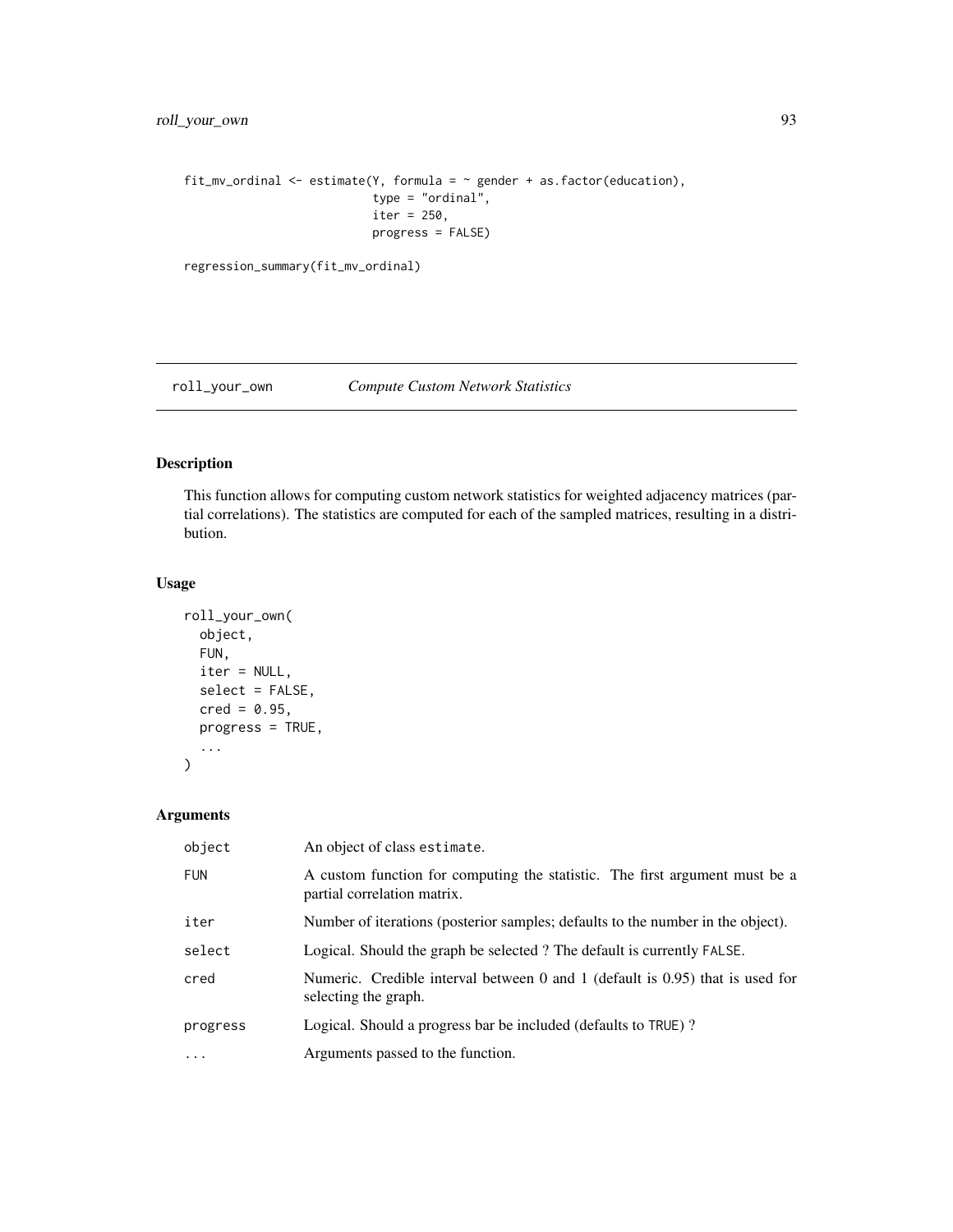### Details

The user has complete control of this function. Hence, care must be taken as to what FUN returns and in what format. The function should return a single number (one for the entire GGM) or a vector (one for each node). This ensures that the print and [plot.roll\\_your\\_own](#page-67-0) will work.

When select = TRUE, the graph is selected and then the network statistics are computed based on the weigthed adjacency matrix. This is accomplished internally by multiplying each of the sampled partial correlation matrices by the adjacency matrix.

#### Value

An object defined by FUN.

## Examples

```
####################################
###### example 1: assortment #######
####################################
# assortment
library(assortnet)
Y <- BGGM::bfi[,1:10]
membership \leq c(rep("a", 5), rep("c", 5))
# fit model
fit \le estimate(Y = Y, iter = 250,
                progress = FALSE)
# membership
membership \leq c(rep("a", 5), rep("c", 5))
# define function
f \leftarrow function(x, \ldots)assortment.discrete(x, ...)$r
}
net_stat <- roll_your_own(object = fit,
                           FUN = f,
                           types = membership,
                           weighted = TRUE,
                           SE = FALSE, M = 1,progress = FALSE)
# print
net_stat
############################################
```
###### example 2: expected influence ####### ############################################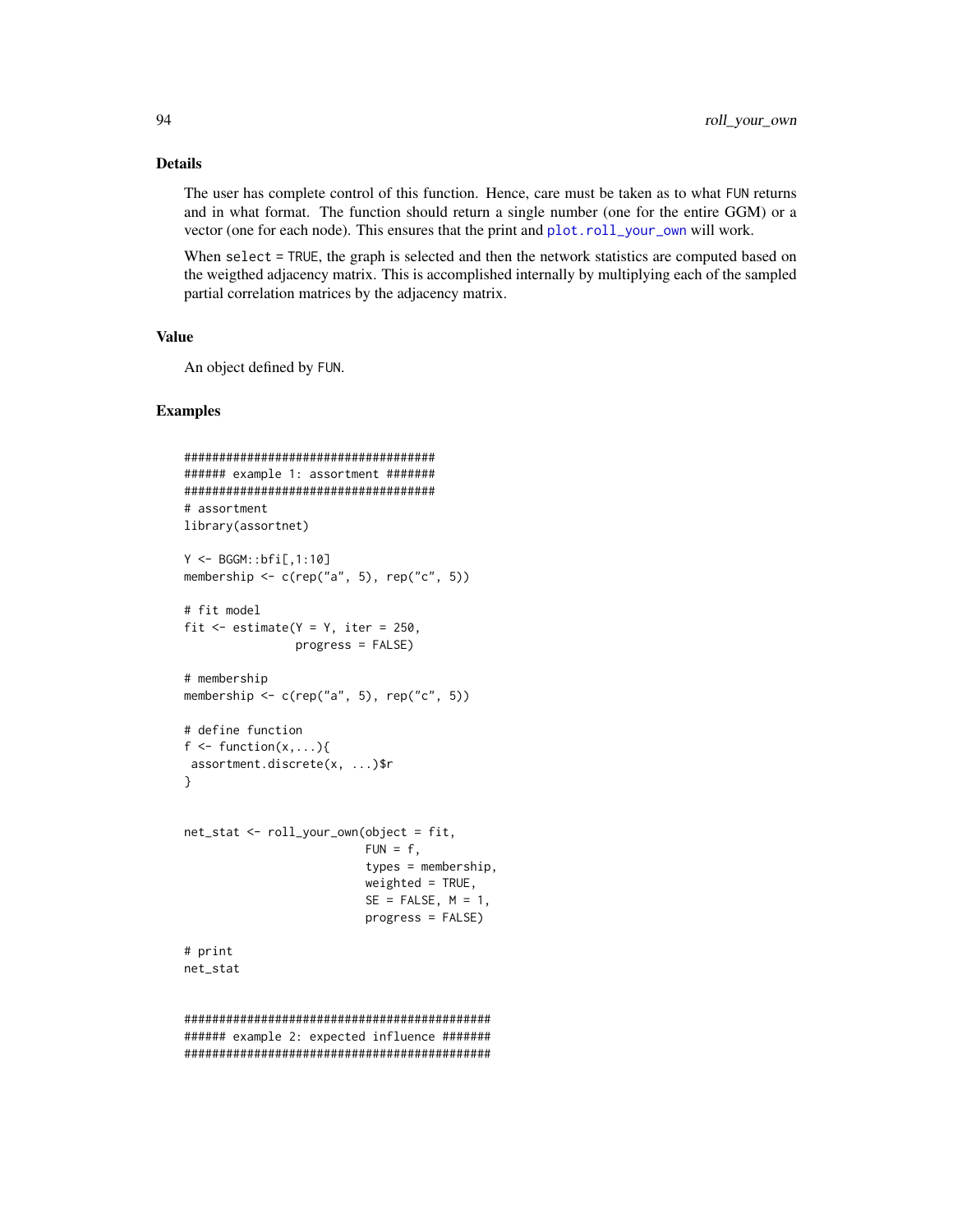```
# expected influence from this package
library(networktools)
# data
Y <- depression
# fit model
fit \le estimate(Y = Y, iter = 250)
# define function
f \leftarrow function(x, \ldots){
     expectedInf(x,...)$step1
}
# compute
net_stat <- roll_your_own(object = fit,
                           FUN = f,
                           progress = FALSE)
#######################################
### example 3: mixed data & bridge ####
#######################################
# bridge from this package
library(networktools)
# data
Y \leftarrow \text{ptsd[, 1:7}fit <- estimate(Y,
                 type = "mixed",
                 iter = 250)
# clusters
communities <- substring(colnames(Y), 1, 1)
# function is slow
f \leftarrow function(x, \ldots){
bridge(x, ...)$`Bridge Strength`
}
net_stat <- roll_your_own(fit,
                            FUN = f,
                            select = TRUE,
                            communities = communities,
                            progress = FALSE)
```
rsa *Data: Resilience Scale of Adults (RSA)*

rsa 300 haqida qabta tekshirilgan ma'lumot olib qabta tekshirilgan ma'lumot olib qabta tekshirilgan ma'lumot o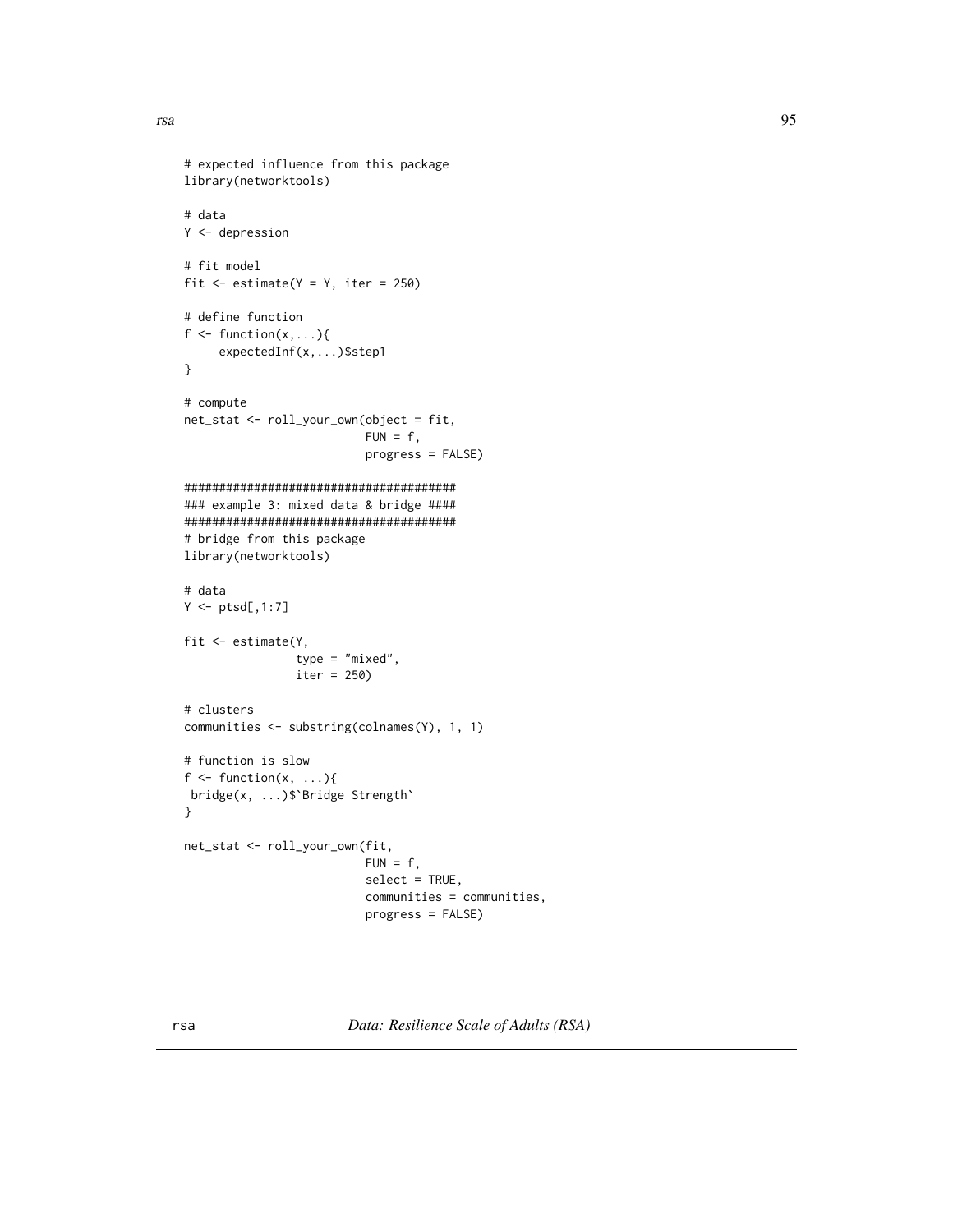### Description

A dataset containing items from the Resilience Scale of Adults (RSA). There are 33 items and 675 observations

### Usage

data("rsa")

### Format

A data frame with 28 variables and 1973 observations (5 point Likert scale)

- 1 My plans for the future are
- 2 When something unforeseen happens
- 3 My family understanding of what is important in life is
- 4 I feel that my future looks
- 5 My goals
- 6 I can discuss personal issues with
- 7 I feel
- 8 I enjoy being
- 9 Those who are good at encouraging are
- 10 The bonds among my friends
- 11 My personal problems
- 12 When a family member experiences a crisis/emergency
- 13 My family is characterised by
- 14 To be flexible in social settings
- 15 I get support from
- 16 In difficult periods my family
- 17 My judgements and decisions
- 18 New friendships are something
- 19 When needed, I have
- 20 I am at my best when I
- 21 Meeting new people is
- 22 When I am with others
- 23 When I start on new things/projects
- 24 Facing other people, our family acts
- 25 Belief in myself
- 26 For me, thinking of good topics of conversation is
- 27 My close friends/family members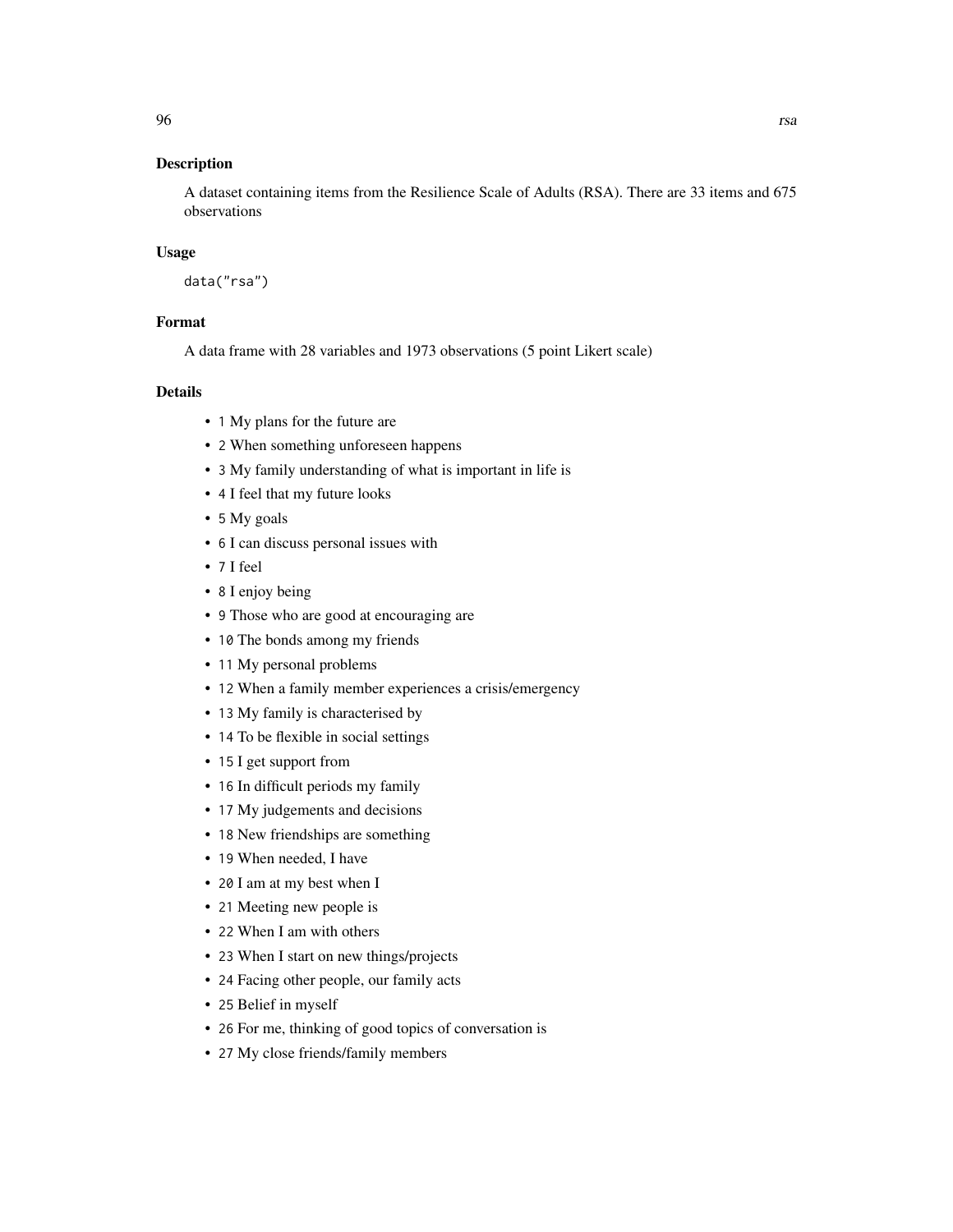#### Sachs 97

- 28 I am good at
- 29 In my family, we like to
- 30 Rules and regular routines
- 31 In difficult periods I have a tendency to
- 32 My goals for the future are
- 33 Events in my life that I cannot influence
- gender "M" (male) or "F" (female)

### Note

There are 6 domains

Planned future: items 1, 4, 5, 32

Perception of self: items 2, 11, 17, 25, 31, 33

Family cohesion: items 3, 7, 13, 16, 24, 29

Social resources: items 6, 9, 10, 12, 15, 19, 27

Social Competence: items 8, 14, 18, 21, 22, 26,

Structured style: items 23, 28, 30

## References

Briganti, G., & Linkowski, P. (2019). Item and domain network structures of the Resilience Scale for Adults in 675 university students. Epidemiology and psychiatric sciences, 1-9.

## Examples

data("rsa")

Sachs *Data: Sachs Network*

### Description

Protein expression in human immune system cells

#### Usage

data("Sachs")

#### Format

A data frame containing 7466 cells ( $n = 7466$ ) and flow cytometry measurements of 11 ( $p = 11$ ) phosphorylated proteins and phospholipids

@references Sachs, K., Gifford, D., Jaakkola, T., Sorger, P., & Lauffenburger, D. A. (2002). Bayesian network approach to cell signaling pathway modeling. Sci. STKE, 2002(148), pe38 pe38.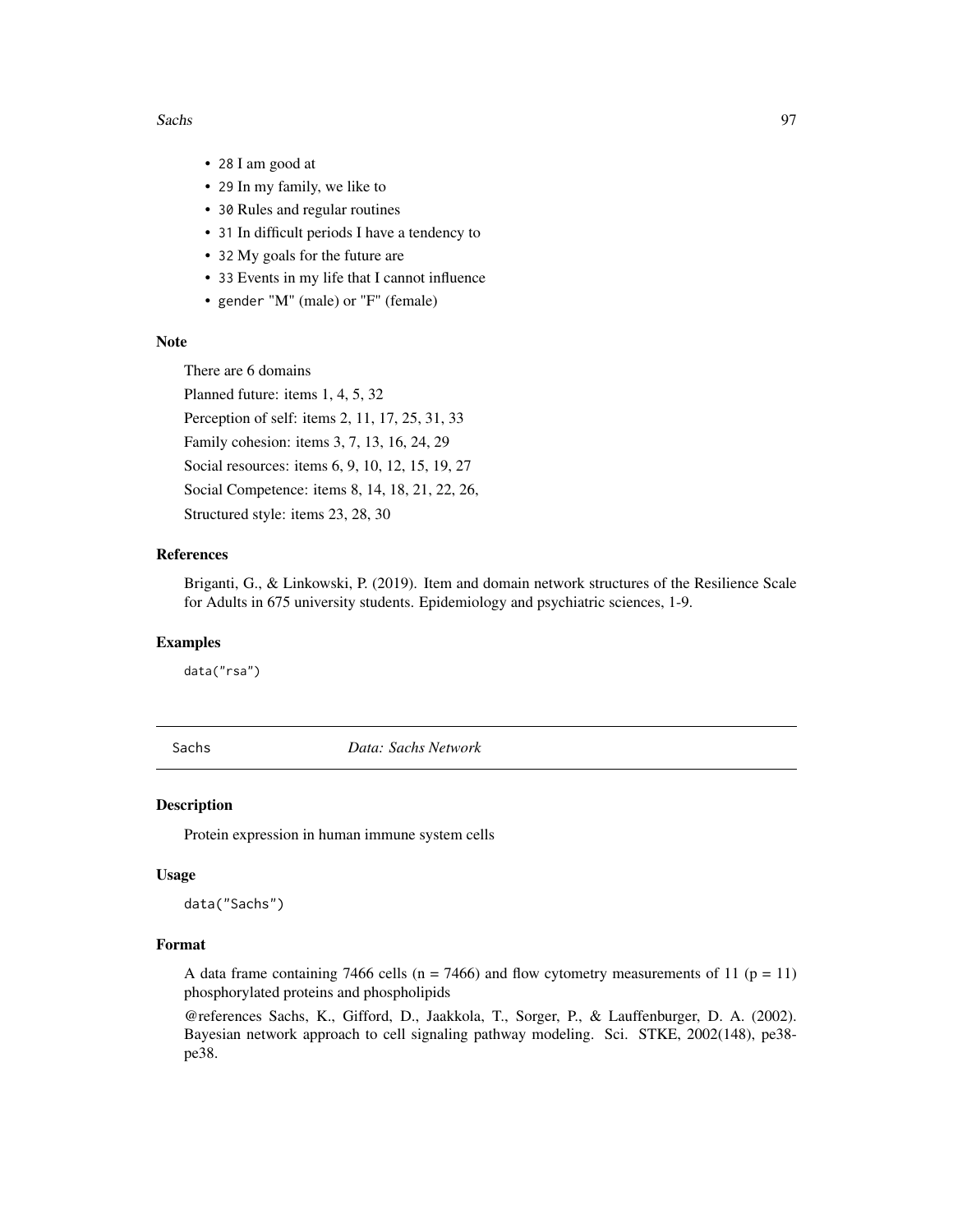### Examples

data("Sachs")

# select *S3* select *method*

# Description

S3 select method

### Usage

select(object, ...)

### Arguments

| object   | object of class estimate or explore |
|----------|-------------------------------------|
| $\cdots$ | not currently used                  |

#### Value

select works with the following methods:

- [select.estimate](#page-97-0)
- [select.explore](#page-99-0)
- [select.ggm\\_compare\\_estimate](#page-101-0)

<span id="page-97-0"></span>select.estimate *Graph Selection for* estimate *Objects*

### Description

Provides the selected graph based on credible intervals for the partial correlations that did not contain zero (Williams 2018).

### Usage

```
## S3 method for class 'estimate'
select(object, cred = 0.95, alternative = "two.sided", ...)
```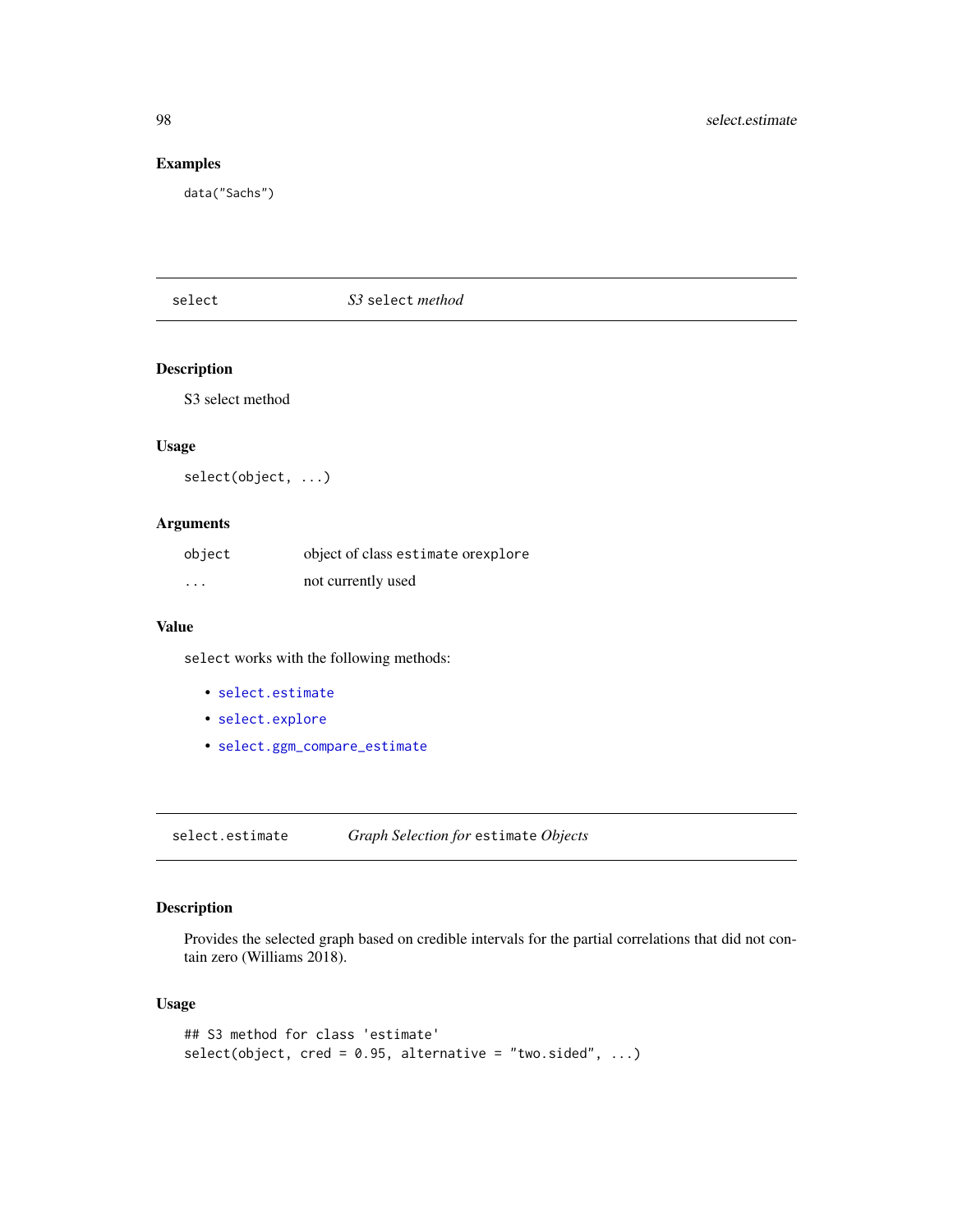### select.estimate 99

#### Arguments

| object      | An object of class estimate.default.                                                                                                                    |
|-------------|---------------------------------------------------------------------------------------------------------------------------------------------------------|
| cred        | Numeric. The credible interval width for selecting the graph (defaults to 0.95;<br>must be between 0 and 1).                                            |
| alternative | A character string specifying the alternative hypothesis. It must be one of<br>"two.sided" (default), "greater" or "less". See note for futher details. |
| $\cdot$     | Currently ignored.                                                                                                                                      |

### Details

This package was built for the social-behavioral sciences in particular. In these applications, there is strong theory that expects *all* effects to be positive. This is known as a "positive manifold" and this notion has a rich tradition in psychometrics. Hence, this can be incorporated into the graph with alternative = "greater". This results in the estimated structure including only positive edges.

### Value

The returned object of class select.estimate contains a lot of information that is used for printing and plotting the results. For users of BGGM, the following are the useful objects:

- pcor\_adj Selected partial correlation matrix (weighted adjacency).
- adj Adjacency matrix for the selected edges
- object An object of class estimate (the fitted model).

#### References

Williams DR (2018). "Bayesian Estimation for Gaussian Graphical Models: Structure Learning, Predictability, and Network Comparisons." *arXiv*. doi: [10.31234/OSF.IO/X8DPR.](https://doi.org/10.31234/OSF.IO/X8DPR)

### See Also

[estimate](#page-24-0) and [ggm\\_compare\\_estimate](#page-40-0) for several examples.

```
# note: iter = 250 for demonstrative purposes
# data
Y < -bfi[,1:10]
# estimate
fit <- estimate(Y, iter = 250,
                progress = FALSE)
# select edge set
E \leftarrow select(fit)
```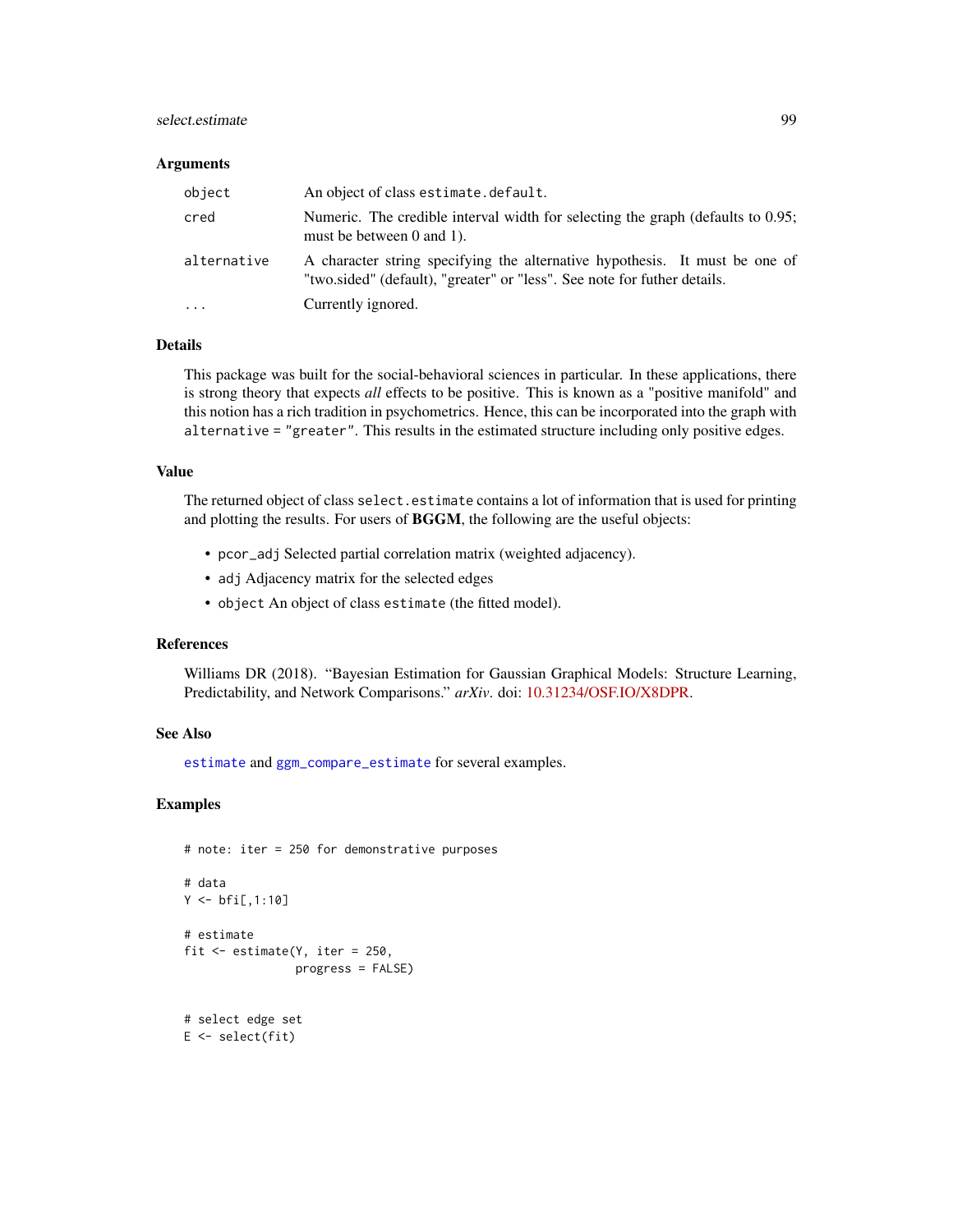<span id="page-99-0"></span>select.explore *Graph selection for* explore *Objects*

#### Description

Provides the selected graph based on the Bayes factor (Williams and Mulder 2019).

#### Usage

```
## S3 method for class 'explore'
select(object, BF-cut = 3, alternative = "two-sided", ...)
```
#### Arguments

| object      | An object of class explore. default                                                                                                                                         |
|-------------|-----------------------------------------------------------------------------------------------------------------------------------------------------------------------------|
| BF cut      | Numeric. Threshold for including an edge (defaults to 3).                                                                                                                   |
| alternative | A character string specifying the alternative hypothesis. It must be one of<br>"two.sided" (default), "greater", "less", or "exhuastive". See note for futher de-<br>tails. |
| .           | Currently ignored.                                                                                                                                                          |

### Details

Exhaustive provides the posterior hypothesis probabilities for a positive, negative, or null relation (see Table 3 in Williams and Mulder 2019).

### Value

The returned object of class select.explore contains a lot of information that is used for printing and plotting the results. For users of **BGGM**, the following are the useful objects:

alternative = "two.sided"

- pcor\_mat\_zero Selected partial correlation matrix (weighted adjacency).
- pcor\_mat Partial correlation matrix (posterior mean).
- Adj\_10 Adjacency matrix for the selected edges.
- Adj\_01 Adjacency matrix for which there was evidence for the null hypothesis.

alternative = "greater" and "less"

- pcor\_mat\_zero Selected partial correlation matrix (weighted adjacency).
- pcor\_mat Partial correlation matrix (posterior mean).
- Adj\_20 Adjacency matrix for the selected edges.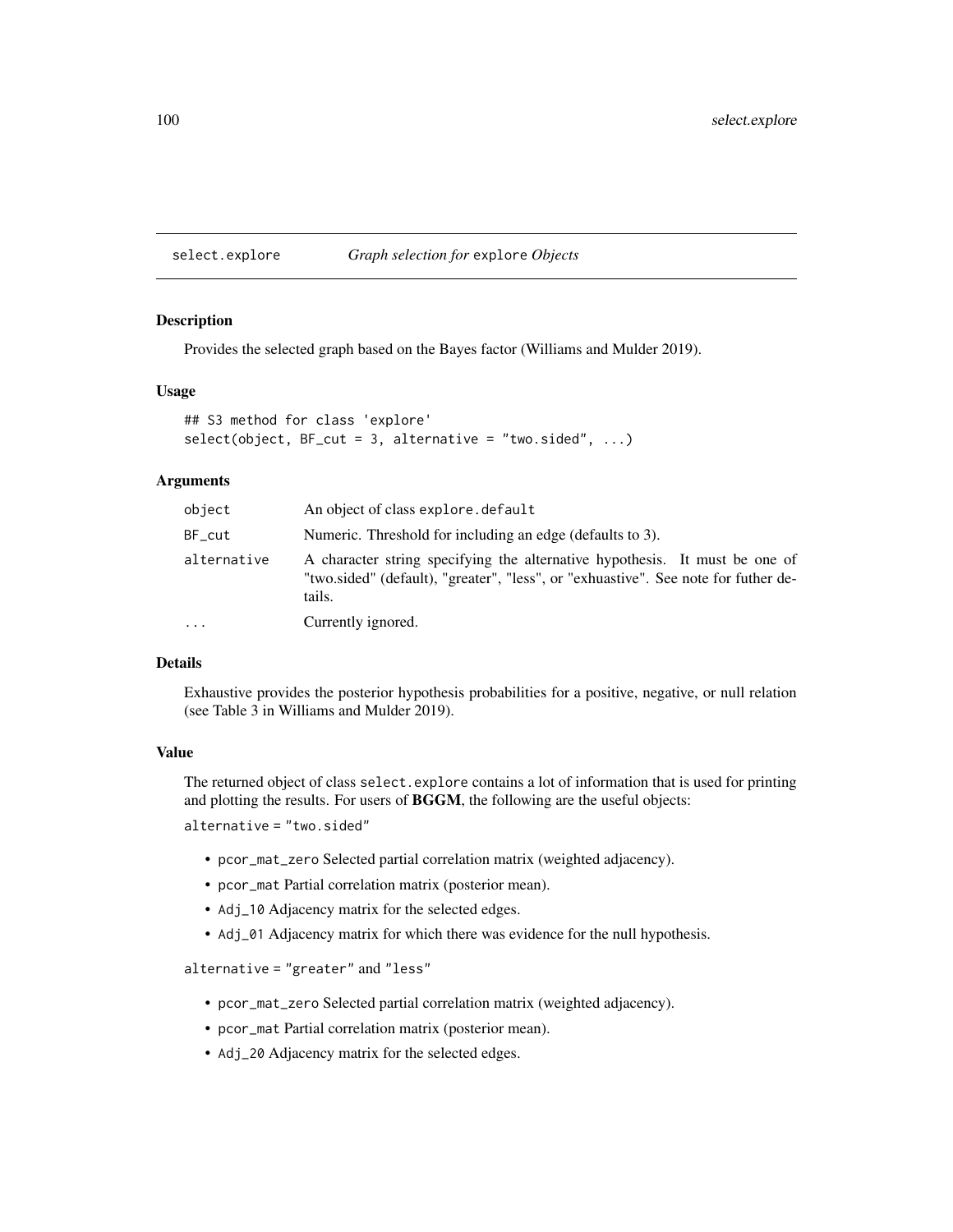### select.explore 101

• Adj\_02 Adjacency matrix for which there was evidence for the null hypothesis (see note).

alternative = "exhaustive"

- post\_prob A data frame that included the posterior hypothesis probabilities.
- neg\_mat Adjacency matrix for which there was evidence for negative edges.
- pos\_mat Adjacency matrix for which there was evidence for positive edges.
- neg\_mat Adjacency matrix for which there was evidence for the null hypothesis (see note).
- pcor\_mat Partial correlation matrix (posterior mean). The weighted adjacency matrices can be computed by multiplying pcor\_mat with an adjacency matrix.

### Note

Care must be taken with the options alternative = "less" and alternative = "greater". This is because the full parameter space is not included, such, for alternative = "greater", there can be evidence for the "null" when the relation is negative. This inference is correct: the null model better predicted the data than the positive model. But note this is relative and does not provide absolute evidence for the null hypothesis.

#### References

Williams DR, Mulder J (2019). "Bayesian Hypothesis Testing for Gaussian Graphical Models: Conditional Independence and Order Constraints." *PsyArXiv*. doi: [10.31234/osf.io/ypxd8.](https://doi.org/10.31234/osf.io/ypxd8)

### See Also

[explore](#page-28-0) and [ggm\\_compare\\_explore](#page-44-0) for several examples.

```
#################
### example 1 ###
#################
# data
Y < -bfi[,1:10]
# fit model
fit <- explore(Y, progress = FALSE)
# edge set
E <- select(fit,
            alternative = "exhaustive")
```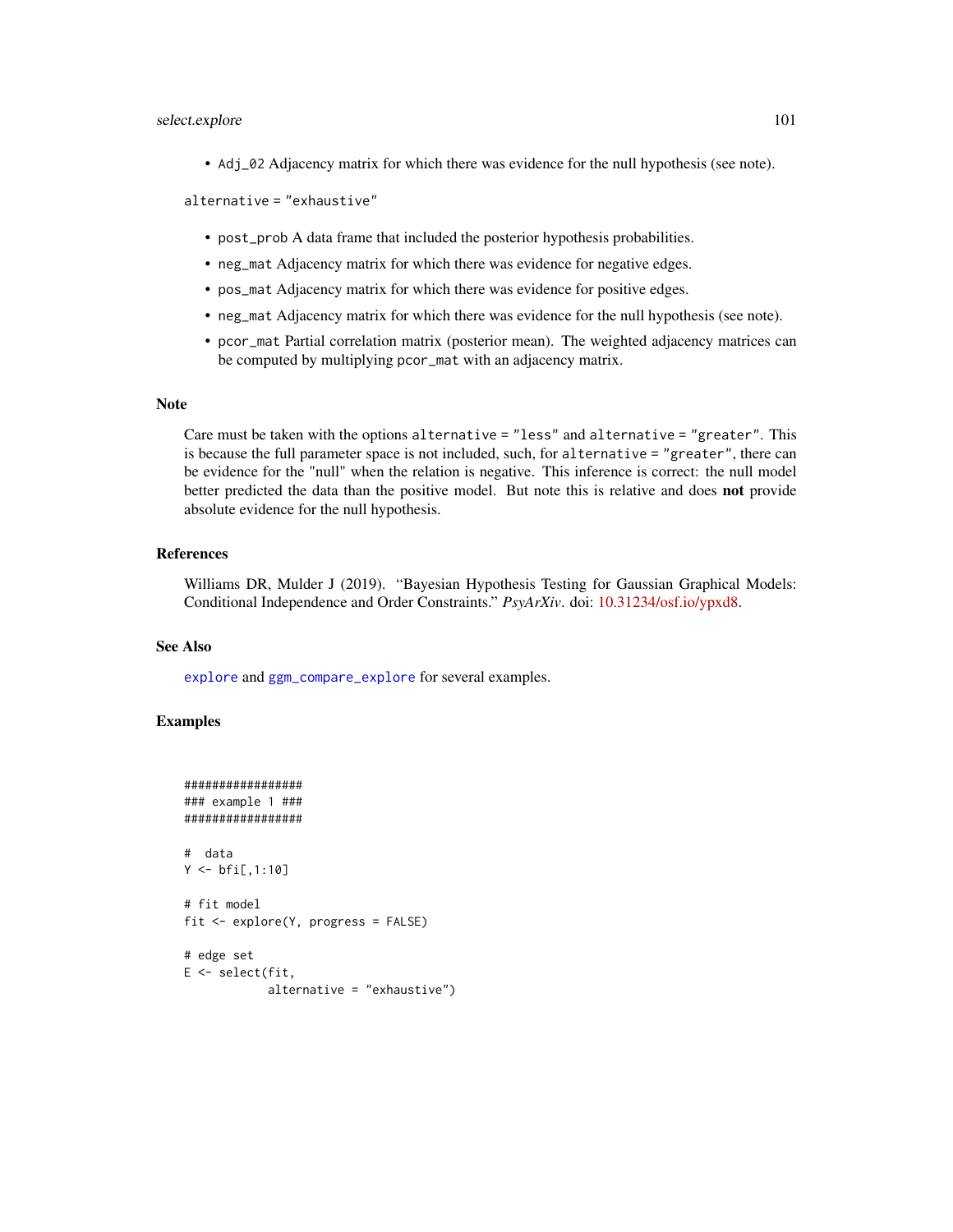```
select.ggm_compare_estimate
```
*Graph Selection for* ggm\_compare\_estimate *Objects*

### Description

Provides the selected graph (of differences) based on credible intervals for the partial correlations that did not contain zero (Williams 2018).

#### Usage

```
## S3 method for class 'ggm_compare_estimate'
select(object, cred = 0.95, ...)
```
# Arguments

| object    | An object of class estimate.default.                                                                         |
|-----------|--------------------------------------------------------------------------------------------------------------|
| cred      | Numeric. The credible interval width for selecting the graph (defaults to 0.95;<br>must be between 0 and 1). |
| $\ddotsc$ | not currently used                                                                                           |

#### Value

The returned object of class select.ggm\_compare\_estimate contains a lot of information that is used for printing and plotting the results. For users of BGGM, the following are the useful objects:

- mean\_diff A list of matrices for each group comparsion (partial correlation differences).
- pcor\_adj A list of weighted adjacency matrices for each group comparsion.
- adj A list of adjacency matrices for each group comparsion.

```
# note: iter = 250 for demonstrative purposes
##################
### example 1: ###
##################
# data
Y <- bfi
# males and females
Ymale <- subset(Y, gender == 1,
               select = -c(gender,education))
Yfemale \leq subset(Y, gender == 2,
                  select = -c(gender,
```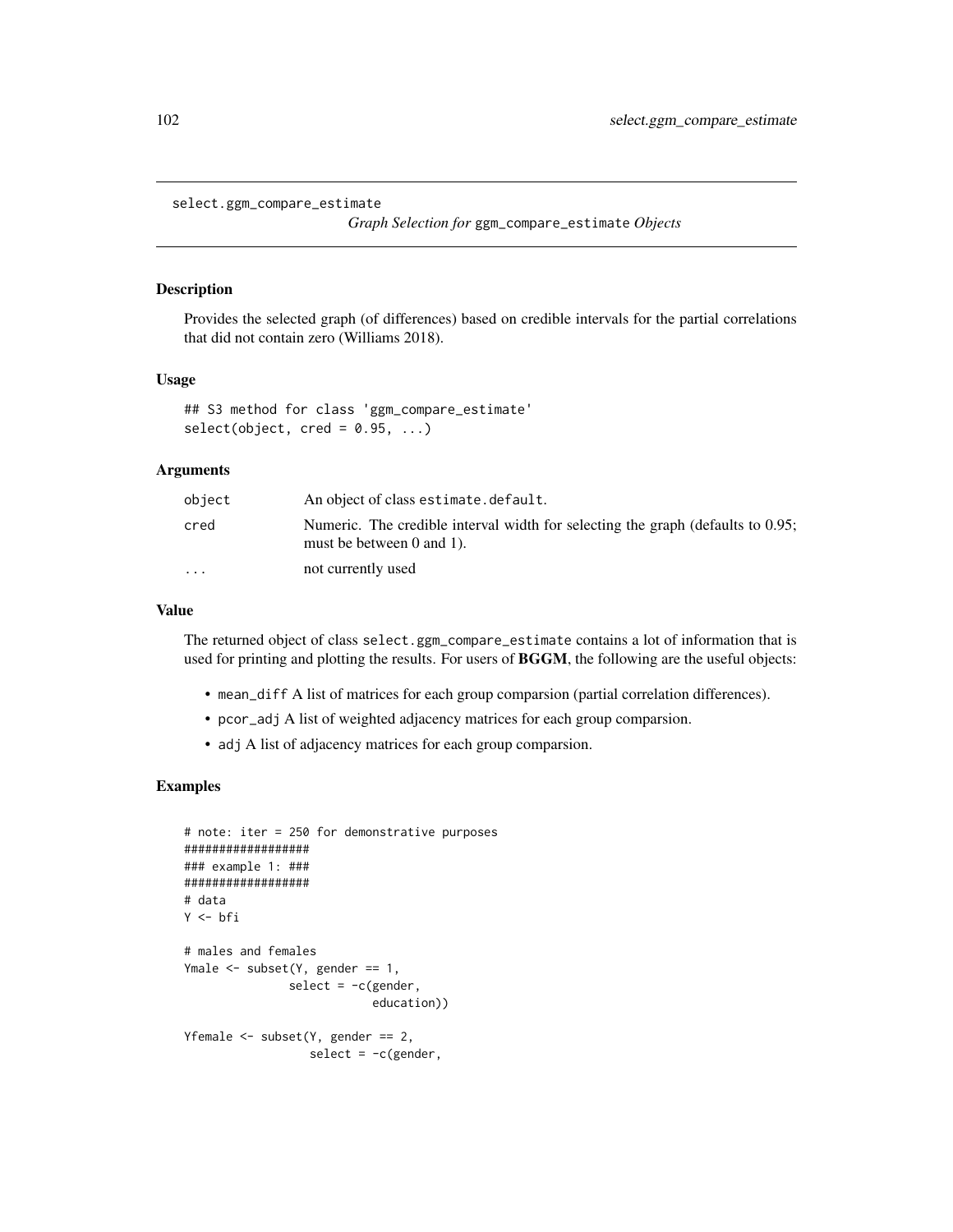education))

```
# fit model
fit <- ggm_compare_estimate(Ymale, Yfemale,
                           type = "continuous",
                           iter = 250,
                           progress = FALSE)
```

```
E \leftarrow select(fit)
```
select.ggm\_compare\_explore

*Graph selection for* ggm\_compare\_explore *Objects*

### Description

Provides the selected graph (of differences) based on the Bayes factor (Williams et al. 2020).

### Usage

```
## S3 method for class 'ggm_compare_explore'
select(object, BF-cut = 3, ...)
```
#### Arguments

| object    | An object of class ggm_compare_explore.                   |
|-----------|-----------------------------------------------------------|
| BF cut    | Numeric. Threshold for including an edge (defaults to 3). |
| $\ddotsc$ | Currently ignored.                                        |

## Value

The returned object of class select.ggm\_compare\_explore contains a lot of information that is used for printing and plotting the results. For users of BGGM, the following are the useful objects:

- adj\_10 Adjacency matrix for which there was evidence for a difference.
- adj\_10 Adjacency matrix for which there was evidence for a null relation
- pcor\_mat\_10 Selected partial correlation matrix (weighted adjacency; only for two groups).

#### See Also

[explore](#page-28-0) and [ggm\\_compare\\_explore](#page-44-0) for several examples.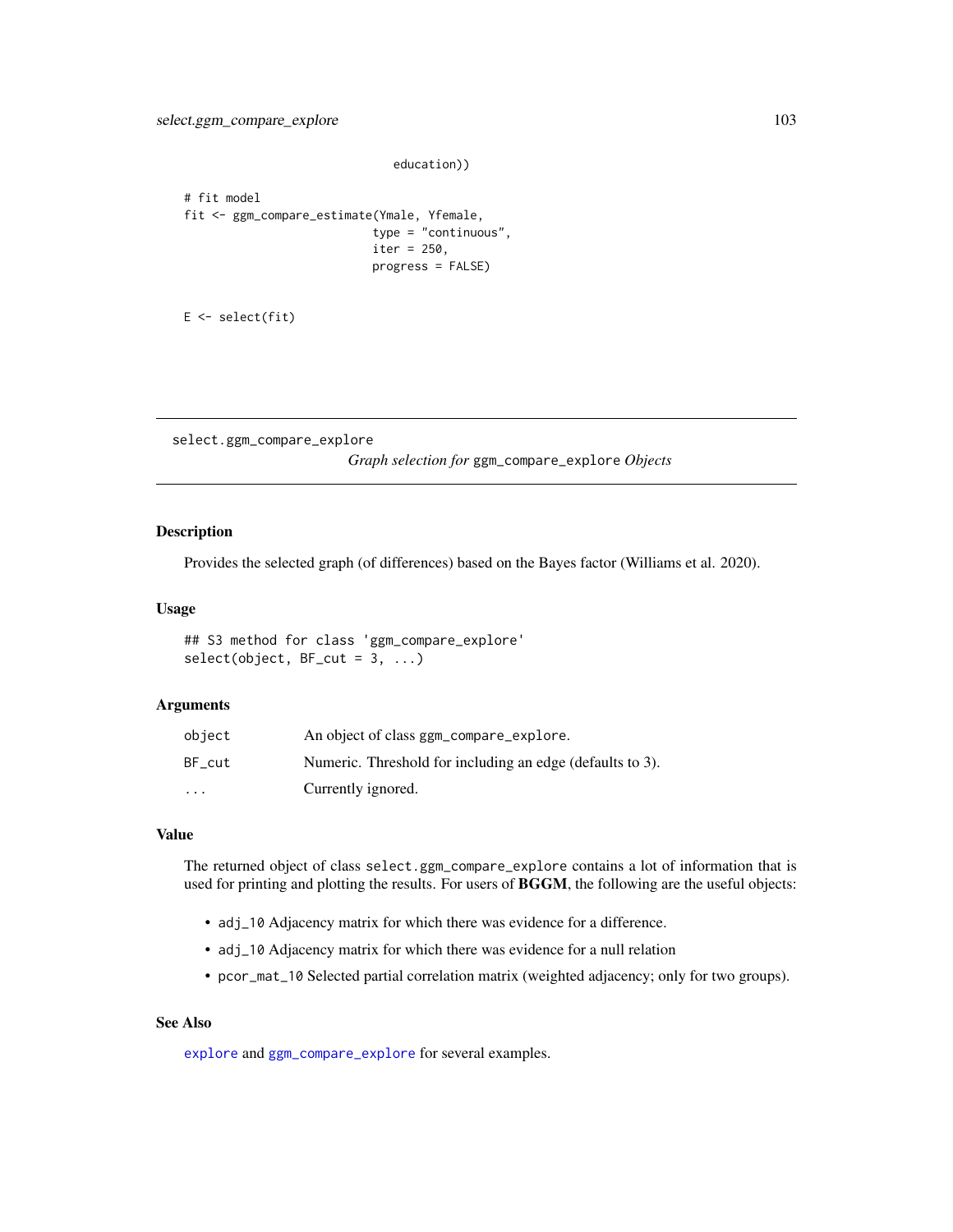# Examples

```
##################
### example 1: ###
##################
# data
Y <- bfi
# males and females
Ymale <- subset(Y, gender == 1,
                   select = -c(gender,education))[,1:10]
Yfemale \leq subset(Y, gender == 2,
                     select = -c(gender,education))[,1:10]
# fit model
fit <- ggm_compare_explore(Ymale, Yfemale,
                           iter = 250,
                           type = "continuous",
                           progress = FALSE)
```
 $E \le -$  select(fit, post\_prob = 0.50)

select.var\_estimate *Graph Selection for* var.estimate *Object*

## Description

Graph Selection for var.estimate Object

## Usage

```
## S3 method for class 'var_estimate'
select(object, cred = 0.95, alternative = "two-sided", ...)
```
## Arguments

| object      | An object of class VAR. estimate.                                                                                                                       |
|-------------|---------------------------------------------------------------------------------------------------------------------------------------------------------|
| cred        | Numeric. The credible interval width for selecting the graph (defaults to 0.95;<br>must be between 0 and 1).                                            |
| alternative | A character string specifying the alternative hypothesis. It must be one of<br>"two.sided" (default), "greater" or "less". See note for futher details. |
| $\cdots$    | Currently ignored.                                                                                                                                      |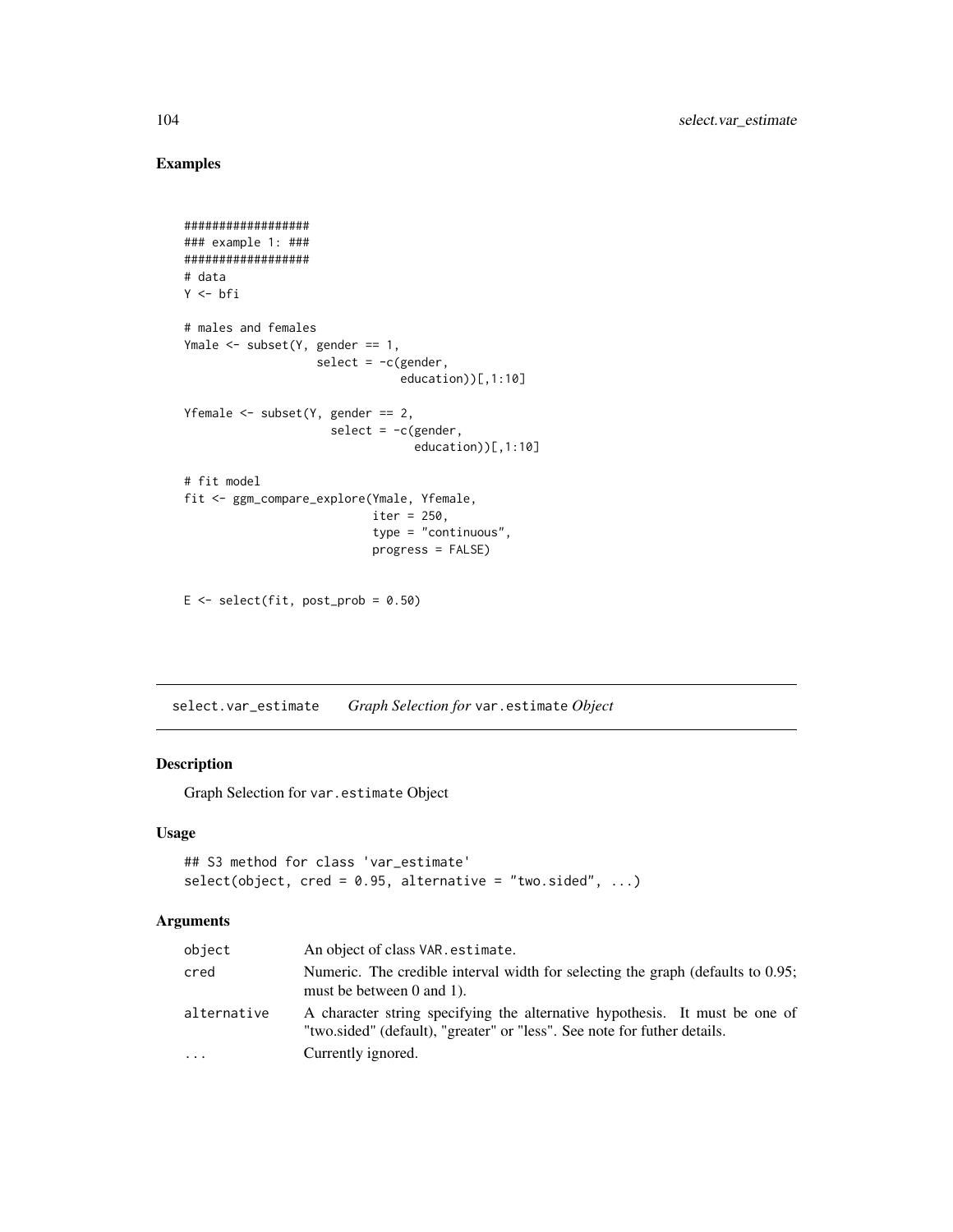## summary.coef 105

### Value

An object of class select.var\_estimate, including

- pcor\_adj Adjacency matrix for the partial correlations.
- beta\_adj Adjacency matrix for the regression coefficients.
- pcor\_weighted\_adj Weighted adjacency matrix for the partial correlations.
- beta\_weighted\_adj Weighted adjacency matrix for the regression coefficients.
- pcor\_mu Partial correlation matrix (posterior mean).
- beta\_mu A matrix including the regression coefficients (posterior mean).

## Examples

```
# data
Y \leftarrow subset(ifit, id == 1)[,-1]# fit model with alias (var_estimate also works)
fit <- var_estimate(Y, progress = FALSE)
# select graphs
select(fit, cred = 0.95)
```
summary.coef *Summarize* coef *Objects*

# Description

Summarize regression parameters with the posterior mean, standard deviation, and credible interval.

# Usage

```
## S3 method for class 'coef'
summary(object, cred = 0.95, ...)
```
### Arguments

| object   | An object of class coef.                                                                                                            |
|----------|-------------------------------------------------------------------------------------------------------------------------------------|
| cred     | Numeric. The credible interval width for summarizing the posterior distributions<br>(defaults to $0.95$ ; must be between 0 and 1). |
| $\cdots$ | Currently ignored                                                                                                                   |

# Value

A list of length *p* including the summaries for each multiple regression.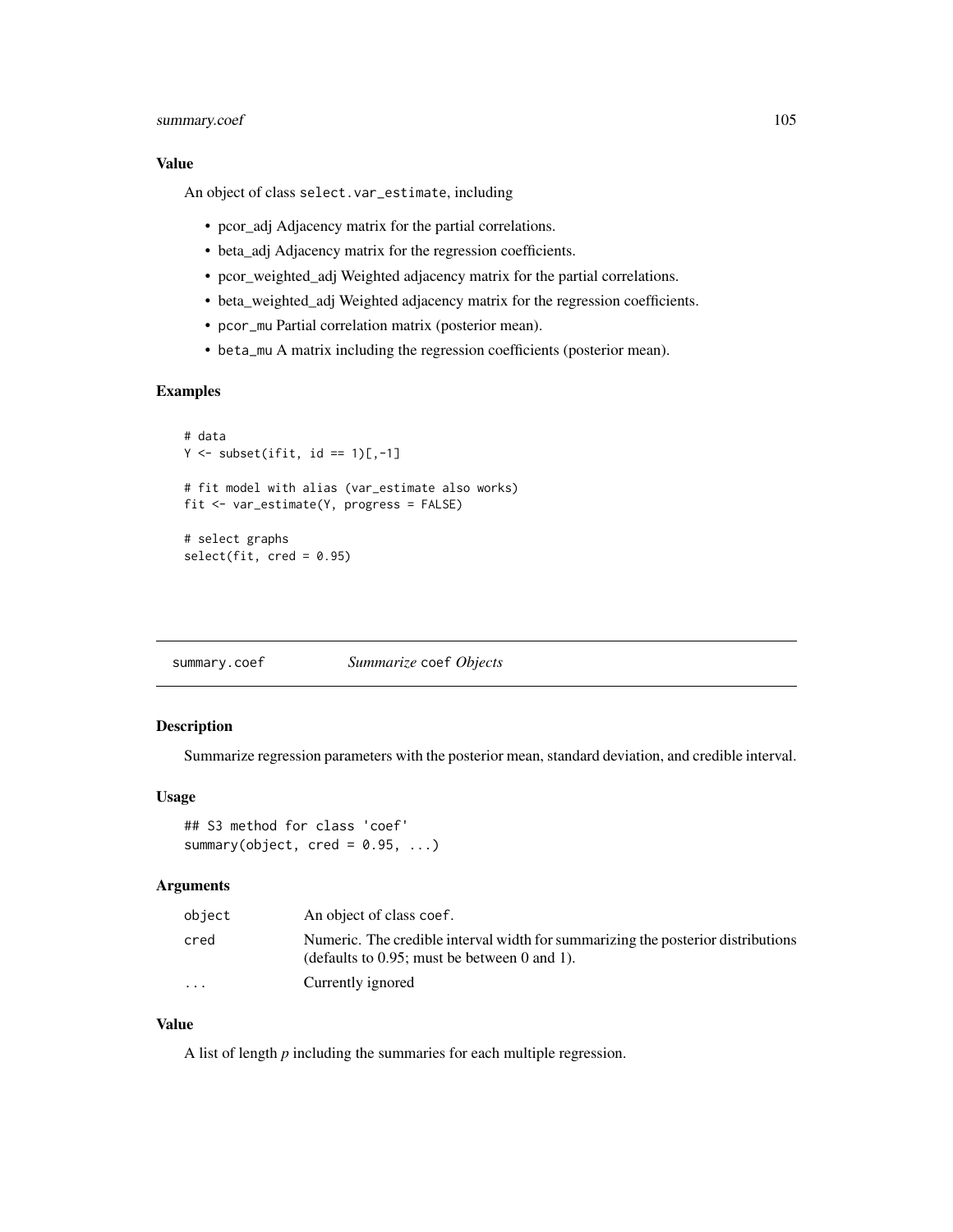# Note

See [coef.estimate](#page-10-0) and [coef.explore](#page-11-0) for examples.

summary.estimate *Summary method for* estimate.default *objects*

## Description

Summarize the posterior distribution of each partial correlation with the posterior mean and standard deviation.

## Usage

```
## S3 method for class 'estimate'
summary(object, col_names = TRUE, cred = 0.95, ...)
```
# Arguments

| object    | An object of class estimate                                                                                                                  |
|-----------|----------------------------------------------------------------------------------------------------------------------------------------------|
| col_names | Logical. Should the summary include the column names (default is TRUE)? Set-<br>ting to FALSE includes the column numbers (e.g., $1 - -2$ ). |
| cred      | Numeric. The credible interval width for summarizing the posterior distributions<br>(defaults to $0.95$ ; must be between 0 and 1).          |
| $\ddots$  | Currently ignored.                                                                                                                           |

### Value

A dataframe containing the summarized posterior distributions.

# See Also

[estimate](#page-24-0)

## Examples

```
# data
Y \leftarrow \text{ptsd[, 1:5}fit <- estimate(Y, iter = 250,
                   progress = FALSE)
```
summary(fit)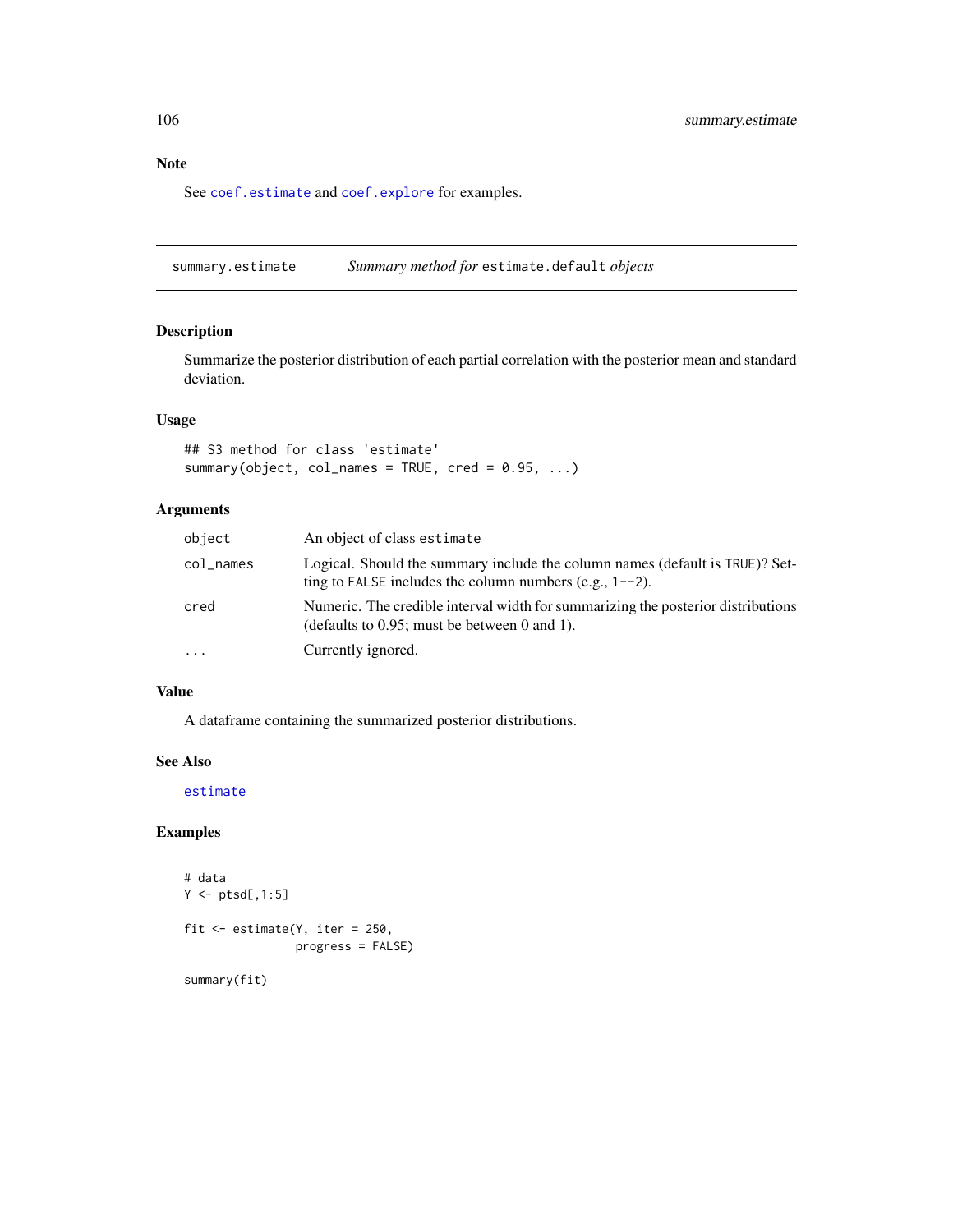## Description

Summarize the posterior distribution for each partial correlation with the posterior mean and standard deviation.

### Usage

```
## S3 method for class 'explore'
summary(object, col_names = TRUE, ...)
```
## Arguments

| object                  | An object of class estimate                                                                                                                  |
|-------------------------|----------------------------------------------------------------------------------------------------------------------------------------------|
| col_names               | Logical. Should the summary include the column names (default is TRUE)? Set-<br>ting to FALSE includes the column numbers (e.g., $1 - -2$ ). |
| $\cdot$ $\cdot$ $\cdot$ | Currently ignored                                                                                                                            |

# Value

A dataframe containing the summarized posterior distributions.

### See Also

[select.explore](#page-99-0)

# Examples

```
# note: iter = 250 for demonstrative purposes
Y \leftarrow \text{ptsd[, 1:5}fit \leq explore(Y, iter = 250,
                 progress = FALSE)
summ <- summary(fit)
```
summ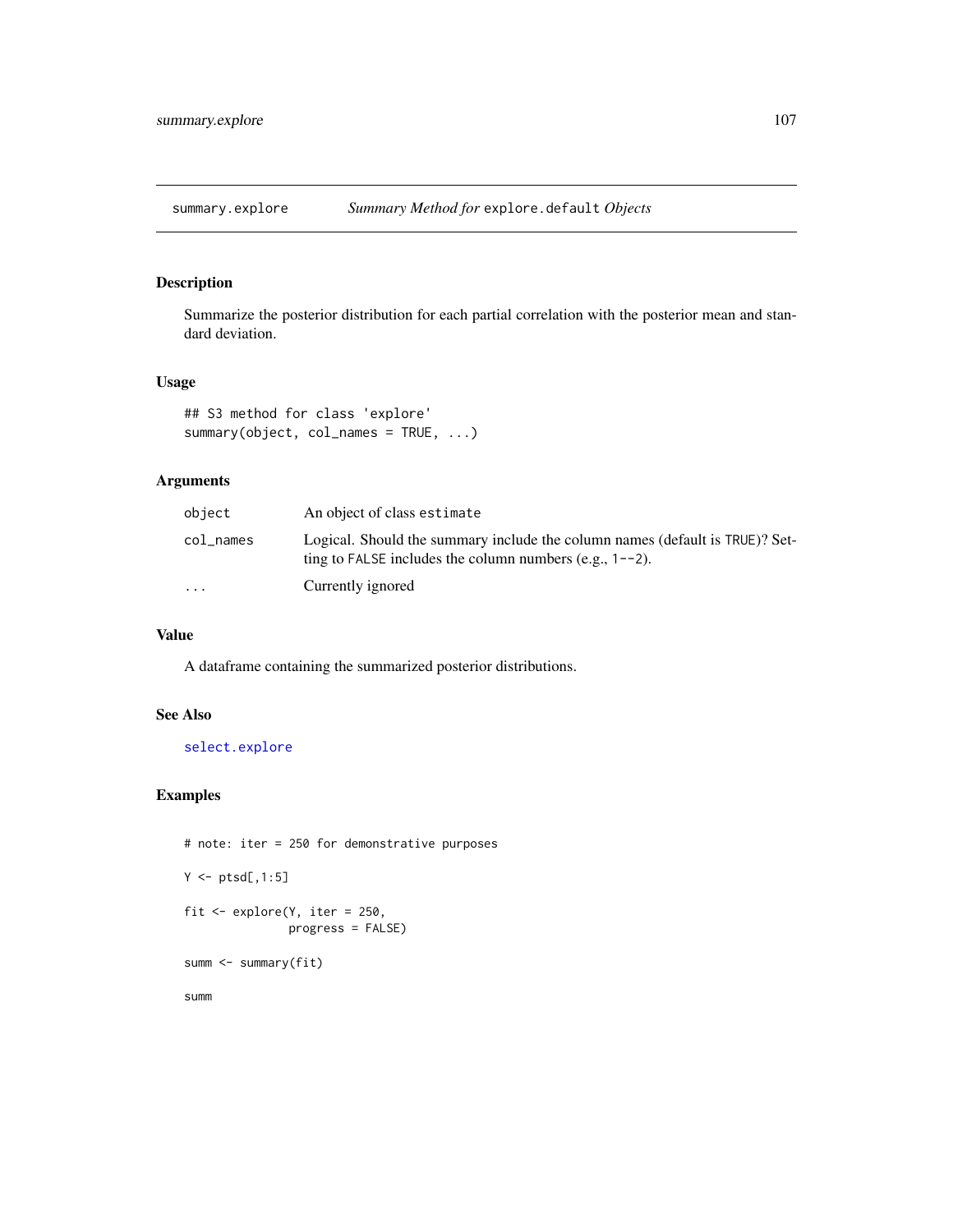```
summary.ggm_compare_estimate
```
*Summary method for* ggm\_compare\_estimate *objects*

### Description

Summarize the posterior distribution of each partial correlation difference with the posterior mean and standard deviation.

# Usage

```
## S3 method for class 'ggm_compare_estimate'
summary(object, col_names = TRUE, cred = 0.95, ...)
```
### Arguments

| object    | An object of class ggm_compare_estimate.                                                                                                     |
|-----------|----------------------------------------------------------------------------------------------------------------------------------------------|
| col_names | Logical. Should the summary include the column names (default is TRUE)? Set-<br>ting to FALSE includes the column numbers (e.g., $1 - -2$ ). |
| cred      | Numeric. The credible interval width for summarizing the posterior distributions<br>(defaults to $0.95$ ; must be between 0 and 1).          |
| .         | Currently ignored.                                                                                                                           |

## Value

A list containing the summarized posterior distributions.

## See Also

[ggm\\_compare\\_estimate](#page-40-0)

```
# note: iter = 250 for demonstrative purposes
# data
Y <- bfi
# males and females
Ymale <- subset(Y, gender == 1,
                select = -c(gender,education))[,1:5]
Yfemale \leq subset(Y, gender == 2,
                  select = -c(gender,education))[,1:5]
# fit model
```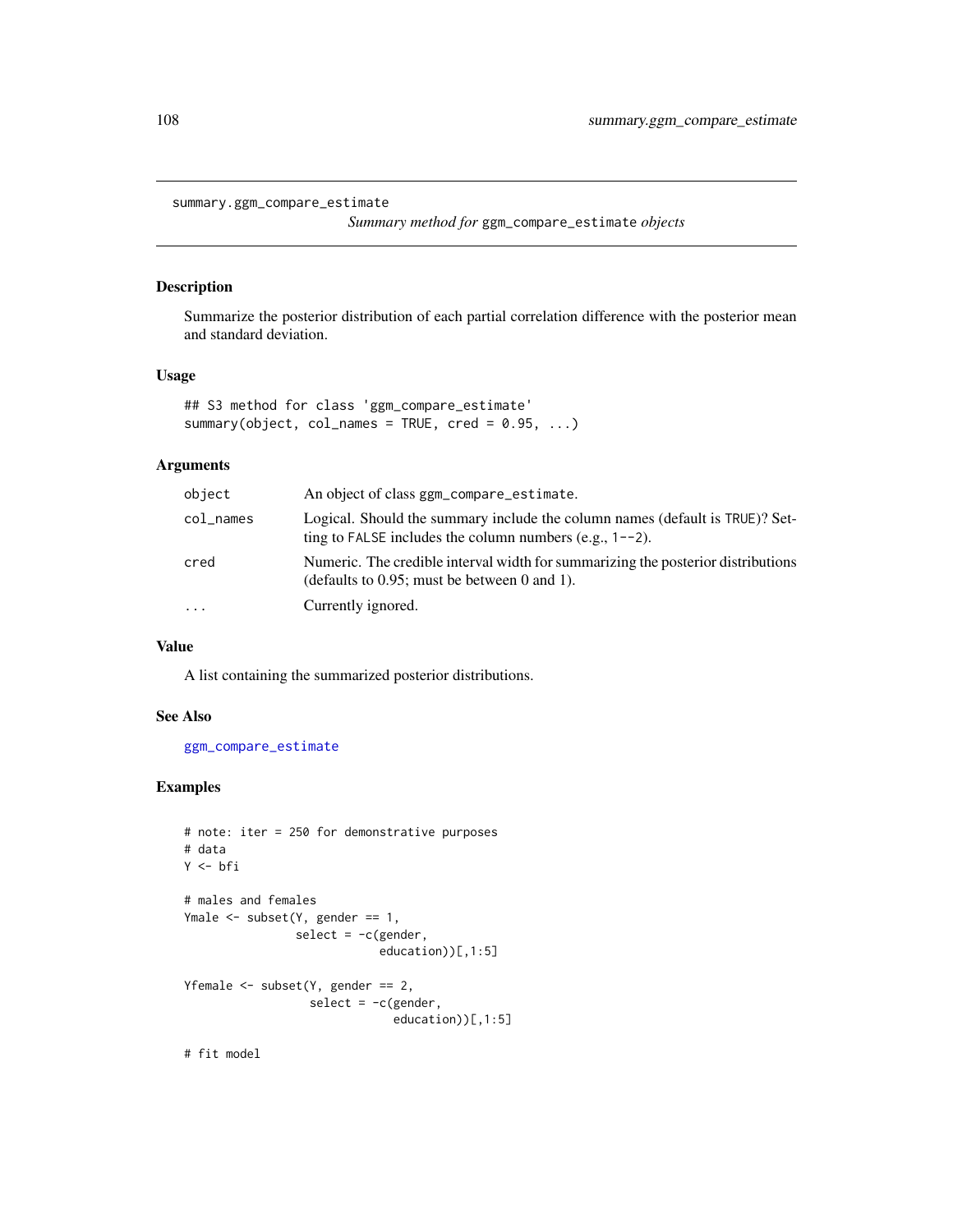```
fit <- ggm_compare_estimate(Ymale, Yfemale,
                            type = "ordinal",
                            iter = 250,
                            prior_sd = 0.25,
                            progress = FALSE)
```
summary(fit)

summary.ggm\_compare\_explore

*Summary Method for* ggm\_compare\_explore *Objects*

# Description

Summarize the posterior hypothesis probabilities

## Usage

```
## S3 method for class 'ggm_compare_explore'
summary(object, col_names = TRUE, ...)
```
#### Arguments

| object                  | An object of class ggm_compare_explore.                                                                                                      |
|-------------------------|----------------------------------------------------------------------------------------------------------------------------------------------|
| col names               | Logical. Should the summary include the column names (default is TRUE)? Set-<br>ting to FALSE includes the column numbers (e.g., $1 - -2$ ). |
| $\cdot$ $\cdot$ $\cdot$ | Currently ignored.                                                                                                                           |

# Value

An object of class summary.ggm\_compare\_explore

## See Also

[ggm\\_compare\\_explore](#page-44-0)

```
# note: iter = 250 for demonstrative purposes
# data
Y <- bfi
# males and females
Ymale <- subset(Y, gender == 1,
                  select = -c(gender,
                               education))[,1:10]
```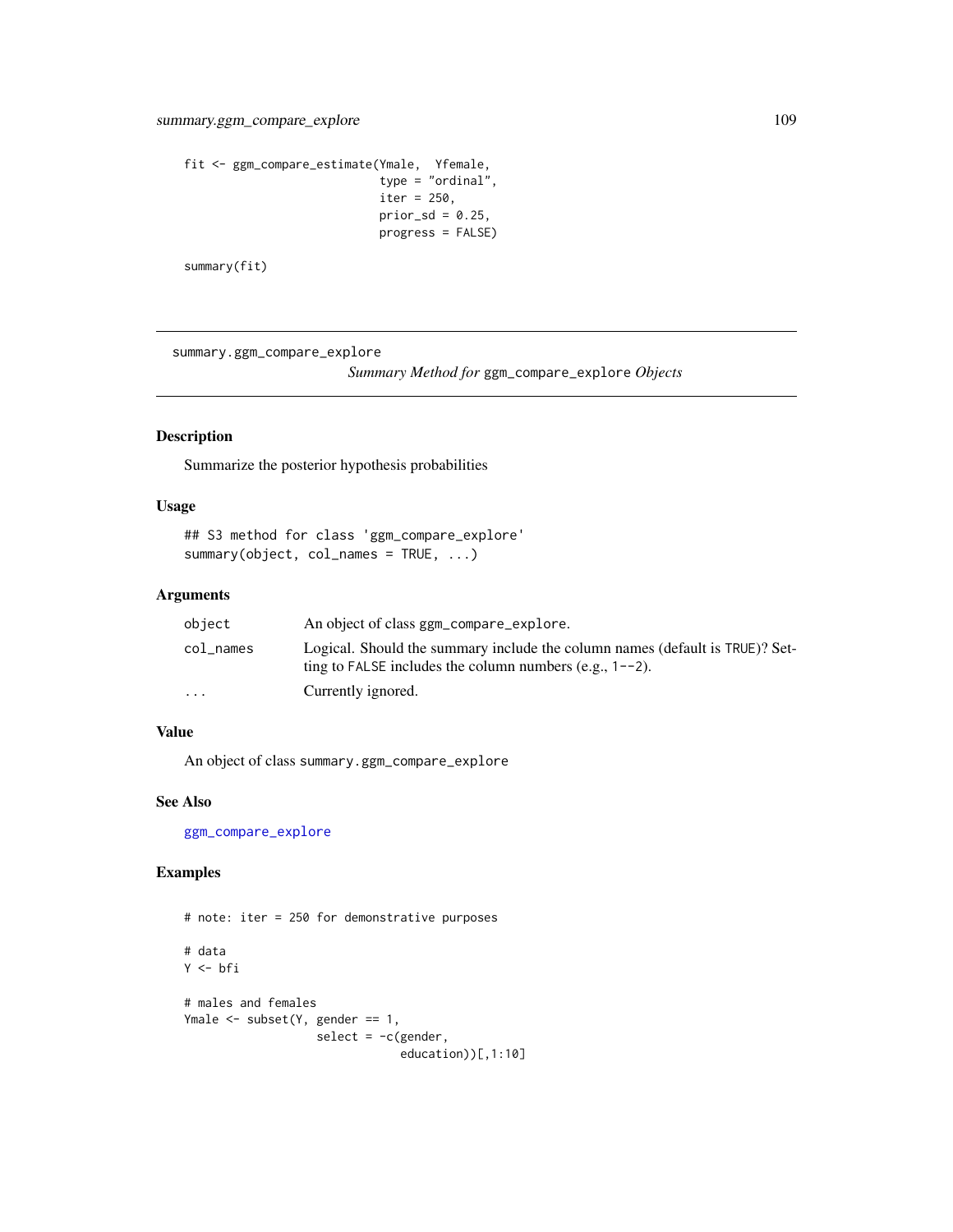```
Yfemale \leq subset(Y, gender == 2,
                     select = -c(gender,
                                 education))[,1:10]
##########################
### example 1: ordinal ###
##########################
# fit model
fit <- ggm_compare_explore(Ymale, Yfemale,
                            type = "ordinal",
                           iter = 250,
                           progress = FALSE)
# summary
summ <- summary(fit)
summ
```
summary.predictability

*Summary Method for* predictability *Objects*

## Description

Summary Method for predictability Objects

## Usage

## S3 method for class 'predictability' summary(object, cred =  $0.95$ , ...)

## Arguments

| object   | An object of class predictability.                                                                                                  |
|----------|-------------------------------------------------------------------------------------------------------------------------------------|
| cred     | Numeric. The credible interval width for summarizing the posterior distributions<br>(defaults to $0.95$ ; must be between 0 and 1). |
| $\cdots$ | Currently ignored                                                                                                                   |

```
Y \leftarrow \text{ptsd[, 1:5}fit \leq explore(Y, iter = 250,
                 progress = FALSE)
r2 <- predictability(fit, iter = 250,
```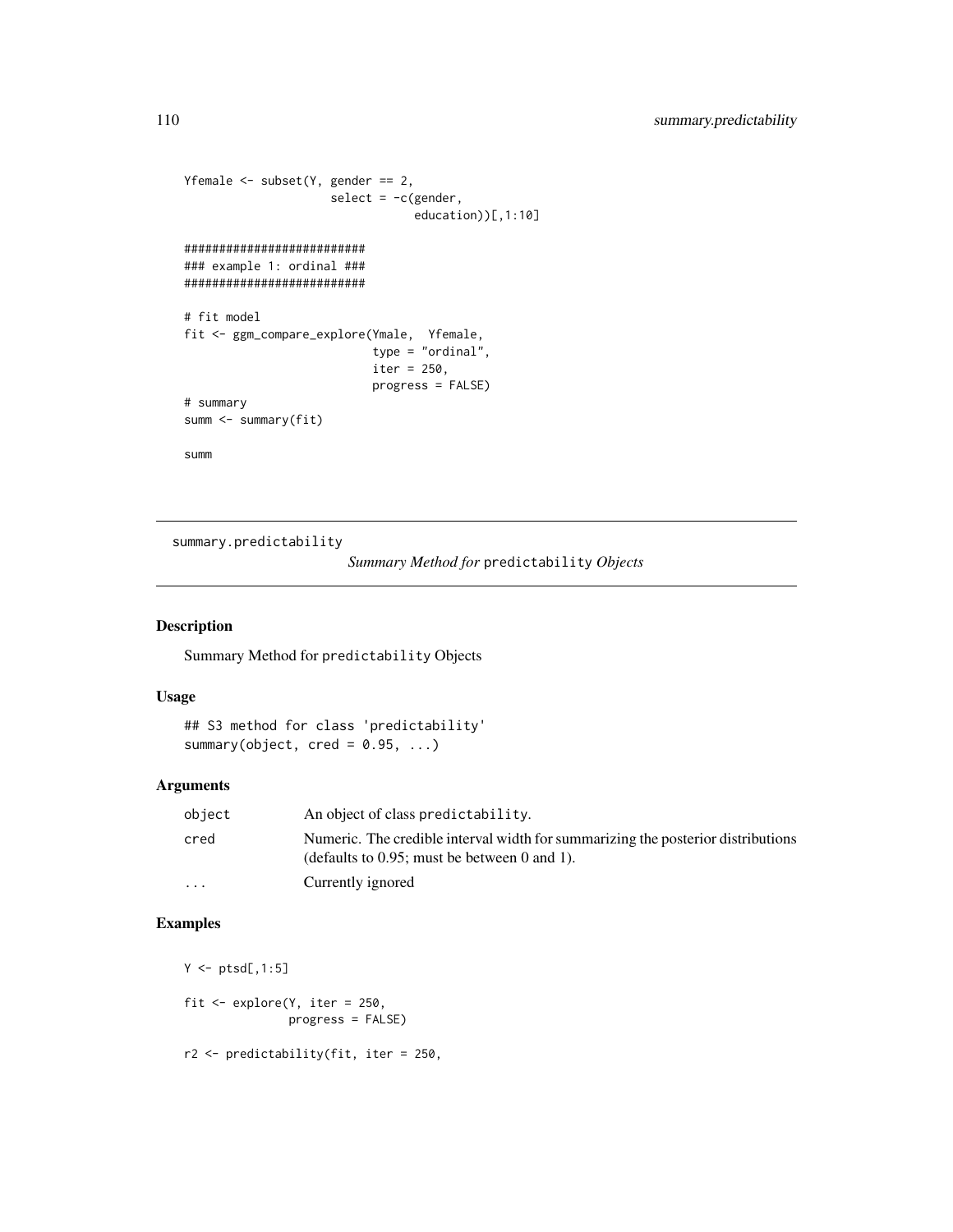progress = FALSE)

<span id="page-110-0"></span>summary(r2)

summary.select.explore

*Summary Method for* select.explore *Objects*

# Description

Summary Method for select.explore Objects

## Usage

## S3 method for class 'select.explore' summary(object, col\_names = TRUE, ...)

# Arguments

| object                  | object of class select. explore. |
|-------------------------|----------------------------------|
| $col$ $\_names$         | Logical.                         |
| $\cdot$ $\cdot$ $\cdot$ | Currently ignored.               |

## Value

a data frame including the posterior mean, standard deviation, and posterior hypothesis probabilities for each relation.

```
# data
Y < -bfi[,1:10]
# fit model
fit <- explore(Y, iter = 250,
               progress = FALSE)
# edge set
E <- select(fit,
            alternative = "exhaustive")
summary(E)
```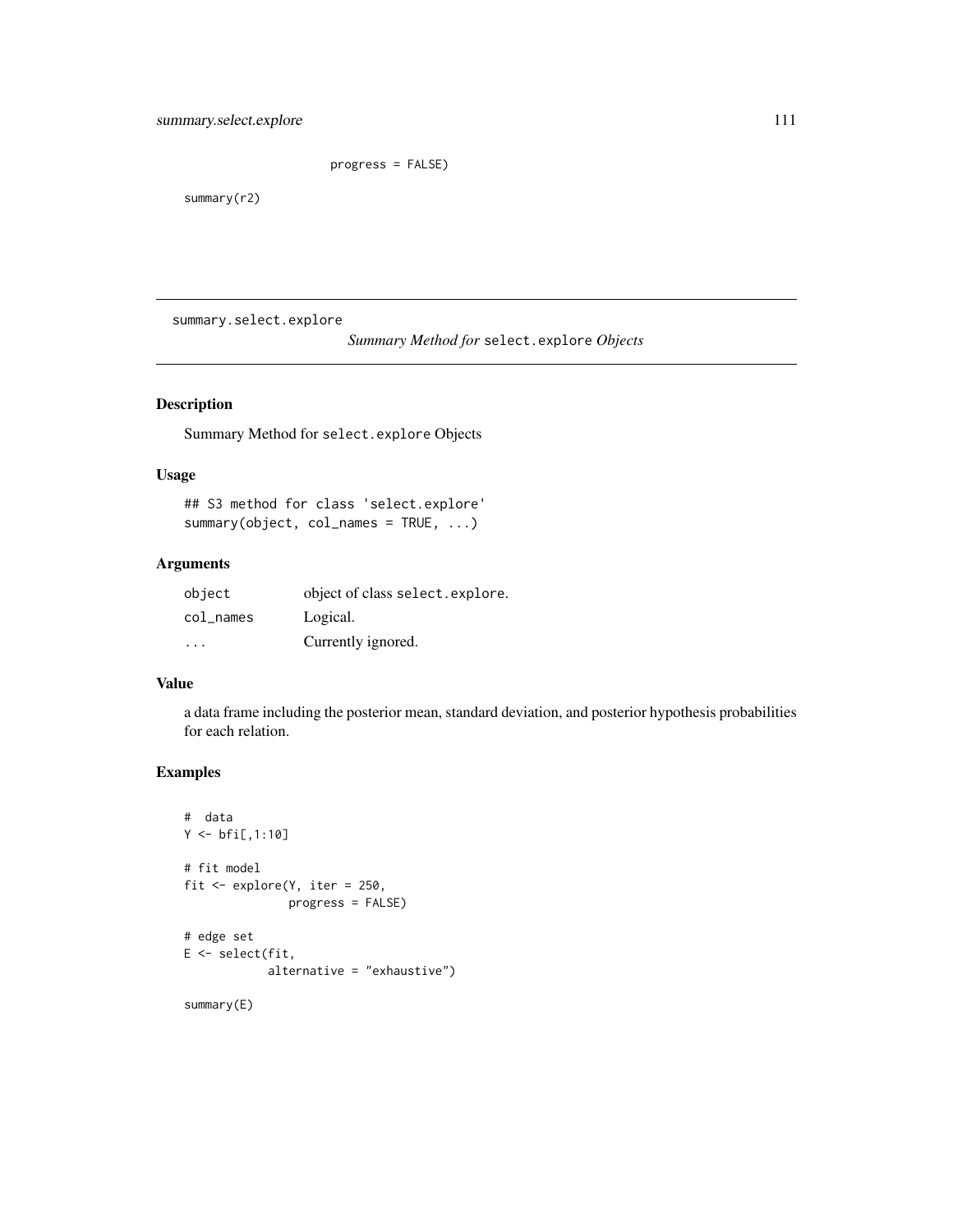<span id="page-111-0"></span>summary.var\_estimate *Summary Method for* var\_estimate *Objects*

## Description

Summarize the posterior distribution of each partial correlation and regression coefficient with the posterior mean, standard deviation, and credible intervals.

#### Usage

```
## S3 method for class 'var_estimate'
summary(object, cred = 0.95, ...)
```
## Arguments

| object                  | An object of class var estimate                                                                                                     |
|-------------------------|-------------------------------------------------------------------------------------------------------------------------------------|
| cred                    | Numeric. The credible interval width for summarizing the posterior distributions<br>(defaults to $0.95$ ; must be between 0 and 1). |
| $\cdot$ $\cdot$ $\cdot$ | Currently ignored.                                                                                                                  |

## Value

A dataframe containing the summarized posterior distributions, including both the partial correlations and the regression coefficients.

- pcor\_results A data frame including the summarized partial correlations
- beta\_results A list containing the summarized regression coefficients (one data frame for each outcome)

#### See Also

[var\\_estimate](#page-113-0)

```
# data
Y \leftarrow \text{subset}(ifit, id == 1)[,-1]# fit model with alias (var_estimate also works)
fit <- var_estimate(Y, progress = FALSE)
# summary ('pcor')
print(
summary(fit, \text{cred} = 0.95),
param = "pcor",
)
```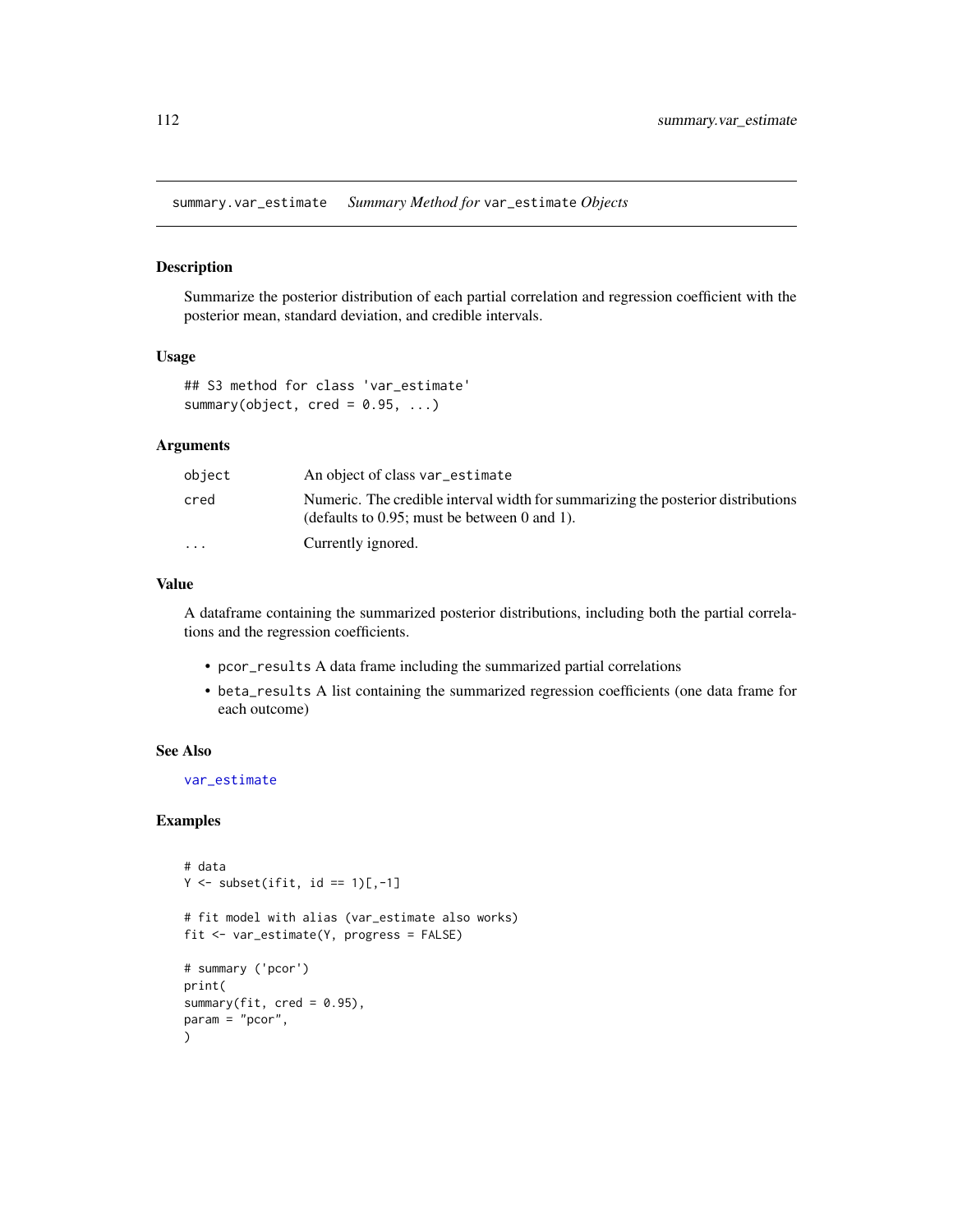```
# summary ('beta')
print(
summary(fit, \text{cred} = 0.95),
param = "beta",
\lambda
```
tas *Data: Toronto Alexithymia Scale (TAS)*

## Description

A dataset containing items from the Toronto Alexithymia Scale (TAS). There are 20 variables and 1925 observations

## Usage

data("tas")

## Format

A data frame with 20 variables and 1925 observations (5 point Likert scale)

## Details

- 1 I am often confused about what emotion I am feeling
- 2 It is difficult for me to find the right words for my feelings
- 3 I have physical sensations that even doctors don't understand
- 4 I am able to describe my feelings easily
- 5 I prefer to analyze problems rather than just describe them
- 6 When I am upset, I don't know if I am sad, frightened, or angry
- 7 I am often puzzled by sensations in my body
- 8 I prefer just to let things happen rather than to understand why they turned out that way
- 9 I have feelings that I can't quite identify
- 10 Being in touch with emotions is essential
- 11 I find it hard to describe how I feel about people
- 12 People tell me to describe my feelings more
- 13 I don't know what's going on inside me
- 14 I often don't know why I am angry
- 15 I prefer talking to people about their daily activities rather than their feelings
- 16 I prefer to watch "light" entertainment shows rather than psychological dramas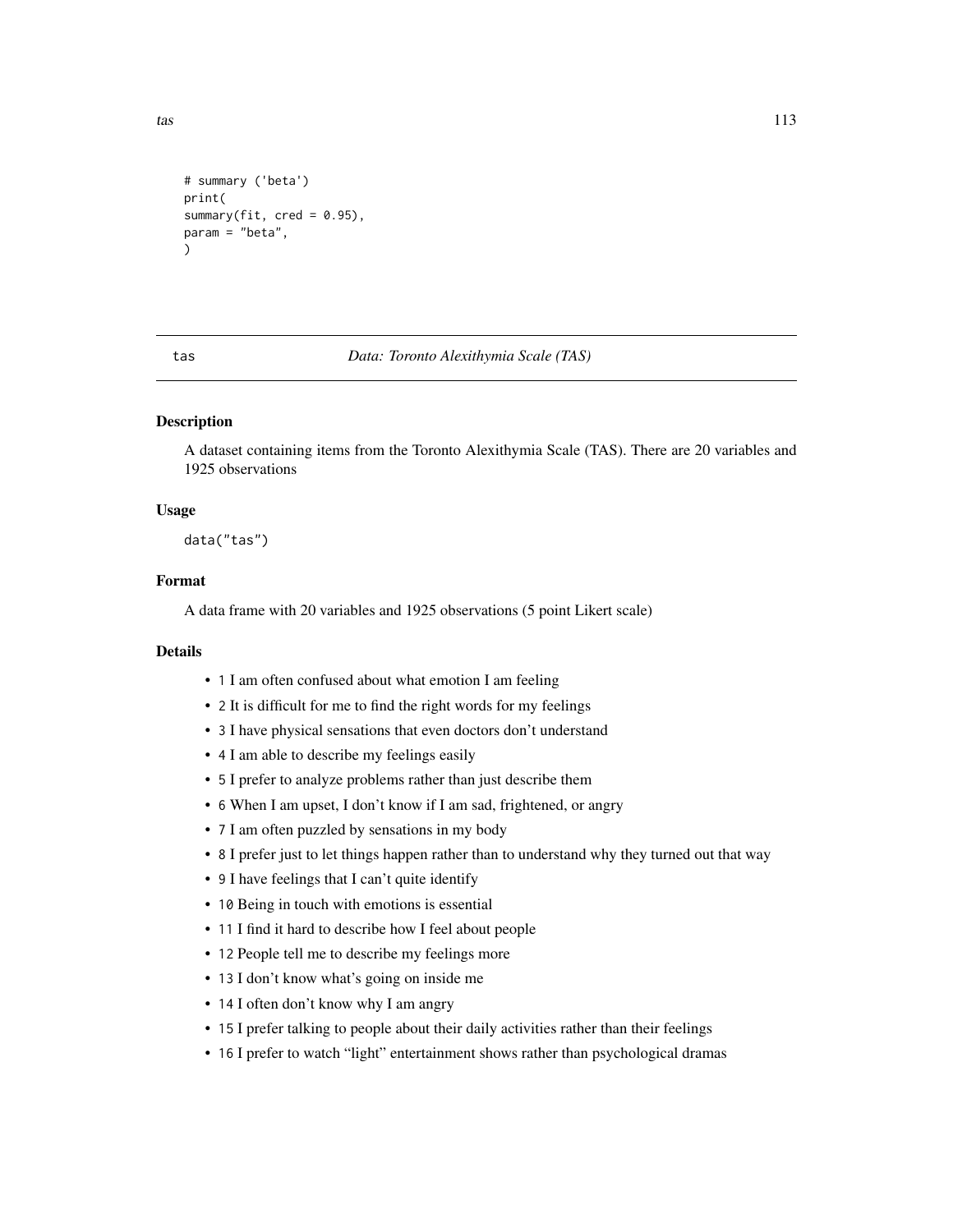- <span id="page-113-1"></span>• 17 It is difficult for me to reveal my innermost feelings, even to close friends
- 18 I can feel close to someone, even in moments of silence
- 19 I find examination of my feelings useful in solving personal problems
- 20 Looking for hidden meanings in movies or plays distracts from their enjoyment
- gender "M" (male) or "F" (female)

## Note

There are three domains

Difficulty identifying feelings: items 1, 3, 6, 7, 9, 13, 14

Difficulty describing feelings: items 2, 4, 11, 12, 17

Externally oriented thinking: items 10, 15, 16, 18, 19

# References

Briganti, G., & Linkowski, P. (2019). Network approach to items and domains from the Toronto Alexithymia Scale. Psychological reports.

## Examples

data("tas")

<span id="page-113-0"></span>var\_estimate *VAR: Estimation*

# **Description**

Estimate VAR(1) models by efficiently sampling from the posterior distribution. This provides two graphical structures: (1) a network of undirected relations (the GGM, controlling for the lagged predictors) and (2) a network of directed relations (the lagged coefficients). Note that in the graphical modeling literature, this model is also known as a time series chain graphical model (Abegaz and Wit 2013).

#### Usage

```
var_estimate(
  Y,
  rho_s = 0.5,
 beta_sd = 1,
  iter = 5000,
 progress = TRUE,
 seed = 1,
  ...
)
```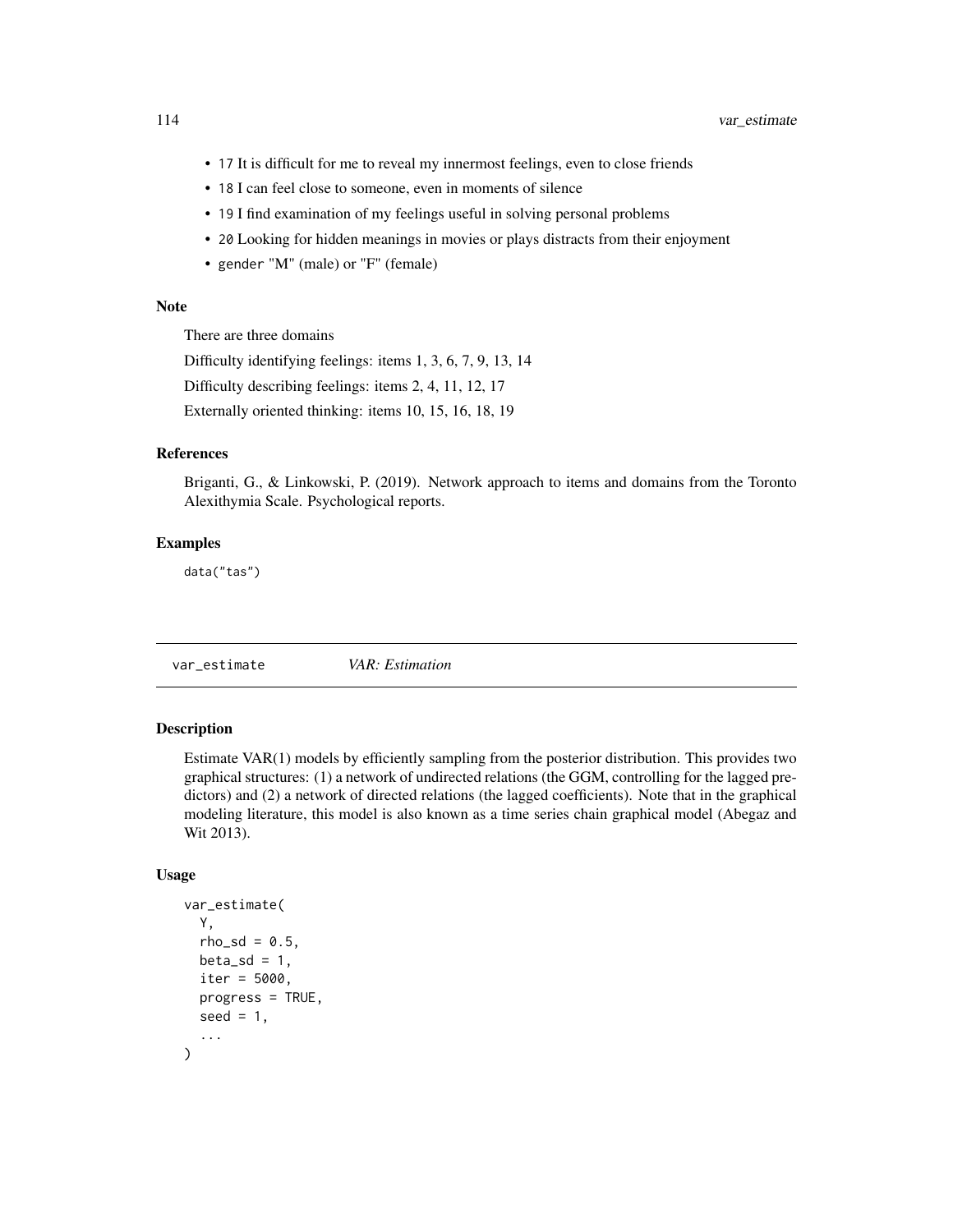## var\_estimate 115

#### **Arguments**

| Y        | Matrix (or data frame) of dimensions $n$ (observations) by $p$ (variables).                                                                                                                                                |
|----------|----------------------------------------------------------------------------------------------------------------------------------------------------------------------------------------------------------------------------|
| rho_sd   | Numeric. Scale of the prior distribution for the partial correlations, approxi-<br>mately the standard deviation of a beta distribution (defaults to $0.50$ ).                                                             |
| beta_sd  | Numeric. Standard deviation of the prior distribution for the regression coef-<br>ficients (defaults to 1). The prior is by default centered at zero and follows a<br>normal distribution (Equation 9, Sinay and Hsu 2014) |
| iter     | Number of iterations (posterior samples; defaults to 5000).                                                                                                                                                                |
| progress | Logical. Should a progress bar be included (defaults to TRUE)?                                                                                                                                                             |
| seed     | An integer for the random seed (defaults to 1).                                                                                                                                                                            |
| .        | Currently ignored.                                                                                                                                                                                                         |

## Details

Each time series in  $Y$  is standardized (mean = 0; standard deviation = 1).

#### Value

An object of class var\_estimate containing a lot of information that is used for printing and plotting the results. For users of BGGM, the following are the useful objects:

- beta\_mu A matrix including the regression coefficients (posterior mean).
- pcor\_mu Partial correlation matrix (posterior mean).
- fit A list including the posterior samples.

#### Note

# Regularization:

A Bayesian ridge regression can be fitted by decreasing beta\_sd (e.g., beta\_sd = 0.25). This could be advantageous for forecasting (out-of-sample prediction) in particular.

## References

Abegaz F, Wit E (2013). "Sparse time series chain graphical models for reconstructing genetic networks." *Biostatistics*, 14(3), 586–599. doi: [10.1093/biostatistics/kxt005.](https://doi.org/10.1093/biostatistics/kxt005)

Sinay MS, Hsu JS (2014). "Bayesian inference of a multivariate regression model." *Journal of Probability and Statistics*, 2014.

```
# data
Y \leftarrow \text{subset}(ifit, id == 1)[,-1]# use alias (var_estimate also works)
fit <- var_estimate(Y, progress = FALSE)
```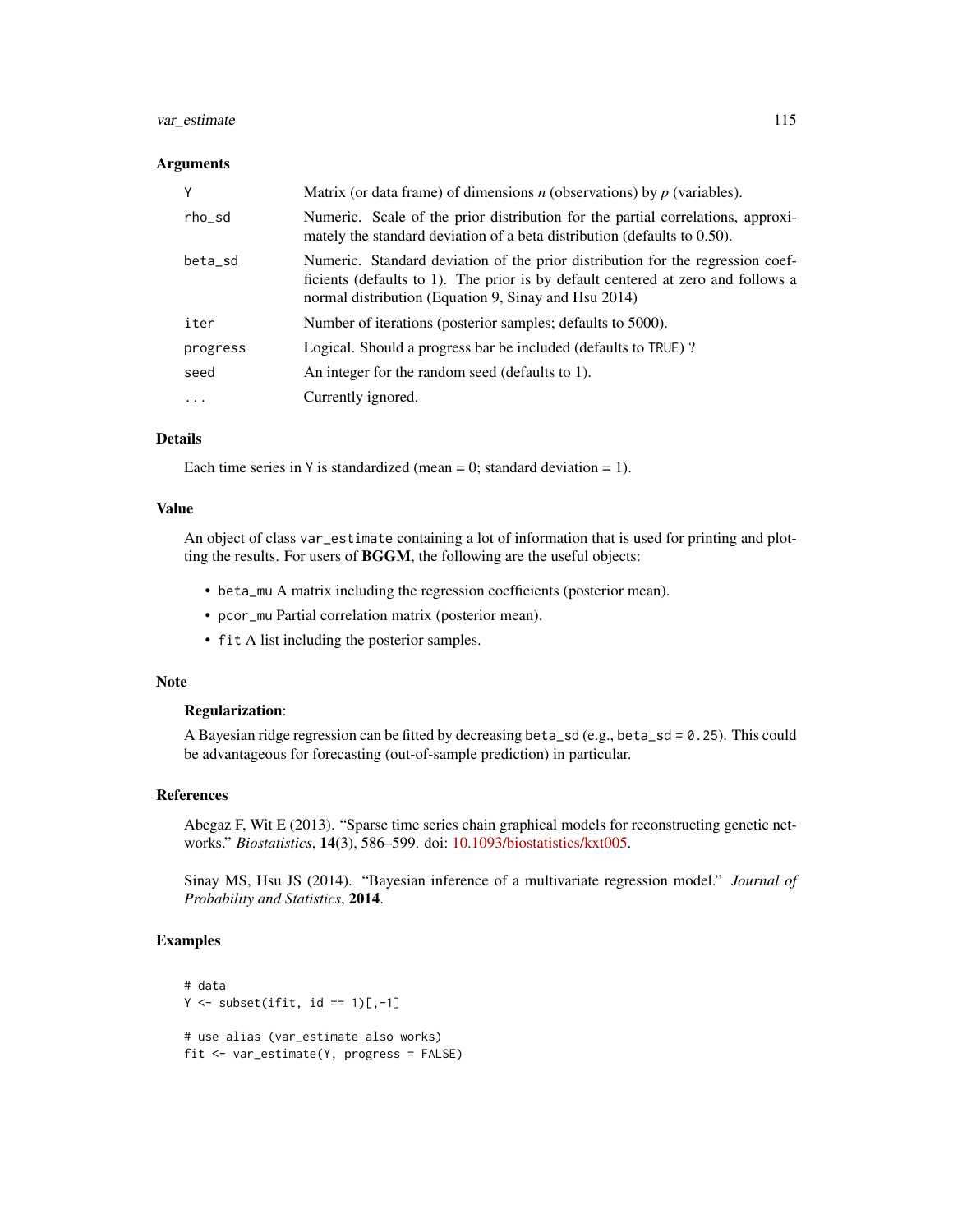<span id="page-115-0"></span>fit

weighted\_adj\_mat *Extract the Weighted Adjacency Matrix*

# Description

Extract the weighted adjacency matrix (posterior mean) from [estimate](#page-24-0), [explore](#page-28-0), [ggm\\_compare\\_estimate](#page-40-0), and [ggm\\_compare\\_explore](#page-44-0) objects.

## Usage

```
weighted_adj_mat(object, ...)
```
## Arguments

| object                  | A model estimated with <b>BGGM</b> . All classes are supported, assuming there is |
|-------------------------|-----------------------------------------------------------------------------------|
|                         | matrix to be extracted.                                                           |
| $\cdot$ $\cdot$ $\cdot$ | Currently ignored.                                                                |

## Value

The weighted adjacency matrix (partial correlation matrix with zeros).

```
# note: iter = 250 for demonstrative purposes
Y < - \text{bf}[1, 1:5]# estimate
fit <- estimate(Y, iter = 250,
                 progress = FALSE)
# select graph
E \leftarrow select(fit)# extract weighted adj matrix
weighted_adj_mat(E)
```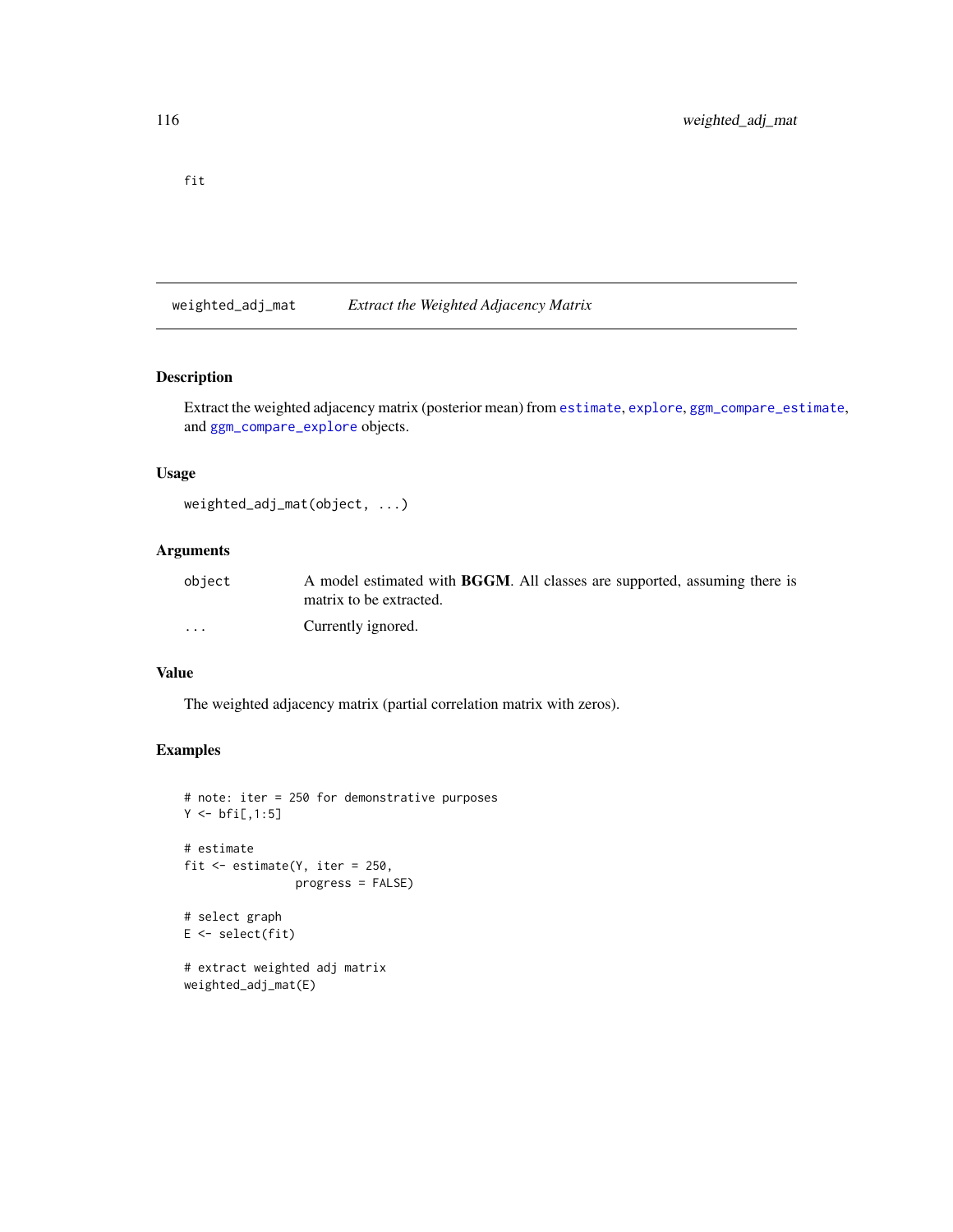<span id="page-116-0"></span>

## Description

A data frame containing 1190 observations ( $n = 1190$ ) and 6 variables ( $p = 6$ ) measured on the binary scale.

#### Usage

```
data("women_math")
```
## Format

A data frame containing 1190 observations ( $n = 1190$ ) and 6 variables ( $p = 6$ ) measured on the binary scale (Fowlkes et al. 1988). These data have been analyzed in Tarantola (2004) and in (Madigan and Raftery 1994). The variable descriptions were copied from (section 5.2 ) (section 5.2, Talhouk et al. 2012)

#### Details

- 1 Lecture attendance (attend/did not attend)
- 2 Gender (male/female)
- 3 School type (urban/suburban)
- 4 "I will be needing Mathematics in my future work" (agree/disagree)
- 5 Subject preference (math/science vs. liberal arts)
- 6 Future plans (college/job)

#### References

Fowlkes EB, Freeny AE, Landwehr JM (1988). "Evaluating logistic models for large contingency tables." *Journal of the American Statistical Association*, 83(403), 611–622. doi: [10.1080/](https://doi.org/10.1080/01621459.1988.10478640) [01621459.1988.10478640.](https://doi.org/10.1080/01621459.1988.10478640)

Madigan D, Raftery AE (1994). "Model selection and accounting for model uncertainty in graphical models using Occam's window." *Journal of the American Statistical Association*, 89(428), 1535–1546.

Talhouk A, Doucet A, Murphy K (2012). "Efficient Bayesian inference for multivariate probit models with sparse inverse correlation matrices." *Journal of Computational and Graphical Statistics*, 21(3), 739–757. doi: [10.1080/10618600.2012.679239.](https://doi.org/10.1080/10618600.2012.679239)

Tarantola C (2004). "MCMC model determination for discrete graphical models." *Statistical Modelling*, 4(1), 39–61. doi: [10.1191/1471082x04st063oa.](https://doi.org/10.1191/1471082x04st063oa)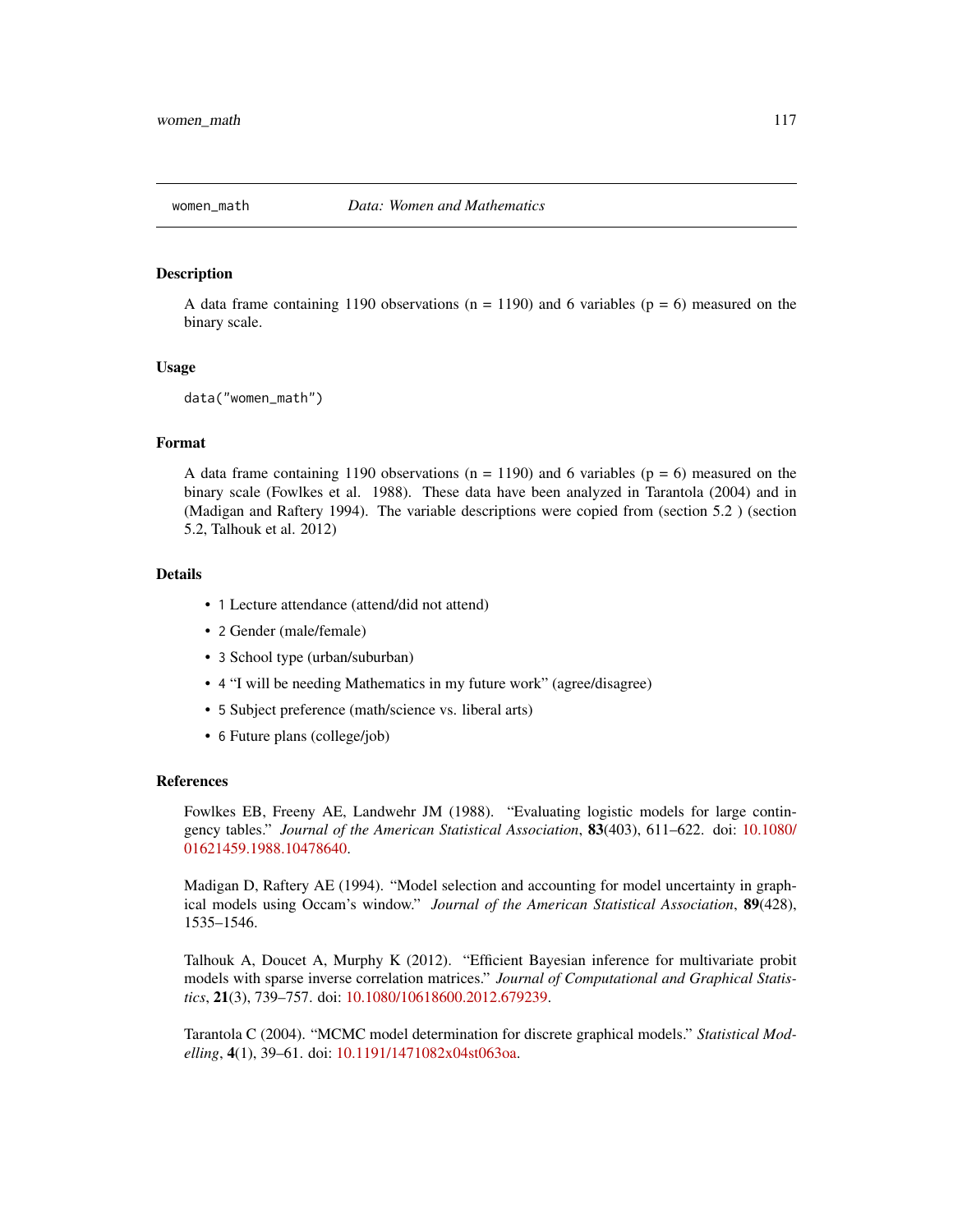### Examples

data("women\_math")

zero\_order\_cors *Zero-Order Correlations*

#### Description

Estimate zero-order correlations for any type of data. Note zero-order refers to the fact that no variables are controlled for (i.e., bivariate correlations). To our knowledge, this is the only Bayesian implementation in R that can estiamte Pearson's, tetrachoric (binary), polychoric (ordinal with more than two cateogries), and rank based correlation coefficients.

## Usage

```
zero_order_cors(
 Y,
  type = "continuous",
  iter = 5000,
 mixed_type = NULL,
 progress = TRUE
)
```
#### Arguments

| Y          | Matrix (or data frame) of dimensions $n$ (observations) by $p$ (variables).                                                                                                                                                                                                     |
|------------|---------------------------------------------------------------------------------------------------------------------------------------------------------------------------------------------------------------------------------------------------------------------------------|
| type       | Character string. Which type of data for Y? The options include continuous,<br>binary, ordinal, or mixed. See the note for further details.                                                                                                                                     |
| iter       | Number of iterations (posterior samples; defaults to 5000).                                                                                                                                                                                                                     |
| mixed_type | Numeric vector. An indicator of length p for which varibles should be treated as<br>ranks. (1 for rank and 0 to assume normality). The default is currently to treat<br>all integer variables as ranks when type = "mixed" and NULL otherwise. See<br>note for further details. |
| progress   | Logical. Should a progress bar be included (defaults to TRUE)?                                                                                                                                                                                                                  |

## Details

#### Mixed Type:

The term "mixed" is somewhat of a misnomer, because the method can be used for data including *only* continuous or *only* discrete variables. This is based on the ranked likelihood which requires sampling the ranks for each variable (i.e., the data is not merely transformed to ranks). This is computationally expensive when there are many levels. For example, with continuous data, there are as many ranks as data points!

The option mixed\_type allows the user to determine which variable should be treated as ranks and the "emprical" distribution is used otherwise (Hoff 2007). This is accomplished by specifying an

<span id="page-117-0"></span>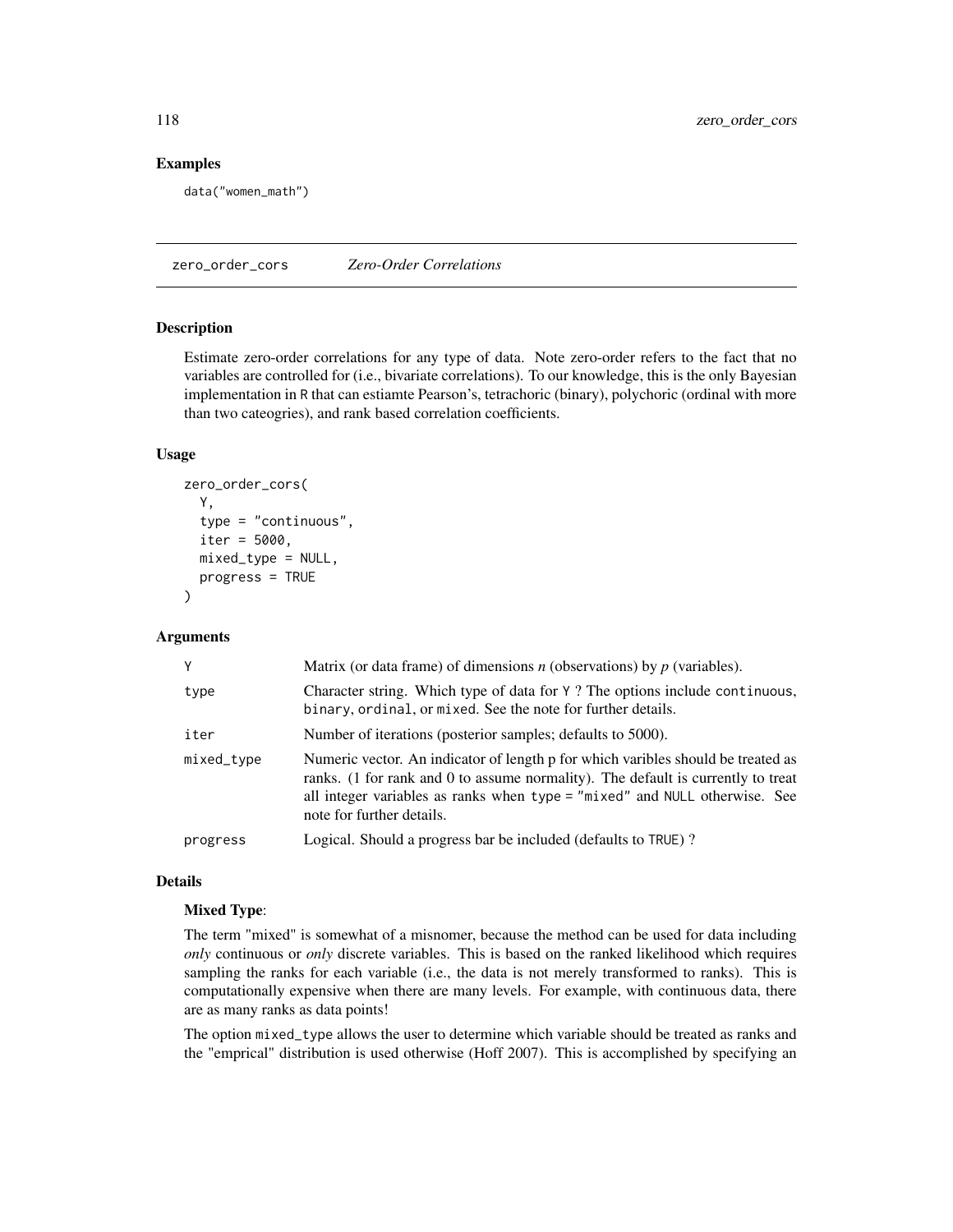indicator vector of length *p*. A one indicates to use the ranks, whereas a zero indicates to "ignore" that variable. By default all integer variables are treated as ranks.

#### Dealing with Errors:

An error is most likely to arise when type = "ordinal". The are two common errors (although still rare):

- The first is due to sampling the thresholds, especially when the data is heavily skewed. This can result in an ill-defined matrix. If this occurs, we recommend to first try decreasing prior\_sd (i.e., a more informative prior). If that does not work, then change the data type to type = mixed which then estimates a copula GGM (this method can be used for data containing only ordinal variable). This should work without a problem.
- The second is due to how the ordinal data are categorized. For example, if the error states that the index is out of bounds, this indicates that the first category is a zero. This is not allowed, as the first category must be one. This is addressed by adding one  $(e.g., Y + 1)$  to the data matrix.

#### Value

- R An array including the correlation matrices (of dimensions *p* by *p* by *iter*)
- R\_mean Posterior mean of the correlations (of dimensions *p* by *p*)

```
# note: iter = 250 for demonstrative purposes
Y \leftarrow \text{ptsd}[, 1:3]#################################
####### example 1: Pearson's ####
#################################
fit <- zero_order_cors(Y, type = "continuous",
                        iter = 250,
                       progress = FALSE)
#################################
###### example 2: polychoric ####
#################################
fit <- zero_order_cors(Y+1, type = "ordinal",
                       iter = 250,
                        progress = FALSE)
###########################
##### example 3: rank #####
###########################
fit <- zero_order_cors(Y+1, type = "mixed",
```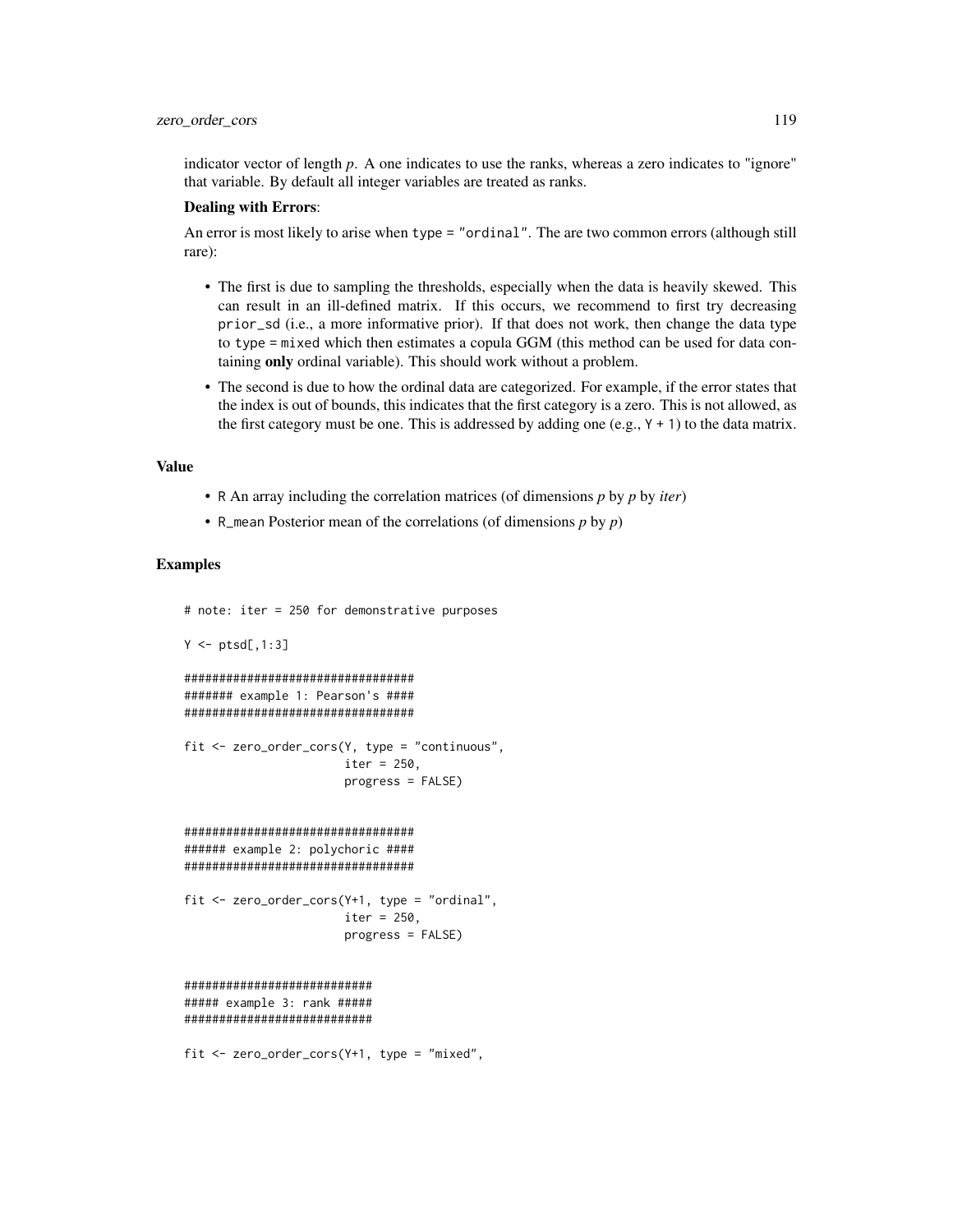```
iter = 250,
                       progress = FALSE)
############################
## example 4: tetrachoric ##
############################
# binary data
Y <- women_math[,1:3]
fit <- zero_order_cors(Y, type = "binary",
                      iter = 250,
```
progress = FALSE)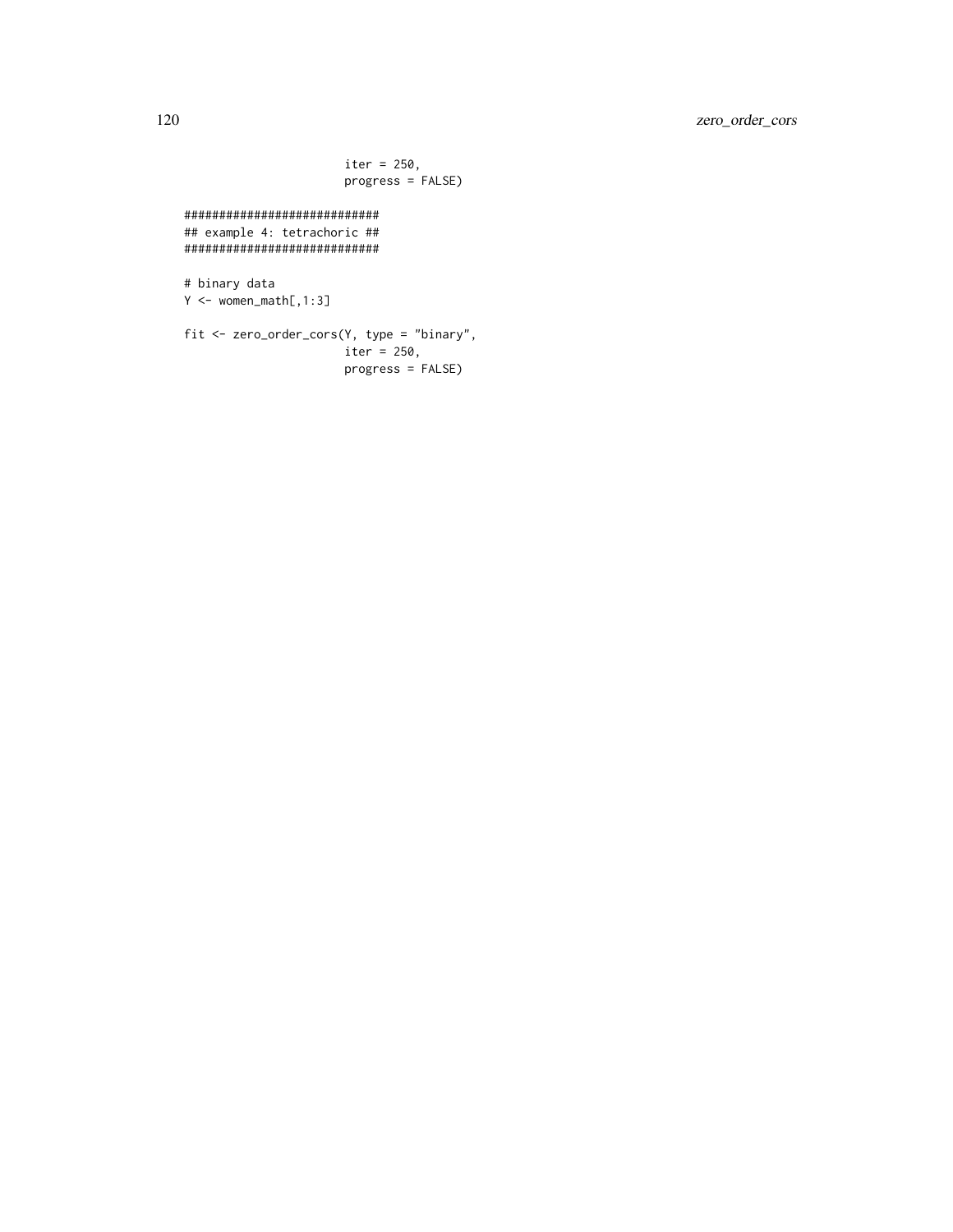# Index

```
∗ datasets
    asd_ocd, 6
    bfi, 8
    csws, 20
    depression_anxiety_t1, 22
    depression_anxiety_t2, 23
    gss, 53
    ifit, 54
    iri, 57
    ptsd, 87
    ptsd_cor1, 88
    ptsd_cor2, 89
    ptsd_cor3, 90
    ptsd_cor4, 91
    rsa, 95
    Sachs, 97
    tas, 113
    women_math, 117
asd_ocd, 6
bfi, 8
BGGM-package, 4
bggm_missing, 4, 9
coef.estimate, 5, 11, 106
coef.explore, 12, 106
confirm, 4, 13, 36
constrained_posterior, 17
convergence, 18
csws, 20
depression_anxiety_t1, 22
depression_anxiety_t2, 23
estimate, 4, 5, 9, 10, 25, 59, 72, 99, 106, 116
explore, 4, 9, 10, 13, 29, 35, 59, 73, 101, 103,
        116
fisher_r_to_z, 32
fisher_z_to_r, 33
```
formula, *[14](#page-13-0)*, *[25](#page-24-1)*, *[29](#page-28-1)*, *[35](#page-34-0)*, *[42](#page-41-0)*, *[46](#page-45-0)* gen\_ordinal, [33](#page-32-0) ggm\_compare\_confirm, *[4](#page-3-0)*, [35,](#page-34-0) *[44](#page-43-0)*, *[50](#page-49-0)* ggm\_compare\_estimate, *[4](#page-3-0)*, *[26](#page-25-0)*, [41,](#page-40-1) *[50](#page-49-0)*, *[59](#page-58-0)*, *[74](#page-73-0)*, *[99](#page-98-0)*, *[108](#page-107-0)*, *[116](#page-115-0)* ggm\_compare\_explore, *[4](#page-3-0)*, *[44](#page-43-0)*, [45,](#page-44-1) *[50](#page-49-0)*, *[59](#page-58-0)*, *[75](#page-74-0)*, *[101](#page-100-0)*, *[103](#page-102-0)*, *[109](#page-108-0)*, *[116](#page-115-0)* ggm\_compare\_ppc, *[4](#page-3-0)*, *[26](#page-25-0)*, *[44](#page-43-0)*, [48,](#page-47-0) *[65](#page-64-0)* ggnet2, *[70](#page-69-0)* ggridges, *[64](#page-63-0)* gplot.layout, *[70](#page-69-0)* gss, [53](#page-52-0) ifit, [54](#page-53-0) impute\_data, [55](#page-54-0) iri, [57](#page-56-0) lm, *[15](#page-14-0)*, *[26](#page-25-0)*, *[30](#page-29-0)*, *[37](#page-36-0)*, *[42](#page-41-0)*, *[46](#page-45-0)* map, [58](#page-57-0) mice, *[9](#page-8-0)* pcor\_mat, [59](#page-58-0) pcor\_sum, [60](#page-59-0) pcor\_to\_cor, [62](#page-61-0) plot.confirm, [63](#page-62-0) plot.ggm\_compare\_ppc, [64](#page-63-0) plot.pcor\_sum, [66](#page-65-0) plot.predictability, [67](#page-66-0) plot.roll\_your\_own, [68,](#page-67-0) *[94](#page-93-0)* plot.select, *[10](#page-9-0)*, *[25](#page-24-1)*, *[29](#page-28-1)*, [69](#page-68-0) plot.summary.estimate, [71](#page-70-0) plot.summary.explore, [72](#page-71-0) plot.summary.ggm\_compare\_estimate, *[42](#page-41-0)*, [73](#page-72-0) plot.summary.ggm\_compare\_explore, [74](#page-73-0) plot.summary.select.explore, [75](#page-74-0) plot.summary.var\_estimate, [76](#page-75-0) plot\_prior, [77](#page-76-0) posterior\_predict, [78](#page-77-0)